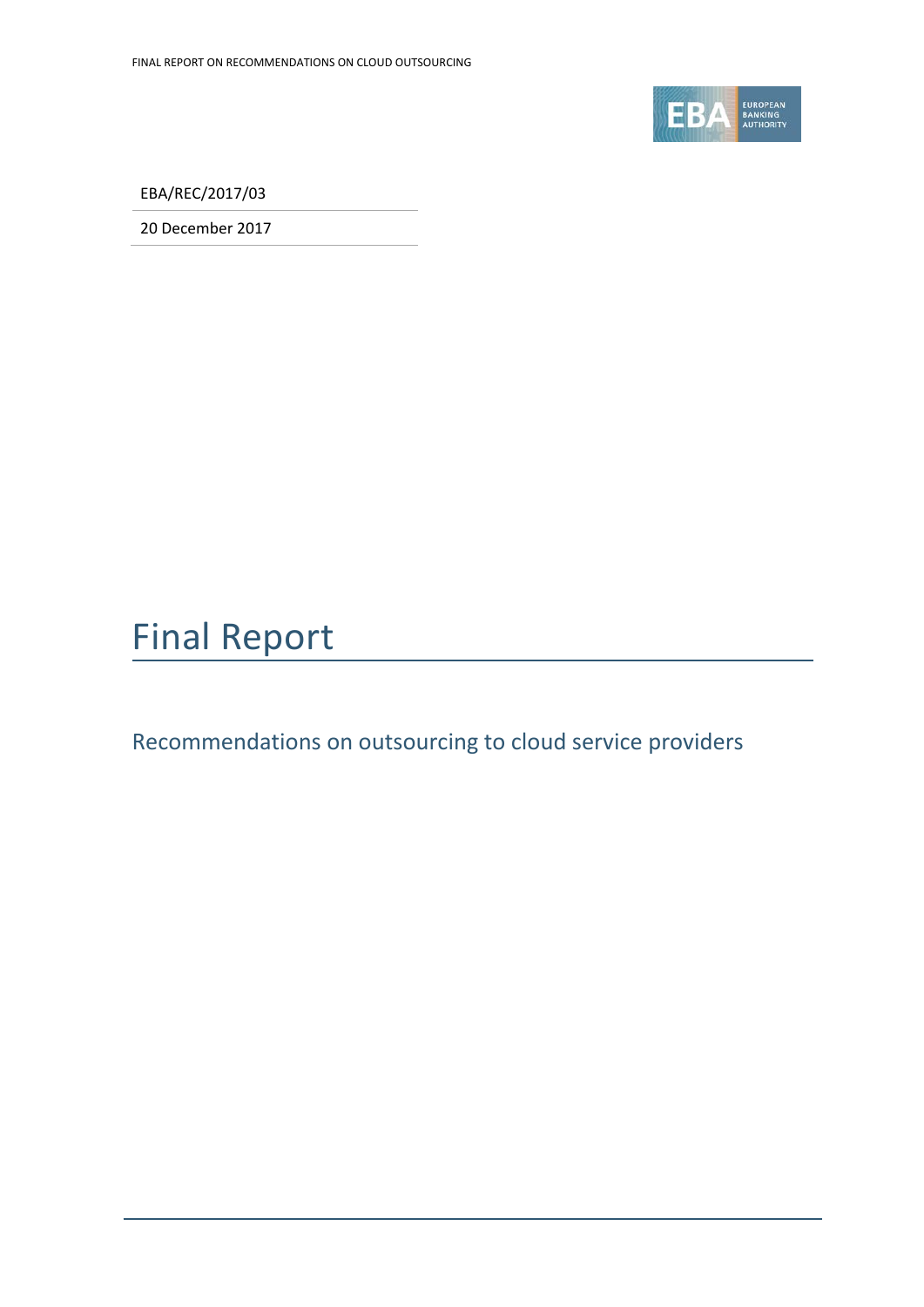

# **Contents**

|     | 1. Executive summary                          | 3  |
|-----|-----------------------------------------------|----|
|     | 2. Background and rationale                   | 5  |
|     | 3. Recommendations                            | 8  |
|     | 5. Accompanying documents                     | 20 |
| 5.1 | Draft cost-benefit analysis/impact assessment | 20 |
|     | 5.2 Feedback on the public consultation       | 25 |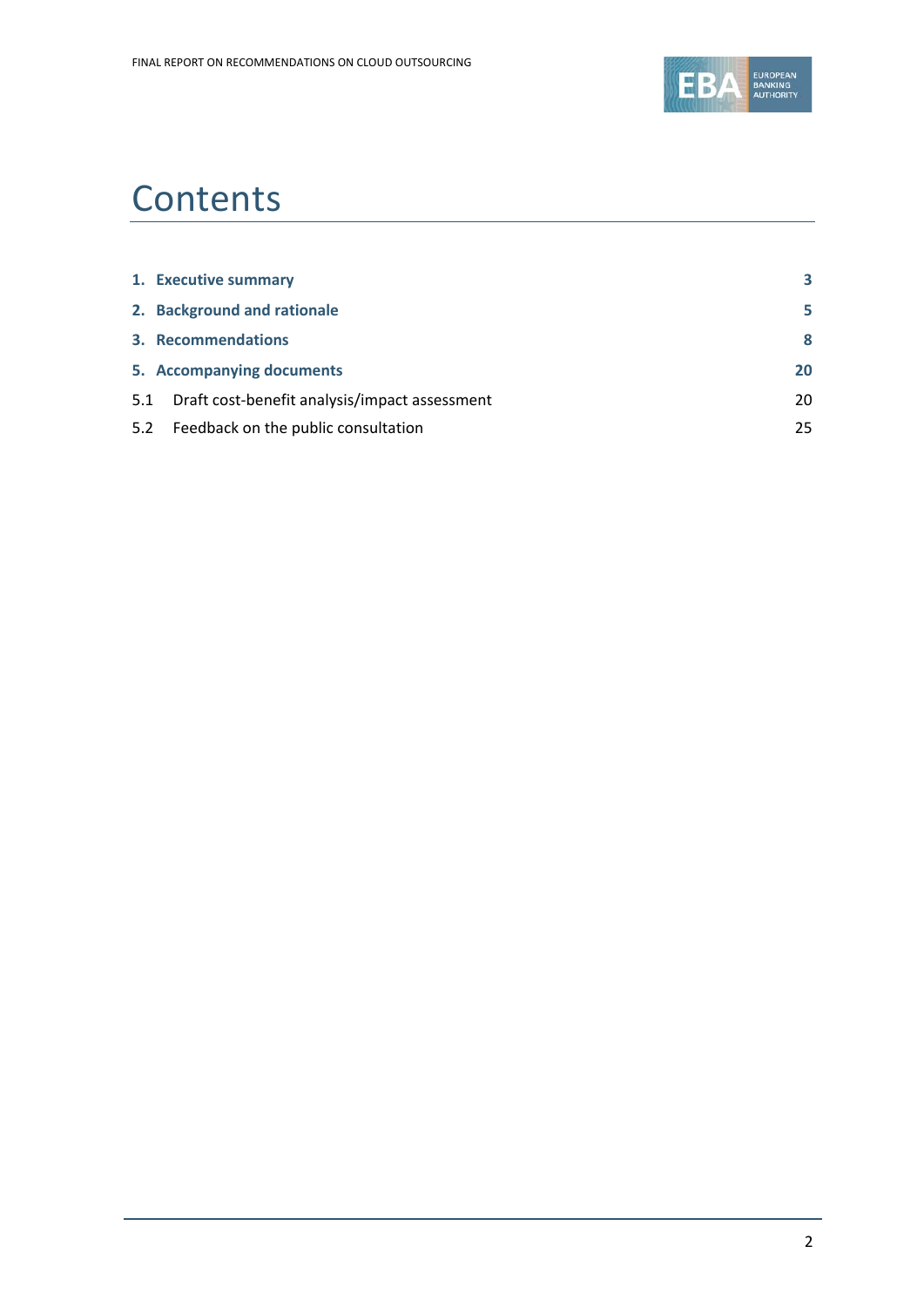

# <span id="page-2-0"></span>1. Executive summary

These recommendations are intended to provide guidance on outsourcing by institutions to cloud service providers.

Although general outsourcing guidelines have been in place since 2006 in the form of the Committee of European Banking Supervisors guidelines on outsourcing (CEBS guidelines),  $1$  the outsourcing framework is constantly evolving. In recent years, there has been increasing interest on the part of institutions in using the services of cloud service providers. Although the CEBS guidelines remain applicable to general outsourcing by institutions, these recommendations provide additional guidance for the specific context of institutions that outsource to cloud service providers.

These recommendations apply to credit institutions and investment firms as defined in Article 4(1) of Regulation (EU) No 575/2013 (Capital Requirements Regulation – CRR). The principle of proportionality applies throughout the recommendations, which should be employed in a manner proportionate to the size, structure and operational environment of the institution, as well as the nature, scale and complexity of its activities.

The guidance set out in these recommendations starts with specific directions on how to assess the materiality of cloud outsourcing. In line with the CEBS guidelines, the materiality of cloud outsourcing determines whether an institution is required to adequately inform its competent authority about it. Specific guidance is included on the process that institutions should follow in informing their competent authorities about material cloud outsourcing and the information to be provided.

In view of the importance of contractually securing both the right to audit for institutions and competent authorities and the right of physical access to the business premises of cloud service providers, supervisory expectations for outsourcing institutions in these respects are further explained.

To take account of the specificities of cloud outsourcing, the recommendations include guidance on the security of the data and systems used. They also address the treatment of data and data processing locations in the context of cloud outsourcing. Institutions should adopt a risk-based approach in this respect and implement adequate controls and measures, such as the use of encryption technologies for data in transit, data in memory and data at rest.

The recommendations include specific requirements for institutions to mitigate the risks associated with 'chain' outsourcing, where the cloud service provider subcontracts elements of the service to other providers. The use of subcontractors by the cloud service provider should not affect the services provided under the outsourcing agreement, and appropriate arrangements should be in place for the orderly transfer of the activity, data or services from the subcontractor to another service provider if necessary.

 $\overline{a}$ 

<span id="page-2-1"></span><sup>&</sup>lt;sup>1</sup> CEBS guidelines on outsourcing, 14 December 2006, available online at http://www.eba.europa.eu/regulation-andpolicy/internal-governance/guidelines-on-outsourcing.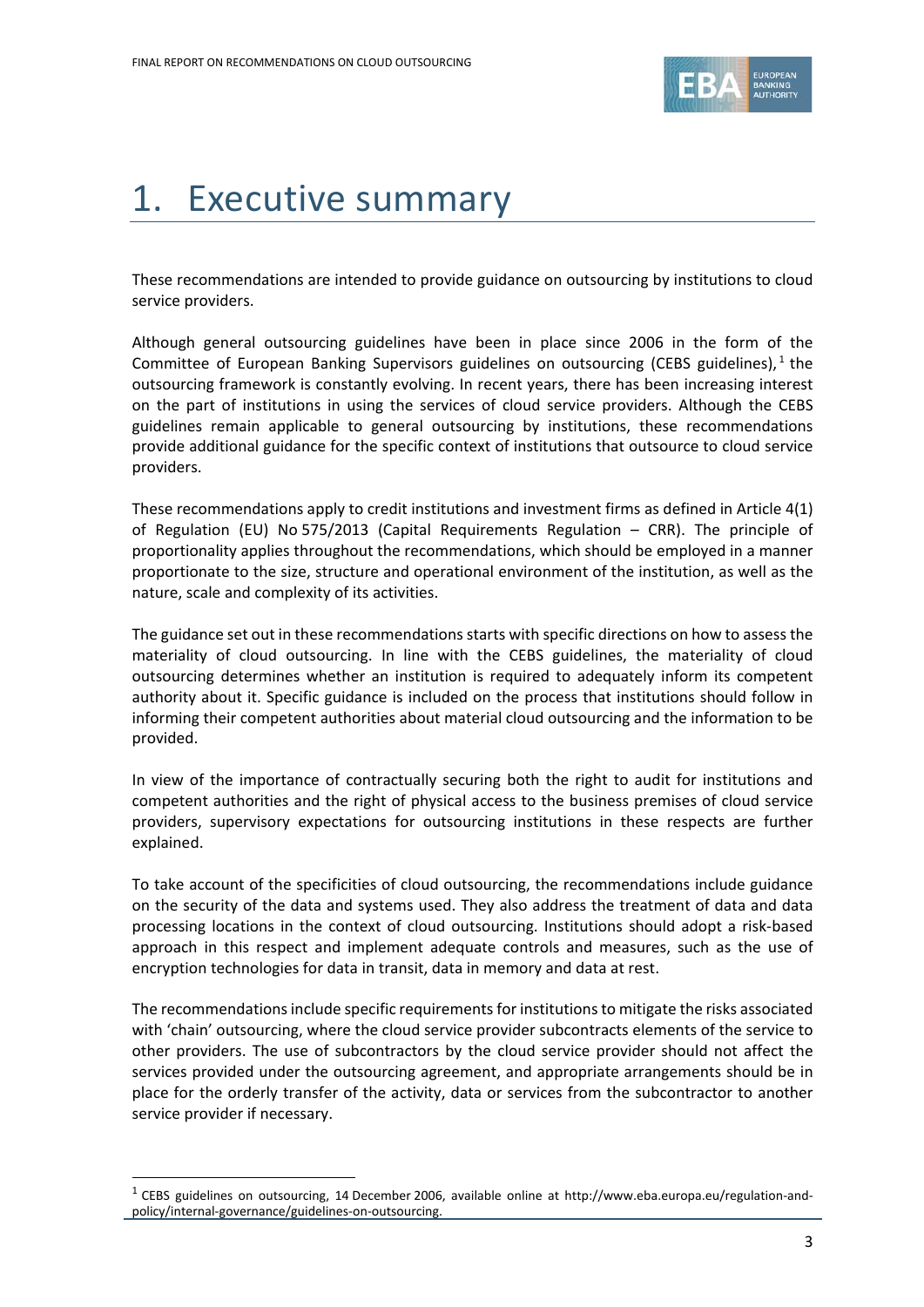

Contingency plans and exit strategies form an important part of any cloud outsourcing arrangement. The recommendations provide guidance for institutions on the contractual and organisational arrangements for contingency plans and exit strategies that should be in place in the context of cloud outsourcing.

The EBA has held a public consultation on these recommendations, and the text has been amended to reflect the outcomes of the consultation. A detailed analysis of the feedback received and the EBA's responses is provided in this final report.

### Next steps

The recommendations will be translated into the official EU languages and published on the EBA website. The deadline for competent authorities to report whether they comply with the recommendations will be two months after the publication of the translations. The recommendations will apply from 1 July 2018.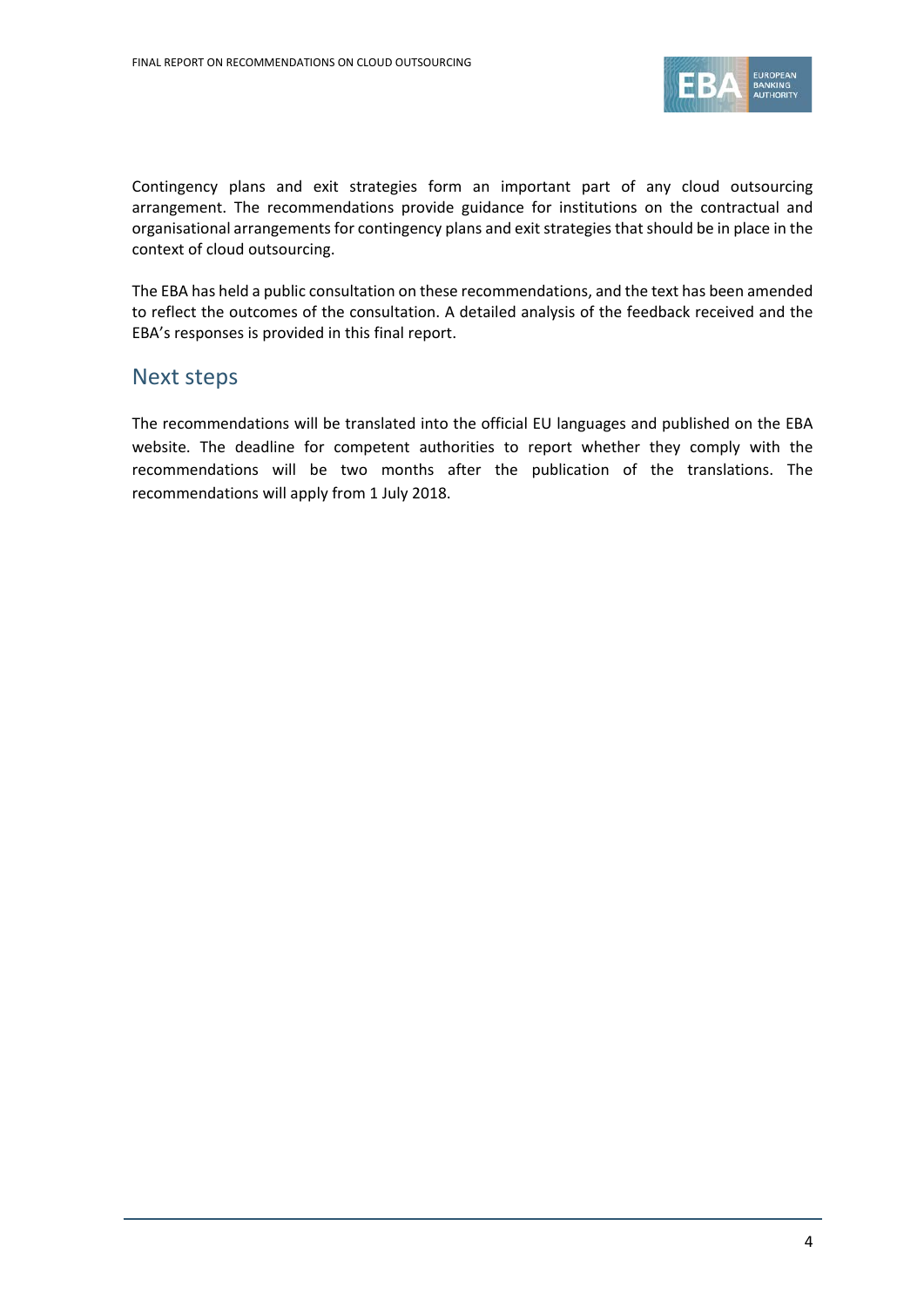

## <span id="page-4-0"></span>2. Background and rationale

- 1. Under Article 16 of Regulation (EU) No 1093/[2](#page-4-1)010<sup>2</sup> (the EBA Regulation), the EBA is required to issue guidelines and recommendations addressed to competent authorities and financial institutions, with a view to establishing consistent, efficient and effective supervisory practices and ensuring the common, uniform and consistent application of European Union law.
- 2. The purpose of these EBA recommendations is to specify the supervisory requirements and processes that apply when institutions outsource to cloud service providers. To that end, these recommendations build on the guidance provided by the CEBS guidelines.
- 3. The EBA identified the need to develop specific guidance on outsourcing to cloud service providers following interactions with several stakeholders. It appears that there is a high level of uncertainty regarding the supervisory expectations that apply to outsourcing to cloud service providers and that this uncertainty forms a barrier to institutions using cloud services. There are some differences in the national regulatory and supervisory frameworks for cloud outsourcing, for example with regard to the information requirements that institutions need to comply with.
- 4. Compared with more traditional forms of outsourcing offering tailor-made solutions to clients, cloud outsourcing services are much more standardised, which allows the services to be provided to a larger number of different customers in a much more automated manner and on a larger scale. Although cloud services can offer a number of advantages, such as economies of scale, flexibility, operational efficiencies and cost-effectiveness, they also raise challenges in terms of data protection and location, security issues and concentration risk, not only from the point of view of individual institutions but also at industry level, as large suppliers of cloud services can become a single point of failure when many institutions rely on them.
- 5. The aims of these recommendations are to:

l

- (a) provide the necessary clarity for institutions should they wish to adopt and reap the benefits of cloud computing while ensuring that risks are appropriately identified and managed;
- (b) foster supervisory convergence regarding the expectations and processes applicable in relation to the cloud.
- 6. The recommendations focus on the most important areas for further supervisory alignment and/or clarification identified by stakeholders.
- 7. An area in which different practices were observed among Member States was the duty for an outsourcing institution to adequately inform its competent authority about material (cloud) outsourcing. Therefore, specific guidance is included on the process that institutions should

<span id="page-4-1"></span><sup>&</sup>lt;sup>2</sup> Regulation of the European Parliament and of the Council of 24 November 2010 establishing a European Supervisory Authority (European Banking Authority), OJ L 331, 15.12.2010, p. 12.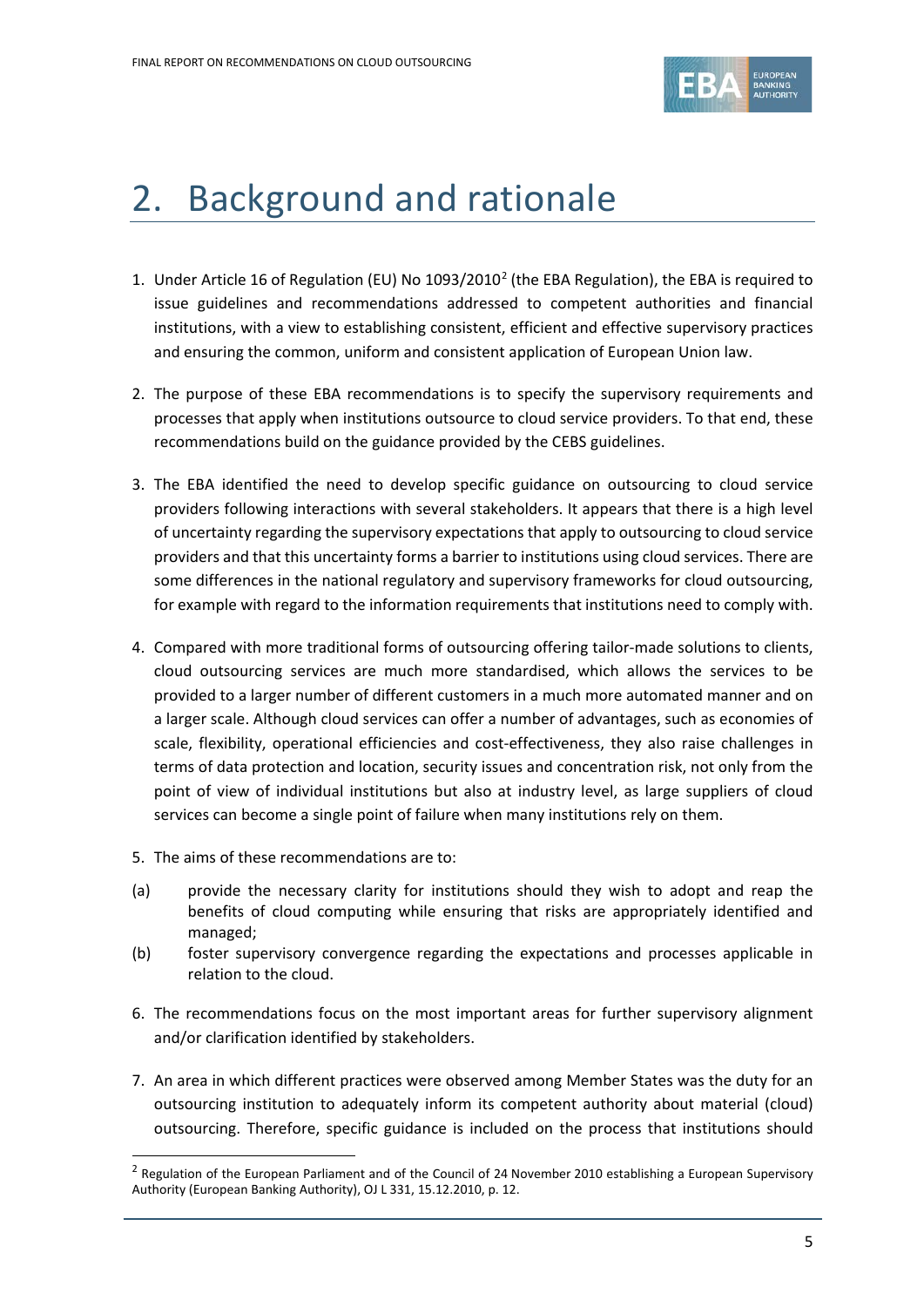

follow in informing their competent authorities about material cloud outsourcing and the information to be provided.

- 8. The right to audit is a key right laid down in the principles of the CEBS guidelines that is restated in these recommendations. Further guidance is provided on how institutions can exercise this right to audit in a risk-based and proportionate manner, taking account of concerns with regard to organisational burdens for both the outsourcing institution and the service provider, as well as of practical, security and confidentiality concerns regarding physical access to certain types of business premises and access to data in multi-tenant cloud environments (where several cloud service users share access to a set of physical and virtual resources, although their data are kept separate from one another).
- 9. The CEBS guidelines already provide guidance on issues such as information confidentiality and system availability. These recommendations elaborate on the need for integrity and traceability, establishing an approach to assessing security when institutions outsource activities to cloud service providers. The recommendations aim to address heterogeneity in supervisory expectations regarding the technical security of cloud computing services.
- 10.The performance and quality of the cloud service provider's service delivery and the level of operational risk that it may cause to the outsourcing institution are largely determined by the ability of the cloud service provider to appropriately protect the confidentiality, integrity and availability of data (in transit or at rest) and of the systems and processes that are used to process, transfer or store these data. Appropriate traceability mechanisms aimed at keeping records of technical and business operations are also key to detecting malicious attempts to breach the security of data and systems. In accordance with the principle of proportionality, security expectations should take into account the need to protect the data and systems under consideration.
- 11.As cloud service providers often operate a geographically dispersed computing infrastructure that entails the regional and/or global distribution of data storage and processing, the recommendations set out specific requirements for data and data processing locations in the context of cloud outsourcing. Notwithstanding this guidance, Union and national laws apply in this respect, and, in particular with respect to any obligations or contractual rights referred to in these recommendations, attention should be paid to data protection rules and professional secrecy requirements.
- 12.Chain outsourcing (subcontracting) is extensively used; in this regard, cloud outsourcing is more dynamic in nature than traditional outsourcing set-ups. Therefore, there is a need for greater certainty about the conditions under which subcontracting can take place in the case of cloud outsourcing. In this context, the recommendations specify that subcontracting requires *ex ante* notification to the outsourcing institution, whose consent, however, is not required, as this would be overly burdensome from a practical perspective. The institution should, in any case, always retain the right to terminate the contract if planned changes to subcontracted services would have an adverse effect on the risk assessment of the outsourced services.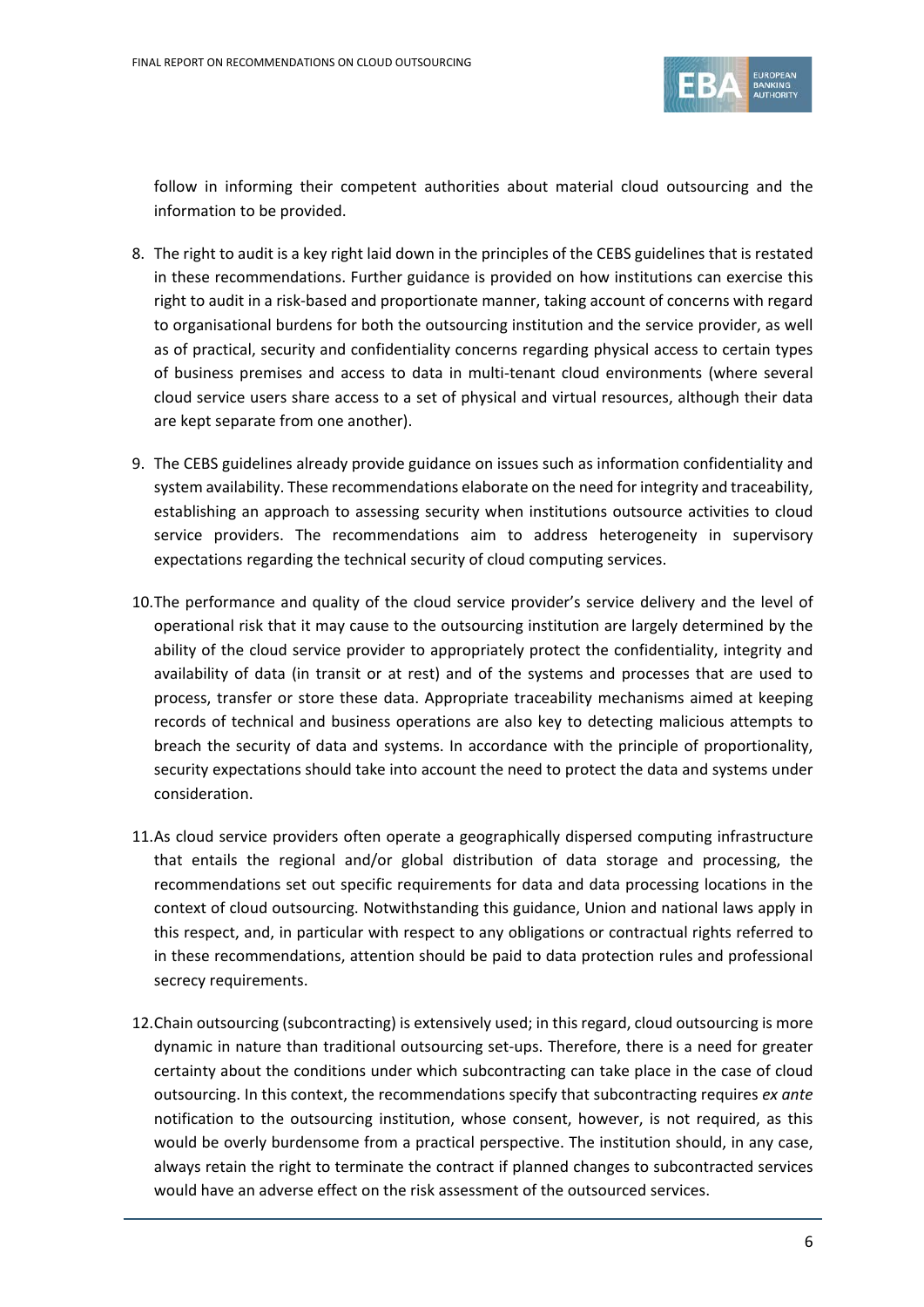

- 13.The recommendations are not exhaustive, and they should be read in conjunction with the CEBS guidelines.
- 14.As regards the scope of these recommendations, a similar approach to that of the CEBS guidelines was taken. In relation to institutions offering investment services, an analysis was performed to ensure that these recommendations are fully consistent with the relevant provisions of MiFID II on outsourcing<sup>[3](#page-6-0)</sup> and the related implementing regulation.<sup>[4](#page-6-1)</sup>
- 15.The clarifications provided in these recommendations will eventually feed into the updating of the CEBS guidelines by the EBA.

 $\overline{a}$ 

<span id="page-6-0"></span><sup>&</sup>lt;sup>3</sup> Directive 2014/65/EU of the European Parliament and of the Council of 15 May 2014 on markets in financial instruments and and and and anending Directive 2002/92/EC and Directive 2011/61/EU, available online at and amending Directive 2002/92/EC and Directive 2011/61/EU, available online at [https://ec.europa.eu/info/law/markets-financial-instruments-mifid-ii-directive-2014-65-eu\\_en;](https://ec.europa.eu/info/law/markets-financial-instruments-mifid-ii-directive-2014-65-eu_en) see in particular Article 16.

<span id="page-6-1"></span><sup>4</sup> Commission Delegated Regulation (EU) 2017/565 of 25 April 2016 supplementing Directive 2014/65/EU of the European Parliament and of the Council as regards organisational requirements and operating conditions for investment firms, available online at [http://eur-lex.europa.eu/legal-content/EN/TXT/PDF/?uri=CELEX:32017R0565&from=DE;](http://eur-lex.europa.eu/legal-content/EN/TXT/PDF/?uri=CELEX:32017R0565&from=DE) see in particular Articles 30-32.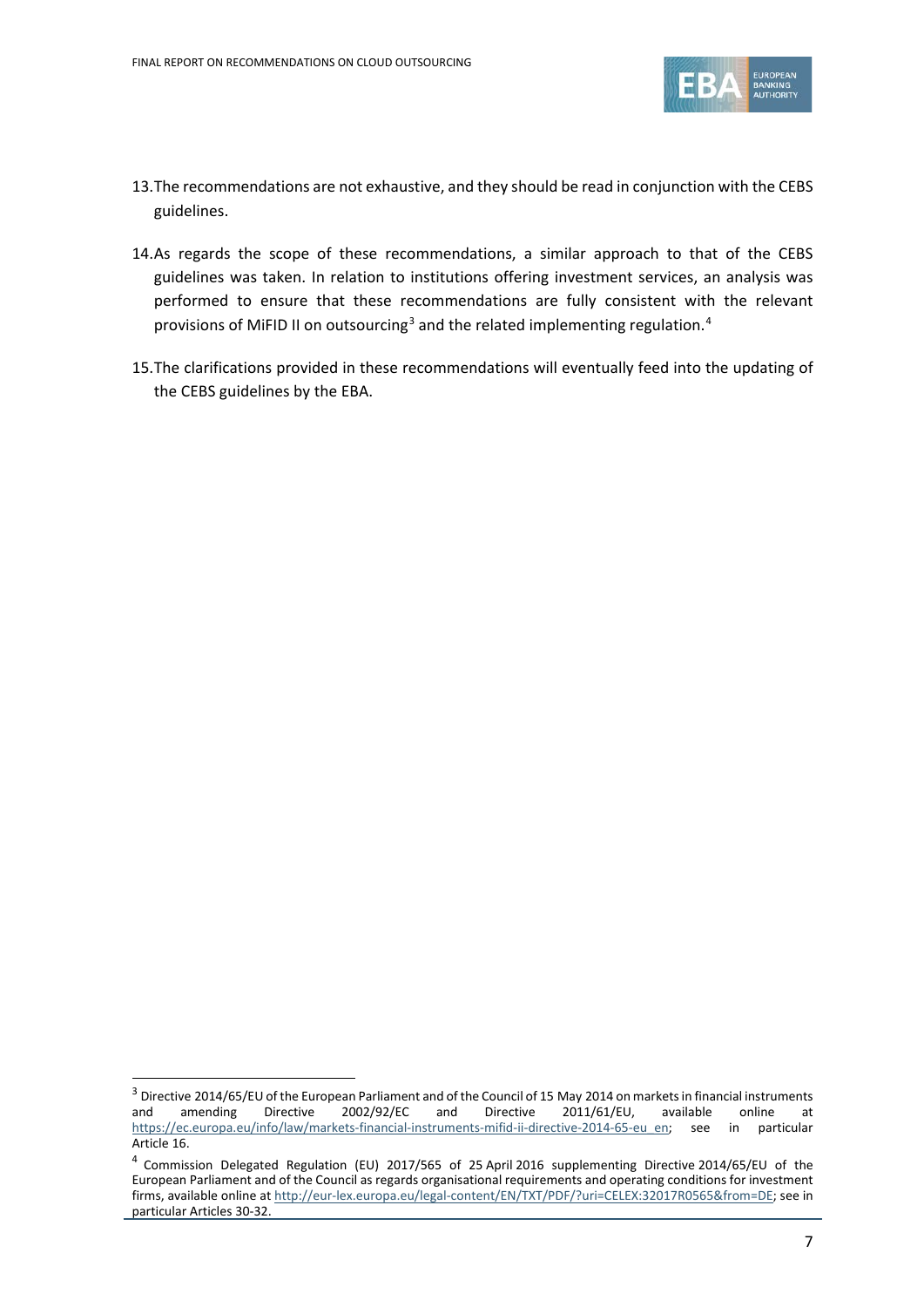

EBA/REC/2017/03

20/12/2017

# <span id="page-7-0"></span>3. Recommendations

on outsourcing to cloud service providers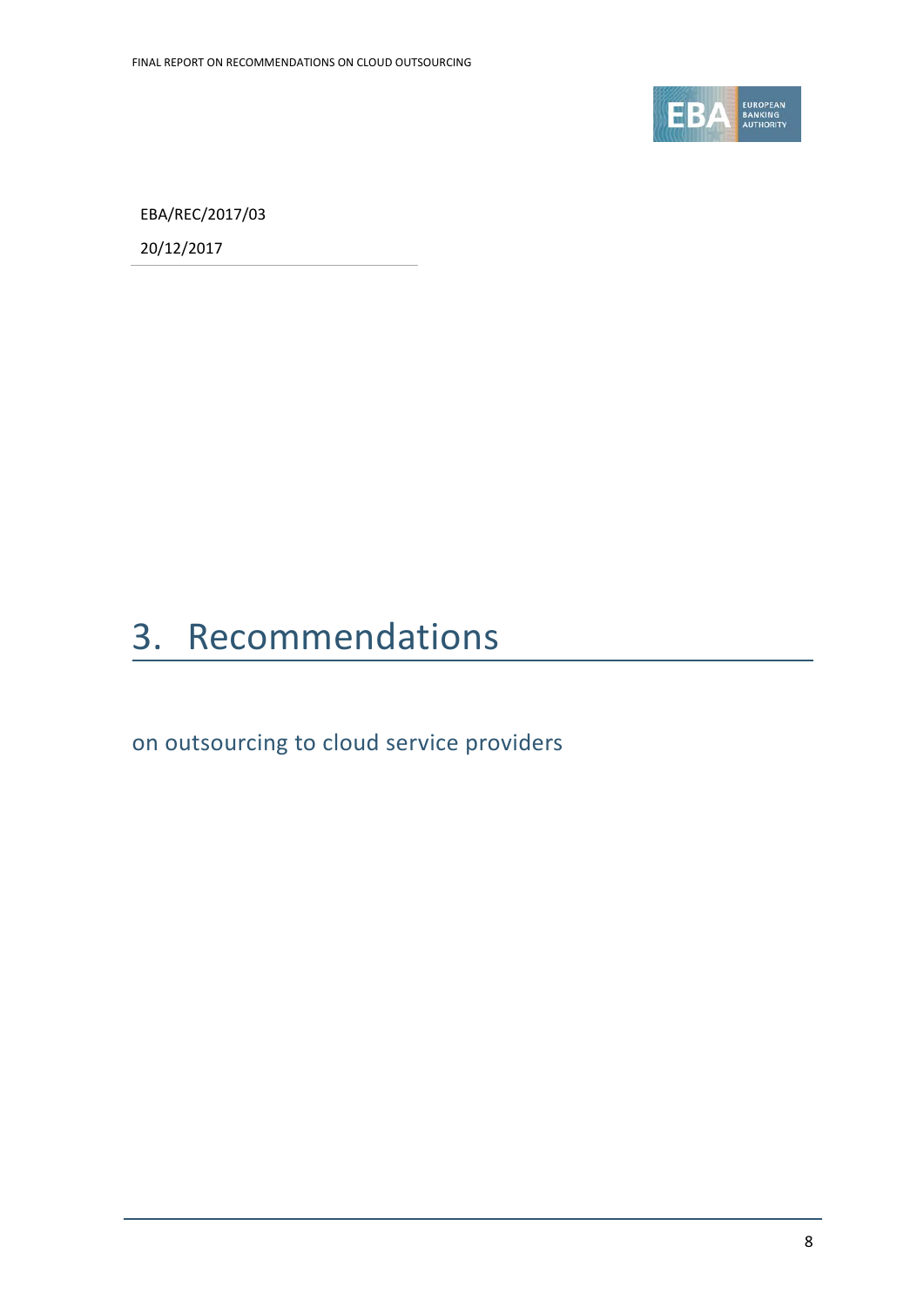

# 1. Compliance and reporting obligations

## Status of these recommendations

- 1. This document contains recommendations issued pursuant to Article 16 of Regulation (EU) No 1093/2010. [5](#page-8-0) In accordance with Article 16(3) of Regulation (EU) No 1093/2010, competent authorities and financial institutions must make every effort to comply with these recommendations.
- 2. Recommendations set out the EBA view of appropriate supervisory practices within the European System of Financial Supervision or of how Union law should be applied in a particular area. Competent authorities as defined in Article 4(2) of Regulation (EU) No 1093/2010 to which recommendations apply should comply by incorporating them into their practices as appropriate (e.g. by amending their legal framework or their supervisory processes), including where recommendations are directed primarily at institutions.

## Reporting requirements

 $\overline{a}$ 

- 3. According to Article 16(3) of Regulation (EU) No 1093/2010, competent authorities must notify the EBA as to whether they comply or intend to comply with these recommendations, or otherwise with reasons for non-compliance, by ([dd.mm.yyyy]). In the absence of any notification by this deadline, competent authorities will be considered by the EBA to be noncompliant. Notifications should be sent by submitting the form available on the EBA website to [compliance@eba.europa.eu](mailto:compliance@eba.europa.eu) with the reference 'EBA/REC/2017/xx'. Notifications should be submitted by persons with appropriate authority to report compliance on behalf of their competent authorities. Any change in the status of compliance must also be reported to the EBA.
- 4. Notifications will be published on the EBA website, in line with Article 16(3).

<span id="page-8-0"></span><sup>5</sup> Regulation (EU) No 1093/2010 of the European Parliament and of the Council of 24 November 2010 establishing a European Supervisory Authority (European Banking Authority), amending Decision No 716/2009/EC and repealing Commission Decision 2009/78/EC, (OJ L 331, 15.12.2010, p. 12).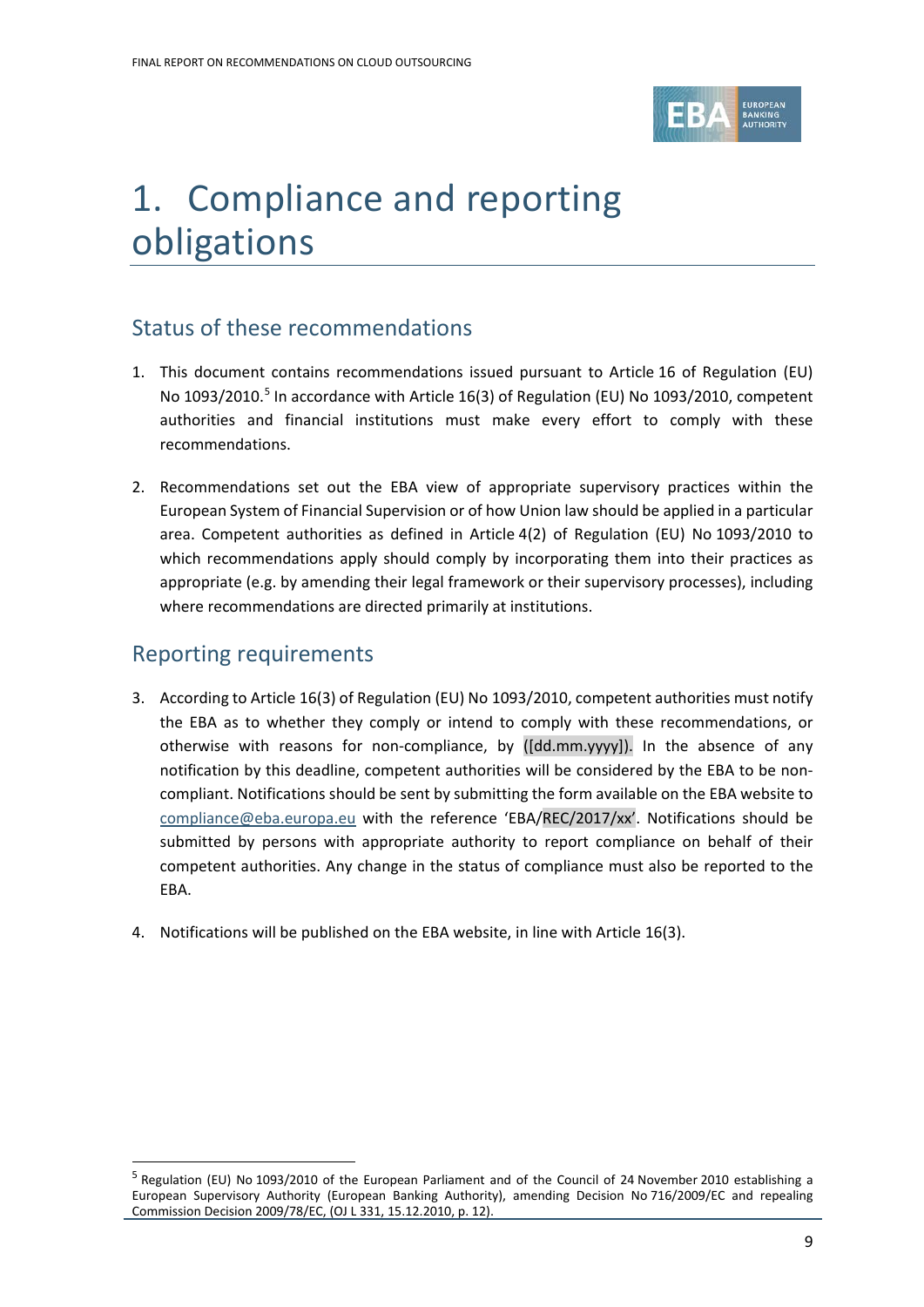

# 2. Subject matter, scope and definitions

## Subject matter and scope of application

1. These recommendations further specify conditions for outsourcing as referred to in the CEBS guidelines on outsourcing of 14 December 2006 and apply to outsourcing by institutions as defined in point (3) of Article 4(1) of Regulation (EU) No 575/2013 to cloud service providers.

### Addressees

2. These recommendations are addressed to competent authorities as defined in point (i) of Article 4(2) of Regulation (EU) No 1093/2010 and to institutions as defined in point (3) of Article 4(1) of Regulation No 575/2013.<sup>[6](#page-9-0)</sup>

## **Definitions**

 $\overline{a}$ 

3. Unless otherwise specified, terms used and defined in Directive 2013/36/EU  $^7$  $^7$  on capital requirements and in the CEBS guidelines have the same meaning in the recommendations. In addition, for the purposes of these recommendations the following definitions apply:

| Cloud services     | Services provided using cloud computing, that is, a model for enabling<br>ubiquitous, convenient, on-demand network access to a shared pool of<br>configurable computing resources (e.g. networks, servers, storage,<br>applications and services) that can be rapidly provisioned and released with<br>minimal management effort or service provider interaction. |
|--------------------|--------------------------------------------------------------------------------------------------------------------------------------------------------------------------------------------------------------------------------------------------------------------------------------------------------------------------------------------------------------------|
| Public cloud       | Cloud infrastructure available for open use by the general public.                                                                                                                                                                                                                                                                                                 |
| Private cloud      | Cloud infrastructure available for the exclusive use by a single institution.                                                                                                                                                                                                                                                                                      |
| Community<br>cloud | Cloud infrastructure available for the exclusive use by a specific community<br>of institutions, including several institutions of a single group.                                                                                                                                                                                                                 |
| Hybrid cloud       | Cloud infrastructure that is composed of two or more distinct cloud<br>infrastructures.                                                                                                                                                                                                                                                                            |

<sup>6</sup> Regulation (EU) No 575/2013 of the European Parliament and of the Council of 26 June 2013 on prudential requirements for credit institutions and investment firms and amending Regulation (EU) No 648/2012.

<span id="page-9-1"></span><span id="page-9-0"></span> $7$  Directive 2013/36/EU of the European Parliament and of the Council of 26 June 2013 on access to the activity of credit institutions and the prudential supervision of credit institutions and investment firms, amending Directive 2002/87/EC and repealing Directives 2006/48/EC and 2006/49/EC.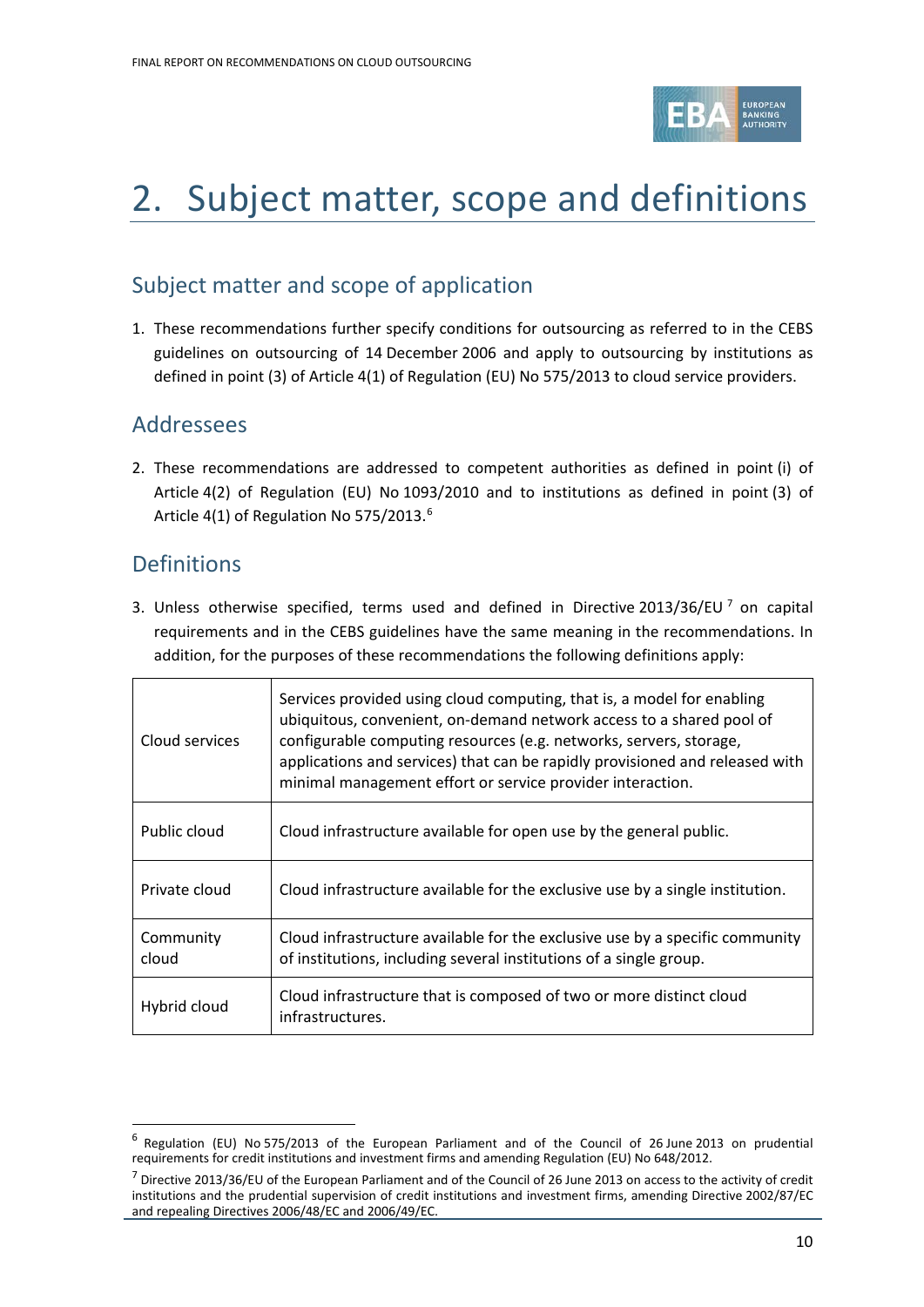

# 3. Implementation

## Date of application

5. These recommendations apply from 1 July 2018.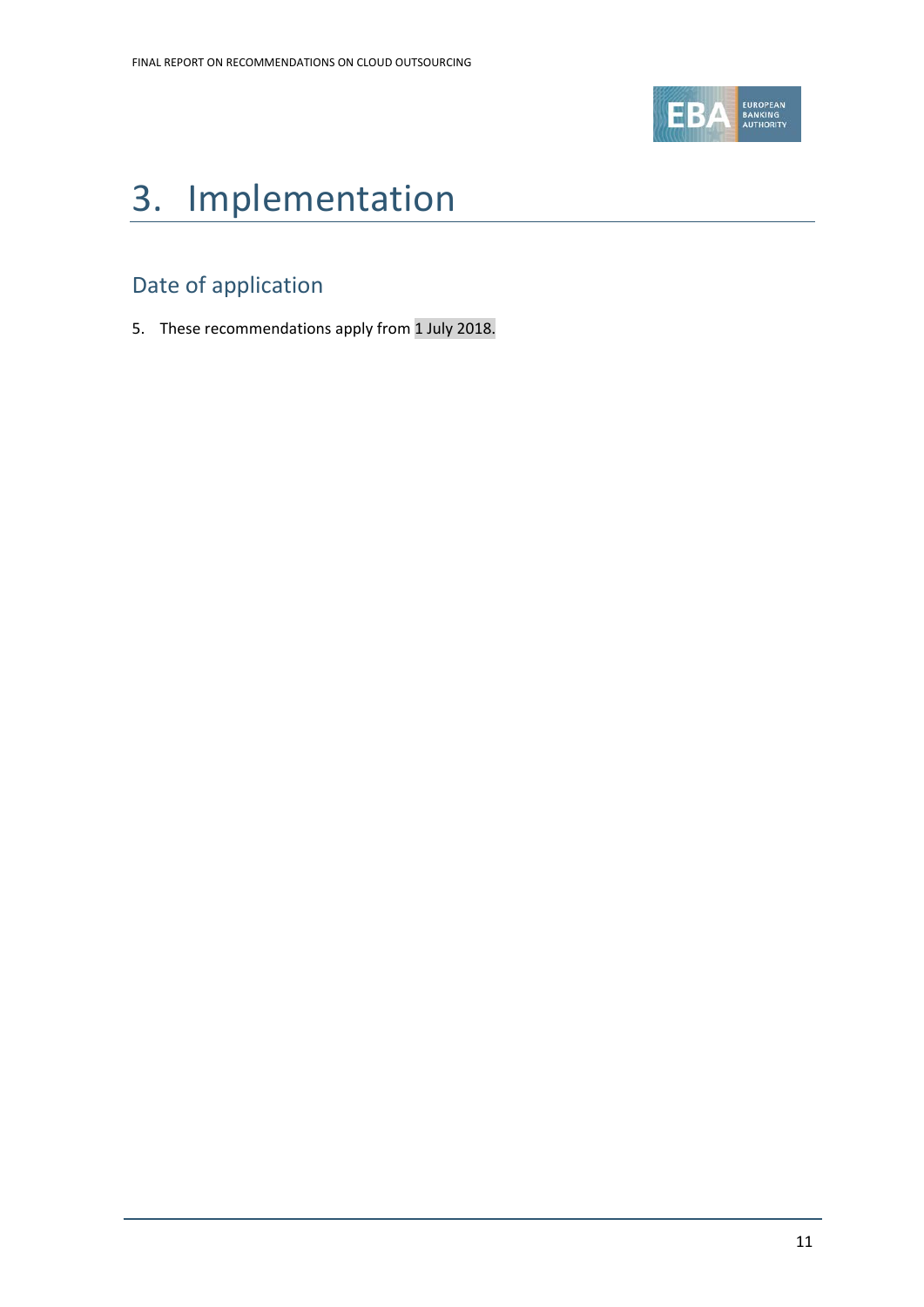

# 4. Recommendations on outsourcing to cloud service providers

## 4.1 Materiality assessment

- 1. Outsourcing institutions should, prior to any outsourcing of their activities, assess which activities should be considered as material. Institutions should perform this assessment of activities' materiality on the basis of guideline 1(f) of the CEBS guidelines and, as regards outsourcing to cloud service providers in particular, taking into account all of the following:
	- (a) the criticality and inherent risk profile of the activities to be outsourced, i.e. are they activities that are critical to the business continuity/viability of the institution and its obligations to customers;
	- (b) the direct operational impact of outages, and related legal and reputational risks;
	- (c) the impact that any disruption of the activity might have on the institution's revenue prospects;
	- (d) the potential impact that a confidentiality breach or failure of data integrity could have on the institution and its customers.

## 4.2 Duty to adequately inform supervisors

- 2. Outsourcing institutions should adequately inform the competent authorities of material activities to be outsourced to cloud service providers. Institutions should perform this on the basis of paragraph 4.3 of the CEBS guidelines and, in any case, make available to the competent authorities the following information:
	- (a) the name of the cloud service provider and the name of its parent company (if any);
	- (b) a description of the activities and data to be outsourced;
	- (c) the country or countries where the service is to be performed (including the location of data);
	- (d) the service commencement date;
	- (e) the last contract renewal date (where applicable);
	- (f) the applicable law governing the contract;
	- (g) the service expiry date or next contract renewal date (where applicable).
- 3. Further to the information provided in accordance with the previous paragraph, the competent authority may ask the outsourcing institution for additional information on its risk analysis for the material activities to be outsourced, such as: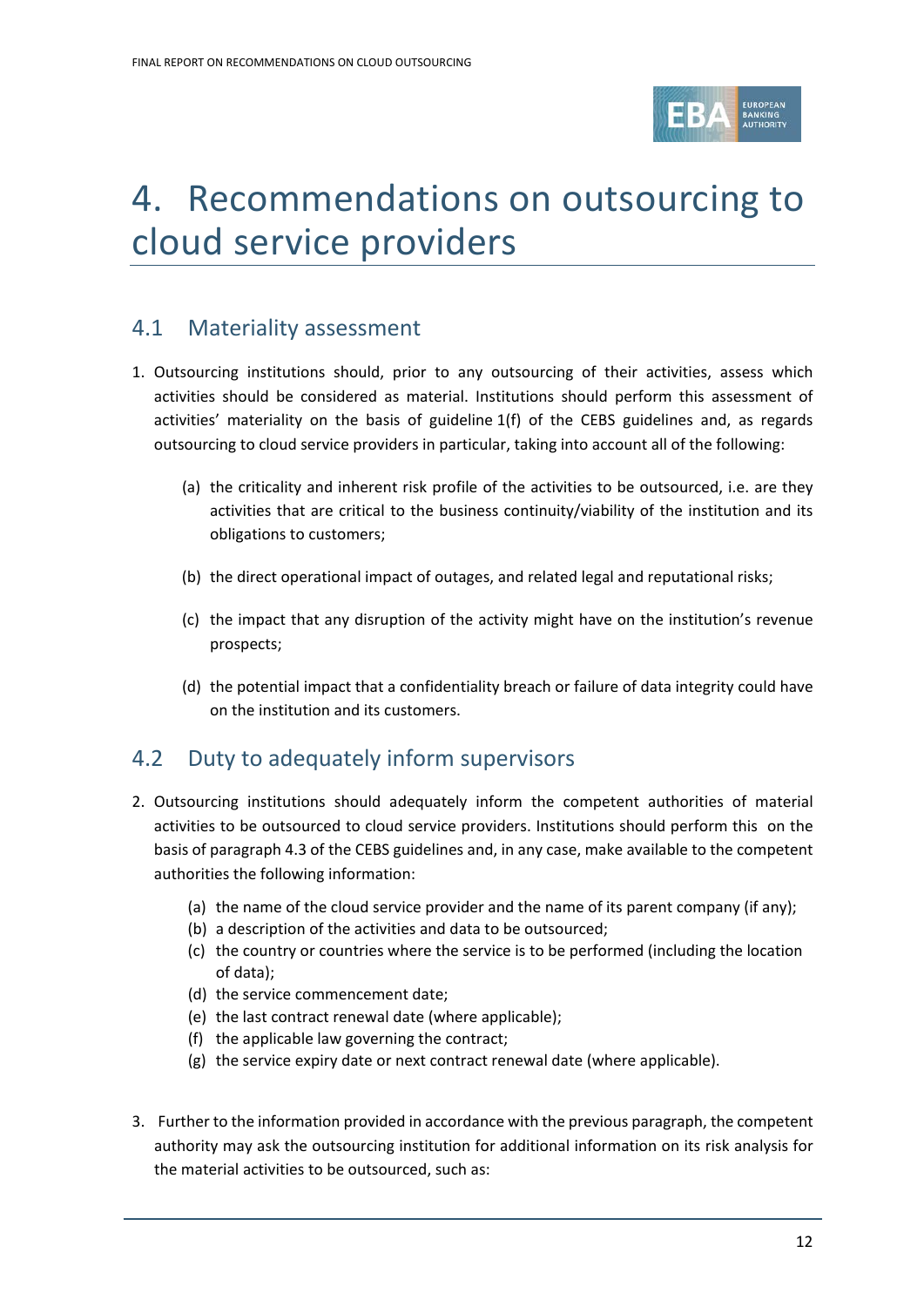

- (a) whether the cloud service provider has a business continuity plan that is suitable for the services provided to the outsourcing institution;
- (b) whether the outsourcing institution has an exit strategy in case of termination by either party or disruption of provision of the services by the cloud service provider;
- (c) whether the outsourcing institution maintains the skills and resources necessary to adequately monitor the outsourced activities.
- 4. The outsourcing institution should maintain an updated register of information on all its material and non-material activities outsourced to cloud service providers at institution and group level. The outsourcing institution should make available to the competent authority, on request, a copy of the outsourcing agreement and related information recorded in that register, irrespective of whether or not the activity outsourced to a cloud service provider has been assessed by the institution as material.
- 5. In the register referred to in the previous paragraph, at least the following information should be included:
	- (a) the information referred to in paragraph 2(a) to (g), if not yet provided;
	- (b) the type of outsourcing (the cloud service model and the cloud deployment model, i.e. public/private/hybrid/community cloud);
	- (c) the parties receiving cloud services under the outsourcing agreement;
	- (d) evidence of the approval for outsourcing by the management body or its delegated committees, if applicable;
	- (e) the names of any subcontractors if applicable;
	- (f) the country where the cloud service provider/main subcontractor is registered;
	- (g) whether the outsourcing has been assessed as material (yes/no);
	- (h) the date of the institution's last materiality assessment of the outsourced activities;
	- (i) whether the cloud service provider/subcontractor(s) supports business operations that are time critical (yes/no);
	- (j) an assessment of the cloud service provider's substitutability (as easy, difficult or impossible);
	- (k) identification of an alternate service provider, where possible;
	- (l) the date of the last risk assessment of the outsourcing or subcontracting arrangement.

### 4.3 Access and audit rights

#### **For institutions**

- 6. On the basis of guideline 8(2)(g) of the CEBS guidelines and for the purposes of cloud outsourcing, outsourcing institutions should further ensure that they have in place an agreement in writing with the cloud service provider whereby the latter undertakes the obligation:
	- (a) to provide to the institution, to any third party appointed for that purpose by the institution and to the institution's statutory auditor full access to its business premises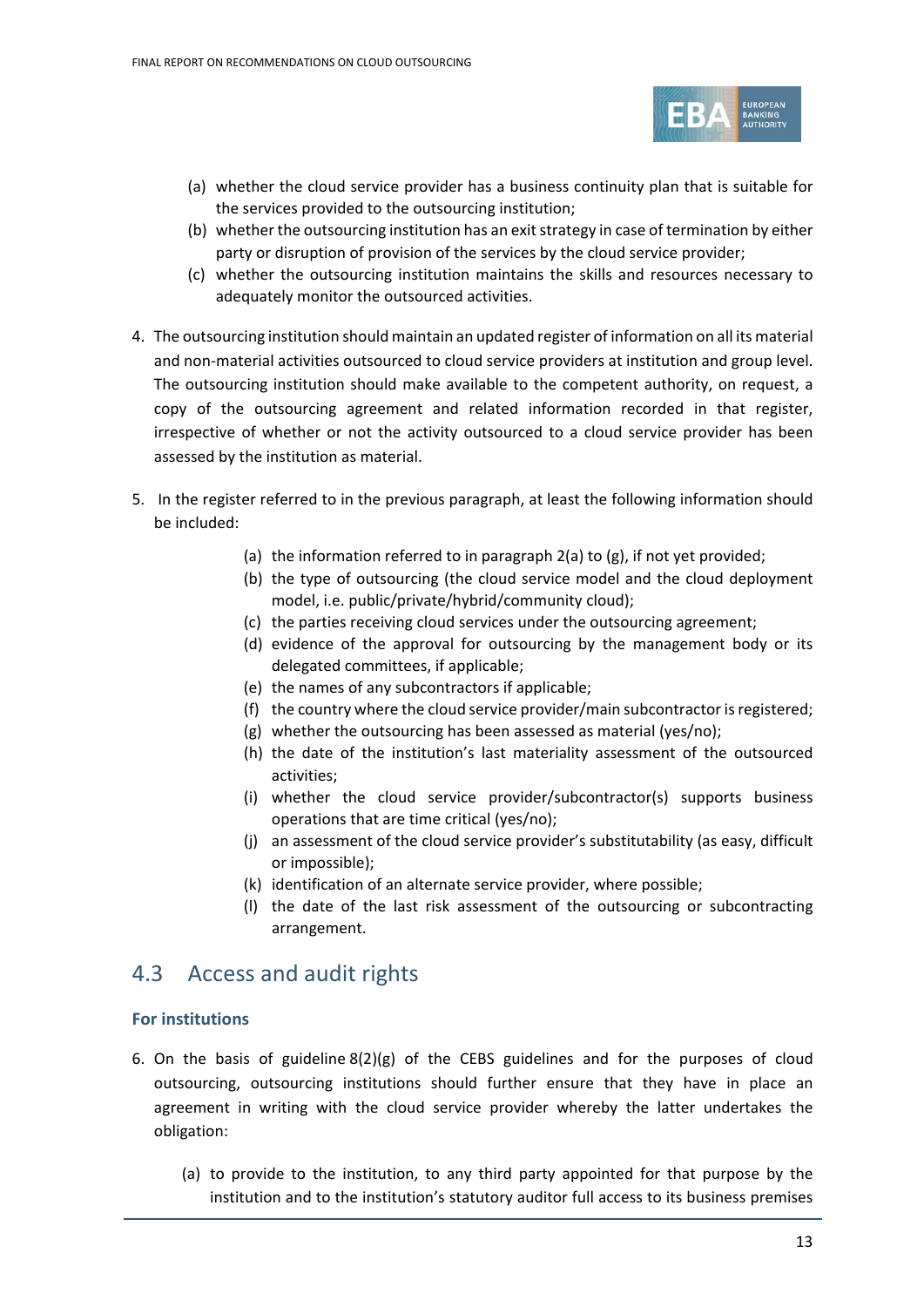

(head offices and operations centres), including the full range of devices, systems, networks and data used for providing the services outsourced (right of access);

- (b) to confer to the institution, to any third party appointed for that purpose by the institution and to the institution's statutory auditor, unrestricted rights of inspection and auditing related to the outsourced services (right of audit).
- 7. The effective exercise of the rights of access and audit should not be impeded or limited by contractual arrangements. If the performance of audits or the use of certain audit techniques might create a risk for another client's environment, alternative ways to provide a similar level of assurance required by the institution should be agreed on.
- 8. The outsourcing institution should exercise its rights to audit and access in a risk-based manner. Where an outsourcing institution does not employ its own audit resources, it should consider using at least one of the following tools:
	- (a) Pooled audits organised jointly with other clients of the same cloud service provider, and performed by these clients or by a third party appointed by them, in order to use audit resources more efficiently and to decrease the organisational burden on both the clients and the cloud service provider.
	- (b) Third-party certifications and third-party or internal audit reports made available by the cloud service provider, provided that:
		- i. The outsourcing institution ensures that the scope of the certification or audit report covers the systems (i.e. processes, applications, infrastructure, data centres, etc.) and the controls identified as key by the outsourcing institution.
		- ii. The outsourcing institution thoroughly assesses the content of the certifications or audit reports on an ongoing basis, and in particular ensures that key controls are still covered in future versions of an audit report and verifies that the certification or audit report is not obsolete.
		- iii. The outsourcing institution is satisfied with the aptitude of the certifying or auditing party (e.g. with regard to rotation of the certifying or auditing company, qualifications, expertise, reperformance/verification of the evidence in the underlying audit file).
		- iv. The certifications are issued and the audits are performed against widely recognised standards and include a test of the operational effectiveness of the key controls in place.
		- v. The outsourcing institution has the contractual right to request the expansion of scope of the certifications or audit reports to some systems and/or controls that are relevant. The number and frequency of such requests for scope modification should be reasonable, and legitimate from a risk management perspective.
- 9. Considering that cloud solutions have a high level of technical complexity, the outsourcing institution should verify that the staff performing the audit – being its internal auditors or the pool of auditors acting on its behalf, or the cloud service provider's appointed auditors – or, as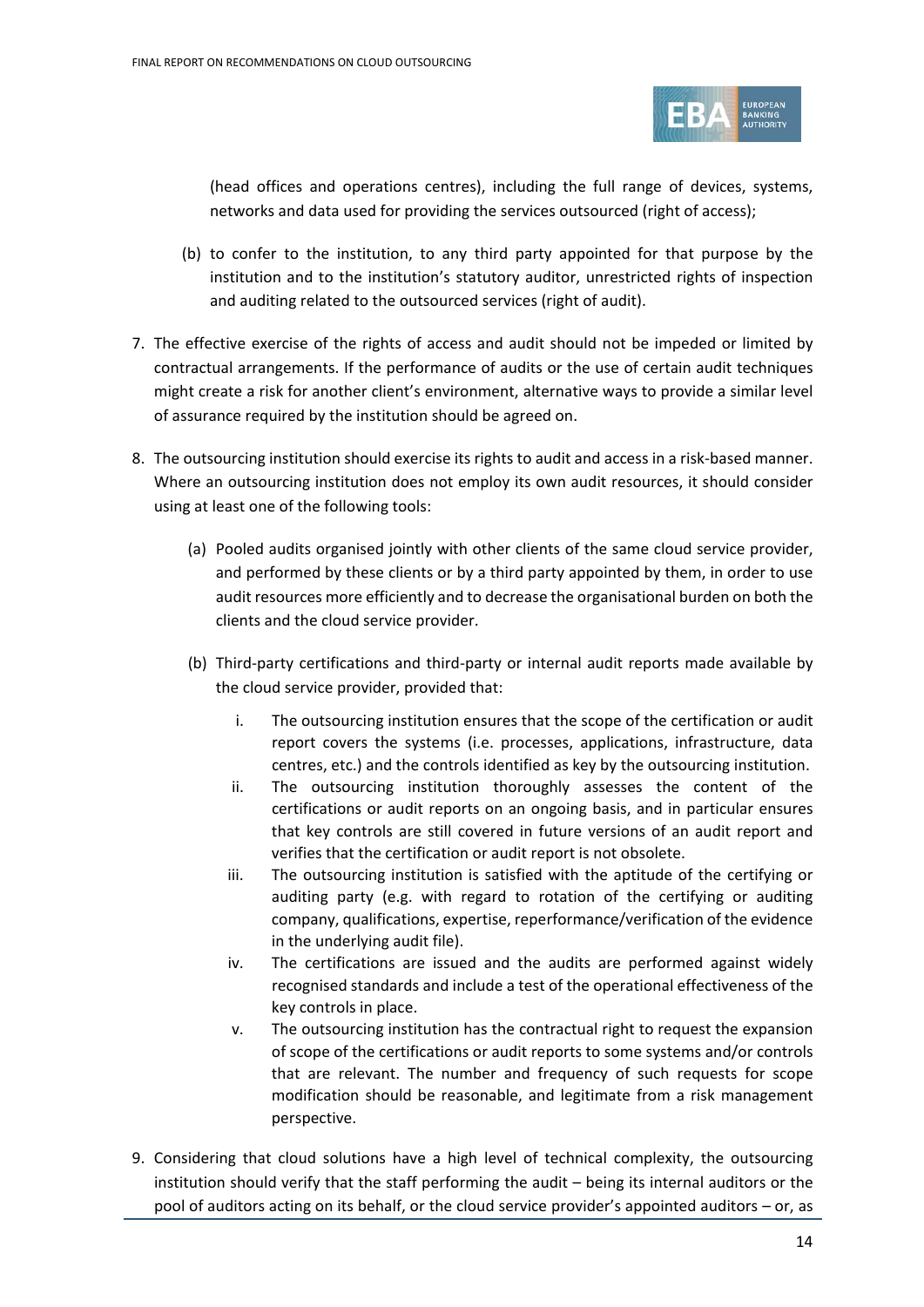

appropriate, the staff reviewing the third-party certification or service provider's audit reports have acquired the right skills and knowledge to perform effective and relevant audits and/or assessments of cloud solutions.

#### **For competent authorities**

- 10.On the basis of guideline 8(2)(h) of the CEBS guidelines and for the purposes of cloud outsourcing, outsourcing institutions should ensure that they have in place an agreement in writing with the cloud service provider whereby the latter undertakes the obligation:
	- (a) to provide to the competent authority supervising the outsourcing institution (or any third party appointed for that purpose by that authority) full access to the cloud service provider's business premises (head offices and operations centres), including the full range of devices, systems, networks and data used for providing the services to the outsourcing institution (right of access);
	- (b) to confer to the competent authority supervising the outsourcing institution (or any third party appointed for that purpose by that authority) unrestricted rights of inspection and auditing related to the outsourced services (right of audit).
- 11.The outsourcing institution should ensure that the contractual arrangements do not impede its competent authority to carry out its supervisory function and objectives.
- 12.Information that competent authorities obtain from the exercise of the rights of access and audit should be subject to the professional secrecy and confidentiality requirements referred to in Article 53 et seq. of Directive 2013/36/EU (CRD IV). Competent authorities should refrain from entering into any kind of contractual agreement or declaration that would prevent them from abiding by the provisions of Union law on confidentiality, professional secrecy and information exchange.
- 13.Based on the findings of its audit, the competent authority should address any deficiencies identified, if necessary, by imposing measures directly on the outsourcing institution.

### 4.4 In particular for the right of access

14.The agreement referred to in paragraphs 6 and 10 should include the following provisions:

(a) The party intending to exercise its right of access (institution, competent authority, auditor or third party acting for the institution or the competent authority) should before a planned onsite visit provide notice in a reasonable time period of the onsite visit to a relevant business premise, unless an early prior notification has not been possible due to an emergency or crisis situation.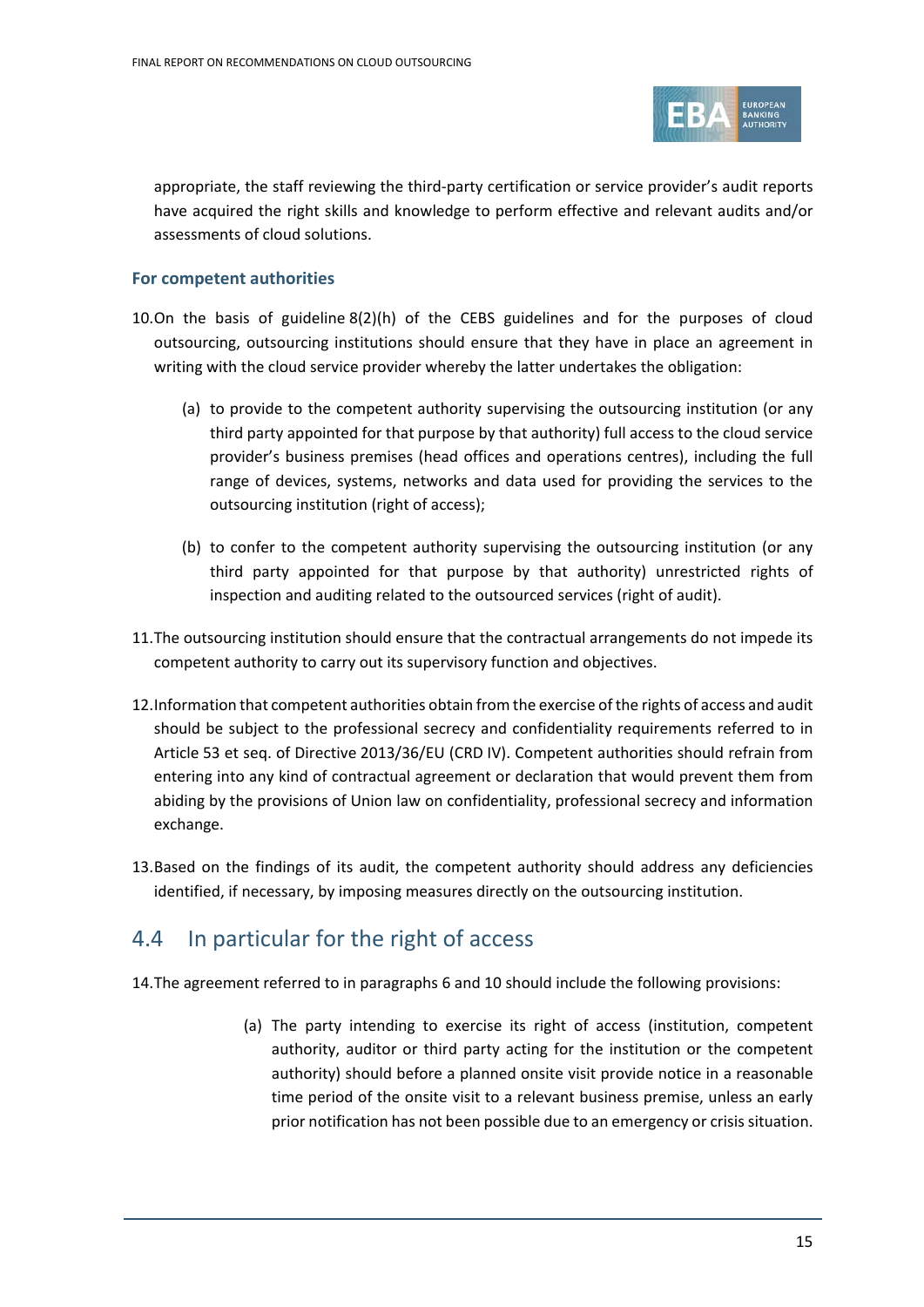

(b) The cloud service provider is required to fully cooperate with the appropriate competent authorities, as well as the institution and its auditor, in connection with the onsite visit.

## 4.5 Security of data and systems

- 15.As stated by guideline 8(2)(e) of the CEBS guidelines, the outsourcing contract should oblige the outsourcing service provider to protect the confidentiality of the information transmitted by the financial institution. In line with guideline 6(6)(e) of the CEBS guidelines, institutions should implement arrangements to ensure the continuity of services provided by outsourcing service providers. Building on guidelines 8(2)(b) and 9 of the CEBS guidelines, the respective needs of outsourcing institutions with respect to quality and performance should feed into written outsourcing contracts and service level agreements. These security aspects should also be monitored on an ongoing basis (guideline 7).
- 16.For the purposes of the previous paragraph, the institution should perform, prior to outsourcing and for the purpose of informing the relevant decision, at least the following:
	- (a) identify and classify its activities, processes and related data and systems as to the sensitivity and required protections;
	- (b) conduct a thorough risk-based selection of the activities, processes and related data and systems which are under consideration to be outsourced to a cloud computing solution;
	- (c) define and decide on an appropriate level of protection of data confidentiality, continuity of activities outsourced, and integrity and traceability of data and systems in the context of the intended cloud outsourcing. Institutions should also consider specific measures where necessary for data in transit, data in memory and data at rest, such as the use of encryption technologies in combination with an appropriate key management architecture.
- 17.Subsequently, institutions should ensure that they have in place an agreement in writing with the cloud service provider in which, among other things, the latter's obligations under paragraph 16(c) are set out.
- 18.Institutions should monitor the performance of activities and security measures in line with guideline 7 of the CEBS guidelines, including incidents, on an ongoing basis and review as appropriate whether their outsourcing of activities complies with the previous paragraphs; they should promptly take any corrective measures required.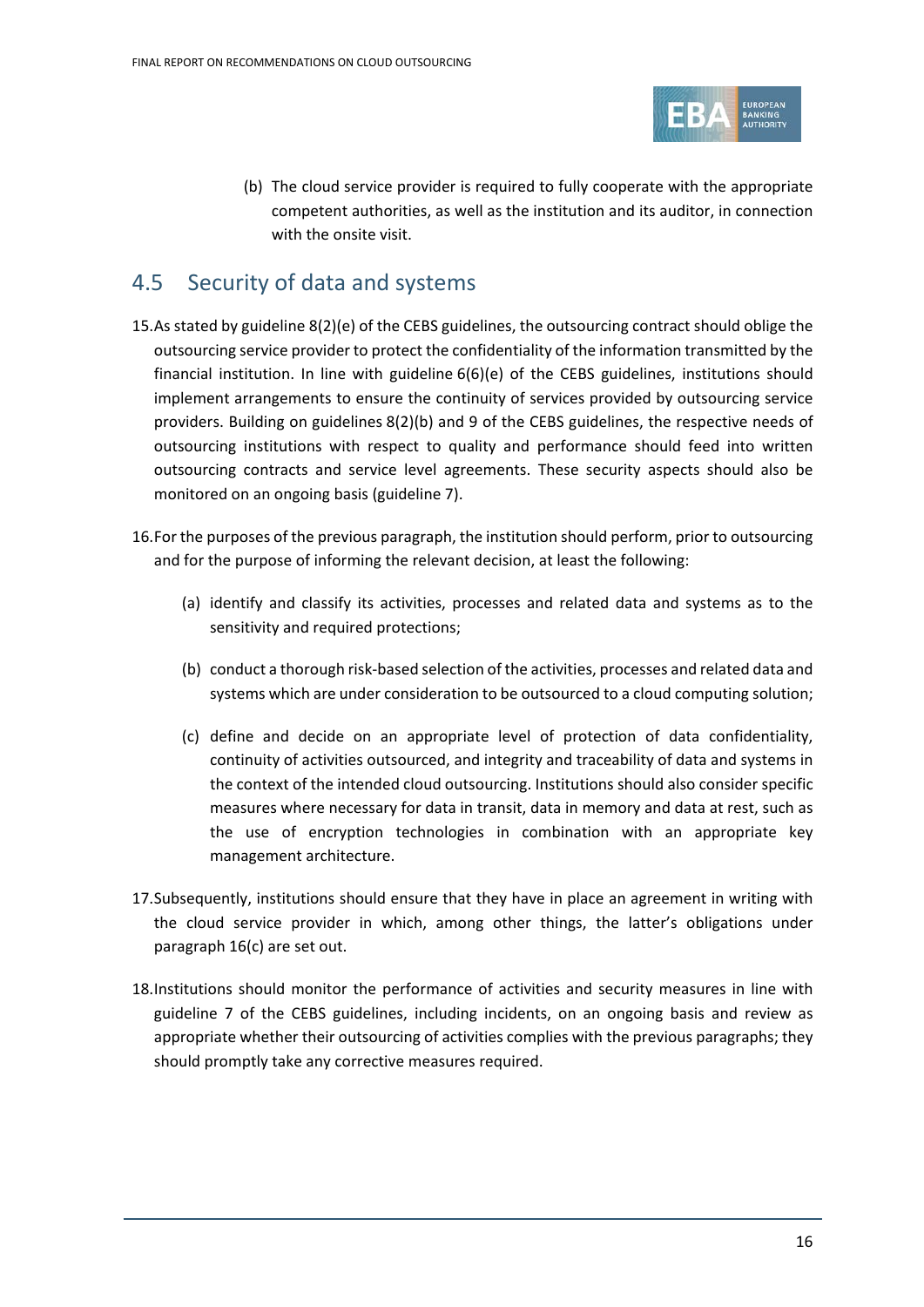

## 4.6 Location of data and data processing

- 19.As stated in guideline 4(4) of the CEBS guidelines, institutions should take special care when entering into and managing outsourcing agreements undertaken outside the EEA because of possible data protection risks and risks to effective supervision by the supervisory authority.
- 20.The outsourcing institution should adopt a risk-based approach to data and data processing location considerations when outsourcing to a cloud environment. The assessment should address the potential risk impacts, including legal risks and compliance issues, and oversight limitations related to the countries where the outsourced services are or are likely to be provided and where the data are or are likely to be stored. The assessment should include considerations on the wider political and security stability of the jurisdictions in question; the laws in force in those jurisdictions (including laws on data protection); and the law enforcement provisions in place in those jurisdictions, including the insolvency law provisions that would apply in the event of a cloud service provider's failure. The outsourcing institution should ensure that these risks are kept within acceptable limits commensurate with the materiality of the outsourced activity.

## 4.7 Chain outsourcing

- 21.As stated in guideline 10 of the CEBS guidelines, institutions should take account of the risks associated with 'chain' outsourcing, where the outsourcing service provider subcontracts elements of the service to other providers. The outsourcing institution should agree to chain outsourcing only if the subcontractor will also fully comply with the obligations existing between the outsourcing institution and the outsourcing service provider. Furthermore, the outsourcing institution should take appropriate steps to address the risk of any weakness or failure in the provision of the subcontracted activities having a significant effect on the outsourcing service provider's ability to meet its responsibilities under the outsourcing agreement.
- 22.The outsourcing agreement between the outsourcing institution and the cloud service provider should specify any types of activities that are excluded from potential subcontracting and indicate that the cloud service provider retains full responsibility for and oversight of those services that it has subcontracted.
- 23.The outsourcing agreement should also include an obligation for the cloud service provider to inform the outsourcing institution of any planned significant changes to the subcontractors or the subcontracted services named in the initial agreement that might affect the ability of the service provider to meet its responsibilities under the outsourcing agreement. The notification period for those changes should be contractually pre-agreed to allow the outsourcing institution to carry out a risk assessment of the effects of the proposed changes before the actual change in the subcontractors or the subcontracted services comes into effect.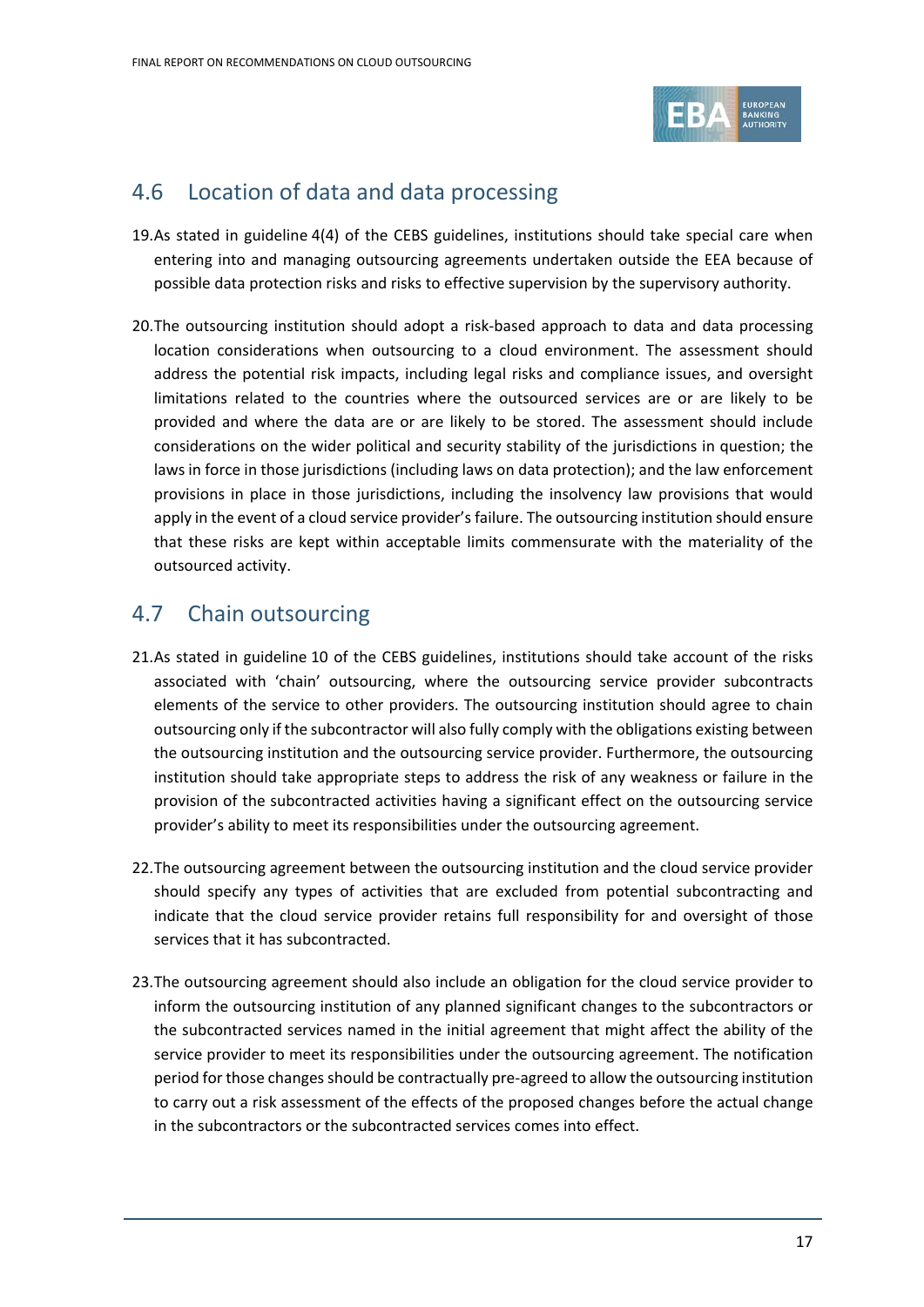

- 24.In case a cloud service provider plans changes to a subcontractor or subcontracted services that would have an adverse effect on the risk assessment of the agreed services, the outsourcing institution should have the right to terminate the contract.
- 25.The outsourcing institution should review and monitor the performance of the overall service on an ongoing basis, regardless of whether it is provided by the cloud service provider or its subcontractors.

## 4.8 Contingency plans and exit strategies

- 26.As stated in guidelines 6.1, 6(6)(e) and 8(2)(d) of the CEBS guidelines, the outsourcing institution should plan and implement arrangements to maintain the continuity of its business in the event that the provision of services by an outsourcing service provider fails or deteriorates to an unacceptable degree. These arrangements should include contingency planning and a clearly defined exit strategy. Furthermore, the outsourcing contract should include a termination and exit management clause that allows the activities being provided by the outsourcing service provider to be transferred to another outsourcing service provider or to be reincorporated into the outsourcing institution.
- 27.An outsourcing institution should also ensure that it is able to exit cloud outsourcing arrangements, if necessary, without undue disruption to its provision of services or adverse effects on its compliance with the regulatory regime and without detriment to the continuity and quality of its provision of services to clients. To achieve this, an outsourcing institution should:
	- (a) develop and implement exit plans that are comprehensive, documented and sufficiently tested where appropriate;
	- (b) identify alternative solutions and develop transition plans to enable it to remove and transfer existing activities and data from the cloud service provider to these solutions in a controlled and sufficiently tested manner, taking into account data location issues and maintenance of business continuity during the transition phase;
	- (c) ensure that the outsourcing agreement includes an obligation on the cloud service provider to sufficiently support the outsourcing institution in the orderly transfer of the activity to another service provider or to the direct management of the outsourcing institution in the event of the termination of the outsourcing agreement.
- 28.When developing exit strategies, an outsourcing institution should consider the following:
	- (a) develop key risk indicators to identify an unacceptable level of service;
	- (b) perform a business impact analysis commensurate with the activities outsourced to identify what human and material resources would be required to implement the exit plan and how much time it would take;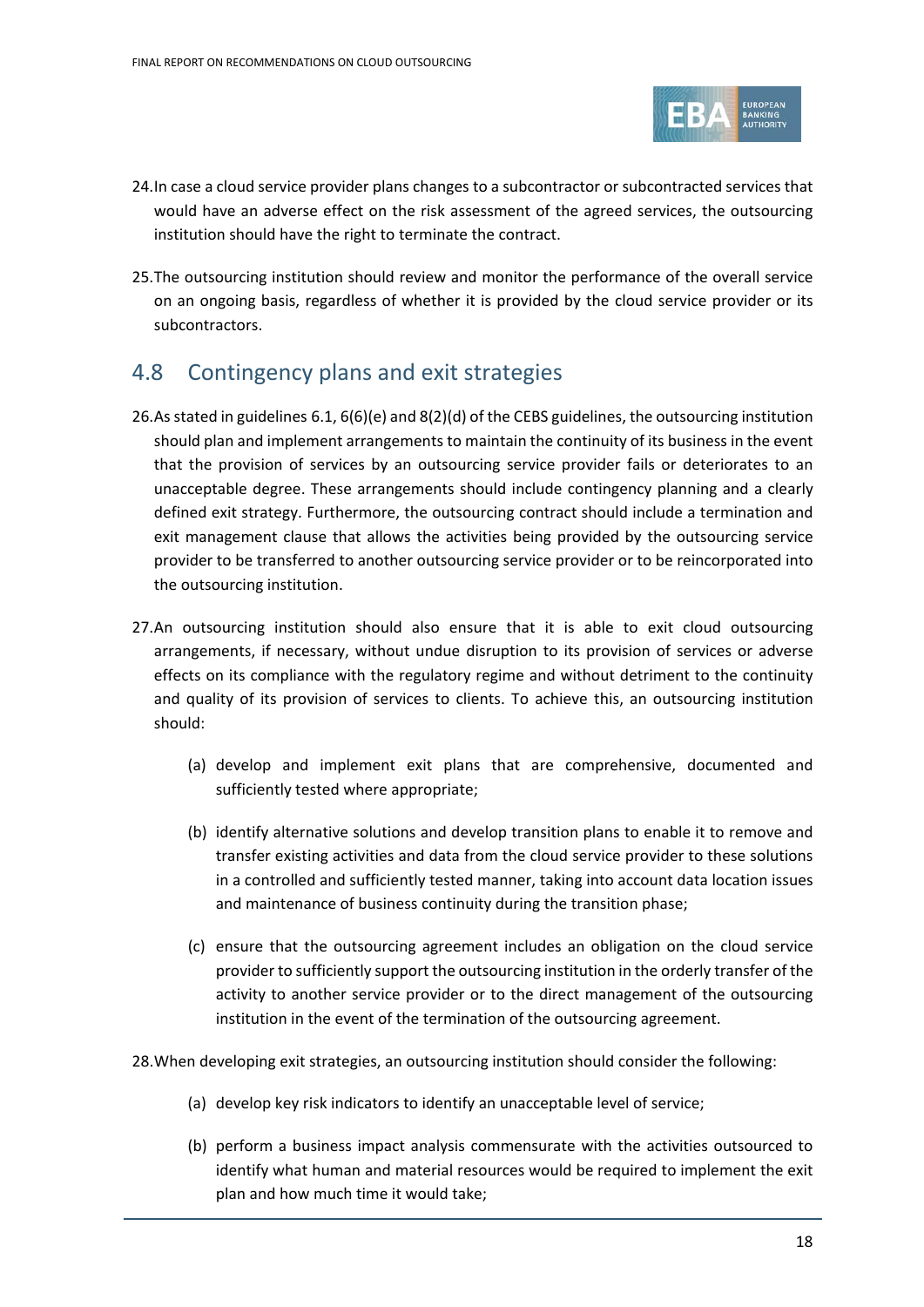

- (c) assign roles and responsibilities to manage exit plans and transition activities.
- (d) define success criteria of the transition.
- 29.The outsourcing institution should include indicators that can trigger the exit plan in its ongoing service monitoring and oversight of the services provided by the cloud service provider.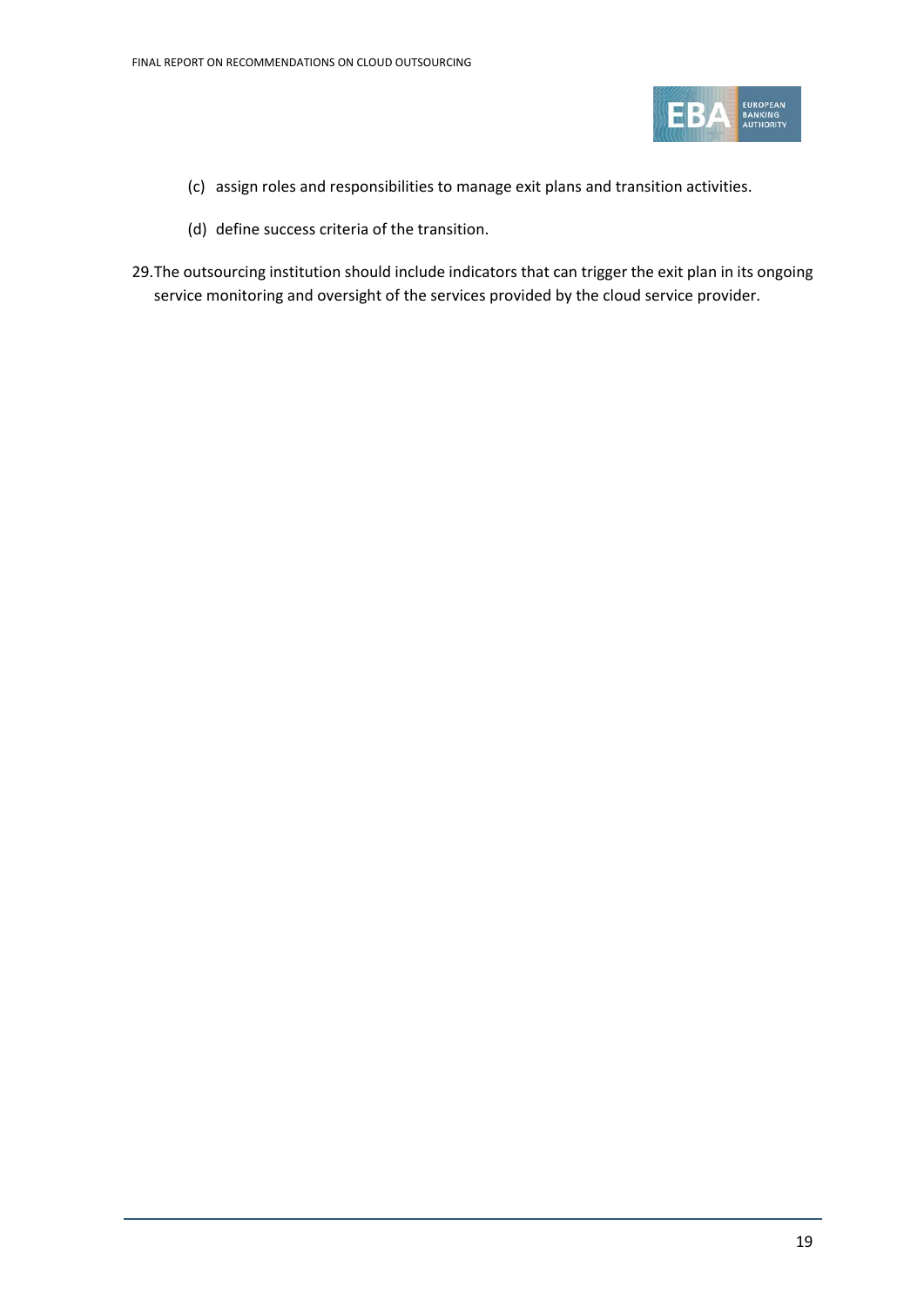

# <span id="page-19-0"></span>5. Accompanying documents

## <span id="page-19-1"></span>5.1 Draft cost-benefit analysis/impact assessment

These recommendations are designed to complement the CEBS guidelines, which provide guidance on the process of outsourcing activities to cloud service providers for institutions using such services.

According to Article 16(2) of the EBA Regulation (Regulation (EU) No 1093/2010 of the European Parliament and of the Council), any recommendations developed by the EBA shall be accompanied by an analysis looking at 'the potential related costs and benefits'. This analysis should provide the reader with an overview of the findings as regards the baseline scenario, problem identification, the options identified to remove the problem and their potential impacts.

This section presents an impact assessment with a cost-benefit analysis of the provisions included in the recommendations described in this consultation paper. Given the nature of the study, the analysis is high level and qualitative in nature.

#### A. Problem identification

The core problems that the current recommendations aim to address are the outdated framework on the process of outsourcing to cloud service providers and the lack of harmonised regulatory practices across jurisdictions.

Since the introduction of the CEBS guidelines in December 2006, both the volume of financial information/data to be managed by institutions and demand for outsourcing to cloud service providers have been increasing. Currently, the regulatory framework does not provide certainty in relation to the outsourcing process and this uncertainty may lead to market inefficiency; for example, although there is demand for outsourcing, institutions may decide not to opt for this option on account of regulatory uncertainty. Furthermore, the lack of an effective regulatory framework is expected to entail a higher degree of operational risk in relation to outsourcing. Data and systems security, confidentiality, legal and reputational risk and the exchange of information among the parties (outsourcing institutions, cloud service providers, subcontractors and the competent authorities) are crucial aspects of the process that the current regulatory framework does not fully cover in the context of cloud outsourcing. The absence of a more effective framework increases the risk profile of such events: the lack of specific guidance and of a more detailed assessment to be carried out by supervisors to assess outsourcing risk may lead to incomplete risk assessments of institutions in the prudential supervisory framework.

Furthermore, the implementation of the CEBS guidelines varies across jurisdictions. The core gap that the current draft recommendations aim to address is the lack of guidance on the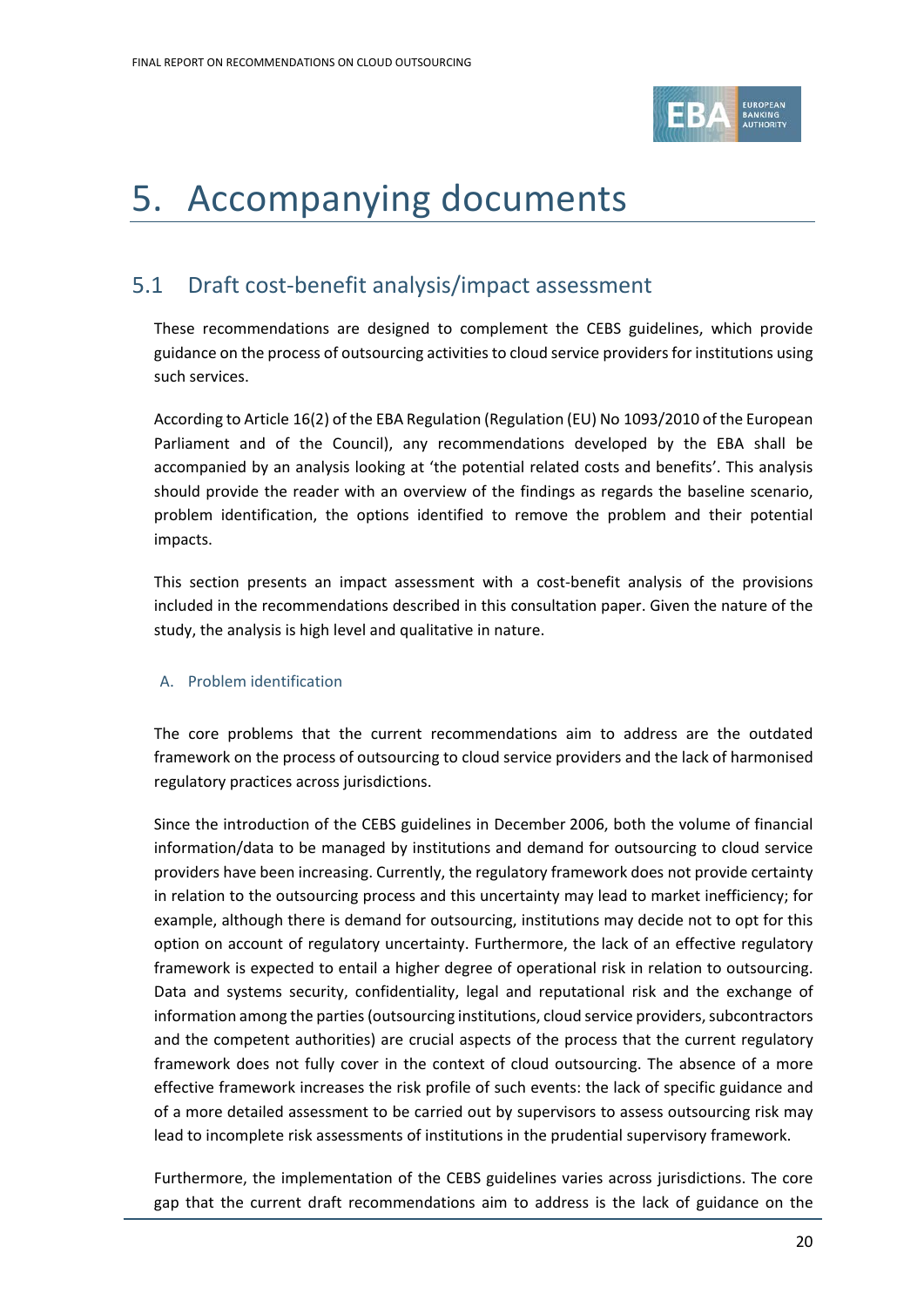

regulatory framework and on the supervisory assessment of outsourcing risks in EU institutions, and the resulting room for inconsistency in assessing outsourcing risk across jurisdictions. This leads to a lack of comparability of supervisory practices across the EU, and such comparability is crucial given the cross-border nature of cloud services. Inconsistency in the treatment of potential risks related to cloud services may also lead to an uneven playing field across jurisdictions and institutions.

#### B. Baseline scenario

The CEBS guidelines (2006) are the current guiding framework that regulates outsourcing activities, and most Member States have comprehensively transposed the CEBS guidelines: a survey carried out by the EBA (completed on 18 September 2015) indicated that of the 24 national frameworks <sup>[8](#page-20-0)</sup> 53% totally transposed, 38% partially transposed and 8% did not transpose the CEBS guidelines. Overall, 88% of jurisdictions had incorporated the CEBS concept of 'material activities', i.e. critical, into their frameworks, although in a majority of cases (54%) they had not adhered strictly to the four CEBS criteria. In all jurisdictions, the general framework on outsourcing applies to cloud computing.

In terms of specific national frameworks on cloud computing, the survey revealed that cloud computing is not subject to a specific framework in 13 Member States and 1 EEA country<sup>[9](#page-20-1)</sup> (or 58% of jurisdictions).<sup>[10](#page-20-2)</sup> In 12 Member States (or 50% of jurisdictions)<sup>[11](#page-20-3)</sup> a specific framework applies. The following activities, either specified in the CEBS guidelines or under a specific national framework, are the (most common) current practices:

#### Formalities required

- notification requirement (*ex ante* information);
- authorisation or *nihil obstat* from the supervisor;
- subject to security check by the supervisor;
- *ex post* information (e.g. annual report).

#### Mandatory contractual clauses

 $\overline{a}$ 

- **termination of service and exit clause:**
- direct audit rights for the supervisors in relation to the provider;
- **full audit rights for the regulated institution;**
- **E** agreement of the regulated institution on the location of the data/services;

<span id="page-20-0"></span><sup>8</sup> A total of 25 competent authorities from 24 Member States participated in the survey.

<span id="page-20-1"></span> $9$  Please note that the data are based on the responses to the survey and on bilateral interactions during the production of the consultation paper.

<sup>&</sup>lt;sup>10</sup> These are AT, BG, CY, DE, DK, EE, EL, FI, HR, IE, LT, NO, PT and SK.

<span id="page-20-3"></span><span id="page-20-2"></span><sup>&</sup>lt;sup>11</sup> These are BE, CZ, ES, FR, HU, IT, LU, LV, NL, PL, SE and UK.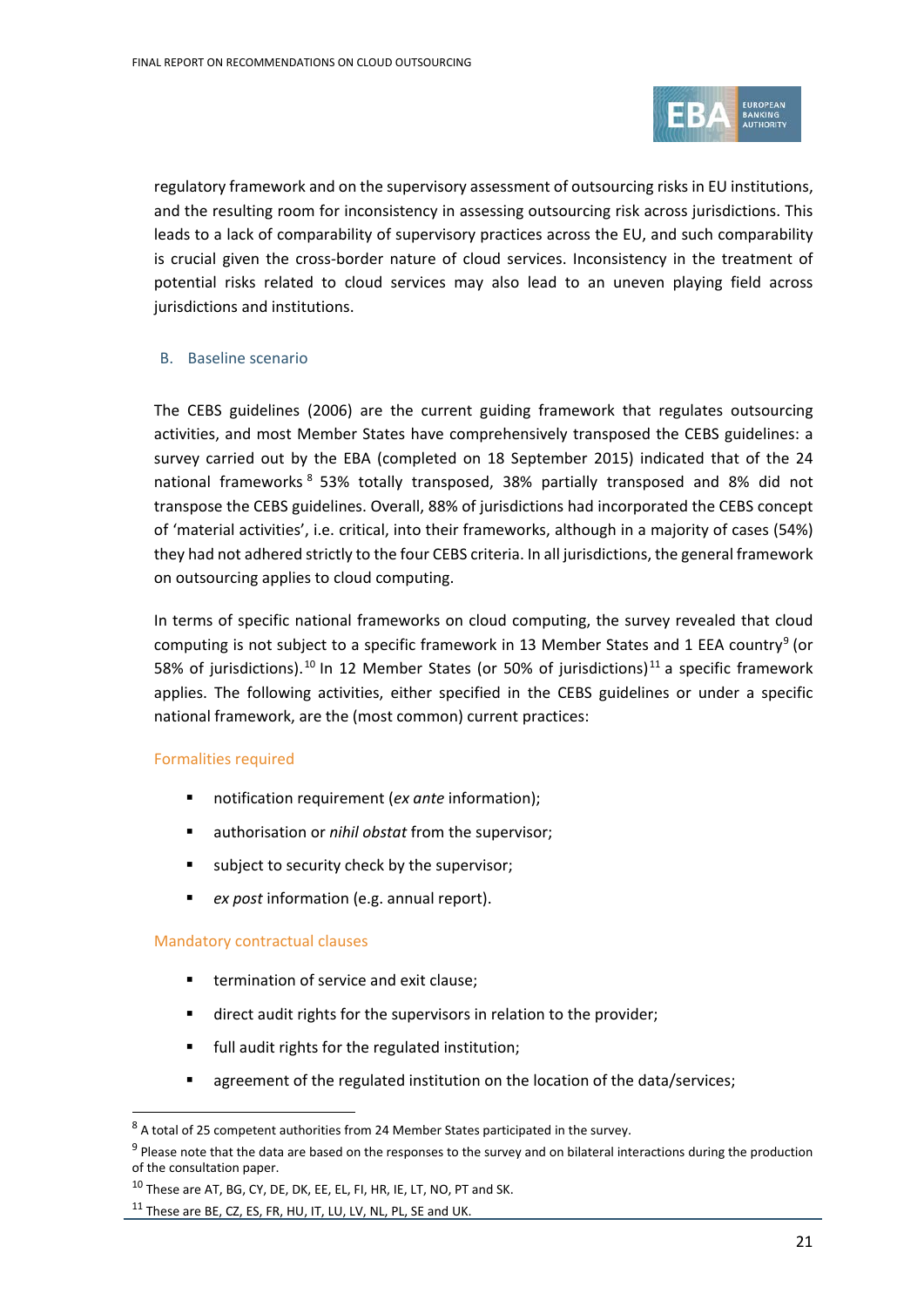

- capacity of the regulated institution to re-enter the data/services;
- agreement of the regulated institution on the law governing the contract and the data/services;
- approval of the regulated institution prior to any move of the data/services.

As a result, the technical requirements set out by Member States are in most cases not very detailed and approximately 50% of Member States have principle-based regulatory frameworks on this matter. The mapping of the current practices shows that regulatory and supervisory frameworks appears multiple and potentially difficult to well understand for institutions with a cross-border presence, or even for their cloud service providers. Although they are similar on some points, each national framework has its own nuances, which does not facilitate an interpretation of the current supervisory expectations in the EU. Without regulatory intervention, the current situation with the abovementioned shortcomings is expected to continue.

#### C. Policy objectives

The main objective of the draft recommendations is to specify a set of principle-based rules that complement and update the CEBS guidelines and that competent authorities can apply within their regulatory and supervisory frameworks on the cloud outsourcing process and the associated risks. Specifically, the recommendations aim to provide the competent authorities with an overall regulatory framework, tools for their risk assessments and clarity with regard to the process. This is further expected to lead to the harmonisation of practices and a level playing field across jurisdictions. In this way, the current draft recommendations are expected to respond proactively to challenges relating to the prudential supervision of specific ICT-related risks.

| <b>Operational objectives</b>                                                                                                                                                                  | <b>Specific objectives</b>                                                                                                                                                                                                                                        | <b>General objectives</b>                                                                                                    |
|------------------------------------------------------------------------------------------------------------------------------------------------------------------------------------------------|-------------------------------------------------------------------------------------------------------------------------------------------------------------------------------------------------------------------------------------------------------------------|------------------------------------------------------------------------------------------------------------------------------|
| Updating and complementing the<br>current framework on cloud<br>outsourcing (CEBS guidelines) to<br>respond to the challenges arising<br>from the current<br>regulatory/supervisory framework. | Establishing common<br>practices across jurisdictions<br>to increase the risk<br>assessment capabilities with<br>respect to cloud services in<br>the banking sector and to<br>reduce uncertainty while<br>providing enough room for<br>flexibility to accommodate | Ensuring the consistent<br>application of<br>regulatory/supervisory criteria<br>and strengthening prudential<br>supervision. |
|                                                                                                                                                                                                | new challenges.                                                                                                                                                                                                                                                   |                                                                                                                              |

The table below summarises the objectives of the current draft recommendations: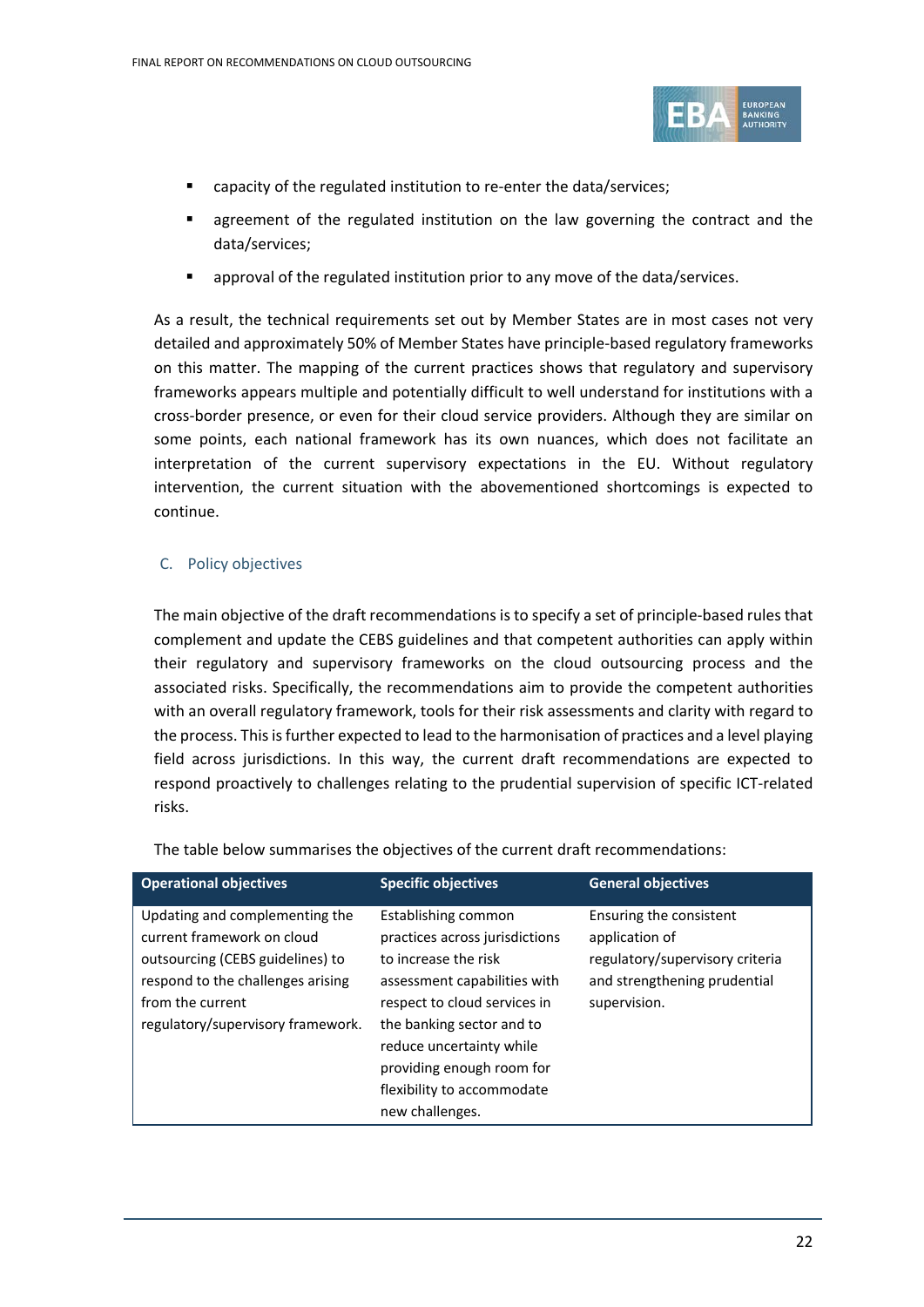

#### D. Assessment of the technical options

#### Introduction of the recommendations versus the status quo

The EBA believes that, without the introduction of the additional guidance, the CEBS guidelines fail to provide an adequate regulatory framework for institutions and competent authorities in their handling of cloud outsourcing activities in the banking sector. Under the status quo, the current problems are expected to continue.

The option of introducing these recommendations was taken to provide additional guidance to complement the general CEBS outsourcing guidelines where needed. This is, as previously discussed, either because a need for further convergence of supervisory practices/expectations was identified or because the areas in question were particularly relevant in the specific context of cloud outsourcing. The recommendations avoid repeating what is already in the general CEBS outsourcing guidelines, which remain valid also in the context of cloud outsourcing.

With regard to the cost of compliance with the recommendations, it is reasonable to expect that, in jurisdictions where the current practices overlap with or are similar to what is proposed in the recommendations, institutions and competent authorities will incur less additional administrative cost. In other words, the more similar the current practices are to the recommendations, the less costly the transition will be. Section B on the baseline scenario above provides some Member State-level analysis of this aspect.

If a national framework does not comply with the current CEBS guidelines, i.e. the CEBS guidelines have not been transposed, $12$  the institutions in the Member State in question will need to spend more additional time and resources on:

- producing the analyses and information required under these recommendations, for example in relation to the criteria for the materiality assessment (section 4.1) and the disclosure to supervisors (section 4.2);
- reviewing legal issues on access and audit rights (section 4.3) and particular aspects of right of access (section 4.4);
- improving the infrastructure to ensure appropriate risk assessments and an appropriate level of protection of data confidentiality, continuity of activities outsourced, and the security, integrity and traceability of data systems (sections 4.5, 4.6 and 4.7); and
- developing contingency plans and exit strategies (section 4.8).

 $\overline{a}$ 

Similarly, competent authorities would need to spend more additional time and resources on processing the information received from the institutions.

<span id="page-22-0"></span> $12$  Note that this is an assumption and that in practice the baseline scenario analysis shows that most Member States are either fully or partially in compliance with the CEBS guidelines. Even where the CEBS guidelines have not been transposed, the Member States in question implement their provisions in their supervisory practices.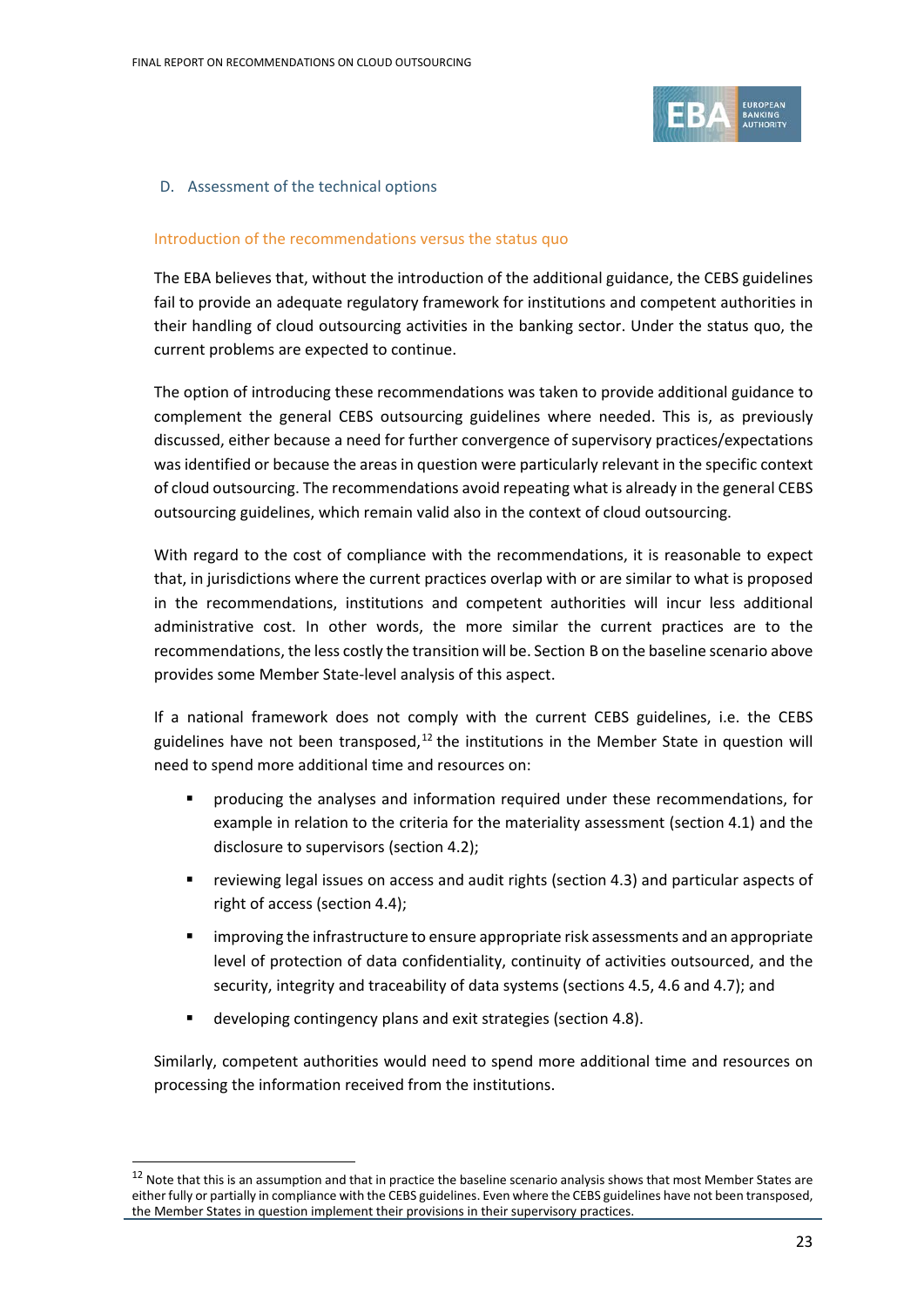

However, since most institutions currently have similar procedures in place, the marginal cost of implementing these supervisory changes is expected to be small or negligible.

#### Exhaustive and prescribed list of requirements versus non-exhaustive list

Firstly, instead of providing specific guidance for specific types of cloud outsourcing (e.g. SaaS, IaaS and PaaS), the EBA prefers, as far as possible, to introduce technology-neutral and futureproof recommendations. This should allow a more proactive and flexible framework that can respond more swiftly to the changing context of cloud computing. More granular guidance would allow less flexibility to accommodate new challenges in this policy area.

Secondly, the recommendations do not include specific requirements for reporting of security incidents by institutions to their competent authorities in the context of cloud outsourcing. Since the topic of security incident reporting is broader than only for the context of cloud computing, the introduction of detailed recommendations would affect other potential security-related issues outside the regulatory scope. It is therefore more reasonable to assess the topic outside the scope of the current draft recommendations in relation to cybersecurity in general.

Furthermore, the option was taken of following a proportionate approach with regard to the requirements on the exercise by institutions of their right to audit cloud service providers. Although the right to audit needs to be contractually secured, institutions can exercise it in a proportionate manner (e.g. by organising pooled audits with other customers of the same cloud service provider) to minimise the organisational burden on both institutions and cloud service providers.

Finally, the option was taken not to include the requirement for consent of the outsourcing institutions when the cloud service provider intends to change subcontractors. This was considered overly burdensome from a practical perspective in the context of cloud outsourcing, because subcontracting is used extensively, the cloud environment is more dynamic than traditional outsourcing environments, and cloud services are provided to a larger number of clients than traditional outsourcing and on a larger scale. The option was taken to include the requirement for *ex-ante* notification of the outsourcing institutions by the cloud service providers, but not require their consent (in any case they should retain the right to terminate the contract if the planned changes of subcontractor or subcontracted services would have an adverse effect on the risk assessment of the outsourced services).

These preferred technical options are expected to give rise to less administrative costs for institutions or competent authorities. Given the ever-developing and ever-changing environment of cloud outsourcing, a less exhaustive and more flexible approach is expected to provide an optimal regulatory framework. The major benefits of this framework are that it will result in greater certainty, a reduction in operational risk, a level playing field across institutions and supervisory convergence. These benefits are expected to exceed the cost associated with compliance.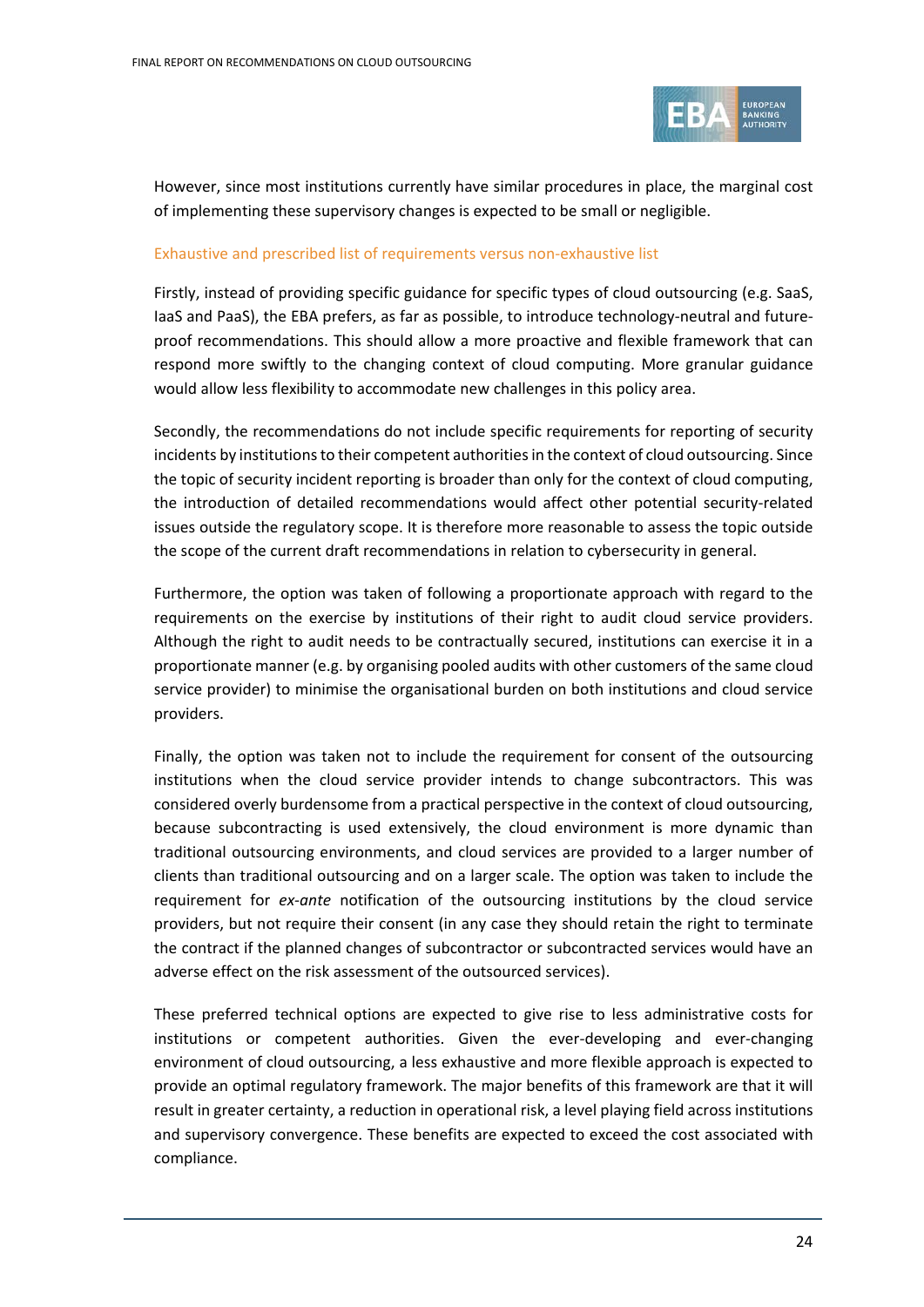

## <span id="page-24-0"></span>5.2 Feedback on the public consultation

The EBA publicly consulted on the draft proposal contained in this paper.

The consultation period lasted for three months, from 18 May 2017 to 18 August 2017. A total of 47 responses were received, of which 37 were published on the EBA website. The Banking Stakeholder Group did not provide an opinion.

This section presents a summary of the key points and other comments arising from the consultation, the analysis and discussion triggered by these comments and the actions taken to address them if deemed necessary.

In many cases, several industry bodies made similar comments or the same body repeated its comments in response to different questions. In such cases, the comments and the EBA's analysis are included in the section of this paper where the EBA considers them most appropriate.

Changes to the recommendations have been incorporated as a result of the responses received during the public consultation.

### **Summary of key issues and the EBA's response**

Most respondents were supportive of and positive about the EBA's initiative to provide common EU-wide guidance to institutions on outsourcing to cloud service providers and to provide clarity and convergence vis-à-vis the regulatory expectations and supervisory requirements that apply to cloud outsourcing. The respondents agreed that there is currently a high level of uncertainty regarding the supervisory expectations that apply to outsourcing to cloud service providers, which forms a barrier to the adoption of cloud solutions in the EU and to institutions realising the full benefits of cloud services.

In general, respondents supported the incorporation of the principle of proportionality in the recommendations. A number of respondents expressed concern that the recommendations would leave too much room for diverging approaches and additional requirements from competent authorities, thus not achieving the desired level of harmonisation.

More clarification was requested by respondents both on the principles underlying the materiality assessment and on the process for informing competent authorities about material cloud outsourcing. Some respondents suggested that institutions should be allowed to inform the competent authority after the contractual agreement with the cloud service provider or on an annual basis, instead of having to inform the competent authority on a case-by-case basis.

The responses emphasised that institutions have limited bargaining powers in contract negotiations with large cloud service providers. In contrast to suppliers in more traditional forms of outsourcing, cloud service providers provide standardised operations on a large scale, which may limit opportunitiesto negotiate changes in agreements. In this respect, respondents proposed a solution in the form of a reference framework for model contract clauses covering all regulatory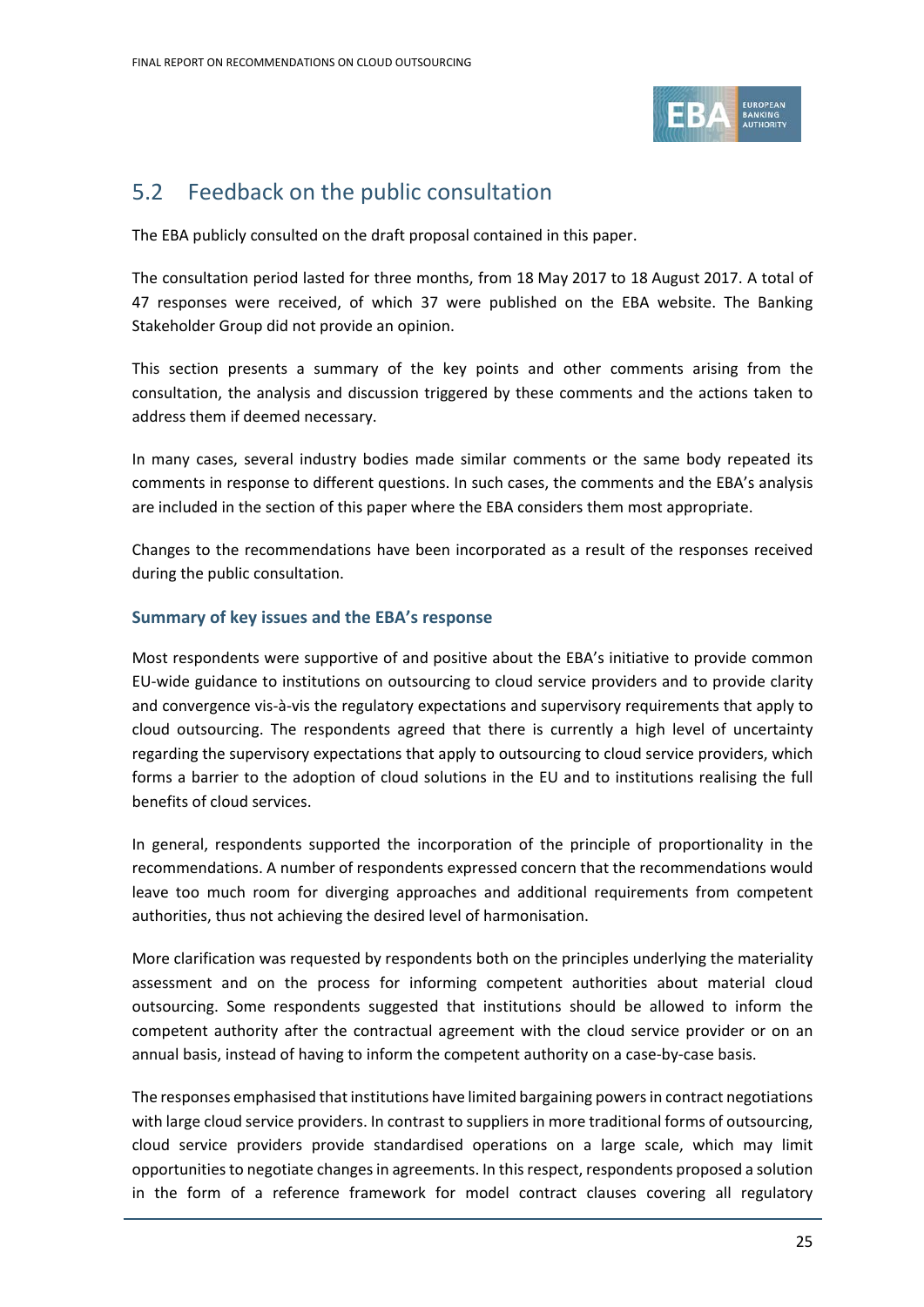

requirements or in the form of third-party certification of cloud service providers, which could assure outsourcing institutions adopting cloud services that the certified providers had met their technical and legal obligations. The criteria for such third-party certification would be developed by cloud service providers in cooperation with the financial services industry and in line with the regulatory requirements.

As regards the right to access and audit cloud service providers, respondents argued that the requirement for such full access to cloud service providers' business premises did not take account of the commercial service delivery model for cloud services, which is by design virtual and global. Cloud service providers serve numerous customers using different locations across the globe; therefore, the business model is not comparable to traditional outsourcing relationships, which are much more bespoke.

The option included in the recommendations for institutions to exercise their right to audit in a riskbased manner and make use of pooled audits and third-party certification was welcomed by respondents and deemed especially important for small and medium-sized institutions given the economies of scale. In this context, further guidance was requested with regard to the necessary qualifications of competent third-party auditors and certifiers.

Respondents also indicated that the added value of access to physical locations was rather low in cloud technology environments, where data are physically and geographically dispersed across many systems, data centres and countries. Physical access would enable only the most basic verification of physical security and access checks. Logical access to the data and a virtual audit of data would be much more relevant to ensure that the appropriate controls were in place.

In the context of the location of data and data processing, respondents emphasised that the global dimension of cloud outsourcing should be taken into account. With the technology evolving, the physical location of data becomes less easy to identify and readable data chunks are sliced, encrypted and stored across different systems worldwide. In this respect, some respondents suggested that reference should be made to the EU General Data Protection Regulation (GDPR). Industry representatives also pointed out that cloud service providers can offer customersflexibility and choice in terms of the regions and geolocations where their data is stored.

With regard to chain outsourcing, respondents pointed out that the effective monitoring of risk is more challenging in many cloud environments, given the lack of visibility of the whole supply chain of the technology stack.

Respondents agreed that robust contingency plans and exit strategies are crucial to increasing trust and resilience, and therefore to the adoption of cloud outsourcing. Testing exit strategies was deemed to be impractical and overly burdensome; therefore, alternative means of assurance, such as tabletop testing, were proposed.

A number of respondents called attention to cyber-risk as one of the major risks related to cloud outsourcing. On account of the increasing concentration of processes and data with providers, they are becoming more attractive targets for cyber-criminals. In this context, respondents asked for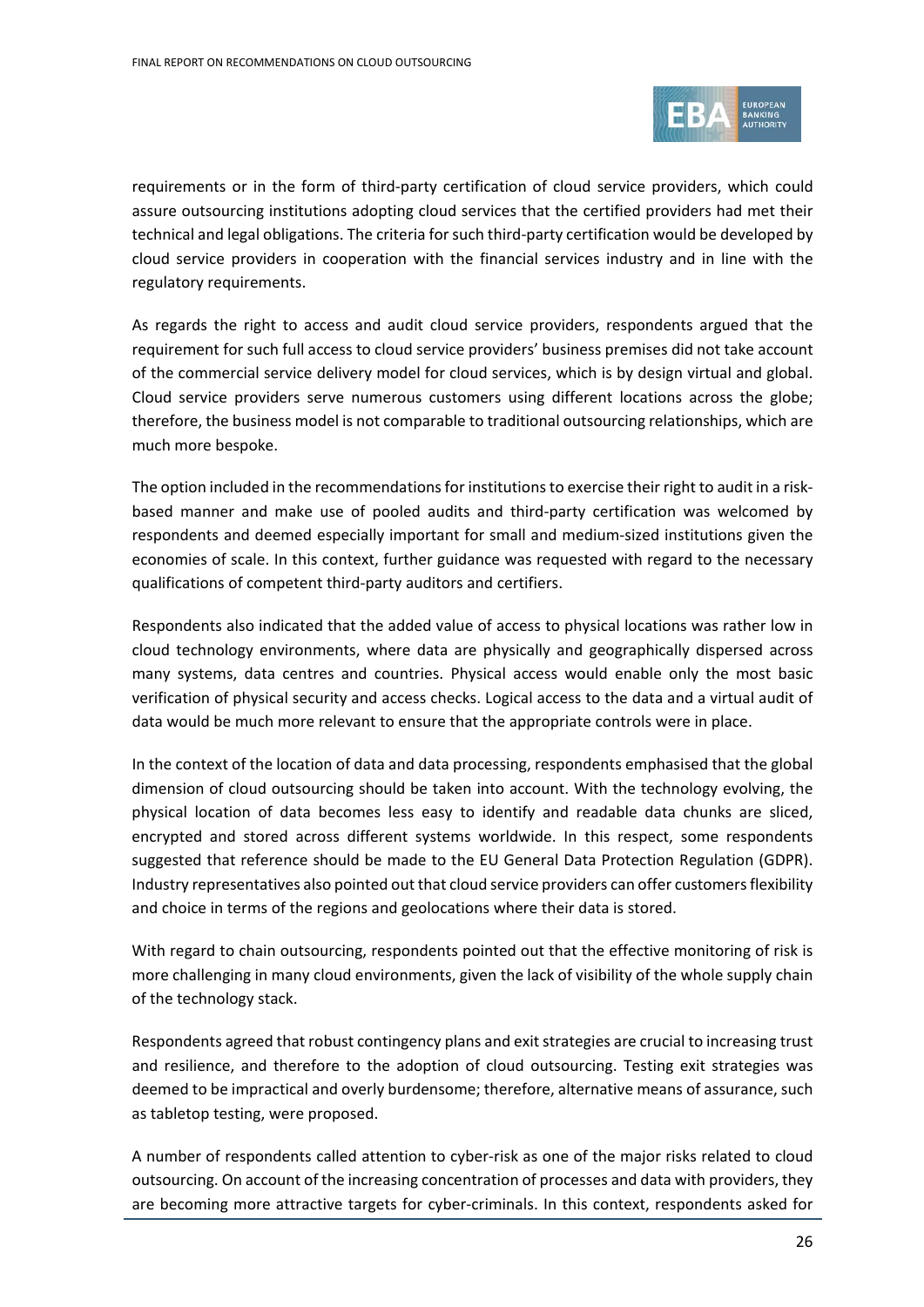

further common measures, cooperation and information sharing between all stakeholders, at EU and national levels.

In the context of cyber-risk, a number of respondents asked for the recommendations to include guidance on the handling of security alerts and security incidents. Such guidance should include a requirement for cloud service providers to provide timely and complete information to institutions not only about security incidents but also about imminent threats. This would enable institutions to roll out appropriate incident prevention and containment measures. It was also suggested that explicit references should be made in the recommendations to existing regulation on security incidents and reporting.

The EBA has carefully examined all the comments received (see the table below) and has amended the text of the recommendations where appropriate.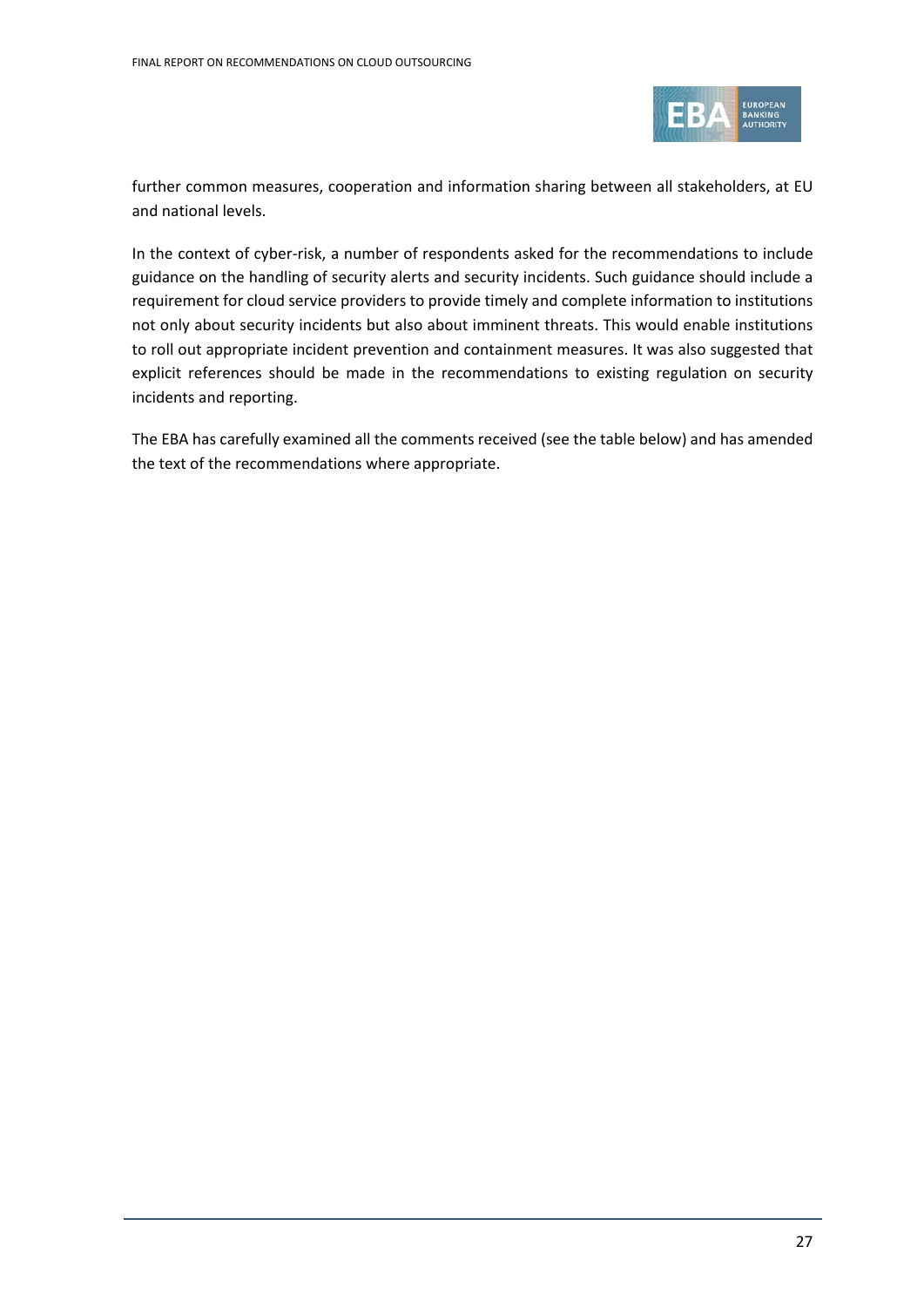

### **Summary of responses to the consultation and the EBA's analysis**

| <b>Comments</b>                                                                                                                                              | <b>Summary of responses received</b>                                                                                                                                                                                                                                                                                                                                                                              | <b>EBA analysis</b>                                                                                                                                                                                                                                                                                                                                                                                                                                                                                                                                                                                                                                                                                                              | <b>Amendments to</b><br>the proposals                                                                                        |
|--------------------------------------------------------------------------------------------------------------------------------------------------------------|-------------------------------------------------------------------------------------------------------------------------------------------------------------------------------------------------------------------------------------------------------------------------------------------------------------------------------------------------------------------------------------------------------------------|----------------------------------------------------------------------------------------------------------------------------------------------------------------------------------------------------------------------------------------------------------------------------------------------------------------------------------------------------------------------------------------------------------------------------------------------------------------------------------------------------------------------------------------------------------------------------------------------------------------------------------------------------------------------------------------------------------------------------------|------------------------------------------------------------------------------------------------------------------------------|
| Responses to questions in Consultation Paper EBA/CP/2017/06                                                                                                  |                                                                                                                                                                                                                                                                                                                                                                                                                   |                                                                                                                                                                                                                                                                                                                                                                                                                                                                                                                                                                                                                                                                                                                                  |                                                                                                                              |
| Question 1.<br>Are the provisions included in<br>these recommendations clear and<br>sufficiently detailed to be used in<br>the context of cloud outsourcing? | A number of respondents indicated that the<br>recommendations remained too high level and<br>could leave room for multiple interpretations,<br>different reporting criteria and/or fragmentation at<br>national level.                                                                                                                                                                                            | The EBA agrees that there is a need for an EU-<br>wide common approach to requirements in<br>relation to cloud computing. These<br>recommendations provide common EU-wide<br>for<br>both<br>guidance<br>institutions<br>and<br>supervisors and are expected to be<br>implemented by EU competent authorities<br>under the 'comply or explain' principle.<br>The recommendations provide guidance on a<br>principle-based basis, in line with the CEBS<br>guidelines and to keep the recommendations<br>future-proof. The EBA intends to engage with<br>the sector and provide further guidance to<br>with<br>in<br>the<br>assist<br>convergence<br>implementation of the recommendations in<br>the form of a formal Q&A process. | No changes made.                                                                                                             |
| <b>General comments</b>                                                                                                                                      |                                                                                                                                                                                                                                                                                                                                                                                                                   |                                                                                                                                                                                                                                                                                                                                                                                                                                                                                                                                                                                                                                                                                                                                  |                                                                                                                              |
| Link with the CEBS guidelines                                                                                                                                | A few respondents pointed out that it would have<br>been beneficial to revise the CEBS guidelines as a<br>whole and to provide one common product. This<br>would have had the benefit of addressing the<br>different implementations of the CEBS guidelines<br>would<br>avoided<br>and<br>have<br>unnecessary<br>administrative<br>burdens on and<br>costs for<br>outsourcing institutions. Furthermore, the CEBS | The EBA welcomes the proposal to clarify that<br>the recommendations complement the<br>existing CEBS guidelines and should be read<br>in conjunction with those guidelines. The<br>wording has been amended accordingly.<br>The EBA agrees that the revision of the CEBS<br>guidelines needs to result in one common                                                                                                                                                                                                                                                                                                                                                                                                             | Paragraph 13 of the<br>background section<br>has been amended<br>to clarify that the<br>recommendations<br>should be read in |
|                                                                                                                                                              |                                                                                                                                                                                                                                                                                                                                                                                                                   |                                                                                                                                                                                                                                                                                                                                                                                                                                                                                                                                                                                                                                                                                                                                  |                                                                                                                              |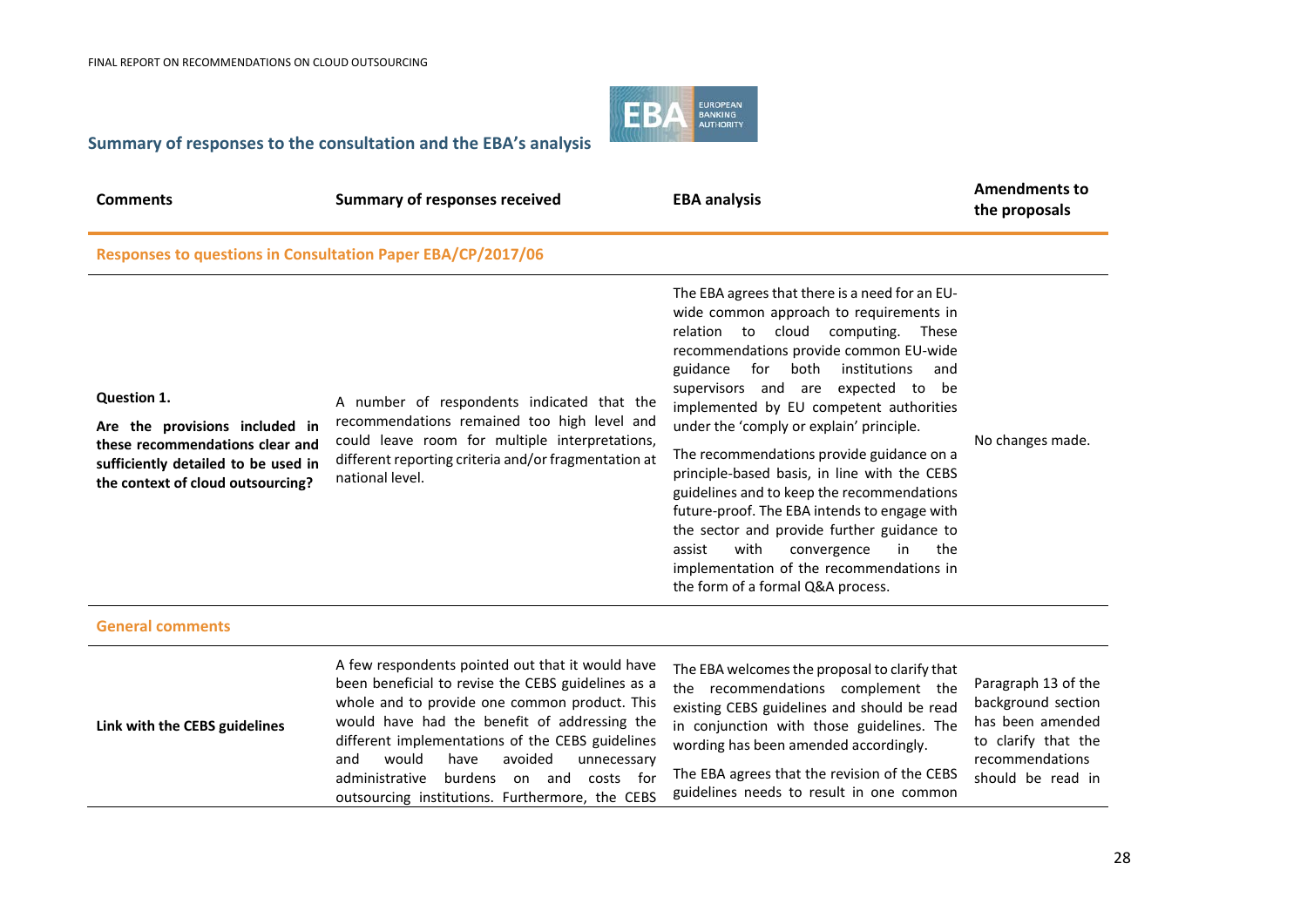

| <b>Comments</b>                                                   | <b>Summary of responses received</b>                                                                                                                                                                                                                                                                                                                                                       | <b>EBA analysis</b>                                                                                                                                                                                                                                                                                                                                                                                               | <b>Amendments to</b><br>the proposals       |
|-------------------------------------------------------------------|--------------------------------------------------------------------------------------------------------------------------------------------------------------------------------------------------------------------------------------------------------------------------------------------------------------------------------------------------------------------------------------------|-------------------------------------------------------------------------------------------------------------------------------------------------------------------------------------------------------------------------------------------------------------------------------------------------------------------------------------------------------------------------------------------------------------------|---------------------------------------------|
|                                                                   | guidelines were issued in 2006, and the<br>outsourcing context and arrangements in terms of<br>the use of technology in financial services have<br>changed fundamentally since then.                                                                                                                                                                                                       | legal instrument on outsourcing, including<br>cloud outsourcing. In respect of the timeline<br>for the review of the CEBS guidelines, it was<br>decided to issue these recommendations                                                                                                                                                                                                                            | conjunction<br>with<br>the CEBS guidelines. |
|                                                                   | Another respondent suggested that it should be<br>explicitly stated that the recommendations                                                                                                                                                                                                                                                                                               | early in view of the urgency of the need for<br>common guidance on cloud outsourcing.                                                                                                                                                                                                                                                                                                                             |                                             |
|                                                                   | complement the existing CEBS guidelines and<br>should be read in conjunction with those<br>guidelines.                                                                                                                                                                                                                                                                                     | We would like to clarify that these<br>recommendations will feed into the review of<br>the CEBS guidelines in order to combine all<br>outsourcing requirements in one policy<br>product.                                                                                                                                                                                                                          |                                             |
| Harmonisation of international<br>frameworks on cloud outsourcing | One respondent emphasised the need to create a<br>harmonised global technology risk framework, as<br>divergent practices across jurisdictions form a<br>barrier to the adoption of cloud services. The<br>respondent encouraged for the development of<br>best practices, industry standards and third-party<br>certifications by the industry in cooperation with<br>the regulated firms. | The EBA welcomes the suggestion of the<br>creation of a harmonised global technology<br>risk framework. The EBA also acknowledges<br>the need for harmonised practices across<br>jurisdictions, both within and outside of the<br>EU. Whereas these recommendations are an<br>initiative to harmonise requirements at EU<br>level, the EBA is also involved in the work of<br>international bodies on this topic. | No changes made.                            |
| Use of recommendations as policy<br>instrument                    | A few respondents indicated that the use of<br>recommendations for cloud outsourcing, which are<br>by nature not directly applicable or mandatory,<br>could introduce an element of divergence and<br>differences in application. The use of technical<br>standards or any other mandatory instrument<br>would be a better option to bring about<br>harmonisation.                         | There is no specific mandate in European<br>legislation to draft and adopt binding<br>technical standards on cloud outsourcing;<br>therefore, these recommendations were<br>developed as an 'own initiative regulatory<br>product' by the EBA pursuant to Article 16 of<br>the EBA Regulation, subject to the 'comply or<br>explain' principle.                                                                   | No changes made.                            |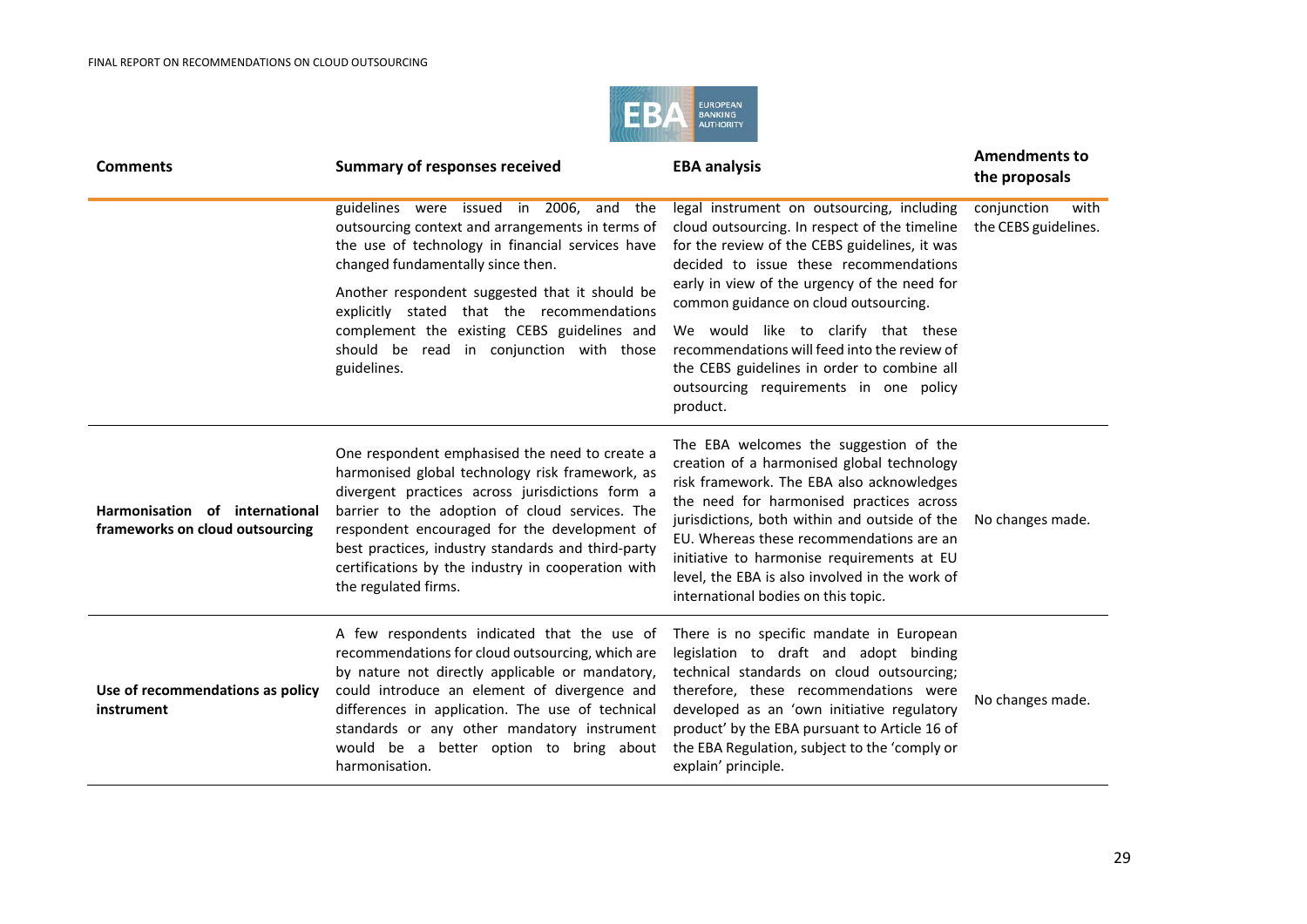

| <b>Comments</b>                             | <b>Summary of responses received</b>                                                                                                                                                                                                                                             | <b>EBA analysis</b>                                                                                                                                                                                                                                                                                                                                                               | <b>Amendments to</b><br>the proposals                                                                                                               |
|---------------------------------------------|----------------------------------------------------------------------------------------------------------------------------------------------------------------------------------------------------------------------------------------------------------------------------------|-----------------------------------------------------------------------------------------------------------------------------------------------------------------------------------------------------------------------------------------------------------------------------------------------------------------------------------------------------------------------------------|-----------------------------------------------------------------------------------------------------------------------------------------------------|
| <b>Principle of proportionality</b>         | One<br>respondent<br>proposed<br>that<br>the<br>recommendations should explicitly allow for<br>proportionality depending on the risk profile of the<br>service managed by the cloud service provider.                                                                            | As stated in the executive summary, the<br>of<br>proportionality<br>principle<br>applies<br>throughout the recommendations, which<br>should be employed in a<br>manner<br>proportionate to the size, structure and<br>operational environment of the institution, as<br>well as the nature, scale and complexity of its<br>activities.                                            | No changes made.                                                                                                                                    |
| Granularity<br><b>of</b><br>recommendations | respondents<br>requested<br>the<br>Several<br>that<br>the recommendations be more granular, providing<br>specific guidance on different types of cloud service<br>models.                                                                                                        | The recommendations were designed to be<br>technology-neutral and future-proof as well<br>as principle-based in line with the CEBS<br>guidelines. In view of the many different<br>possible combinations of service/deployment<br>models and the constant evolution of cloud<br>service models, it would not be feasible to<br>provide more granular guidance in this<br>respect. | No changes made.                                                                                                                                    |
| 2. Subject matter, scope and definitions    |                                                                                                                                                                                                                                                                                  |                                                                                                                                                                                                                                                                                                                                                                                   |                                                                                                                                                     |
| <b>Subject matter</b>                       |                                                                                                                                                                                                                                                                                  |                                                                                                                                                                                                                                                                                                                                                                                   |                                                                                                                                                     |
| <b>Scope</b>                                | One respondent pointed out that, whereas the<br>CEBS guidelines apply to 'credit institutions', the<br>draft recommendations, which build on the CEBS<br>guidelines, apply to institutions as defined in<br>Article 4(1) of the CRR, thus including certain<br>investment firms. | The EBA wishes to clarify that the scope of the<br>recommendations includes institutions as<br>defined in point 3 of Article 4(1) of the CRR,<br>covering both credit institutions and<br>investment firms.<br>A similar approach to that of the CEBS<br>guidelines was taken. In relation to                                                                                     | Paragraph 14<br>has<br>been added to the<br>background section<br>clarify<br>to<br>the<br>application of the<br>recommendations<br>investment<br>to |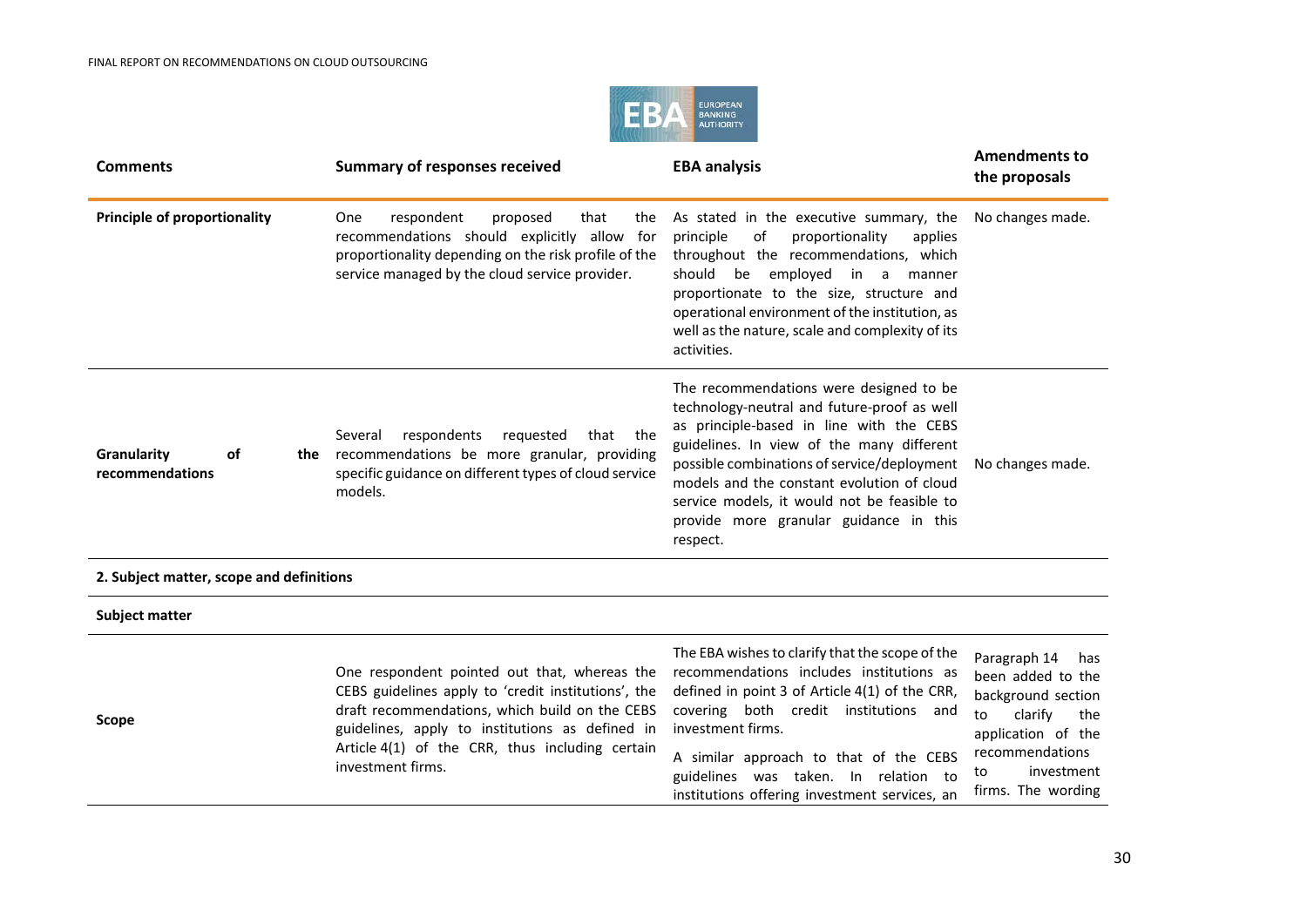

| <b>Comments</b> | <b>Summary of responses received</b>                                                                                                                                                                                                                                                                                                                                                                                                                                                                                                                                                                                                                                                                                         | <b>EBA analysis</b>                                                                                                                                                                                                                                                                                                                                                             | <b>Amendments to</b><br>the proposals                                                |
|-----------------|------------------------------------------------------------------------------------------------------------------------------------------------------------------------------------------------------------------------------------------------------------------------------------------------------------------------------------------------------------------------------------------------------------------------------------------------------------------------------------------------------------------------------------------------------------------------------------------------------------------------------------------------------------------------------------------------------------------------------|---------------------------------------------------------------------------------------------------------------------------------------------------------------------------------------------------------------------------------------------------------------------------------------------------------------------------------------------------------------------------------|--------------------------------------------------------------------------------------|
|                 |                                                                                                                                                                                                                                                                                                                                                                                                                                                                                                                                                                                                                                                                                                                              | analysis was performed to ensure that these<br>recommendations are fully consistent with<br>the relevant provisions of MiFID II on<br>outsourcing and the related implementing<br>regulation.                                                                                                                                                                                   | of paragraph 3 of<br>executive<br>the<br>summary has been<br>amended<br>accordingly. |
| Scope           | A few respondents requested that the EBA clarify if<br>the recommendations apply to material cloud<br>services only, or at least that it clarify which<br>provisions apply only to material cloud services and<br>which apply also to non-material cloud services.                                                                                                                                                                                                                                                                                                                                                                                                                                                           | The EBA wishes to clarify that all the<br>provisions in the recommendations apply to<br>both material and non-material cloud<br>outsourcing. The only exception is the duty to<br>inform the competent authority under<br>paragraphs 2 and 3, which applies only to<br>material cloud outsourcing.                                                                              | No changes made.                                                                     |
| Scope           | A few respondents proposed clarifying in the<br>recommendations that they apply only to activities<br>relating to the provision of regulated financial<br>services. All other functions, such as HR, supporting<br>functions (e.g. legal services) and functions relating<br>to other business areas (e.g. mobility, health care),<br>that may be provided by a financial institution (or a<br>company belonging to the same group as a<br>financial institution) should be outside the scope of<br>these recommendations.<br>One respondent suggested using different levels of<br>cloud outsourcing to clarify which types of activities<br>are considered cloud outsourcing for the purposes<br>of these recommendations. | The EBA wishes to clarify that the<br>recommendations apply to all functions and<br>activities of institutions, so both regulated<br>services and all services that support those<br>services are within the scope of these<br>recommendations.<br>The proposed classification of outsourcing<br>levels is not deemed to be practical in the<br>context of the recommendations. | No changes made.                                                                     |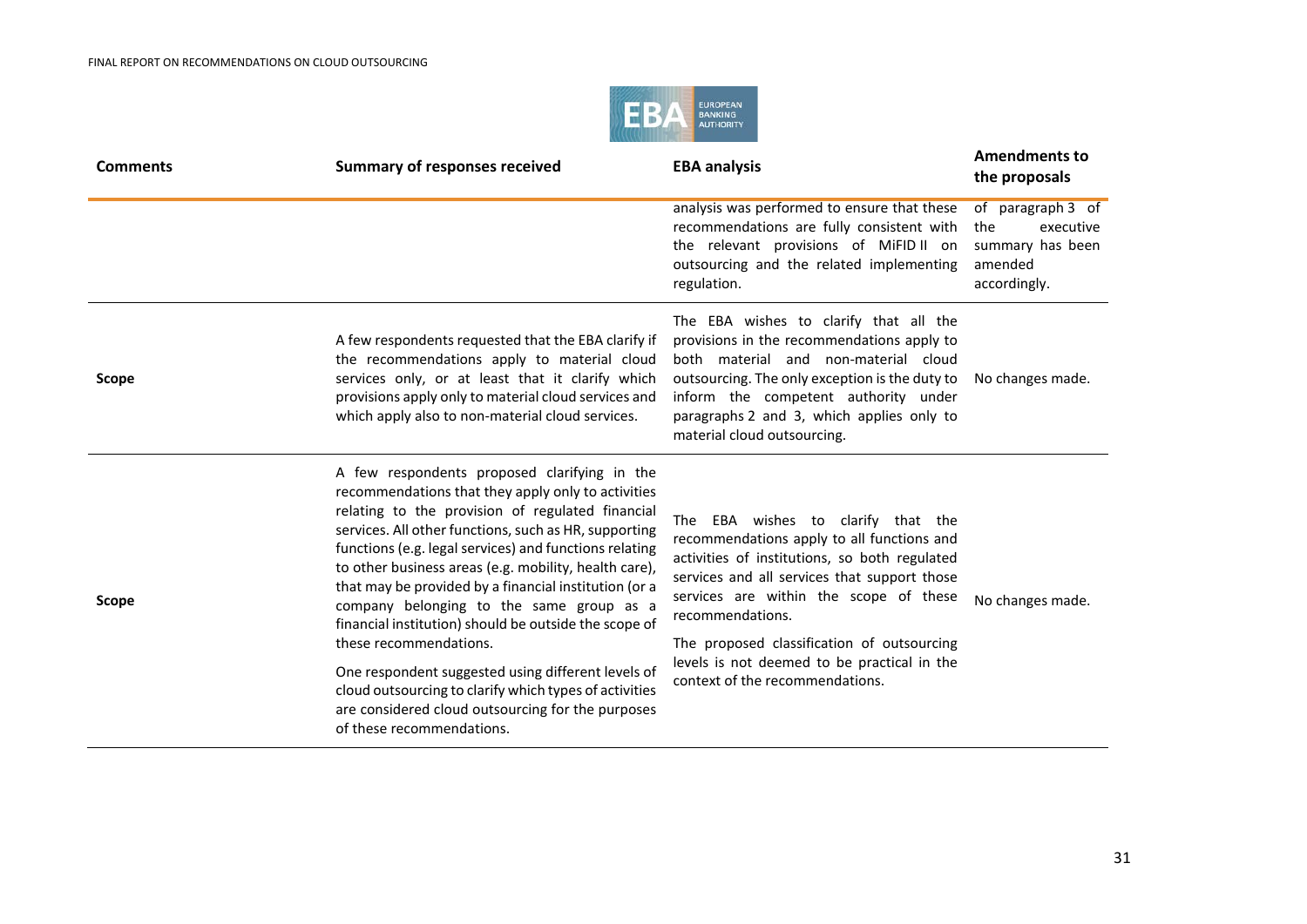

| <b>Comments</b>    | <b>Summary of responses received</b>                                                                                                                                                                                                                                                                                                                                                                                                                                                                                                    | <b>EBA analysis</b>                                                                                                                                                                                                                                                                                        | <b>Amendments to</b><br>the proposals                                                |
|--------------------|-----------------------------------------------------------------------------------------------------------------------------------------------------------------------------------------------------------------------------------------------------------------------------------------------------------------------------------------------------------------------------------------------------------------------------------------------------------------------------------------------------------------------------------------|------------------------------------------------------------------------------------------------------------------------------------------------------------------------------------------------------------------------------------------------------------------------------------------------------------|--------------------------------------------------------------------------------------|
| <b>Scope</b>       | One respondent suggested to that it should be<br>neither<br>perfectly<br>clear<br>that<br>these<br>EBA<br>recommendations, nor<br>any EU supervisory<br>framework applies to cloud outsourcing by<br>financial institutions that are not subject to the EU<br>supervisory framework even though the parent<br>company is under it.                                                                                                                                                                                                      | The EBA wishes to clarify that the<br>recommendations will apply only to EU credit<br>institutions and investment firms.                                                                                                                                                                                   | No changes made.                                                                     |
| <b>Scope</b>       | few respondents requested<br>that the<br>A<br>recommendations refer to 'cloud computing<br>services' rather than 'outsourcing to cloud service<br>providers.'<br>These respondents emphasised that cloud services<br>should not all be considered 'outsourced' services<br>under the CEBS guidelines, as some can be<br>classified as 'purchasing' in accordance with the<br>definition in the CEBS guidelines. The purchasing of<br>server capacity, for example, should be classified as<br>'purchasing of cloud computing products'. | The definition of cloud computing used in<br>these recommendations is covering the<br>understanding of competent<br>general<br>authorities about what cloud computing is<br>within an outsourcing context. The EBA's<br>view is that the definitions of outsourcing and<br>cloud computing are sufficient. | No changes made.                                                                     |
| <b>Definitions</b> | A few respondents indicated that the EBA's<br>definition of cloud services is more concise than the<br>definition of the National Institute of Standards and<br>Technology (NIST). One respondent suggested<br>using the full NIST definition of hybrid cloud to<br>increase the clarity of the definition.                                                                                                                                                                                                                             | The current definitions of cloud services and<br>hybrid cloud are deemed to be sufficiently<br>clear.                                                                                                                                                                                                      | No changes made.                                                                     |
| <b>Definitions</b> | A few respondents indicated that, whereas the<br>NIST definition has been used to define cloud<br>services, the NIST definitions have not been used<br>for cloud service models (SaaS, laaS and PaaS).                                                                                                                                                                                                                                                                                                                                  | The EBA agrees with the concern that service<br>models are constantly evolving and has<br>removed the references to SaaS, laaS and<br>PaaS (and the related definitions) and                                                                                                                               | The definitions of<br>SaaS, laaS and PaaS<br>were removed from<br>definitions<br>the |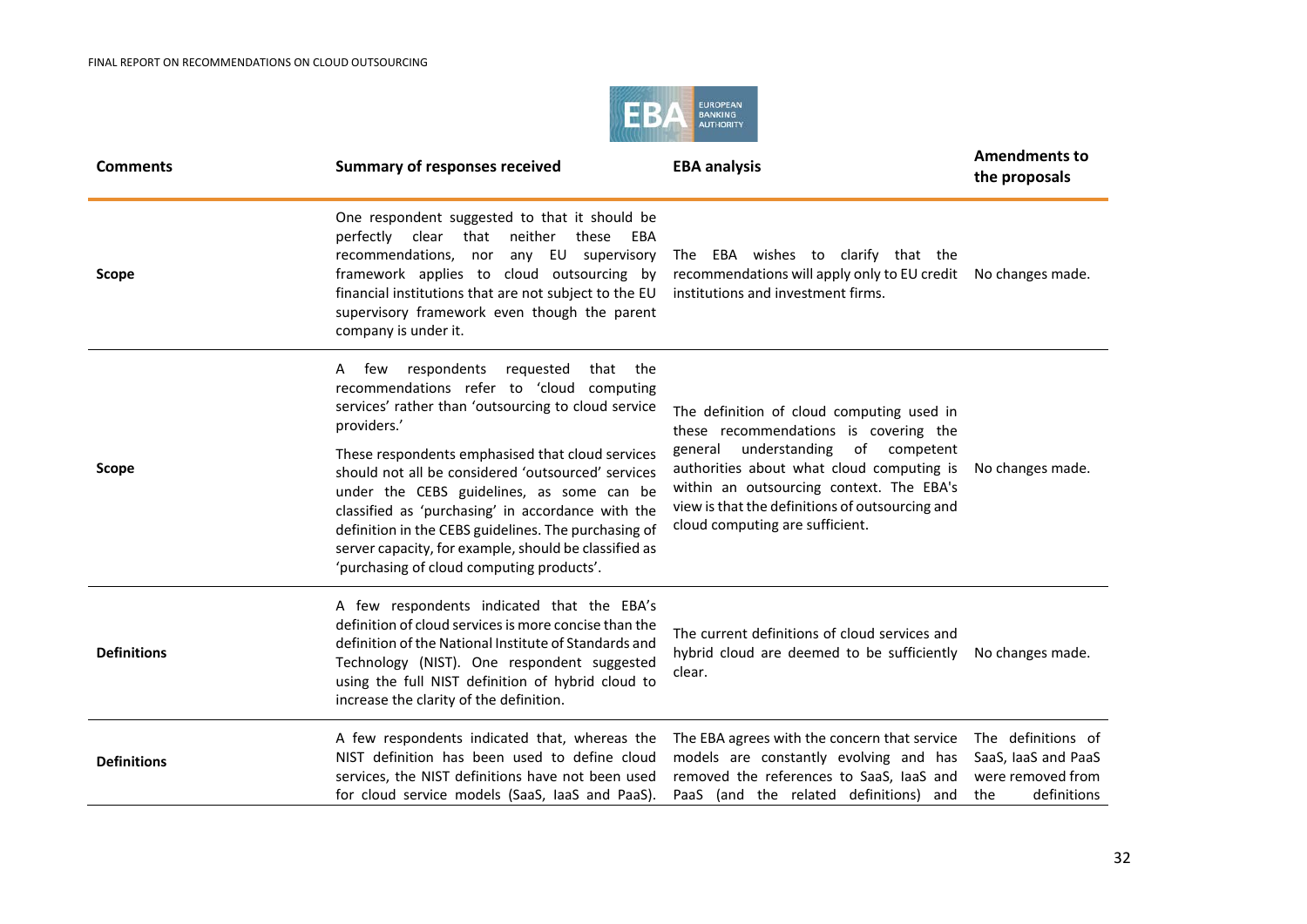

| <b>Comments</b>                                                                              | <b>Summary of responses received</b>                                                                                                                                                                                                                                                                                | <b>EBA analysis</b>                                                                                                                                                                                                                                                          | <b>Amendments to</b><br>the proposals                                                                        |
|----------------------------------------------------------------------------------------------|---------------------------------------------------------------------------------------------------------------------------------------------------------------------------------------------------------------------------------------------------------------------------------------------------------------------|------------------------------------------------------------------------------------------------------------------------------------------------------------------------------------------------------------------------------------------------------------------------------|--------------------------------------------------------------------------------------------------------------|
|                                                                                              | Furthermore, a number of respondents pointed<br>out that the service models are constantly evolving<br>and that therefore references to specific cloud<br>service models are not future-proof.                                                                                                                      | replaced this text with a more generic<br>reference to 'cloud service models'.                                                                                                                                                                                               | section,<br>and<br>paragraph 5(b)<br>amended to refer to<br>'cloud<br>service<br>models' in general.         |
| <b>Definitions</b>                                                                           | One respondent proposed including a definition of<br>multi-tenant service provider in view of the<br>reference in section 4.3 (access and audit rights).                                                                                                                                                            | The concept of a multi-tenant cloud<br>environment offering cloud computing<br>functions to a number of different clients, as<br>also explained in paragraph 8 of the<br>background section, is deemed to be<br>sufficiently clear.                                          | No changes made.                                                                                             |
| 4.1 Materiality assessment                                                                   |                                                                                                                                                                                                                                                                                                                     |                                                                                                                                                                                                                                                                              |                                                                                                              |
| Materiality assessment -<br>4.1<br>Paragraph 1 - References to CEBS<br>guidelines            | One respondent proposed including a specific<br>reference to the relevant principles of the CEBS<br>guidelines in the context of the materiality<br>assessment.                                                                                                                                                     | The EBA agrees with the suggestion to clarify<br>which principles of the CEBS guidelines are<br>referred to in the context of the materiality<br>assessment and has amended the wording<br>accordingly.                                                                      | Paragraph 1<br>has<br>been amended to<br>include a reference<br>to guideline 1(f) of<br>the CEBS guidelines. |
| Materiality assessment -<br>4.1<br>Qualitative<br>and<br>quantitative<br>assessment criteria | Several respondents suggested providing more<br>detailed qualitative or quantitative criteria to<br>objectively establish if a service is considered<br>material cloud outsourcing or not. This should<br>ensure the consistent application of the materiality<br>assessment. In this respect, it was also proposed | The EBA welcomes the suggestion and wishes<br>to explain that, in line with the principle-<br>based<br>approach and to<br>keep the<br>recommendations future-proof, no further<br>qualitative or quantitative criteria for the<br>materiality assessment are to be included. | No changes made.                                                                                             |
|                                                                                              | that a list of non-exhaustive examples and<br>exclusions in relation to material outsourcing be<br>included.                                                                                                                                                                                                        | The EBA proposes to provide advice on a<br>more continuous basis after the publication<br>of the recommendations in the form of a Q&A<br>sharing specific examples of what is regarded                                                                                       |                                                                                                              |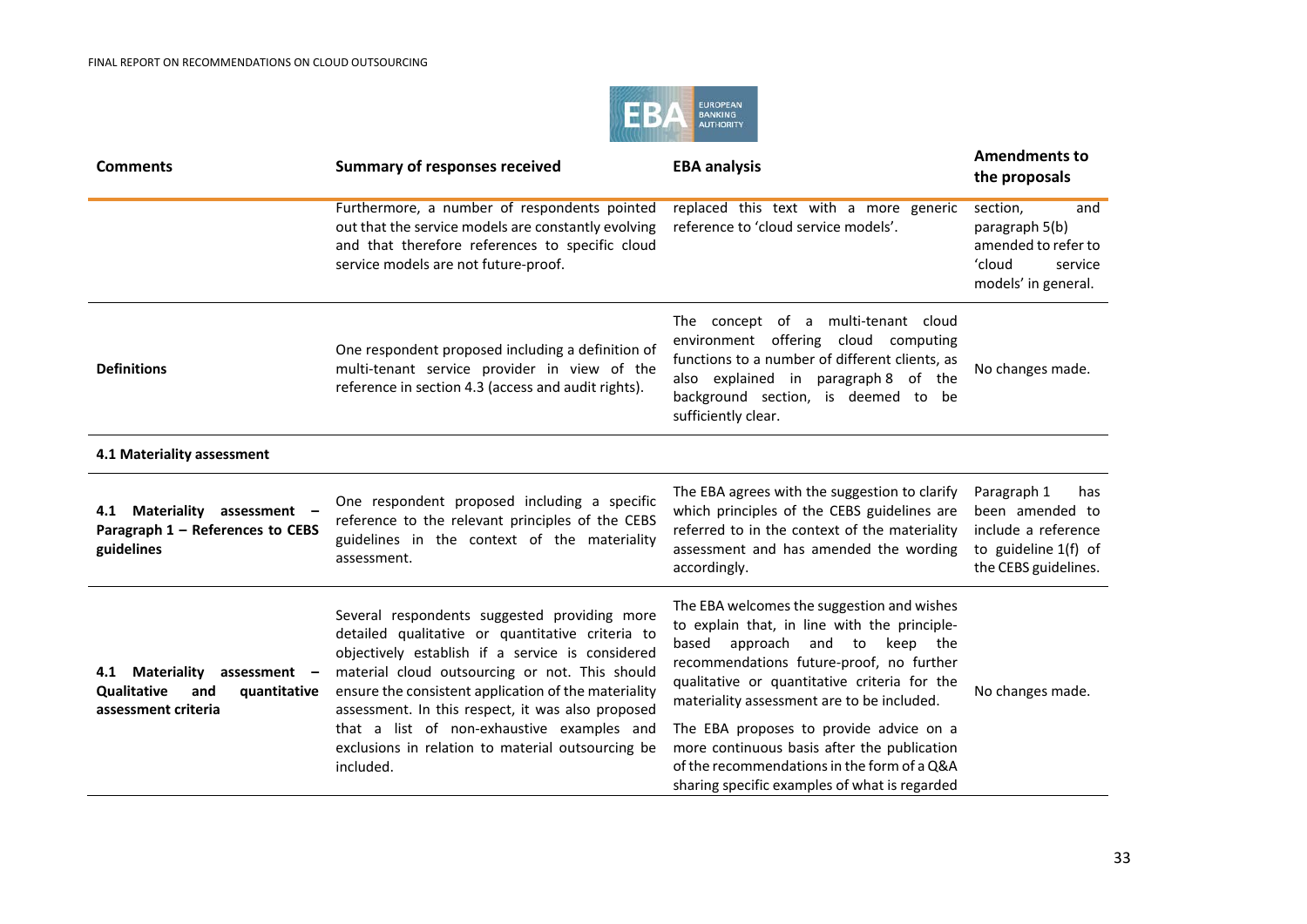

| <b>Comments</b>                                                                | <b>Summary of responses received</b>                                                                                                                                                                                                                                                     | <b>EBA analysis</b>                                                                                                                                                                                                                                                        | <b>Amendments to</b><br>the proposals |
|--------------------------------------------------------------------------------|------------------------------------------------------------------------------------------------------------------------------------------------------------------------------------------------------------------------------------------------------------------------------------------|----------------------------------------------------------------------------------------------------------------------------------------------------------------------------------------------------------------------------------------------------------------------------|---------------------------------------|
|                                                                                | It was also suggested that material cloud<br>outsourcing be limited to core business with<br>reference to Annex 1 to Directive 2013/36/EU, 'List                                                                                                                                         | as material outsourcing in view of new<br>developments,<br>thus<br>assisting<br>further<br>convergence.                                                                                                                                                                    |                                       |
|                                                                                | of activities subject to mutual recognition'.                                                                                                                                                                                                                                            | The EBA wishes to clarify that the materiality<br>assessment should not be limited only to<br>regulated activities.                                                                                                                                                        |                                       |
| Materiality assessment<br>4.1<br><b>Repeat assessments</b>                     | A few respondents suggested allowing the<br>possibility of avoiding duplicate materiality<br>assessments where activities are identical or very<br>similar, by allowing outsourcing institutions to rely<br>on previous similar assessments.                                             | The recommendations allow institutions the<br>flexibility to build on previous assessments in<br>the case of very similar new cloud<br>outsourcing activities.                                                                                                             | No changes made.                      |
| Materiality<br>assessment $-$<br>4.1<br><b>Application of new requirements</b> | One respondent asked whether the existing<br>materiality assessments covering technology<br>outsourcing in line with the requirements of the<br>national competent authority will need to be<br>amended to bring them in line with the guidance in<br>these recommendations.             | The EBA wishes to clarify that the guidance on<br>the materiality assessments will apply as<br>from the application date for any new cloud<br>outsourcing arrangements or revisions of<br>materiality<br>assessments<br>for<br>existing<br>arrangements as from that date. | No changes made.                      |
| 4.1 Materiality assessment - Risk<br>appetite                                  | One respondent requested clarification in the<br>recommendations that banks remain responsible<br>for setting their own risk appetites and that<br>increased risks in some areas may be acceptable if<br>the overall risk to the institution is lower as a result<br>of the outsourcing. | The EBA agrees that institutions remain<br>responsible for setting their own risk<br>appetites, as required by Article 76 of<br>Directive 2013/36/EU and paragraph 23(b) of<br>the EBA Guidelines on internal governance<br>(EBA/GL/2017/11).                              | No changes made.                      |
| <b>Materiality</b><br>4.1<br>assessment<br><b>Standalone basis</b>             | respondent<br>suggested<br>that<br>the<br>One<br>recommendations should clearly establish that<br>materiality needs to be assessed on a standalone                                                                                                                                       | The EBA wishes<br>to clarify<br>that the<br>recommendations,<br>including<br>the<br>on<br>materiality assessment in section 4.1, apply                                                                                                                                     | No changes made.                      |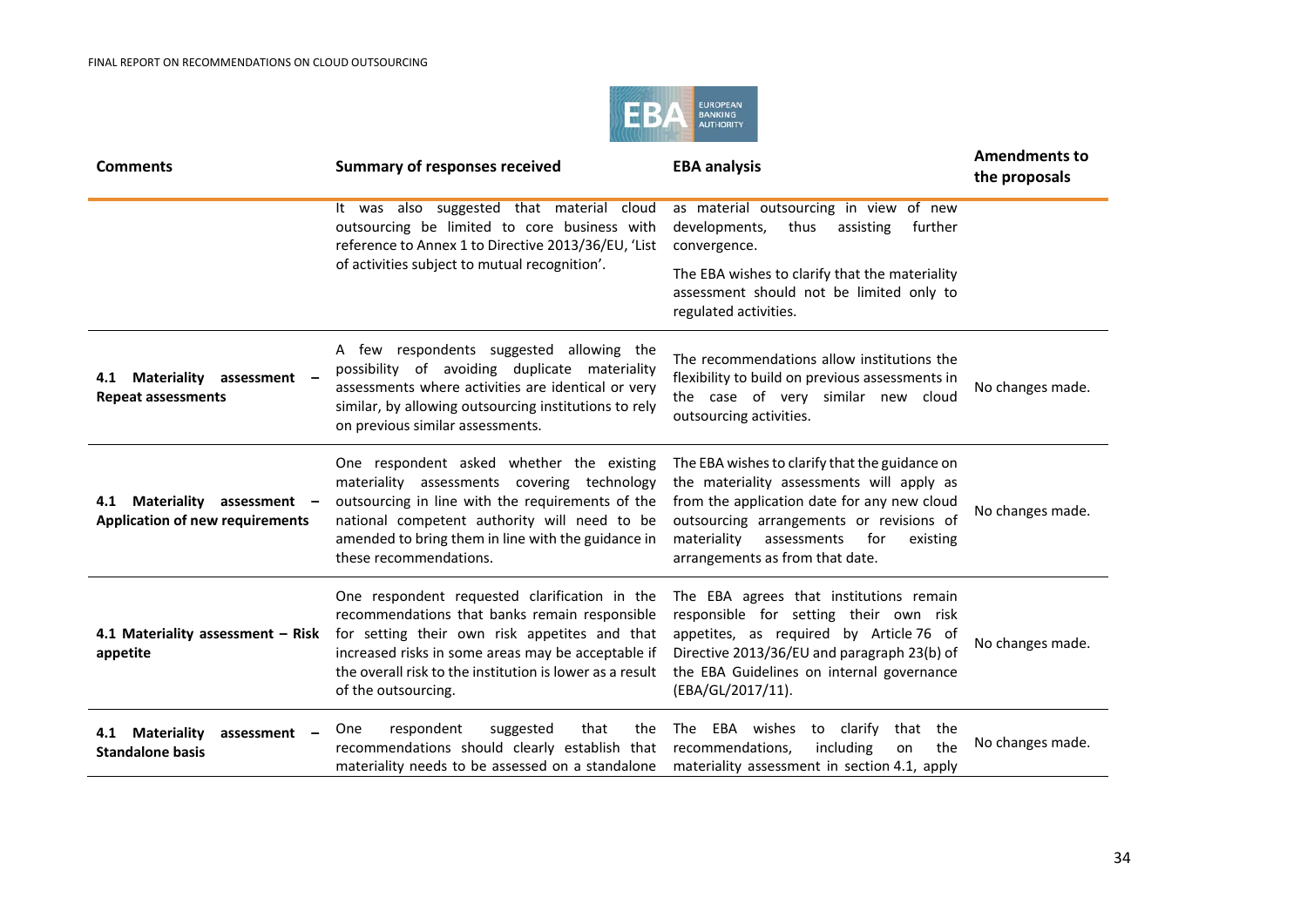

| <b>Comments</b>                                           |                        | <b>Summary of responses received</b>                                                                                                                                                                                                                                                                                                                                                                                                  | <b>EBA analysis</b>                                                                                                                                                                                                                                                                                                                                                                                                                                                                                 | <b>Amendments to</b><br>the proposals |
|-----------------------------------------------------------|------------------------|---------------------------------------------------------------------------------------------------------------------------------------------------------------------------------------------------------------------------------------------------------------------------------------------------------------------------------------------------------------------------------------------------------------------------------------|-----------------------------------------------------------------------------------------------------------------------------------------------------------------------------------------------------------------------------------------------------------------------------------------------------------------------------------------------------------------------------------------------------------------------------------------------------------------------------------------------------|---------------------------------------|
|                                                           |                        | basis, by entity, not at a group level. Each subsidiary<br>should perform its materiality assessments.                                                                                                                                                                                                                                                                                                                                | at the level of the entities indicated in the<br>scope.                                                                                                                                                                                                                                                                                                                                                                                                                                             |                                       |
| 4.1 Materiality<br><b>Assessment</b><br>paragraph 1(a)    | assessment<br>criteria | A few respondents suggested that the materiality<br>assessment should focus on the closeness of the<br>connection between the cloud technology service<br>and the critical or important function it supports.<br>Where the connection is such that the use of the<br>technology could have a material impact on the<br>institution's ability to continue to perform the<br>activity in question, it should be considered<br>material. | The EBA acknowledges the importance of the<br>criticality of the service supported by the<br>cloud service for the determination of<br>materiality. This aspect is deemed to be<br>sufficiently<br>covered<br>by<br>assessment<br>principle 1(a), which refers to the criticality<br>and inherent risk profile of the activities to be<br>outsourced, i.e. are they activities that are<br>critical to the business continuity/viability of<br>the institution and its obligations to<br>customers. | No changes made.                      |
| 4.1 Materiality<br>Assessment<br>paragraph 1(b)           | assessment<br>criteria | A few respondents suggested removing the<br>assessment criterion based on the direct<br>operational impact of outages, as it incorrectly<br>assumes that the risk of disruption would increase<br>with the use of cloud services.                                                                                                                                                                                                     | The EBA wishes to clarify that it not assumed<br>that the risk of disruption would always<br>increase with the use of a cloud service<br>provider. However, the impact of potential<br>outages is to be taken into account by the<br>outsourcing institution when assessing the<br>materiality of the outsourced activity.                                                                                                                                                                          | No changes made.                      |
| 4.1 Materiality<br><b>Assessment</b><br>paragraph 1(c)    | assessment<br>criteria | A few respondents requested to delete assessment<br>principle 1 (c) related to the impact of the<br>disruption on the revenue prospects since it cannot<br>be allocated to a single outsourcing.                                                                                                                                                                                                                                      | The EBA notes the comment and wishes to<br>clarify that the assessment principle has been<br>included because it refers to significant<br>disruption in the short term.                                                                                                                                                                                                                                                                                                                             | No changes made.                      |
| <b>Materiality</b><br>4.1<br>Assessment<br>paragraph 1(d) | assessment<br>criteria | A few respondents suggested the deletion of<br>assessment principle 1(d) on the potential impact<br>of a breach of confidentiality or data integrity<br>failure, since this has to be assessed for any service                                                                                                                                                                                                                        | The EBA wishes to clarify that the aspect of<br>the confidentiality and integrity of data is<br>deemed to be an important element in the                                                                                                                                                                                                                                                                                                                                                            | No changes made.                      |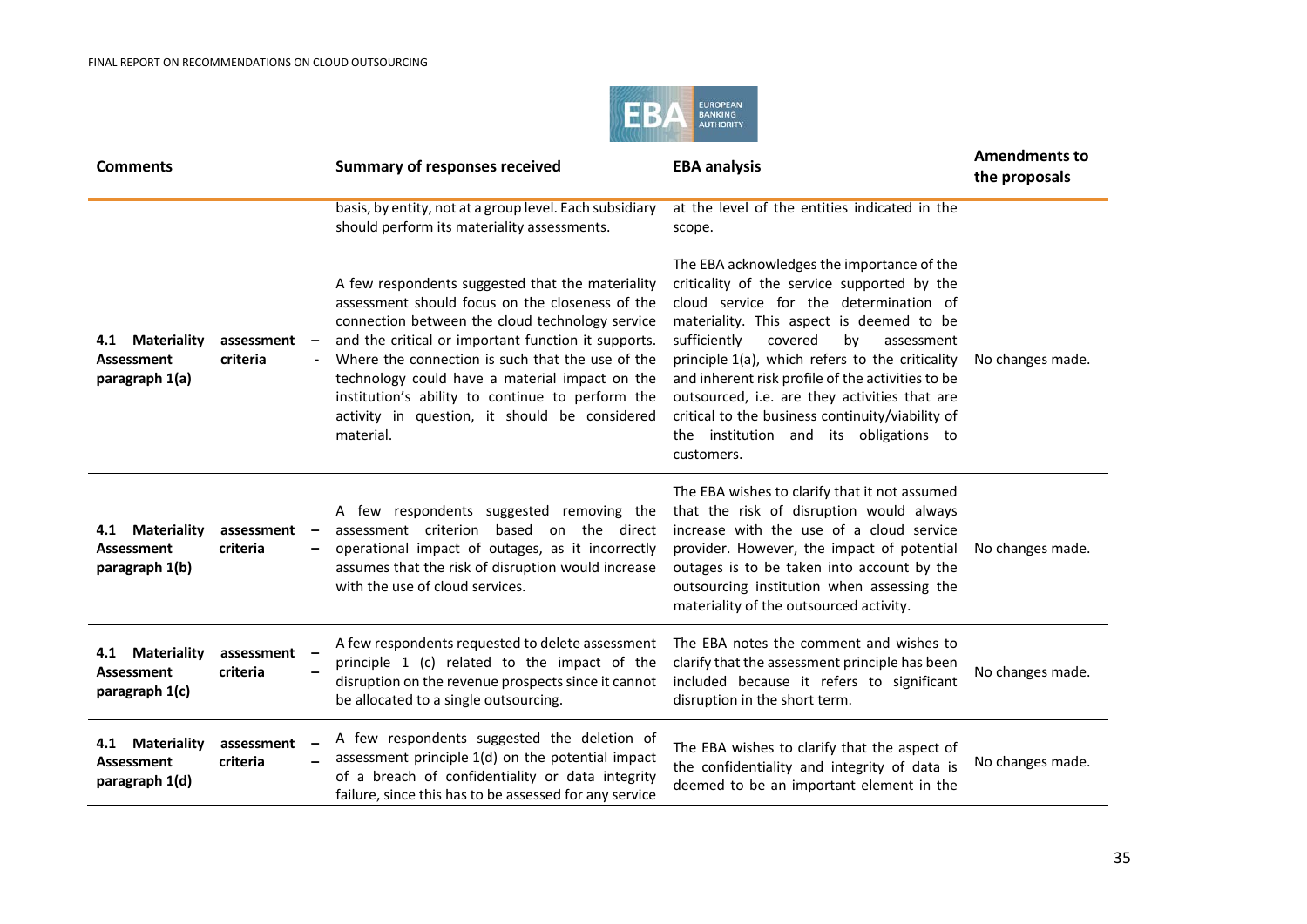

| <b>Comments</b>                                                                                                         | <b>Summary of responses received</b>                                                                                                                                                                                                                                                        | <b>EBA analysis</b>                                                                                                                                                                                                                                                                                                                                                                                                                                              | <b>Amendments to</b><br>the proposals |
|-------------------------------------------------------------------------------------------------------------------------|---------------------------------------------------------------------------------------------------------------------------------------------------------------------------------------------------------------------------------------------------------------------------------------------|------------------------------------------------------------------------------------------------------------------------------------------------------------------------------------------------------------------------------------------------------------------------------------------------------------------------------------------------------------------------------------------------------------------------------------------------------------------|---------------------------------------|
|                                                                                                                         | regardless of whether it is<br>outsourced.<br>Furthermore, this is already covered by existing                                                                                                                                                                                              | assessment of the materiality of cloud<br>outsourcing activities.                                                                                                                                                                                                                                                                                                                                                                                                |                                       |
|                                                                                                                         | data protection regulation.<br>One respondent proposed rephrasing assessment<br>principles 1(b), (c) and (d) to refer to 'likelihood'<br>and potential impact.                                                                                                                              | The EBA notes the comment about the<br>inclusion of 'likelihood'. However, the current<br>wording of principles 1(b), (c), and (d) makes<br>reference to the inherent risk not the residual<br>risk.                                                                                                                                                                                                                                                             |                                       |
| 4.2 Duty to adequately inform supervisors                                                                               |                                                                                                                                                                                                                                                                                             |                                                                                                                                                                                                                                                                                                                                                                                                                                                                  |                                       |
| 4.2 Duty to adequately inform<br>supervisors - Material outsourcing<br>versus material cloud outsourcing<br>information | One respondent requested further clarification<br>regarding the interplay between notifications for<br>material outsourcing and notifications for material<br>cloud outsourcing, since the existing material<br>outsourcing notifications are likely to cover cloud<br>outsourcing as well. | The EBA welcomes the comment and agrees<br>that it will be necessary to avoid unnecessary<br>duplication in the information for material<br>outsourcing<br>and for material<br>cloud<br>outsourcing.<br>The EBA wishes to clarify that it is expected<br>for the information to competent authorities<br>on material cloud outsourcing to be brought<br>in line with these recommendations.                                                                      | No changes made.                      |
| 4.2 Duty to adequately inform<br>supervisors -<br>Duplication of<br>information requirements                            | A few respondents pointed out a duplication in the<br>form and content of the information to be collected<br>and reported to competent authorities. This<br>duplication is increased by the ability of competent<br>authorities to request additional information.                          | Although the recommendations take a multi-<br>level approach to information requirements,<br>there should be no duplication between the<br>different levels of information. Competent<br>authorities always retain the right to request<br>ad hoc additional information. In this regard,<br>it was intended to predefine and harmonise<br>such additional information requests by<br>including the list in paragraph 3, although the<br>list is not exhaustive. | No changes made.                      |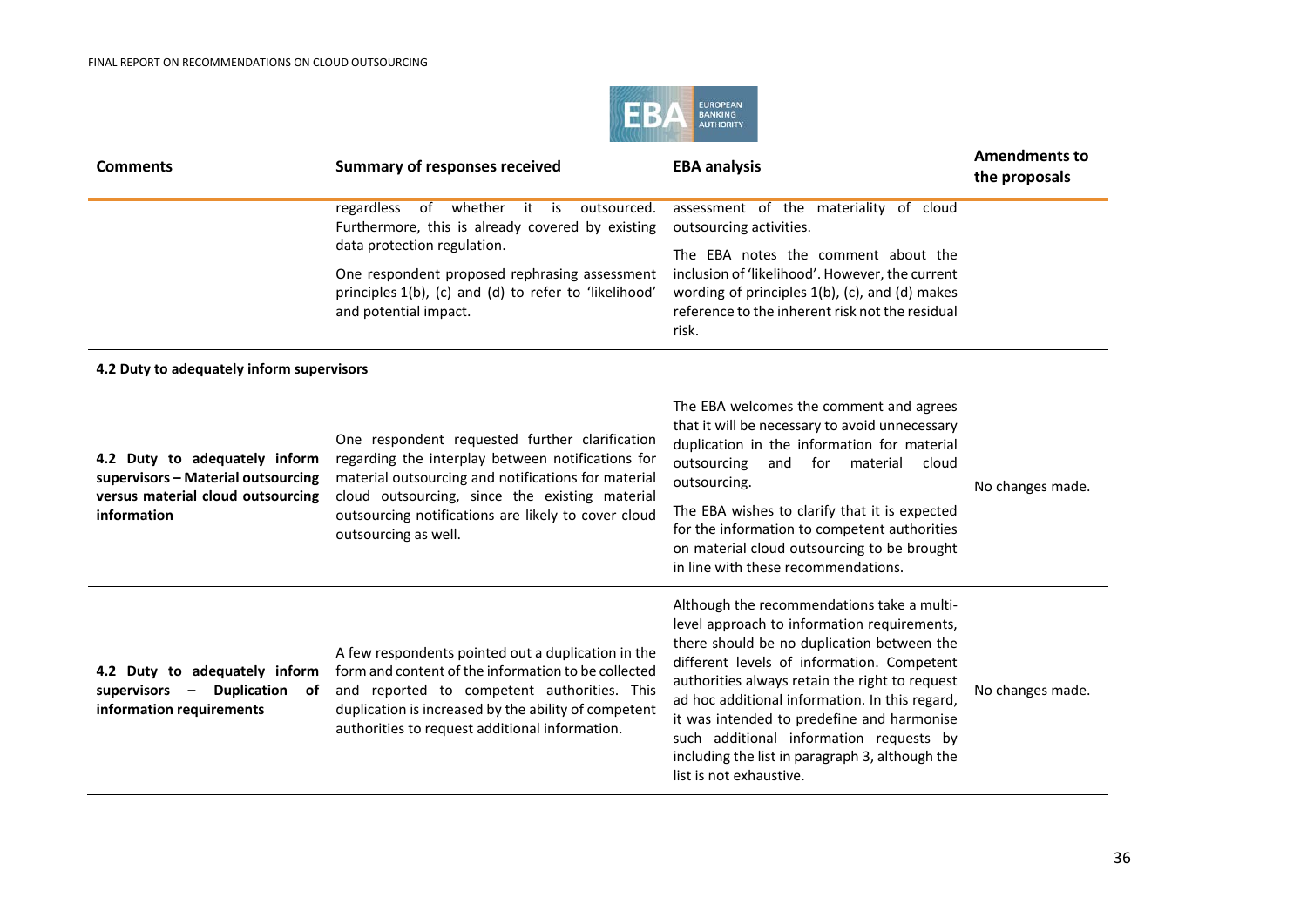

| <b>Comments</b>                                                                                                             | <b>Summary of responses received</b>                                                                                                                                                                                                                                                                                                                                                                                                                                                                                                                                                                                                                                                                                                                                                                                 | <b>EBA analysis</b>                                                                                                                                                                                                                                                                                                                                                                                                                                                                                                                                                                                        | <b>Amendments to</b><br>the proposals                                                                                                                                                                                               |
|-----------------------------------------------------------------------------------------------------------------------------|----------------------------------------------------------------------------------------------------------------------------------------------------------------------------------------------------------------------------------------------------------------------------------------------------------------------------------------------------------------------------------------------------------------------------------------------------------------------------------------------------------------------------------------------------------------------------------------------------------------------------------------------------------------------------------------------------------------------------------------------------------------------------------------------------------------------|------------------------------------------------------------------------------------------------------------------------------------------------------------------------------------------------------------------------------------------------------------------------------------------------------------------------------------------------------------------------------------------------------------------------------------------------------------------------------------------------------------------------------------------------------------------------------------------------------------|-------------------------------------------------------------------------------------------------------------------------------------------------------------------------------------------------------------------------------------|
| 4.2 Duty to adequately inform<br>supervisors – ex ante/ex post                                                              | Several respondents requested further clarification<br>regarding the timing (before or after outsourcing)<br>in relation to the duty to adequately inform the<br>supervisor about material cloud outsourcing, since<br>the timing requirements are not harmonised at EU<br>level.<br>A few respondents pointed out that the<br>communication of contractual agreements with<br>cloud service providers once signed, and the<br>security policy and criteria agreed by the<br>outsourcing institution and the cloud service<br>provider, should be sufficient.<br>It was also requested that, once the competent<br>authority has reviewed and validated the<br>underlying conditions and obligations, it should not<br>be necessary to notify the provision of any service<br>within this already assessed contract. | With regard to the timing of informing<br>competent authorities about material cloud<br>outsourcing, the recommendations need to<br>stay in line with the CEBS guidelines. In this<br>respect, it has been clarified in the<br>recommendations that institutions should<br>provide ex ante information to the<br>competent authority about new material<br>cloud outsourcing.<br>The EBA notes the comment about repetitive<br>information on minor changes within an<br>existing cloud outsourcing framework. The<br>EBA would like to point out the need for<br>completeness in the information process. | Section 4.2<br>has<br>been amended to<br>clarify that the duty<br>adequately<br>to<br>inform supervisors<br>relates to material<br>activities and data<br>that are 'to<br>be<br>outsourced'<br>to<br>cloud<br>service<br>providers. |
| 4.2 Duty to adequately inform<br>supervisors<br>Format<br>for<br>submission of information                                  | Several respondents asked whether a standard<br>form or template should be used by institutions to<br>inform their supervisor about material cloud<br>outsourcing.                                                                                                                                                                                                                                                                                                                                                                                                                                                                                                                                                                                                                                                   | In line with the CEBS guidelines, no common<br>template is provided at this stage for<br>outsourcing institutions to inform their<br>competent authority about material cloud<br>outsourcing.                                                                                                                                                                                                                                                                                                                                                                                                              | No changes made.                                                                                                                                                                                                                    |
| 4.2 Duty to adequately inform<br>supervisors - Approval of material<br>cloud outsourcing by competent<br><b>authorities</b> | A few respondents requested clarification of<br>whether material cloud outsourcing would be<br>subject to prior authorisation or nihil obstat from<br>the competent authority and what would be the<br>maximum term for such pre-authorisation/nihil<br>obstat.                                                                                                                                                                                                                                                                                                                                                                                                                                                                                                                                                      | The EBA wishes to clarify that, in line with the<br>CEBS guidelines, the information should be<br>made available in a timely manner to allow<br>the competent authority to consider whether<br>the proposal raises prudential concern and<br>take appropriate action if required.                                                                                                                                                                                                                                                                                                                          | No changes made.                                                                                                                                                                                                                    |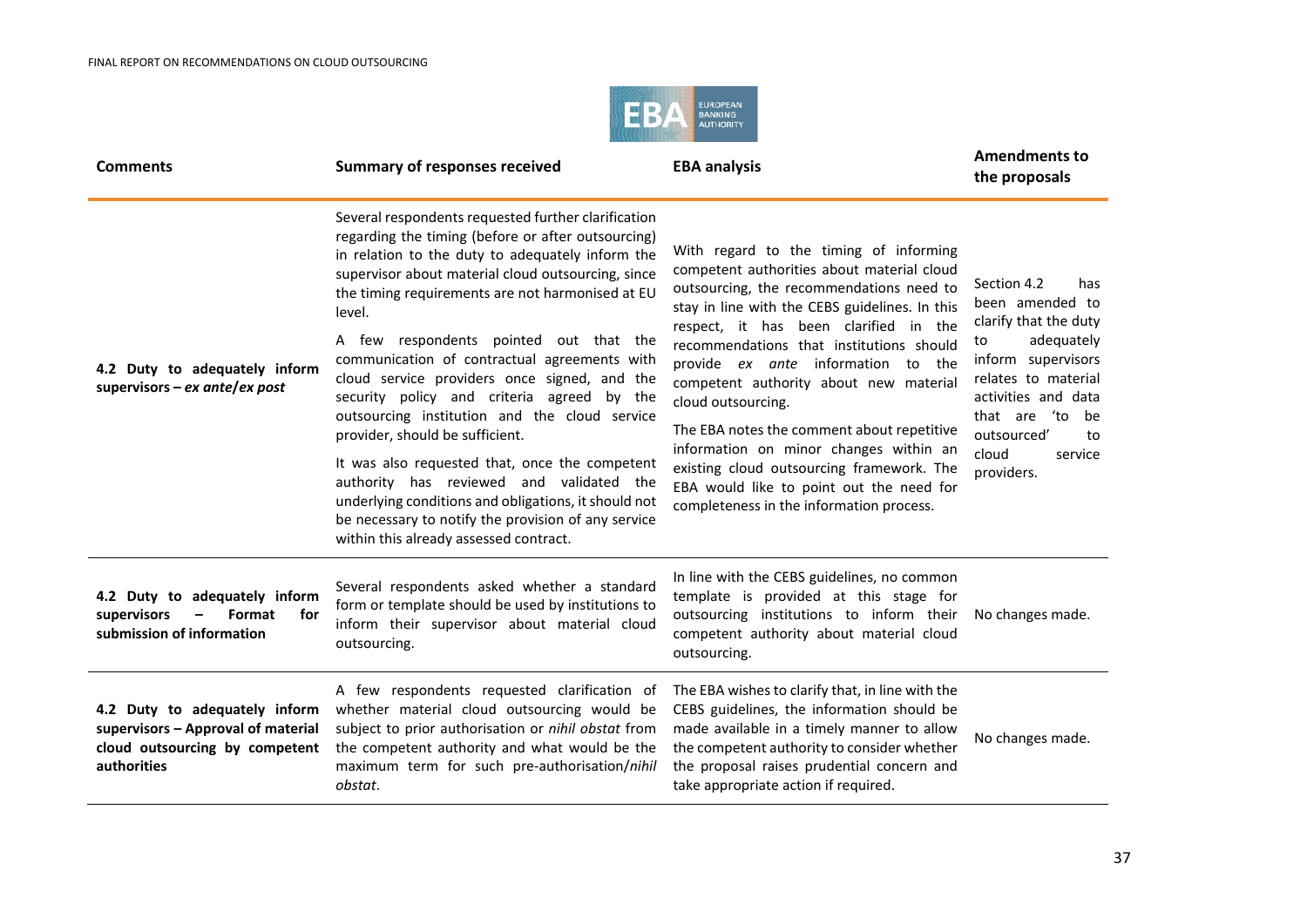

| <b>Comments</b>                                                                                   | <b>Summary of responses received</b>                                                                                                                                                                                                                                                                                                                                                                                                                                                       | <b>EBA analysis</b>                                                                                                                                                                                                                                                                                                                                                                                                                                               | <b>Amendments to</b><br>the proposals                                                                                                                                                      |
|---------------------------------------------------------------------------------------------------|--------------------------------------------------------------------------------------------------------------------------------------------------------------------------------------------------------------------------------------------------------------------------------------------------------------------------------------------------------------------------------------------------------------------------------------------------------------------------------------------|-------------------------------------------------------------------------------------------------------------------------------------------------------------------------------------------------------------------------------------------------------------------------------------------------------------------------------------------------------------------------------------------------------------------------------------------------------------------|--------------------------------------------------------------------------------------------------------------------------------------------------------------------------------------------|
| 4.2 Duty to adequately inform<br>supervisors - Applicability to<br>legacy contracts               | One respondent proposed that the EBA provide<br>further explanation on effective dates for legacy<br>contracts.                                                                                                                                                                                                                                                                                                                                                                            | The EBA wishes to clarify that these<br>recommendations will apply as from the<br>application date for any new materiality<br>assessments or revisions of materiality<br>assessments undertaken as from that date.                                                                                                                                                                                                                                                | No changes made.                                                                                                                                                                           |
| 4.2 Duty to adequately inform<br>Case-by-case<br>supervisors<br>submission of information         | A number of respondents pointed out that case-by-<br>case information of material cloud outsourcing to<br>the competent authorities would increase the time<br>to market and is not the most efficient approach.                                                                                                                                                                                                                                                                           | In line with the CEBS guidelines, the case-by-<br>case notification is maintained for material<br>cloud outsourcing.                                                                                                                                                                                                                                                                                                                                              | No changes made.                                                                                                                                                                           |
| 4.2 Paragraph $2(a)$ – Name of the<br>cloud service provider and parent<br>company                | One respondent asked for clarification of what<br>'parent company' refers to in the requirement for<br>outsourcing institutions to inform competent<br>authorities about the name of the cloud service<br>provider and the name of the parent company.<br>Another respondent suggested including full<br>information regarding the ownership structure and<br>ultimate/beneficial owner(s) of the cloud service<br>provider in the information to be provided to<br>competent authorities. | The EBA wishes to clarify that the parent<br>company as mentioned in paragraph 2(a)<br>refers to the company that owns or controls<br>the cloud service provider by owning an<br>influential amount of voting stock or control.<br>The recommendations do not require<br>institutions<br>provide<br>outsourcing<br>to<br>information about the ownership structure of<br>the cloud service provider other than the<br>name of the parent company (if applicable). | No changes made.                                                                                                                                                                           |
| 4.2 Paragraph 2(c)<br>- Country<br>where the service is performed<br>(including location of data) | Several respondents indicated that the location of<br>data in the case of cloud outsourcing can refer to<br>multiple countries where support, data centres and<br>backup services are located. Furthermore, data in<br>transit may pass through a number of different<br>countries.<br>It was also mentioned that, although cloud service<br>providers can specify where data are stored and                                                                                               | The EBA welcomes the suggestion and agrees<br>to reflect the potential multiple locations of<br>data in the text.<br>The EBA would also like to clarify that the<br>location of data refers to the jurisdiction<br>rather than the exact address of the location.<br>The country where the service is performed<br>and the location where data are stored are                                                                                                     | Paragraph 2(c) has<br>been amended to<br>refer to the country<br>or countries where<br>the service is to be<br>performed<br>(including<br>the<br>location of data) as<br>part<br>0f<br>the |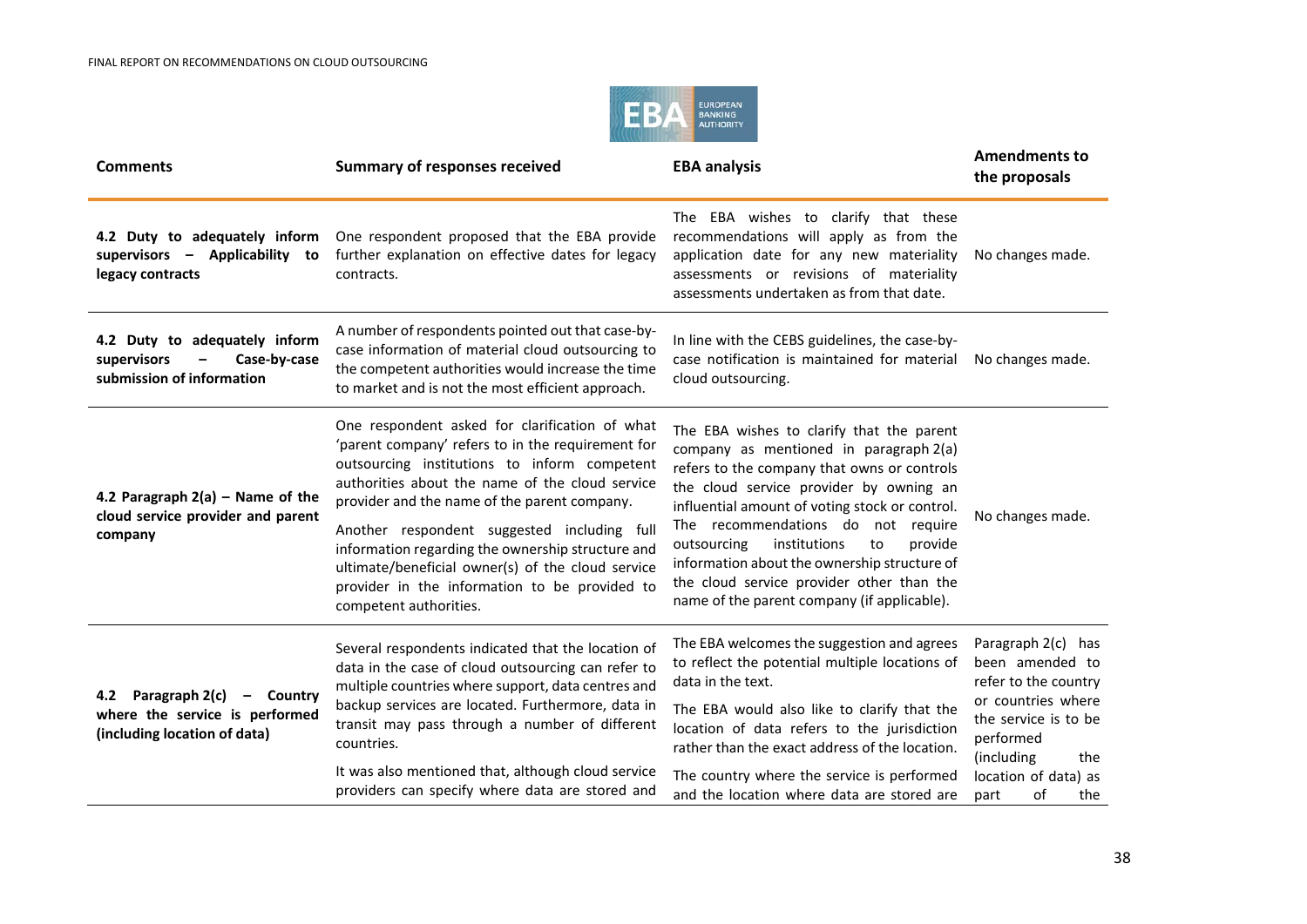

| <b>Comments</b>                                                                                                | <b>Summary of responses received</b>                                                                                                                                                                                                                                                            | <b>EBA analysis</b>                                                                                                                                                                                                                                                                                                                  | <b>Amendments to</b><br>the proposals                                                                                                                                     |
|----------------------------------------------------------------------------------------------------------------|-------------------------------------------------------------------------------------------------------------------------------------------------------------------------------------------------------------------------------------------------------------------------------------------------|--------------------------------------------------------------------------------------------------------------------------------------------------------------------------------------------------------------------------------------------------------------------------------------------------------------------------------------|---------------------------------------------------------------------------------------------------------------------------------------------------------------------------|
|                                                                                                                | processed and where they have operations, it is not<br>easy for them to specify where a service is actually<br>performed.                                                                                                                                                                       | deemed important information for the<br>competent authority in view of transparency,<br>the supervisory dialogue and supervisory<br>access to these data.                                                                                                                                                                            | information to be<br>provided<br>to<br>competent                                                                                                                          |
|                                                                                                                | One respondent pointed out that the reference to<br>the location of the data could be interpreted as<br>requiring a more precise location (e.g. an address),<br>which for security purposes would be sensitive<br>information.                                                                  |                                                                                                                                                                                                                                                                                                                                      | authorities<br>with<br>regard to material<br>cloud outsourcing.                                                                                                           |
| 4.2 Paragraph $2(g)$ – Service expiry<br>or next contract renewal date                                         | One respondent pointed out that many cloud<br>service agreements do not have a fixed expiry or<br>renewal date and that they remain in force until<br>terminated.                                                                                                                               | The EBA welcomes the comment and agrees<br>that the expiry or renewal date of the<br>contract should be provided to the<br>competent authority only where relevant.                                                                                                                                                                  | Paragraph 2(g) has<br>been amended to<br>that<br>state<br>the<br>service<br>expiry or<br>next<br>contract<br>date<br>renewal<br>should be provided<br>'where applicable.' |
| <b>Additional</b><br>4.2 Paragraph 3<br>information<br>for<br>competent<br>authorities                         | One respondent suggested that the requirement<br>for additional information on material cloud<br>outsourcing to be kept at the disposal of the<br>competent authority is superfluous given the<br>powers of competent authorities to require<br>information and documents from regulated firms. | The EBA agrees with the comment that<br>competent authorities have the power to<br>require information and documents from<br>regulated firms. In this regard, it was<br>intended to predefine and harmonise such<br>additional information requests by including<br>the list in paragraph 3, although the list is not<br>exhaustive. | No changes made.                                                                                                                                                          |
| 4.2 Paragraph 3(a)<br><b>Business</b><br>$\qquad \qquad -$<br>continuity plan of the cloud service<br>provider | Several respondents indicated that it is unclear<br>whether it is sufficient for outsourcing institutions<br>to be able to confirm the existence of a business<br>continuity plan of the cloud service provider or if                                                                           | The EBA welcomes the comment and wishes<br>to clarify that the current wording of<br>paragraph 3(a) refers to the existence of a                                                                                                                                                                                                     | No changes made.                                                                                                                                                          |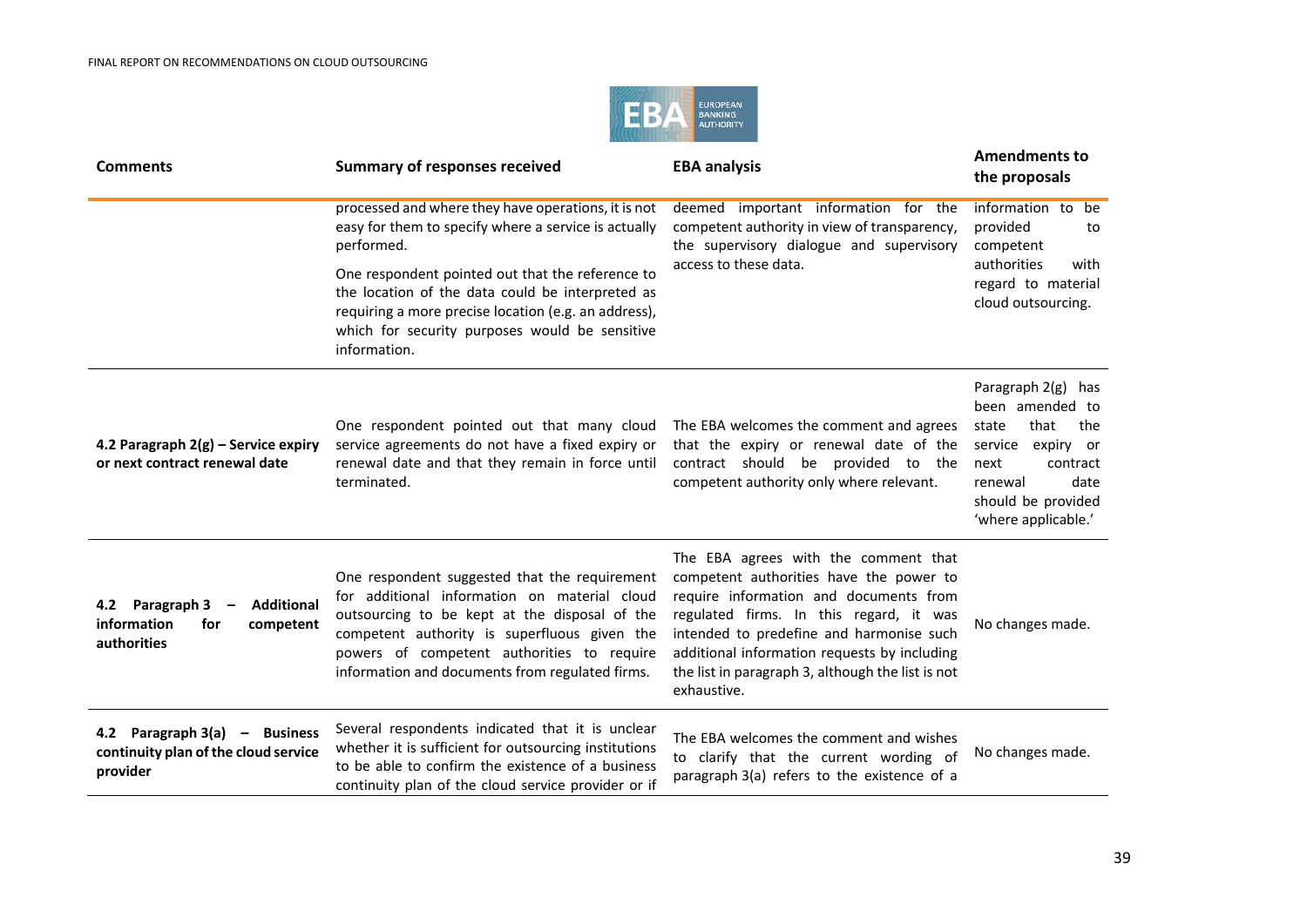

| <b>Comments</b>                                                                                                                            | <b>Summary of responses received</b>                                                                                                                                                                                                                                                                                                                                                                                                                                           | <b>EBA analysis</b>                                                                                                                                                                                                                                                                                                                                                                | <b>Amendments to</b><br>the proposals                                                                                   |
|--------------------------------------------------------------------------------------------------------------------------------------------|--------------------------------------------------------------------------------------------------------------------------------------------------------------------------------------------------------------------------------------------------------------------------------------------------------------------------------------------------------------------------------------------------------------------------------------------------------------------------------|------------------------------------------------------------------------------------------------------------------------------------------------------------------------------------------------------------------------------------------------------------------------------------------------------------------------------------------------------------------------------------|-------------------------------------------------------------------------------------------------------------------------|
|                                                                                                                                            | they would need to confirm the details of the plan.<br>Respondents also asked whether the competent<br>authority needs to approve the business plan.                                                                                                                                                                                                                                                                                                                           | business continuity plan rather than to the<br>details of the plan.                                                                                                                                                                                                                                                                                                                |                                                                                                                         |
|                                                                                                                                            |                                                                                                                                                                                                                                                                                                                                                                                                                                                                                | As detailed at the start of paragraph 3, the<br>information on this information is part of the<br>additional information competent authorities<br>may request be included in the risk<br>assessment by the outsourcing institution of<br>the material activities outsourced.                                                                                                       |                                                                                                                         |
|                                                                                                                                            |                                                                                                                                                                                                                                                                                                                                                                                                                                                                                | It is not required for the business continuity<br>plan of the cloud service provider to be<br>communicated to the competent authority,<br>nor does the competent authority need to<br>approve this plan.                                                                                                                                                                           |                                                                                                                         |
| 4.2 Paragraph $3(c)$ – Skills and<br>retained<br>bv<br>the<br>resources<br>outsourcing institution to monitor<br>the outsourced activities | A few respondents indicated uncertainty about<br>what constitutes the necessary skills and resources<br>that the outsourcing institution must have to<br>adequately monitor the outsourced activities.                                                                                                                                                                                                                                                                         | Institutions are allowed sufficient flexibility to<br>decide what constitutes the necessary skills<br>for their particular cloud outsourcing, taking<br>into account the nature of the activities<br>outsourced and the specificities of the<br>arrangements and the cloud services context.                                                                                       | No changes made.                                                                                                        |
| 4.2 Paragraph $4 -$<br>Register of<br>information<br>outsourced<br>on<br>activities<br>cloud<br>Scope:<br>outsourcing                      | A number of respondents pointed out that the<br>requirement for institutions to maintain a register<br>for all their material and non-material outsourced<br>activities was not limited to cloud outsourcing and<br>formed an addition to the CEBS guidelines.<br>Another respondent suggested that there should<br>be a transitional period for compliance, since that<br>level of register recording has not previously been<br>required (i.e. for non-material activities). | The EBA welcomes the suggestion and agrees<br>that the requirement for outsourcing<br>institutions to maintain a register of<br>outsourced activities should apply only to<br>cloud outsourcing in the context of these<br>recommendations.<br>Since the requirement to maintain a register<br>will apply only to cloud outsourcing in the<br>context of these recommendations, an | Paragraph 4<br>has<br>been amended such<br>that the register is<br>to be maintained<br>only for 'cloud'<br>outsourcing. |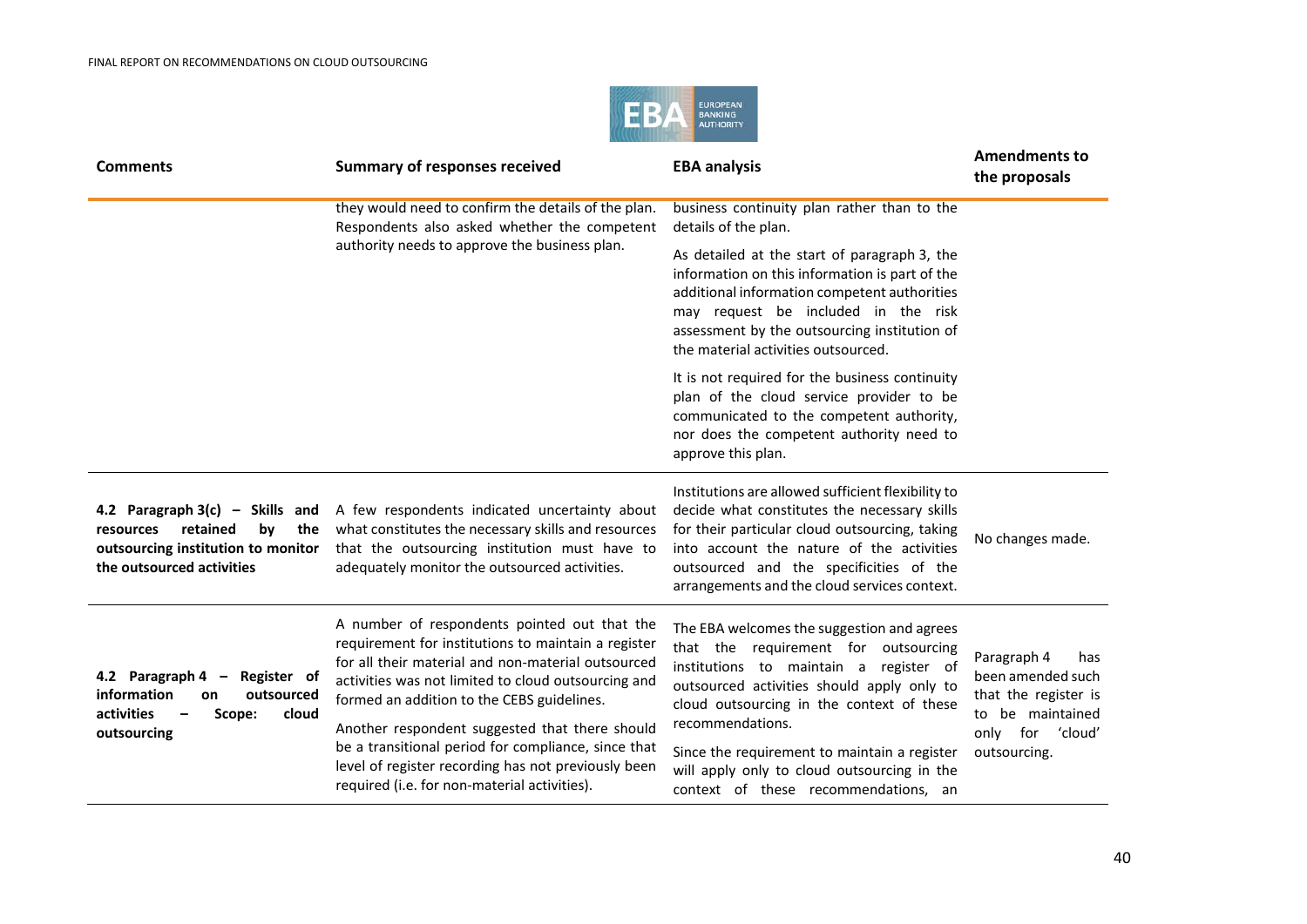

| <b>Comments</b>                                                                                                                        | <b>Summary of responses received</b>                                                                                                                                                                                                                                            | <b>EBA analysis</b>                                                                                                                                                                                                                                                                                                                                                                                                                                                                                                                                                                                                                                                                                                                         | <b>Amendments to</b><br>the proposals |
|----------------------------------------------------------------------------------------------------------------------------------------|---------------------------------------------------------------------------------------------------------------------------------------------------------------------------------------------------------------------------------------------------------------------------------|---------------------------------------------------------------------------------------------------------------------------------------------------------------------------------------------------------------------------------------------------------------------------------------------------------------------------------------------------------------------------------------------------------------------------------------------------------------------------------------------------------------------------------------------------------------------------------------------------------------------------------------------------------------------------------------------------------------------------------------------|---------------------------------------|
|                                                                                                                                        | One respondent asked what the purpose of such a<br>register would be from the point of view of the                                                                                                                                                                              | additional transitional period for compliance<br>is not deemed necessary.                                                                                                                                                                                                                                                                                                                                                                                                                                                                                                                                                                                                                                                                   |                                       |
|                                                                                                                                        | competent authorities.                                                                                                                                                                                                                                                          | The EBA wishes to clarify that the information<br>from the register might be used for several<br>purposes by the competent authorities, inter<br>alia for the monitoring of the concentration<br>risk.                                                                                                                                                                                                                                                                                                                                                                                                                                                                                                                                      |                                       |
| 4.2 Paragraph 4 - Register of<br>information<br>outsourced<br>on<br>activities - Inclusion of existing<br>cloud outsourcing agreements | A few respondents would welcome some<br>clarification regarding whether this new register is<br>to be created exclusively for the purpose of<br>outsourcing cloud services and whether existing<br>outsourcing services will not be concerned until the<br>contract is renewed. | The EBA wishes to clarify that the<br>requirements with regards to the register will<br>apply as from the application date for any<br>new cloud outsourcing agreements or<br>revisions of existing agreements as from that<br>date. For institutions that do not yet have a<br>centralized outsourcing register in place<br>which also covers cloud outsourcing, it is<br>consolidate the cloud<br>suggested<br>to<br>outsourcing information and complete the<br>register. This would allow the institution to<br>centralize all information needed to assess<br>the risk of the cloud outsourcing and how it is<br>managed by the institution.<br>Where institutions already have a register for<br>outsourcing, the information on cloud | No changes made.                      |
|                                                                                                                                        |                                                                                                                                                                                                                                                                                 | outsourcing can be included in the existing<br>register and no separate register needs be<br>created for cloud outsourcing.                                                                                                                                                                                                                                                                                                                                                                                                                                                                                                                                                                                                                 |                                       |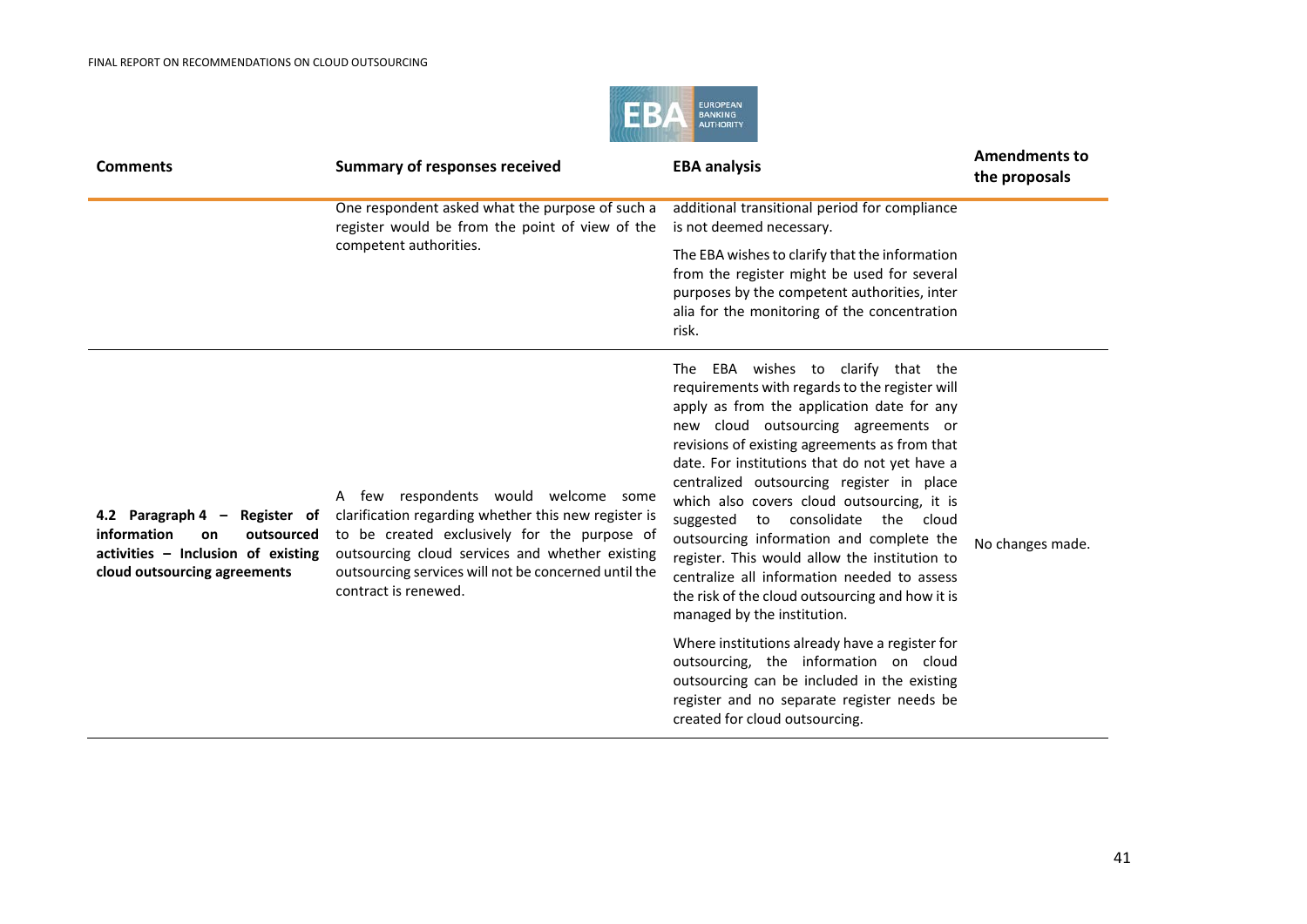

| <b>Comments</b>                                                                                                             | <b>Summary of responses received</b>                                                                                                                                                                                                                                                                                                                                                                                                                                                                                                                                                                                                                                      | <b>EBA analysis</b>                                                                                                                                                                                                                                                                                                                                                                                                                                                                                                                                                                                                                                                                                                                                                                                                                                                                                                                                                    | <b>Amendments to</b><br>the proposals |
|-----------------------------------------------------------------------------------------------------------------------------|---------------------------------------------------------------------------------------------------------------------------------------------------------------------------------------------------------------------------------------------------------------------------------------------------------------------------------------------------------------------------------------------------------------------------------------------------------------------------------------------------------------------------------------------------------------------------------------------------------------------------------------------------------------------------|------------------------------------------------------------------------------------------------------------------------------------------------------------------------------------------------------------------------------------------------------------------------------------------------------------------------------------------------------------------------------------------------------------------------------------------------------------------------------------------------------------------------------------------------------------------------------------------------------------------------------------------------------------------------------------------------------------------------------------------------------------------------------------------------------------------------------------------------------------------------------------------------------------------------------------------------------------------------|---------------------------------------|
| 4.2 Paragraph 4 $-$<br>Register of<br>information<br>outsourced<br>on<br>activities - At group/entity level                 | Several respondents requested that the EBA allow<br>sufficient flexibility for outsourcing institutions to<br>keep the outsourcing register at group level or at<br>the level of the individual legal entities.<br>One respondent requested that the EBA clarify that<br>the register should be kept only by European<br>banking groups at European level, as such a<br>provision might not exist in third countries.                                                                                                                                                                                                                                                     | The EBA wishes to clarify that the<br>requirement to maintain the register applies<br>at institution and group levels, although only<br>for the European entities of the group.<br>will allow<br>This<br>monitoring<br>of<br>the<br>concentration risk.                                                                                                                                                                                                                                                                                                                                                                                                                                                                                                                                                                                                                                                                                                                | No changes made.                      |
| 4.2 Paragraph 4 - Register of<br>information<br>on<br>outsourced<br>activities - Material/non-material<br>cloud outsourcing | A number of respondents proposed limiting the<br>register to material cloud services only or including<br>some form of proportionality in the requirement<br>for institutions to maintain a register of<br>information on their outsourced activities.<br>One respondent proposed setting a threshold<br>below which cloud outsourcing is not required to<br>be reported to regulators and is exempt from the<br>requirements in paragraph 5.<br>A few respondents suggested rephrasing the<br>requirement for institutions to maintain a register<br>on their outsourced activities to avoid the explicit<br>specification of a list of minimum required<br>information. | The EBA notes that the overall principle of<br>proportionality applies throughout the<br>recommendations, which should be applied<br>in a manner proportionate to the size,<br>structure and operational environment of the<br>institution, as well as the nature, scale and<br>complexity of its activities.<br>The EBA would like to clarify that the<br>requirement for institutions to adequately<br>inform their competent authorities applies<br>only to material cloud outsourcing. For non-<br>cloud<br>outsourcing<br>material<br>activities.<br>institutions need to have the information<br>referred to in paragraph 5 available, but this<br>information is not to be reported to the<br>competent authorities.<br>The EBA wishes to explain that the purpose of<br>this requirement was to include a minimum<br>rather than a maximum list of information to<br>be kept in the outsourcing register. As the<br>register is mainly for the internal use of | No changes made.                      |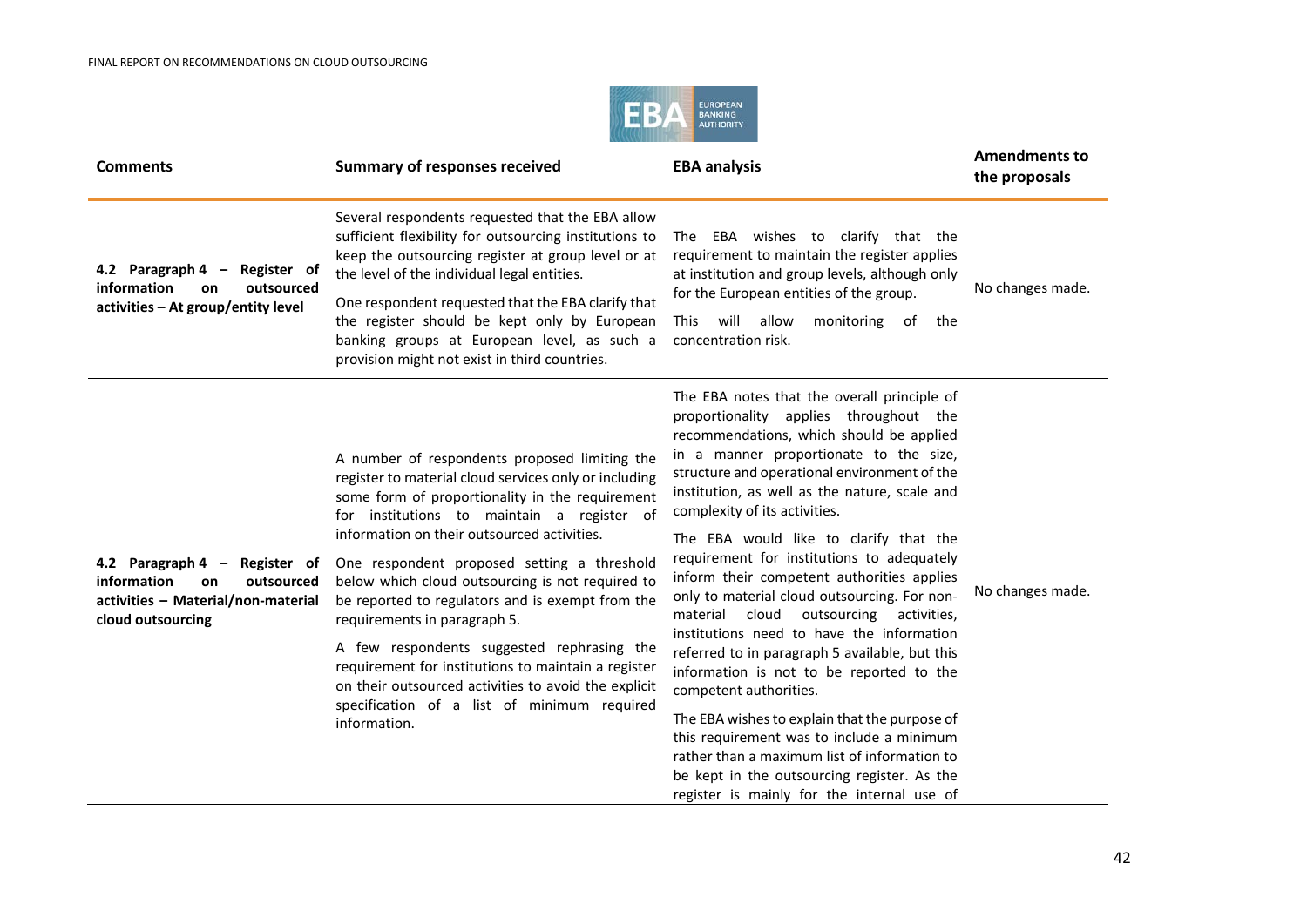

| <b>Comments</b>                                                                                                                   | <b>Summary of responses received</b>                                                                                                                                                                                                                                                                                                | <b>EBA analysis</b>                                                                                                                                                                                                                                                                                                             | <b>Amendments to</b><br>the proposals                                                |
|-----------------------------------------------------------------------------------------------------------------------------------|-------------------------------------------------------------------------------------------------------------------------------------------------------------------------------------------------------------------------------------------------------------------------------------------------------------------------------------|---------------------------------------------------------------------------------------------------------------------------------------------------------------------------------------------------------------------------------------------------------------------------------------------------------------------------------|--------------------------------------------------------------------------------------|
|                                                                                                                                   |                                                                                                                                                                                                                                                                                                                                     | institutions, the aim was to avoid restricting<br>the type of information that can be contained<br>in it.                                                                                                                                                                                                                       |                                                                                      |
| 4.2 Paragraph 4 -<br>Register of<br>information<br>outsourced<br>on<br>activities - Inclusion of contracts                        | One respondent requested that the EBA clarify<br>whether outsourcing contracts, regardless of the<br>materiality of the underlying cloud outsourcing,<br>should be included in the register or not.                                                                                                                                 | The EBA would like to clarify that, although<br>all outsourcing<br>centralising<br>contracts<br>provides an overview and makes it easier to<br>handle, implement and control a change in<br>materiality, it is not part of the requirement<br>under paragraph 5 for the register to include<br>all cloud outsourcing contracts. | No changes made.                                                                     |
| 4.2 Paragraph 5 - Register of<br>information<br>outsourced<br><b>on</b><br>activities $(b)$ – Type of outsourcing                 | Several respondents indicated that the reference<br>to examples of cloud service models (SaaS, laaS and<br>PaaS) does not appear to be technology-neutral.<br>The respondents pointed out that these terms are<br>likely to change or disappear over time and that<br>there exists almost limitless variation in service<br>models. | The EBA agrees that service models are<br>constantly evolving and has removed the<br>references to SaaS, laaS and PaaS (and the<br>related definitions) and replaced the text<br>with a more generic reference to 'cloud<br>service models'.                                                                                    | Paragraph 5(b) has<br>been amended to<br>'cloud<br>refer<br>to<br>service models' in |
|                                                                                                                                   |                                                                                                                                                                                                                                                                                                                                     | The reference to cloud deployment models<br>has been retained, as, together with cloud<br>service models, they are an important factor<br>in the risk assessment of cloud outsourcing.                                                                                                                                          | general instead of<br>listing examples.                                              |
| 4.2 Paragraph 5 - Register of<br>information<br>outsourced<br><b>on</b><br>activities $(c)$ – Parties receiving<br>cloud services | A few respondents suggested that it is not clear<br>who the 'parties' receiving the cloud services<br>referred to in paragraph 5(c) might be.                                                                                                                                                                                       | The EBA wishes to clarify that paragraph 5(c)<br>refers to the entities of the group or other<br>parties receiving cloud outsourcing services.                                                                                                                                                                                  | No changes made.                                                                     |
| 4.2 Paragraph 5 -<br>Register of<br>information<br>outsourced<br><b>on</b>                                                        | A few respondents indicated that<br>cloud<br>outsourcing is not necessarily approved by the<br>management body or a committee designated by                                                                                                                                                                                         | The purpose of the requirement under<br>paragraph 5(c) is to ensure that outsourcing<br>institutions have appropriate<br>internal                                                                                                                                                                                               | Paragraph 5(d) has<br>been amended to<br>reflect<br>that                             |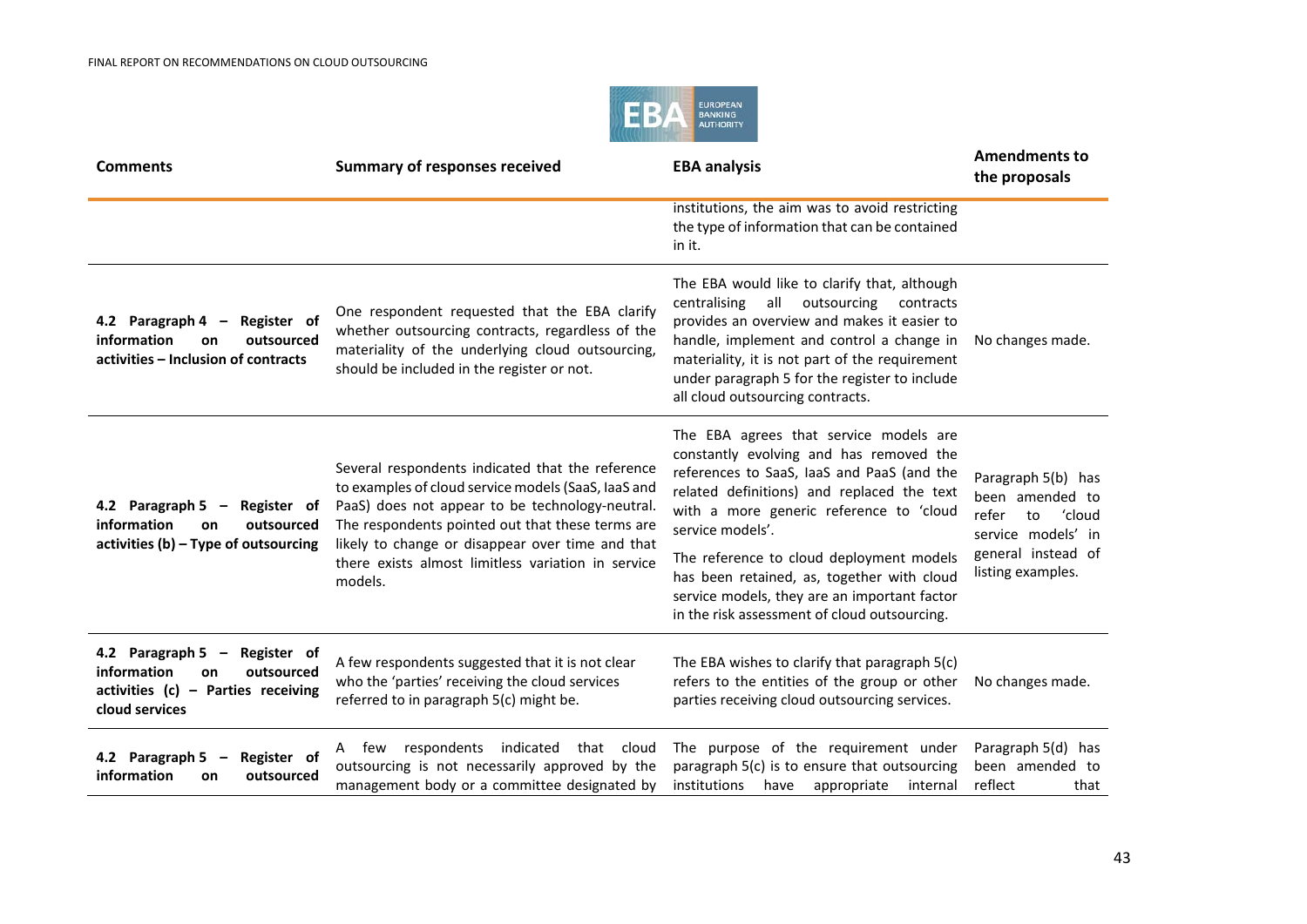

| <b>Comments</b>                                                                                         | <b>Summary of responses received</b>                                                                                                                                                                                                   | <b>EBA analysis</b>                                                                                                                                                                                                                                                                                                                                                                                                                                                 | <b>Amendments to</b><br>the proposals                                                                                                                                           |
|---------------------------------------------------------------------------------------------------------|----------------------------------------------------------------------------------------------------------------------------------------------------------------------------------------------------------------------------------------|---------------------------------------------------------------------------------------------------------------------------------------------------------------------------------------------------------------------------------------------------------------------------------------------------------------------------------------------------------------------------------------------------------------------------------------------------------------------|---------------------------------------------------------------------------------------------------------------------------------------------------------------------------------|
| activities $(d)$ – Management body<br>approval for outsourcing                                          | it, as it can also be approved at other levels,<br>depending on the type of outsourcing, its<br>materiality, etc.                                                                                                                      | governance around decisions on cloud<br>outsourcing, in particular if it is considered<br>material.                                                                                                                                                                                                                                                                                                                                                                 | information should<br>be provided about<br>the approval for the<br>cloud outsourcing<br>by the management<br>body<br>or<br>its<br>delegated<br>committees,<br>if<br>applicable. |
| 4.2 Paragraph 5 - Register of<br>information<br>outsourced<br>on<br>activities (e) – Main subcontractor | Several respondents requested clarification of the<br>meaning of 'main subcontractor' in paragraph 5(e).                                                                                                                               | The EBA welcomes the comment and has<br>amended the wording to specify that the<br>names of any subcontractors (if applicable)<br>are to be included in the cloud outsourcing<br>register.                                                                                                                                                                                                                                                                          | Paragraph 5(e) has<br>been amended to<br>clarify<br>that<br>the<br>of<br>names<br>any<br>subcontractors are<br>to be included in<br>the<br>cloud<br>outsourcing<br>register.    |
| information<br>outsourced<br>on<br>materiality assessment                                               | 4.2 Paragraph 5 - Register of A few respondents asked for clarification of the<br>frequency with which outsourcing institutions<br>activities (h) - Date of last should review their materiality assessments for<br>cloud outsourcing. | The EBA wishes to clarify that the<br>recommendations do not prescribe any<br>specific requirements in terms of the<br>frequency for the review of materiality<br>assessments for cloud outsourcing, to allow<br>institutions sufficient flexibility to determine<br>this in view of their specific requirements,<br>taking into account the nature of the<br>activities outsourced and the specificities of<br>the arrangements and the cloud services<br>context. | No changes made.                                                                                                                                                                |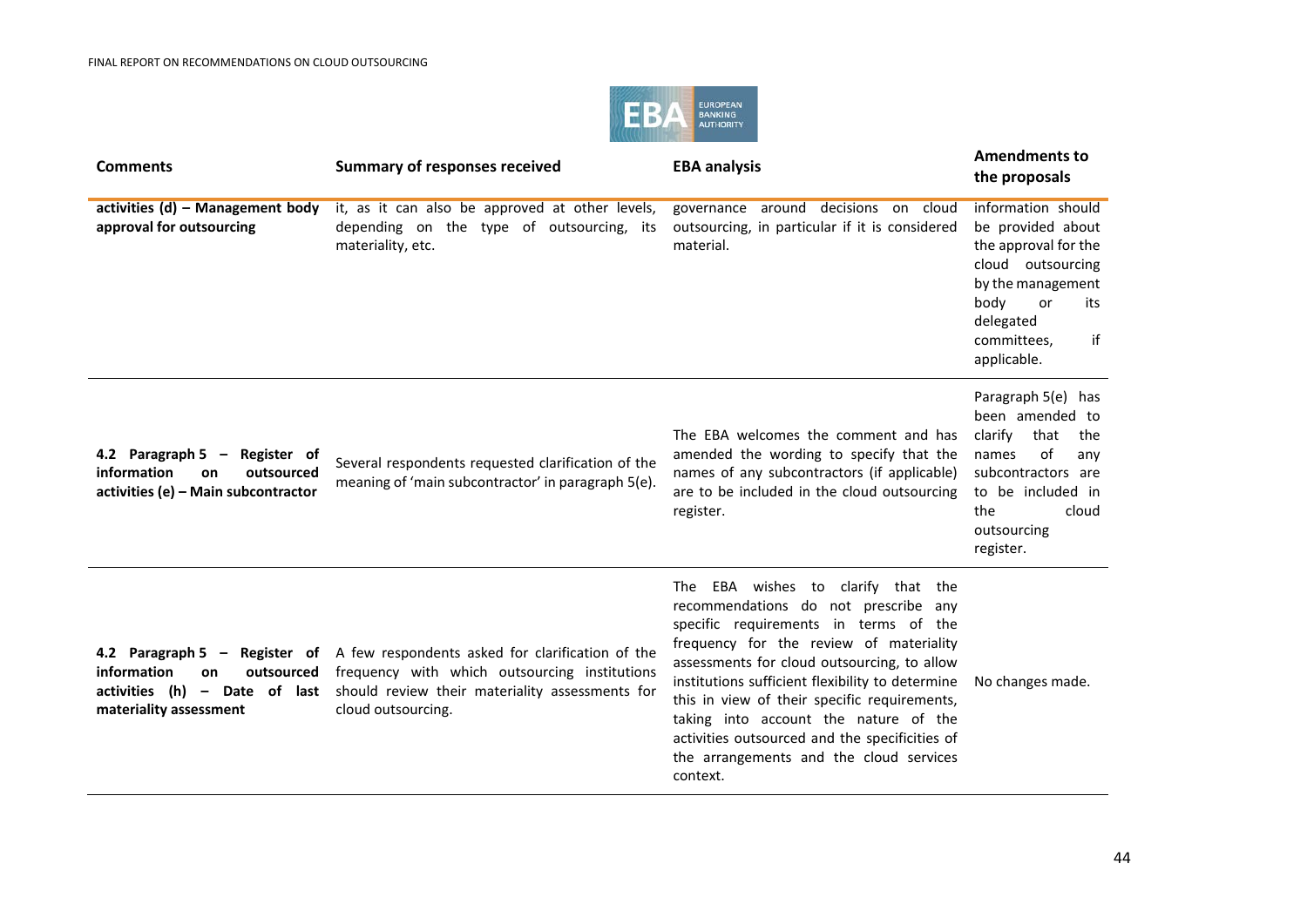

| <b>Comments</b>                                                                                                                                                       | <b>Summary of responses received</b>                                                                                                                                                                                                                                                                                                                                                                                                                                                                                                                                                                         | <b>EBA analysis</b>                                                                                                                                                                                                                                                                                                                                                                                                                                                                                                                                                                                                                                                                                                                                                                                                                     | <b>Amendments to</b><br>the proposals                                                                            |
|-----------------------------------------------------------------------------------------------------------------------------------------------------------------------|--------------------------------------------------------------------------------------------------------------------------------------------------------------------------------------------------------------------------------------------------------------------------------------------------------------------------------------------------------------------------------------------------------------------------------------------------------------------------------------------------------------------------------------------------------------------------------------------------------------|-----------------------------------------------------------------------------------------------------------------------------------------------------------------------------------------------------------------------------------------------------------------------------------------------------------------------------------------------------------------------------------------------------------------------------------------------------------------------------------------------------------------------------------------------------------------------------------------------------------------------------------------------------------------------------------------------------------------------------------------------------------------------------------------------------------------------------------------|------------------------------------------------------------------------------------------------------------------|
| 4.2 Paragraph 5 $-$<br>Register of<br>information<br>outsourced<br>on<br>(i)<br><b>Time-critical</b><br>activities<br>$\overline{\phantom{0}}$<br>business operations | Several respondents suggested including further<br>clarification of what is meant by 'time-critical'<br>business operations that are supported by the<br>cloud service provider or significant subcontractor<br>and of what is meant by 'significant subcontractor'.                                                                                                                                                                                                                                                                                                                                         | The EBA clarifies that time-critical business<br>operations refer to those business operations<br>that have been defined in the outsourcing<br>institution's own risk assessment as time<br>critical (in terms of RTO, RPO, etc.).<br>The EBA welcomes the comment on the<br>reference to 'significant' subcontractors and<br>has amended the wording and aligned it with<br>paragraph 5(e).                                                                                                                                                                                                                                                                                                                                                                                                                                            | Paragraph 5(i)<br>has<br>been amended to<br>the<br>remove<br>reference<br>to<br>'significant'<br>subcontractors. |
| Register of<br>4.2 Paragraph 5 $-$<br>information<br>outsourced<br>on<br>activities $(j)$ - Assessment of the<br>cloud<br>provider's<br>service<br>substitutability   | Several respondents suggested following a time-<br>based approach to the assessment of the<br>substitutability of cloud service providers, rather<br>than classifying them according to the degree of<br>ease of substitution.<br>One respondent requested clarification of the term<br>'substitutability' of the cloud service provider.<br>Another respondent suggested removing an<br>assessment of the cloud service provider's<br>substitutability from the requirements for<br>information to be kept in the register, as it results<br>in a duplication of the requirements for the exit<br>strategy. | The EBA agrees that the time needed to<br>substitute the cloud service provider is an<br>important element linked to the assessment<br>of the degree of ease or difficulty with which<br>the provider can be substituted. However,<br>the time component is not the only element<br>substitutability,<br>determines<br>that<br>and<br>ultimately the assessment remains at the<br>discretion of the outsourcing institution.<br>The term 'substitutability' refers to the ease<br>and speed with which the outsourcing<br>institution can change from one cloud service<br>provider to another for a particular service or<br>activity.<br>The EBA would like to clarify that, whereas<br>the assessment of substitutability will form<br>part of the exit strategy, the outcome of it, or<br>at least the fact that a substitutability | No changes made.                                                                                                 |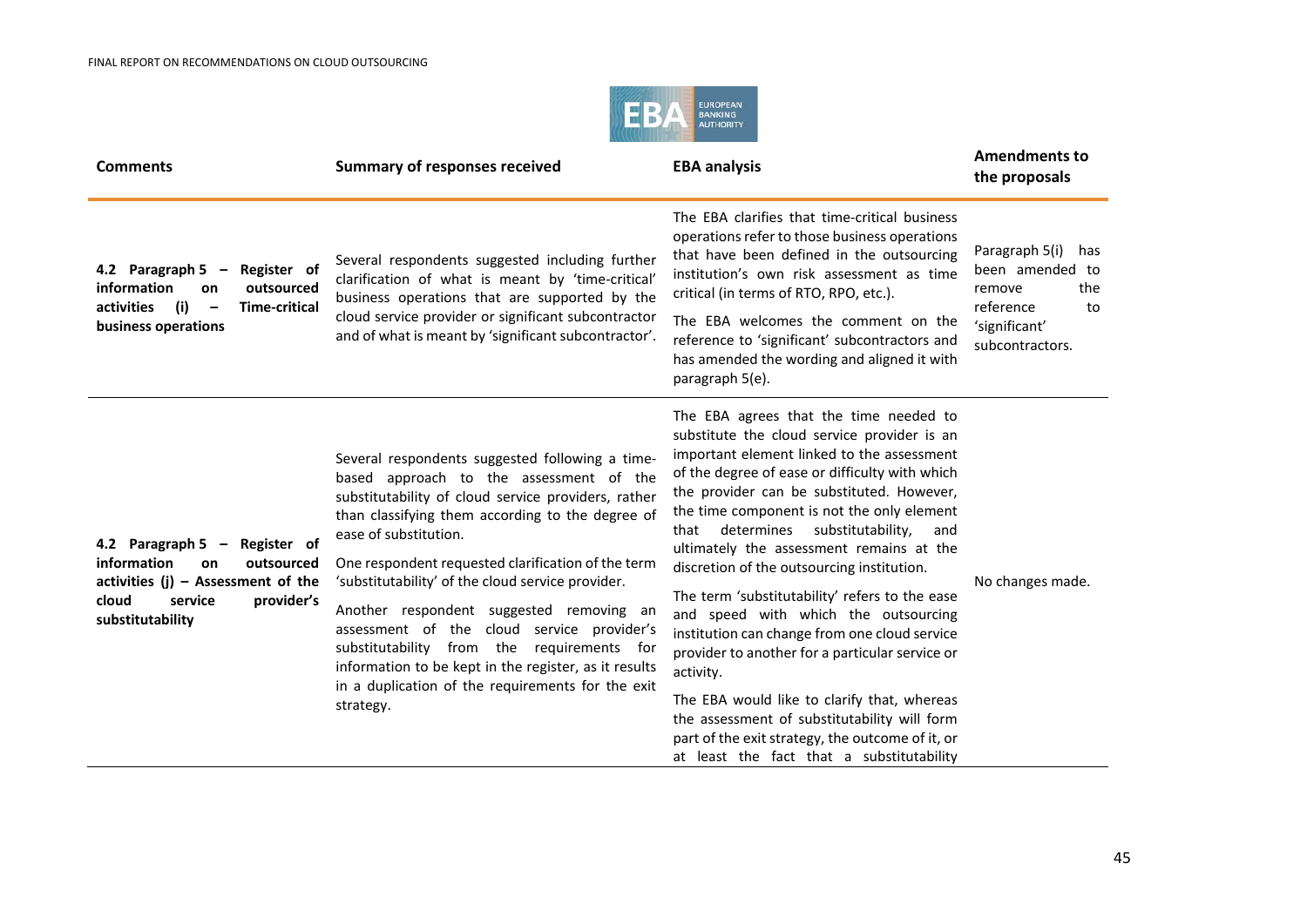

| <b>Comments</b>                                                                                                                                               | <b>Summary of responses received</b>                                                                                                                                                                                                                                                                                                                       | <b>EBA analysis</b>                                                                                                                                                                                                                                                                                                                                                                                                                                                                                                                                                                                                                                                                                              | <b>Amendments to</b><br>the proposals                                                                                                                                                                  |
|---------------------------------------------------------------------------------------------------------------------------------------------------------------|------------------------------------------------------------------------------------------------------------------------------------------------------------------------------------------------------------------------------------------------------------------------------------------------------------------------------------------------------------|------------------------------------------------------------------------------------------------------------------------------------------------------------------------------------------------------------------------------------------------------------------------------------------------------------------------------------------------------------------------------------------------------------------------------------------------------------------------------------------------------------------------------------------------------------------------------------------------------------------------------------------------------------------------------------------------------------------|--------------------------------------------------------------------------------------------------------------------------------------------------------------------------------------------------------|
|                                                                                                                                                               |                                                                                                                                                                                                                                                                                                                                                            | assessment took place, should be recorded in<br>the outsourcing register.                                                                                                                                                                                                                                                                                                                                                                                                                                                                                                                                                                                                                                        |                                                                                                                                                                                                        |
| 4.2 Paragraph 5 $-$<br>Register of<br>information<br>outsourced<br>on<br>activities $(I)$ – Due diligence on<br>outsourcing or subcontracting<br>arrangements | Several respondents requested that the EBA clarify<br>what is meant by 'due diligence on outsourcing or<br>subcontracting arrangements'.<br>A few respondents asked the EBA to provide<br>clarification regarding the minimum frequency<br>with which the regular due diligence on<br>outsourcing or subcontracting arrangements needs<br>to be performed. | The EBA welcomes the comment and has<br>amended the wording to reflect that<br>outsourcing institutions should include the<br>date of the last risk assessment of the<br>outsourcing or subcontracting arrangements<br>in the cloud outsourcing register.<br>The recommendations do not prescribe any<br>specific requirements in terms of the<br>frequency of the review of the risk<br>assessment of outsourcing or subcontracting<br>arrangements to allow institutions sufficient<br>flexibility to determine this in view of their<br>specific requirements, taking into account<br>the nature of the activities outsourced and<br>the specificities of the arrangements and the<br>cloud services context. | Paragraph 5(I)<br>has<br>been amended to<br>clarify<br>that<br>outsourcing<br>institutions should<br>include the date of<br>last<br>risk<br>the<br>assessment in the<br>cloud outsourcing<br>register. |
| 4.3 Access and audit rights                                                                                                                                   |                                                                                                                                                                                                                                                                                                                                                            |                                                                                                                                                                                                                                                                                                                                                                                                                                                                                                                                                                                                                                                                                                                  |                                                                                                                                                                                                        |
| Access and audit rights for institutions                                                                                                                      |                                                                                                                                                                                                                                                                                                                                                            |                                                                                                                                                                                                                                                                                                                                                                                                                                                                                                                                                                                                                                                                                                                  |                                                                                                                                                                                                        |
| 4.3 Access and audit rights -<br>14<br>Paragraphs 6<br>to<br>Proportionality                                                                                  | One respondent suggested that the principle of<br>proportionality be observed by institutions in<br>determining the extent to which audit rights must<br>be provided.                                                                                                                                                                                      | Although the principle of proportionality<br>applies throughout the recommendations, it<br>should be noted that the rights to audit and<br>always be<br>should<br>ensured<br>access<br>contractually, regardless of the level of use of<br>the cloud services. As provided for in the<br>recommendations, the exercise of these                                                                                                                                                                                                                                                                                                                                                                                  | No changes made.                                                                                                                                                                                       |

46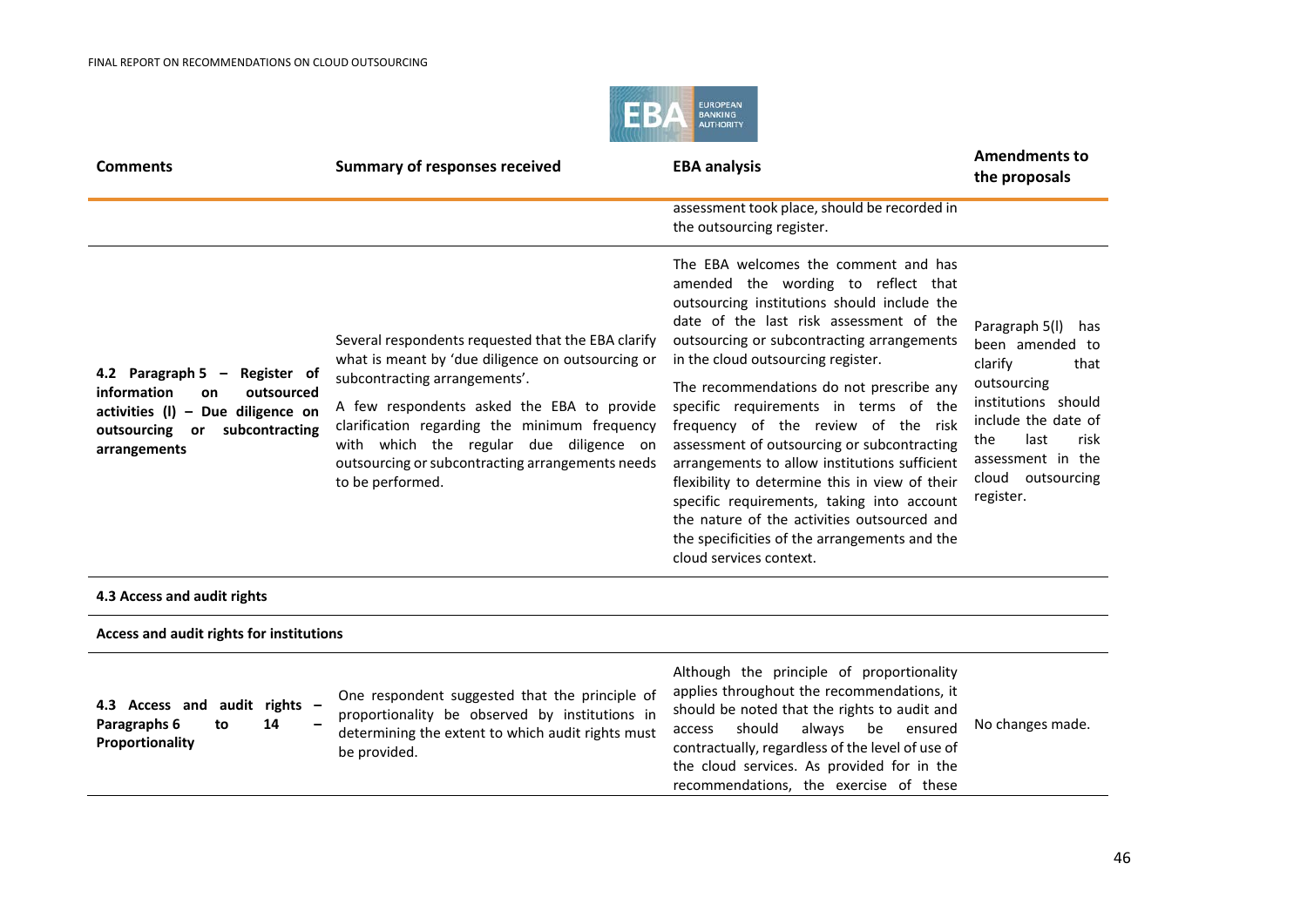

| <b>Comments</b>                                                                                                         | <b>Summary of responses received</b>                                                                                                                                                                                                                                                                                                                                                                                      | <b>EBA analysis</b>                                                                                                                                                                                                                                                                                                                                                                               | <b>Amendments to</b><br>the proposals |
|-------------------------------------------------------------------------------------------------------------------------|---------------------------------------------------------------------------------------------------------------------------------------------------------------------------------------------------------------------------------------------------------------------------------------------------------------------------------------------------------------------------------------------------------------------------|---------------------------------------------------------------------------------------------------------------------------------------------------------------------------------------------------------------------------------------------------------------------------------------------------------------------------------------------------------------------------------------------------|---------------------------------------|
|                                                                                                                         |                                                                                                                                                                                                                                                                                                                                                                                                                           | rights can be done in a risk-based manner by<br>the outsourcing institution.                                                                                                                                                                                                                                                                                                                      |                                       |
| 4.3 Access and audit rights -<br>Paragraphs 6 to 14 - Feasibility of<br>full access/audit                               | A number of respondents considered the full rights<br>to access and audit for outsourcing institutions<br>infeasible in view of highly standardised services<br>and contracts, the limited negotiation power of<br>outsourcing institutions, the risk these rights pose<br>to the cloud environments of other clients and the<br>security risk and operational implications for the<br>cloud service provider as a whole. | The EBA notes the comments with regard to<br>the feasibility of the full rights of access and<br>audit and would like to reiterate that,<br>although these rights should be contractually<br>assured, they can be exercised in a risk-based<br>manner.                                                                                                                                            | No changes made.                      |
|                                                                                                                         | Respondents also pointed out that the added value<br>of physical facility access can be considered<br>extremely low in modern-day technology<br>environments, where data are physically and<br>geographically dispersed across many systems,<br>data centres and even countries.                                                                                                                                          | Since the outsourcing institution retains<br>responsibility for the outsourced functions, it<br>is vital for the institution to have the<br>necessary access and audit rights to fulfil its<br>obligations.                                                                                                                                                                                       |                                       |
| 4.3 Access and audit rights -<br>Paragraphs 6 to 14 - Feasibility of<br>full access/audit -<br>Proposed<br>alternatives | suggested<br>alternative<br>respondents<br>Several<br>solutions to the access and audit rights for<br>outsourcing institutions to cloud service providers.<br>Some respondents proposed allowing financial<br>institutions to leverage existing industry standards<br>and certifications of cloud service providers, or<br>third-party certification recognised<br>by the<br>competent authorities.                       | The EBA notes the proposed alternatives to<br>the access and audit rights for outsourcing<br>institutions and would like to clarify that,<br>although the access and audit rights should<br>be ensured contractually, outsourcing<br>institutions have the flexibility to exercise<br>these rights in a risk-based manner (e.g. by<br>relying on third-party audit reports or<br>certifications). | No changes made.                      |
|                                                                                                                         | Other respondents pointed out that virtual access<br>to systems and data should be considered<br>sufficient.                                                                                                                                                                                                                                                                                                              | The EBA wishes to clarify that virtual/logical<br>access is deemed to be de facto included in<br>the audit tools both for institutions and<br>competent authorities. In addition to physical                                                                                                                                                                                                      |                                       |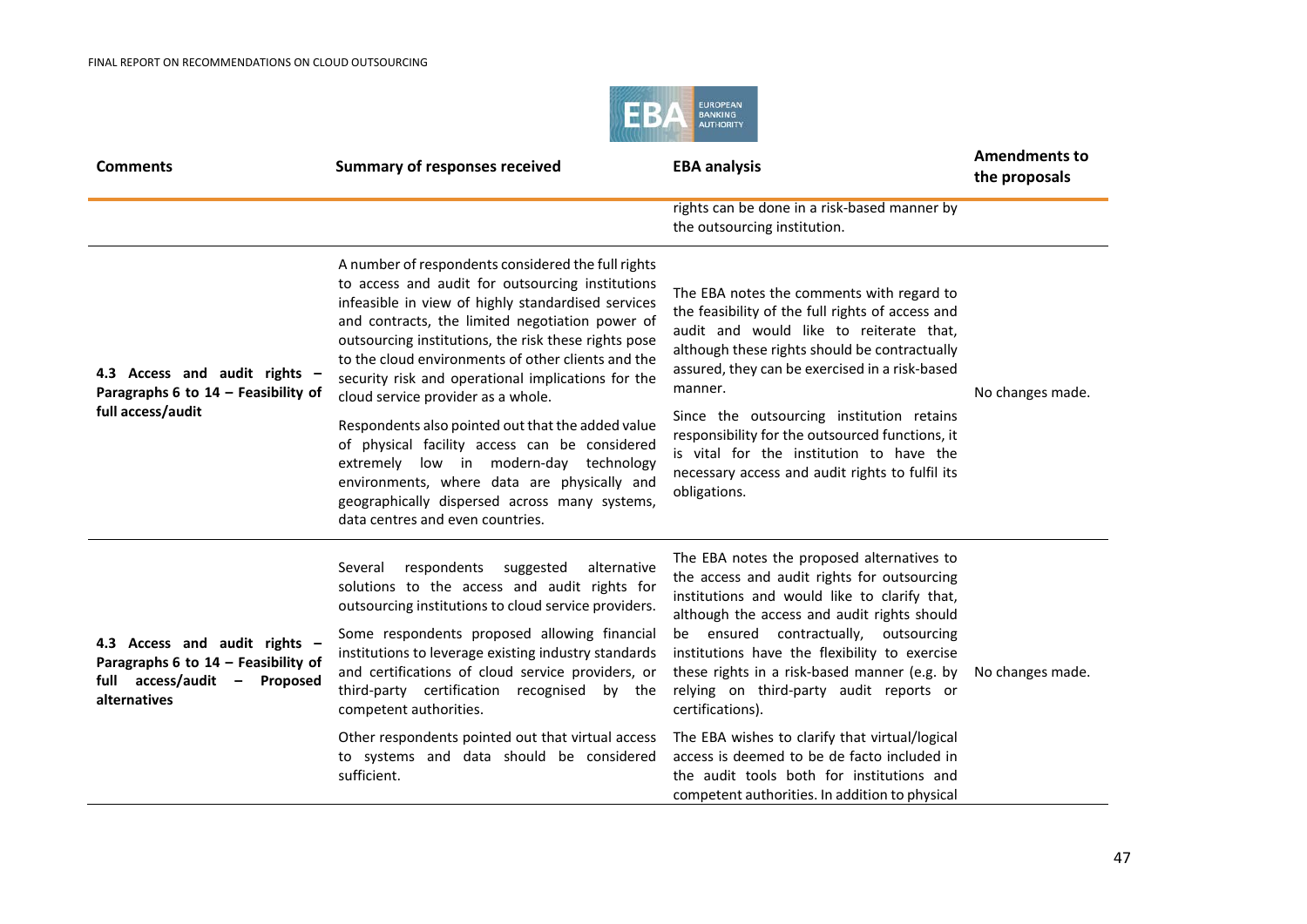

| <b>Comments</b>                                                                                                                                                              | <b>Summary of responses received</b>                                                                                                                                                                                                                                                                                                                                                                                                    | <b>EBA analysis</b>                                                                                                                                                                                                                                                                                                                                                                                                                                                                                                                                             | <b>Amendments to</b><br>the proposals |
|------------------------------------------------------------------------------------------------------------------------------------------------------------------------------|-----------------------------------------------------------------------------------------------------------------------------------------------------------------------------------------------------------------------------------------------------------------------------------------------------------------------------------------------------------------------------------------------------------------------------------------|-----------------------------------------------------------------------------------------------------------------------------------------------------------------------------------------------------------------------------------------------------------------------------------------------------------------------------------------------------------------------------------------------------------------------------------------------------------------------------------------------------------------------------------------------------------------|---------------------------------------|
|                                                                                                                                                                              | Another suggestion made, in the context of multi-<br>tenant cloud environments, was applying pooled<br>customer audits or third-party audit reports or<br>certifications and limiting direct access and audit<br>rights of institutions to cloud service providers to<br>exceptional cases when external audit reports do<br>not comply with applicable audit report standards<br>or when shortcomings or other issues are<br>detected. | access to the business premises of the cloud<br>service provider, right of access also refers to<br>the 'full range of devices, systems, networks<br>and data' used to provide the services<br>outsourced.<br>Although the option of organising pooled<br>audits is specified as one of the ways in which<br>institutions can exercise their right to audit,<br>the intention was to retain flexibility for the<br>outsourcing institutions in this respect and<br>not to impose the use of pooled audits in the<br>context of multi-tenant cloud environments. |                                       |
| 4.3 Access and audit rights -<br>Paragraph 6 - Written agreement                                                                                                             | One respondent pointed out that the vast majority<br>of agreements for cloud services are concluded<br>online via electronic acceptance of standardised<br>terms and conditions. The respondent proposed<br>explicitly referring to electronically concluded<br>agreements in the recommendations.                                                                                                                                      | The EBA welcomes the comment and wishes<br>to clarify that the term 'written agreement' is<br>understood to cover agreements that are in<br>electronic format.                                                                                                                                                                                                                                                                                                                                                                                                  | No changes made.                      |
| 4.3 Access and audit rights -<br>Paragraph 6(a) - Access to business<br>premises of the cloud service<br>provider<br>for<br>outsourcing<br>institutions or 'any third party' | A number of respondents indicated that the<br>requirement to include in the cloud outsourcing<br>agreement the right of access for the institution<br>and 'any' third party appointed by the institution<br>or by the competent authority appears to be too<br>broad.                                                                                                                                                                   | The EBA wishes to clarify that the reference<br>to 'any third party' is deemed to be<br>sufficiently qualified in paragraph 9, which<br>requires that third parties acting for the<br>outsourcing institution should have the<br>appropriate skills and knowledge to perform<br>effective and relevant audit assessments of<br>the cloud solutions.                                                                                                                                                                                                             | No changes made.                      |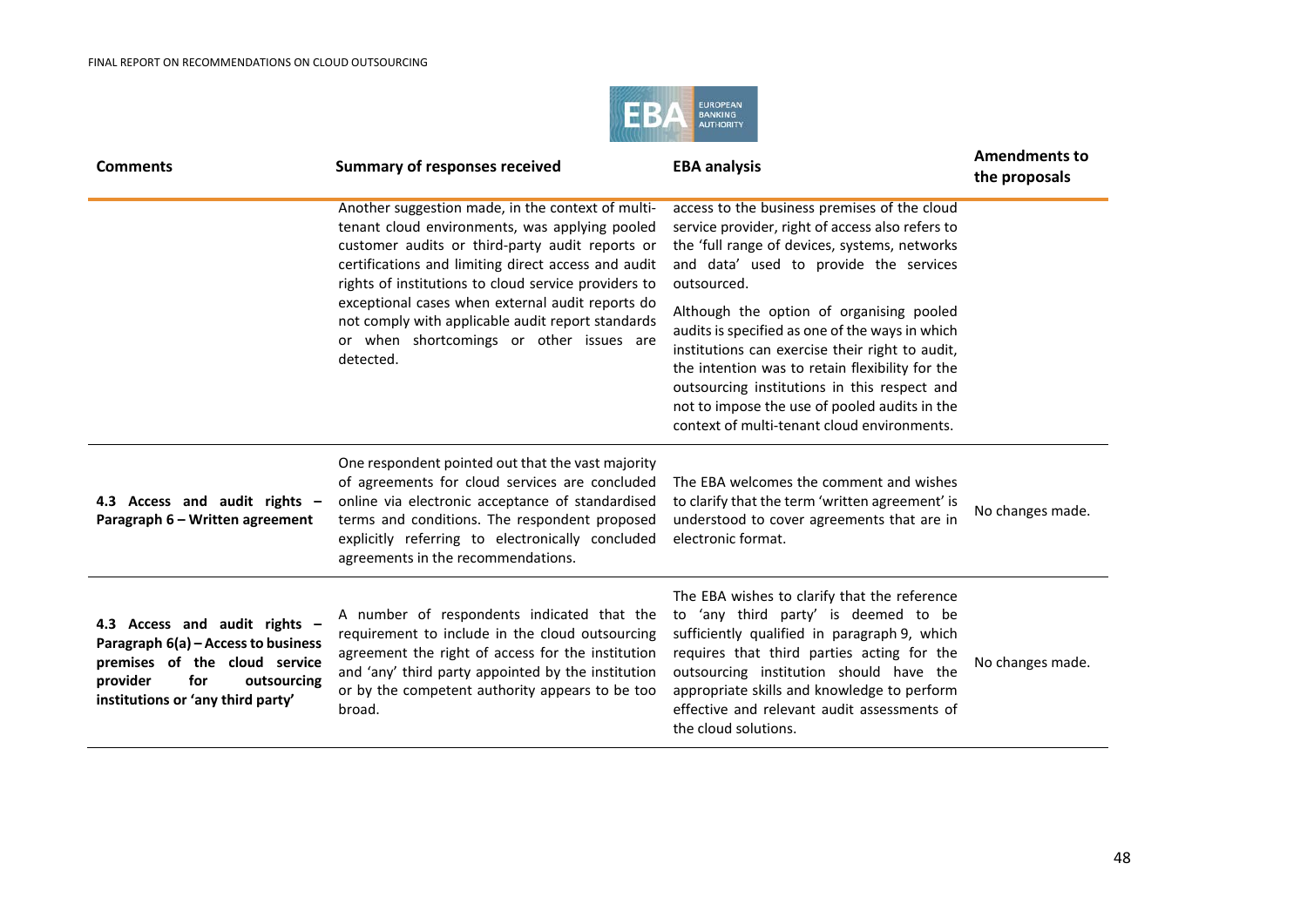

| <b>Comments</b>                                                                                                                                                             | <b>Summary of responses received</b>                                                                                                                                                                                                                                                                                                                                                                                                                                                                                                                                                                                                                                                                             | <b>EBA analysis</b>                                                                                                                                                                                                                                                                                                                                                                                                                                                                                                                                    | <b>Amendments to</b><br>the proposals                                                                                                                                                                                                                                                         |
|-----------------------------------------------------------------------------------------------------------------------------------------------------------------------------|------------------------------------------------------------------------------------------------------------------------------------------------------------------------------------------------------------------------------------------------------------------------------------------------------------------------------------------------------------------------------------------------------------------------------------------------------------------------------------------------------------------------------------------------------------------------------------------------------------------------------------------------------------------------------------------------------------------|--------------------------------------------------------------------------------------------------------------------------------------------------------------------------------------------------------------------------------------------------------------------------------------------------------------------------------------------------------------------------------------------------------------------------------------------------------------------------------------------------------------------------------------------------------|-----------------------------------------------------------------------------------------------------------------------------------------------------------------------------------------------------------------------------------------------------------------------------------------------|
| 4.3 Access and audit rights -<br>Paragraph 6(a) - Access to business<br>premises                                                                                            | Several respondents indicated that access to the<br>cloud service provider's business premises for<br>outsourcing institutions should be limited to the<br>business premises that are actually used to provide<br>the service to the outsourcing institution, taking<br>into account practical, security and confidentiality<br>concerns in multi-tenant cloud environments.<br>A few respondents asked for clarification of<br>whether access to business premises includes<br>access to data centres. It was also suggested that<br>data centres be explicitly excluded from the right<br>of access or that cloud service providers should be<br>able to limit access to data centres for security<br>reasons. | The EBA welcomes the suggestion and has<br>amended the wording to clarify that access<br>should be provided to the business premises,<br>including the full range of devices, systems,<br>networks and data, that are actually used for<br>providing the services outsourced.<br>The EBA clarifies that access to business<br>premises (head offices and operations<br>centres), which needs to be contractually<br>ensured, should include access to data<br>centres.                                                                                 | Paragraph 6(a) has<br>been amended to<br>clarify that access is<br>required to the<br>business premises<br>(head offices and<br>operations<br>centres), including<br>the full range of<br>devices,<br>systems,<br>networks and data<br>'used for providing<br>the<br>services<br>outsourced.' |
| 4.3 Access and audit rights for<br>institutions<br>Paragraph 7<br>$\overline{\phantom{a}}$<br>Impediments to the effective<br>exercise of the rights of access and<br>audit | A few respondents pointed out that a common<br>limitation imposed in contracts with cloud service<br>providers is a limitation on the number of audit<br>rights per year. The respondents requested that<br>the EBA clarify that such limitations are considered<br>an impediment to the rights of access and audit.<br>The respondents also indicated that contracts with<br>cloud service providers often include the right of<br>the cloud service provider to impose charges in<br>relation to the requirement to cooperate with<br>competent authorities and on institutions and<br>their auditors for an onsite visit.                                                                                     | The EBA welcomes the comment and agrees<br>that there should be no contractual<br>limitations to the outsourcing institution's<br>right to audit.<br>The EBA notes the remark about the<br>contractual clauses imposing charges on<br>outsourcing institutions for the cooperation<br>by cloud services providers with competent<br>authorities and on institutions and their<br>auditors for onsite visits. These would fall<br>the<br>contractual<br>under<br>arrangements<br>between the outsourcing institution and the<br>cloud service provider. | No changes made.                                                                                                                                                                                                                                                                              |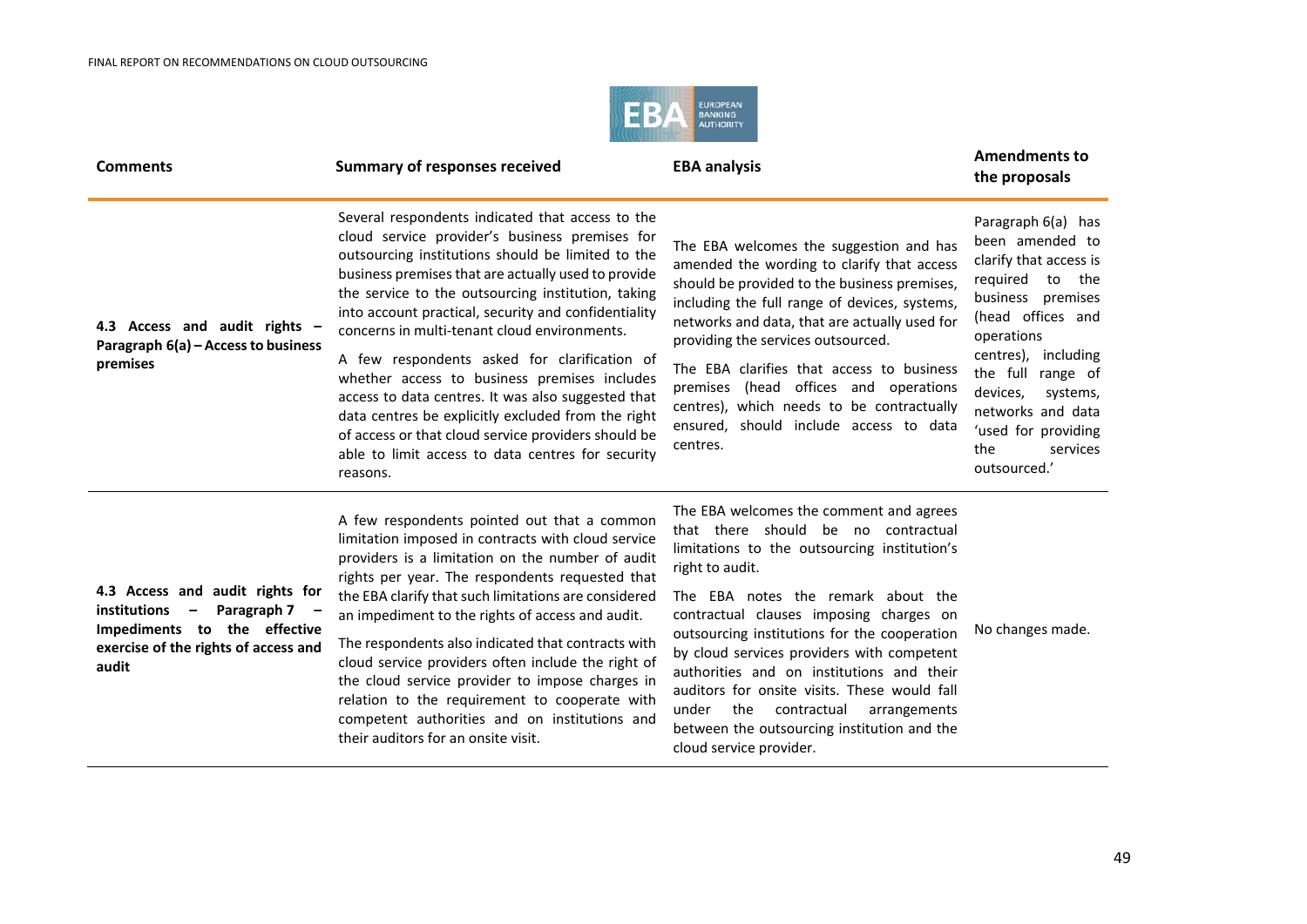

| <b>Comments</b>                                                                                                                                  | <b>Summary of responses received</b>                                                                                                                                                                                                                                                                                                                                                    | <b>EBA analysis</b>                                                                                                                                                                                                                                                                                                              | <b>Amendments to</b><br>the proposals                                                                                |
|--------------------------------------------------------------------------------------------------------------------------------------------------|-----------------------------------------------------------------------------------------------------------------------------------------------------------------------------------------------------------------------------------------------------------------------------------------------------------------------------------------------------------------------------------------|----------------------------------------------------------------------------------------------------------------------------------------------------------------------------------------------------------------------------------------------------------------------------------------------------------------------------------|----------------------------------------------------------------------------------------------------------------------|
|                                                                                                                                                  | A few respondents requested guidance on what<br>the EBA considers 'alternative ways' to provide a<br>similar level of assurance.                                                                                                                                                                                                                                                        | The EBA wishes to clarify that outsourcing<br>institutions and cloud service providers<br>should have the flexibility to agree on<br>alternative ways to provide a similar level of<br>assurance if certain audit techniques might<br>create a risk for another client's environment.                                            |                                                                                                                      |
| 4.3 Access and audit rights for<br>institutions - Paragraph 7 - Risk to<br>another client's environment                                          | A few respondents proposed complementing the<br>requirement to take into account the risk to<br>another client's environment when performing<br>audits with a requirement to take into account the<br>potential risk to the cloud service provider's own<br>business environment.                                                                                                       | A number of possible tools can be found<br>under paragraph 8 (pooled audits, third-party<br>certification, third-party or internal audit<br>reports made available by the cloud service<br>provider under the conditions indicated in<br>paragraphs $8(b)(i-v)$ and 9).                                                          | No changes made.                                                                                                     |
|                                                                                                                                                  |                                                                                                                                                                                                                                                                                                                                                                                         | The EBA wants to explain that the protection<br>applies not only to the environments of other<br>clients, but to all other environments as well.                                                                                                                                                                                 |                                                                                                                      |
| 4.3 Access and audit rights for<br>institutions<br>Paragraph 8<br>$\overline{\phantom{a}}$<br>Exercise of audit right in a risk-<br>based manner | One respondent suggested clarifying that the term<br>'where an outsourcing institution does not employ<br>its own audit resources' is intended to mean<br>'where an outsourcing institution chooses not to<br>employ its own audit resources', in order to clarify<br>that institutions that do have the necessary audit<br>resources are not prevented from using this<br>optionality. | The EBA wishes to clarify that the wording<br>'where an outsourcing institution does not<br>employ its own audit resources' refers to<br>both where an institution has the resources<br>available but chooses not to employ them<br>and where an institution does not have the<br>resources and therefore cannot employ<br>them. | No changes made.                                                                                                     |
| 4.3 Access and audit rights for<br>institutions - Paragraph 8(a) -<br><b>Pooled audits</b>                                                       | Although respondents generally welcomed the<br>option to use pooled audits as an alternative to<br>institutions using their own audit resources, a few<br>respondents asked for further clarification                                                                                                                                                                                   | The EBA would like to clarify that no<br>hierarchical order is reflected in the order of<br>the alternative tools for institutions to<br>exercise their audit rights as set out in<br>paragraph 8.                                                                                                                               | Paragraph 8(a) has<br>been amended to<br>state that pooled<br>audits<br>can<br>be<br>organised by the<br>outsourcing |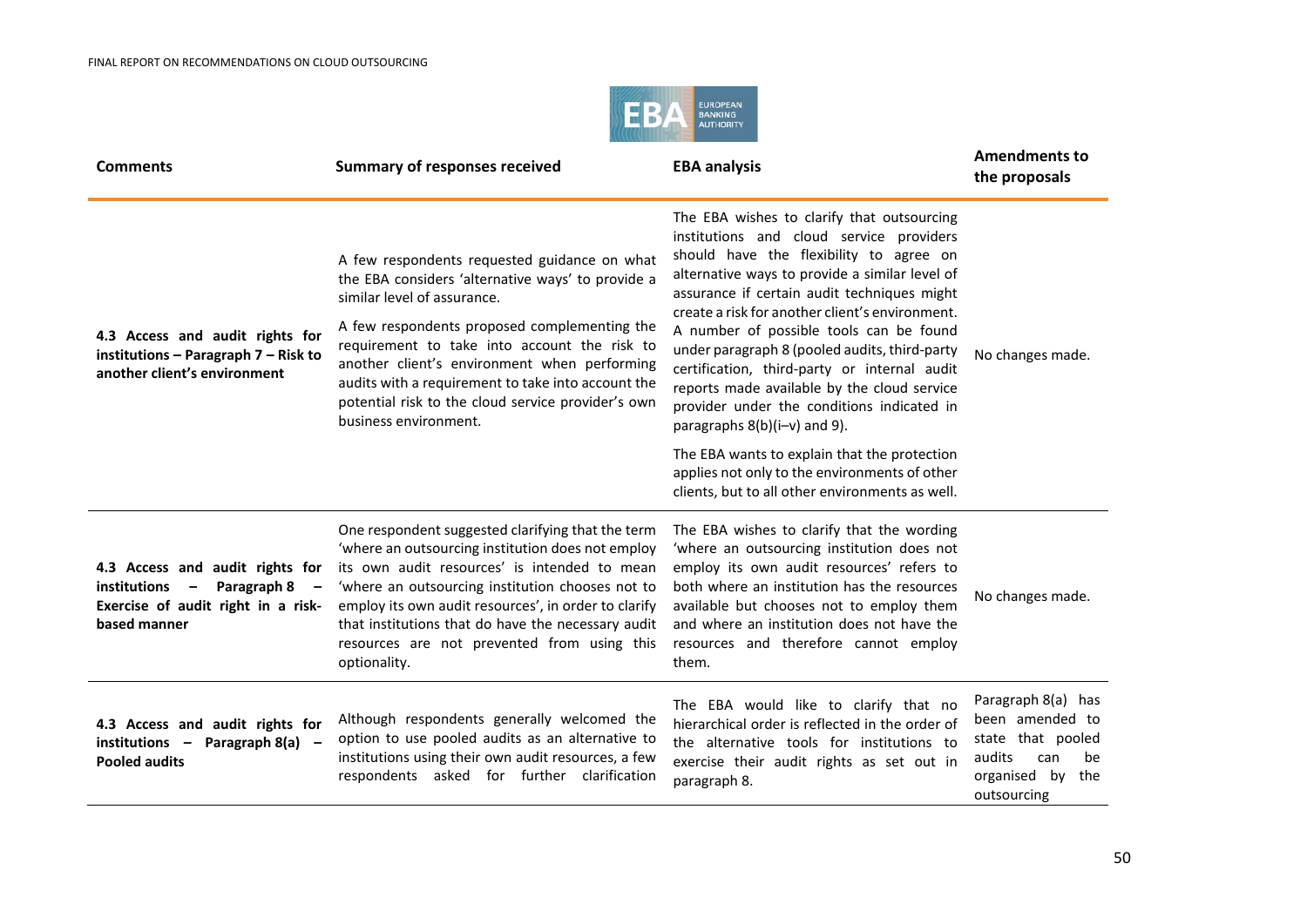

| <b>Comments</b>                                                                                                                                                 | <b>Summary of responses received</b>                                                                                                                                                                                                                                                                                                                                                                                                           | <b>EBA analysis</b>                                                                                                                                                                                                                                                                                                                                                                                                                                       | <b>Amendments to</b><br>the proposals                                                                                                                                                                                      |
|-----------------------------------------------------------------------------------------------------------------------------------------------------------------|------------------------------------------------------------------------------------------------------------------------------------------------------------------------------------------------------------------------------------------------------------------------------------------------------------------------------------------------------------------------------------------------------------------------------------------------|-----------------------------------------------------------------------------------------------------------------------------------------------------------------------------------------------------------------------------------------------------------------------------------------------------------------------------------------------------------------------------------------------------------------------------------------------------------|----------------------------------------------------------------------------------------------------------------------------------------------------------------------------------------------------------------------------|
|                                                                                                                                                                 | regarding the practical implementation of such<br>audits.<br>One respondent proposed allowing for pooled<br>audits but as an option to be considered when<br>other alternative solutions are not possible.<br>Another suggestion was to reverse the order of<br>pooled audits in paragraph 8(a) and third-party<br>certification/audit reports in paragraph 8(b) as<br>alternative tools for institutions to exercise their<br>right to audit. | The EBA wishes to clarify that pooled audits<br>are a different tool from certifications or<br>third-party audit reports provided by the<br>cloud service provider, in that they are<br>organised by the customers themselves.<br>The EBA welcomes the suggestion to clarify<br>that pooled audits can also be performed by<br>a third party designated by the outsourcing<br>institutions that form the pool and has<br>amended the wording accordingly. | institutions or by a<br>third<br>party<br>appointed by them.                                                                                                                                                               |
|                                                                                                                                                                 | It was also proposed that pooled audits should be<br>organised by the cloud service providers, not by<br>the outsourcing institutions.                                                                                                                                                                                                                                                                                                         |                                                                                                                                                                                                                                                                                                                                                                                                                                                           |                                                                                                                                                                                                                            |
|                                                                                                                                                                 | One respondent suggested specifying in the<br>recommendations that pooled audits can be<br>executed either by one of the participating<br>outsourcing institutions or by a trusted third party.                                                                                                                                                                                                                                                |                                                                                                                                                                                                                                                                                                                                                                                                                                                           |                                                                                                                                                                                                                            |
| 4.3 Access and audit rights for<br>institutions - Paragraph $8(b)(i)$ -<br>certification/audit<br>Third-party<br>reports - Covering key systems and<br>controls | One respondent proposed clarifying that third-<br>party certifications or audit reports should be<br>relevant to the institution's use of the services and<br>the related controls.                                                                                                                                                                                                                                                            | The EBA wishes to clarify that third-party<br>certification or audit reports used by<br>outsourcing institutions should cover the<br>systems and controls identified as key by the<br>outsourcing institution.                                                                                                                                                                                                                                            | Paragraph 8(b) has<br>been amended to<br>clarify<br>that<br>the<br>of<br>the<br>scope<br>certification<br>or<br>audit<br>reports<br>cover the<br>should<br>systems<br>and<br>identified<br>controls<br>by the<br>kev<br>as |

outsourcing institution.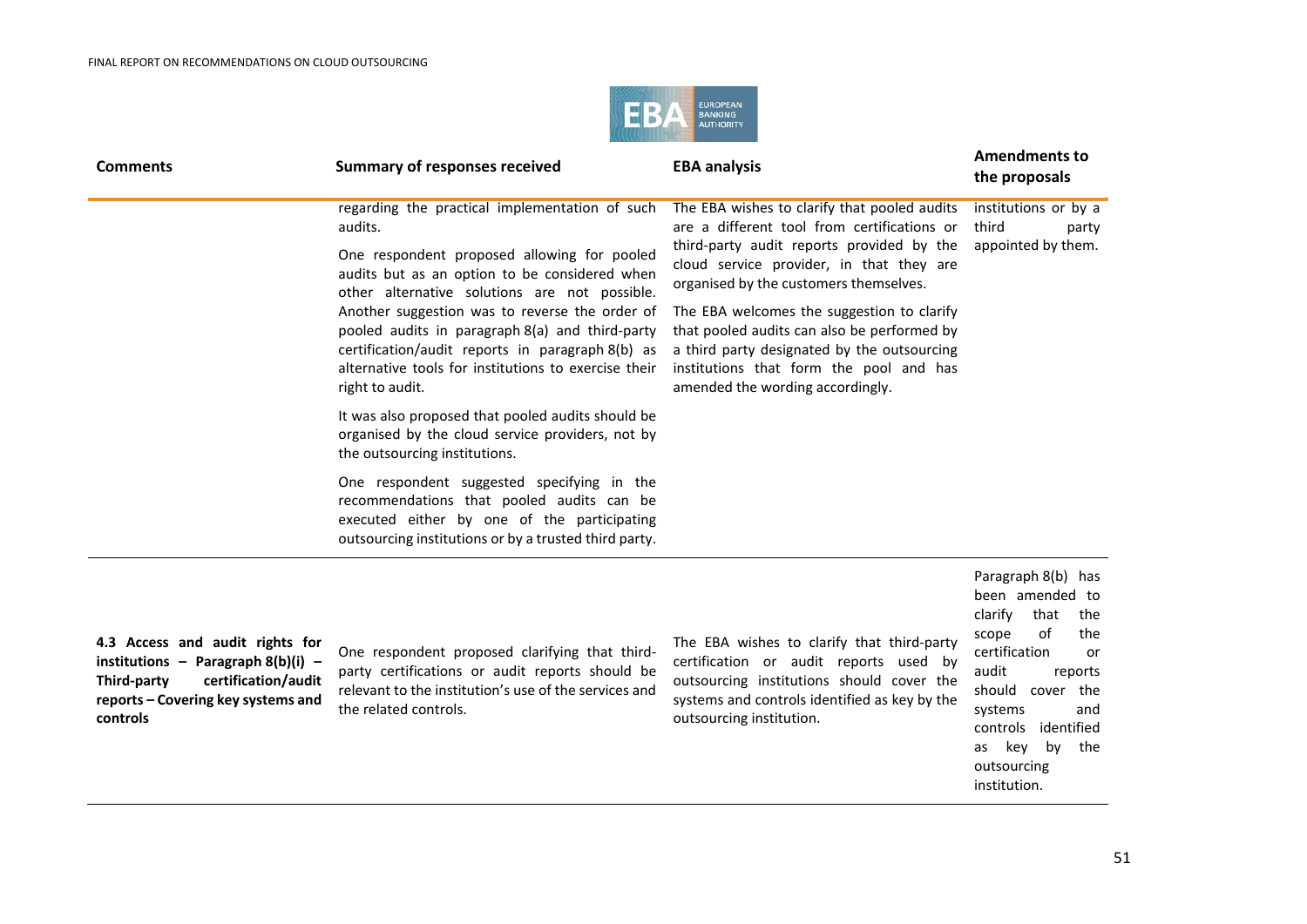

| <b>Comments</b>                                                                                                                                                 | <b>Summary of responses received</b>                                                                                                                                                                                                                                                                                                                                                     | <b>EBA analysis</b>                                                                                                                                                                                                                                                                                                                                                                                                                                                                                                | <b>Amendments to</b><br>the proposals                                                                                                                                                          |
|-----------------------------------------------------------------------------------------------------------------------------------------------------------------|------------------------------------------------------------------------------------------------------------------------------------------------------------------------------------------------------------------------------------------------------------------------------------------------------------------------------------------------------------------------------------------|--------------------------------------------------------------------------------------------------------------------------------------------------------------------------------------------------------------------------------------------------------------------------------------------------------------------------------------------------------------------------------------------------------------------------------------------------------------------------------------------------------------------|------------------------------------------------------------------------------------------------------------------------------------------------------------------------------------------------|
| 4.3 Access and audit rights for<br>institutions - Paragraph $8(b)(ii)$ -<br>Continuous assessment of third-<br>party certification/audit reports                | A few respondents suggested removing or<br>rephrasing the requirement for outsourcing<br>institutions to 'continuously' assess the content of<br>the certifications or audit reports.                                                                                                                                                                                                    | The EBA wishes to clarify that it is deemed<br>important to ensure the continuous coverage<br>of the certifications or audit reports. The aim<br>of the wording in this paragraph is to ensure<br>that outsourcing institutions verify on a<br>regular basis that the scope of the<br>certifications or audit reports on which they<br>rely is still sufficient. The wording has been<br>amended accordingly.                                                                                                      | Paragraph 8(b)(ii)<br>has been amended<br>clarify<br>that<br>to<br>outsourcing<br>institutions should<br>assess the content<br>of certifications or<br>audit reports 'on an<br>ongoing basis'. |
| 4.3 Access and audit rights for<br>institutions - Paragraph 8(b)(iii) -<br>Third-party certification - Aptitude<br>of the certifying party                      | One respondent argued that the rotation of a<br>certifying or auditing company is not an<br>appropriate example of a way to assess the<br>aptitude of the auditing party, especially in view of<br>the complexity of certifying/auditing cloud<br>services, and suggested removing this example.                                                                                         | The EBA acknowledges the remark about the<br>complexity of certifying or auditing cloud<br>services. In terms of the aptitude of the<br>certifying or auditing party, rotation has been<br>included as an example since it is deemed<br>important<br>for<br>safeguarding<br>the<br>independence of the audits or certifications.                                                                                                                                                                                   | No changes made.                                                                                                                                                                               |
| 4.3 Access and audit rights for<br>institutions - Paragraph $8(b)(iv)$ -<br>certification/audits<br>Third-party<br>against<br>widely<br>recognised<br>standards | Several respondents suggested that the EBA list<br>those certifications and combinations<br>of<br>certifications that are deemed acceptable.<br>One respondent requested further guidance on<br>which core measures should be fulfilled for the use<br>of certifications. For example, would a standard<br>that can be fulfilled by self-assessment qualify as a<br>recognised standard? | The EBA agrees about the need for<br>standardisation<br>authorisation<br>and<br>of<br>certifications of cloud service providers.<br>the<br>recommendations<br>However.<br>are<br>intended to provide flexibility for institutions<br>to use the certifications they deem<br>acceptable under the conditions described in<br>paragraph 8(b).<br>The EBA wishes to clarify that certification<br>should be provided by an independent third<br>party and cannot be fulfilled by self-<br>assessment in this context. | No changes made.                                                                                                                                                                               |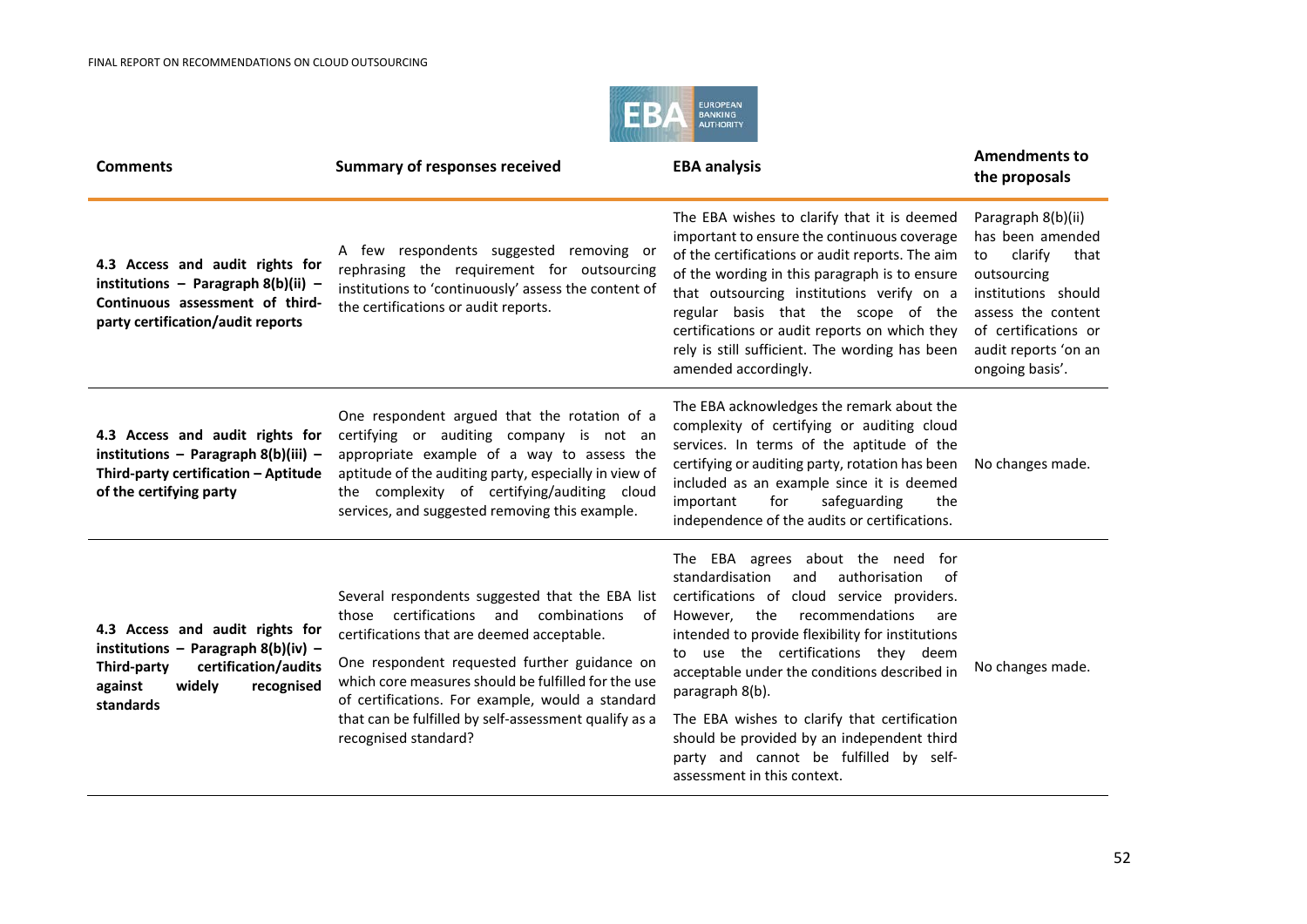

| <b>Comments</b>                                                                                                                                                                      | <b>Summary of responses received</b>                                                                                                                                                                                                                                                                                                                                                  | <b>EBA analysis</b>                                                                                                                                                                                                                                                                                                          | <b>Amendments to</b><br>the proposals                                                   |
|--------------------------------------------------------------------------------------------------------------------------------------------------------------------------------------|---------------------------------------------------------------------------------------------------------------------------------------------------------------------------------------------------------------------------------------------------------------------------------------------------------------------------------------------------------------------------------------|------------------------------------------------------------------------------------------------------------------------------------------------------------------------------------------------------------------------------------------------------------------------------------------------------------------------------|-----------------------------------------------------------------------------------------|
| 4.3 Access and audit rights for<br>institutions $-$ Paragraph 8(b)(v)<br>Third-party certification - Request<br>for modifications to the scope of<br>the certification/audit reports | A few respondents proposed removing the<br>requirement for outsourcing institutions to have<br>the contractual right to request the expansion of<br>the scope of third-party certification or audit<br>reports, as unlimited scope expansions could<br>prove to be a blocking issue during contractual<br>negotiations.                                                               | The EBA wishes to clarify that the current<br>wording does not allow for unlimited<br>requests for scope modifications, as it is<br>stated that they should be reasonable, and<br>from<br>legitimate<br>a<br>risk-management<br>perspective.                                                                                 | No changes made.                                                                        |
| 4.3 Access and audit rights for<br>institutions - Paragraph 9 - Audit<br>staff skills and knowledge                                                                                  | few respondents<br>reguested<br>that<br>the<br>A<br>requirement on the appropriate skills<br>and<br>knowledge for audit staff be clarified. One<br>respondent proposed that the verification of the<br>appropriate skills and knowledge of the third-party<br>auditors acting on behalf of the cloud service<br>provider should be performed by the cloud service<br>provider itself. | The EBA wishes to clarify that the<br>responsibility for verifying the expertise of<br>the third-party auditors appointed by the<br>cloud service provider remains with the<br>outsourcing institution if the institution<br>wishes to rely on audit reports or<br>certifications provided by these third-party<br>auditors. | No changes made.                                                                        |
| Access and audit rights for competent authorities                                                                                                                                    |                                                                                                                                                                                                                                                                                                                                                                                       |                                                                                                                                                                                                                                                                                                                              |                                                                                         |
|                                                                                                                                                                                      | One respondent suggested clarifying that 'business<br>premises' is not intended to mean 'data centres.'                                                                                                                                                                                                                                                                               | The EBA wishes to clarify that access to<br>premises (head offices and<br>business                                                                                                                                                                                                                                           |                                                                                         |
| 4.3 Access and audit rights for<br>authorities<br>competent                                                                                                                          | It was also suggested to add the right to access<br>"other relevant offices" or "relevant business<br>centres" so that there is no restriction to head<br>offices and operation centres.                                                                                                                                                                                              | operations centres), which needs to be<br>contractually ensured, should include access<br>to data centres.<br>The current wording, which refers to business                                                                                                                                                                  | Paragraph 10(b) has<br>been amended to<br>clarify that the audit<br>rights should<br>be |
| Paragraph 10                                                                                                                                                                         | rephrasing<br>One<br>respondent<br>proposed<br>paragraph 10 to make it clear that the right of<br>access for the competent authority applies only to                                                                                                                                                                                                                                  | premises (head offices and operations<br>centres), is deemed to be sufficiently<br>comprehensive.                                                                                                                                                                                                                            | related<br>to<br>the<br>outsourced<br>services.                                         |
|                                                                                                                                                                                      | the premises from which the cloud services are<br>provided.                                                                                                                                                                                                                                                                                                                           | The EBA welcomes the suggestion and has<br>amended the wording to clarify that access                                                                                                                                                                                                                                        |                                                                                         |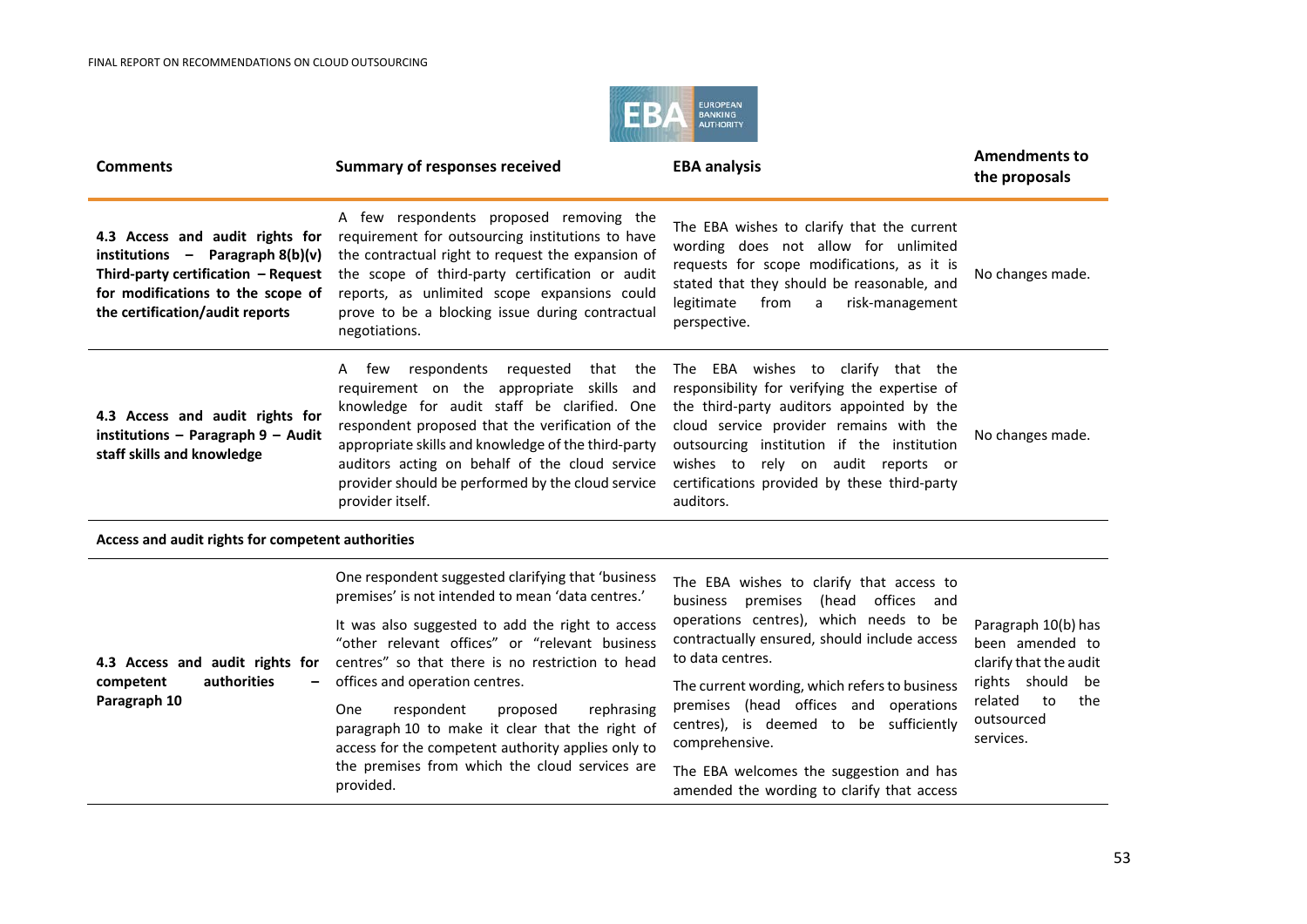

| <b>Comments</b>                                                                                                                                                                                                                             | <b>Summary of responses received</b>                                                                                                                                                                                                                                                               | <b>EBA analysis</b>                                                                                                                                                                  | <b>Amendments to</b><br>the proposals |
|---------------------------------------------------------------------------------------------------------------------------------------------------------------------------------------------------------------------------------------------|----------------------------------------------------------------------------------------------------------------------------------------------------------------------------------------------------------------------------------------------------------------------------------------------------|--------------------------------------------------------------------------------------------------------------------------------------------------------------------------------------|---------------------------------------|
|                                                                                                                                                                                                                                             |                                                                                                                                                                                                                                                                                                    | should be provided to the business premises,<br>including the full range of devices, systems,<br>networks and data, that are actually used for<br>providing the services outsourced. |                                       |
| 4.3 Access and audit rights for<br>authorities<br>competent<br>Paragraph 10 - Written agreement                                                                                                                                             | One respondent pointed out that the vast majority<br>of agreements for cloud services are concluded<br>online via electronic acceptance of standardised<br>terms and conditions. The respondent proposed<br>explicitly referring to electronically concluded<br>agreements in the recommendations. | The EBA welcomes the comment and wishes<br>to clarify that the term 'written agreement' is<br>understood to cover agreements that are in<br>electronic format.                       | No changes made.                      |
| 4.3 Access and audit rights for<br>authorities<br>competent<br>Paragraph 11<br>Contractual<br>$\qquad \qquad -$<br>arrangements should not impede<br>competent authorities in carrying<br>out their supervisory functions and<br>objectives | A few respondents requested that a standard<br>contractual clause be provided with regard to the<br>requirement for the contractual arrangements not<br>to impede competent authorities in carrying out<br>their supervisory functions and objectives.                                             | The EBA welcomes the comment but wishes<br>to allow sufficient flexibility for institutions to<br>negotiate such contractual clauses in view of<br>their specific requirements.      | No changes made.                      |
| 4.3 Access and audit rights for<br>authorities<br>competent<br>Paragraph 12 - Exercise of right to                                                                                                                                          | A few respondents proposed specifying that<br>competent authorities should exercise their rights<br>of access and audit following the risk-based and<br>proportionate approach proposed for institutions.                                                                                          | The EBA agrees that competent authorities<br>need to exercise their rights of access and<br>audit in a risk-based and proportionate<br>manner.                                       | No changes made.                      |
| audit by competent authorities                                                                                                                                                                                                              | Another respondent suggested explicitly linking the<br>rights of access and audit for competent authorities<br>to material outsourcing.                                                                                                                                                            | The EBA wishes to clarify that the rights of<br>access and audit for competent authorities<br>are not limited to material cloud outsourcing.                                         |                                       |
| 4.3 Access and audit rights for<br>authorities<br>competent<br>Paragraph 12<br><b>Access</b><br>to<br>-                                                                                                                                     | One respondent emphasised the risks to security<br>and data privacy if encryption methods and<br>associated keys are provided to potentially                                                                                                                                                       | The EBA wishes to clarify that competent<br>authorities would have access to the data<br>through<br>the<br>outsourcing<br>institution.                                               | No changes made.                      |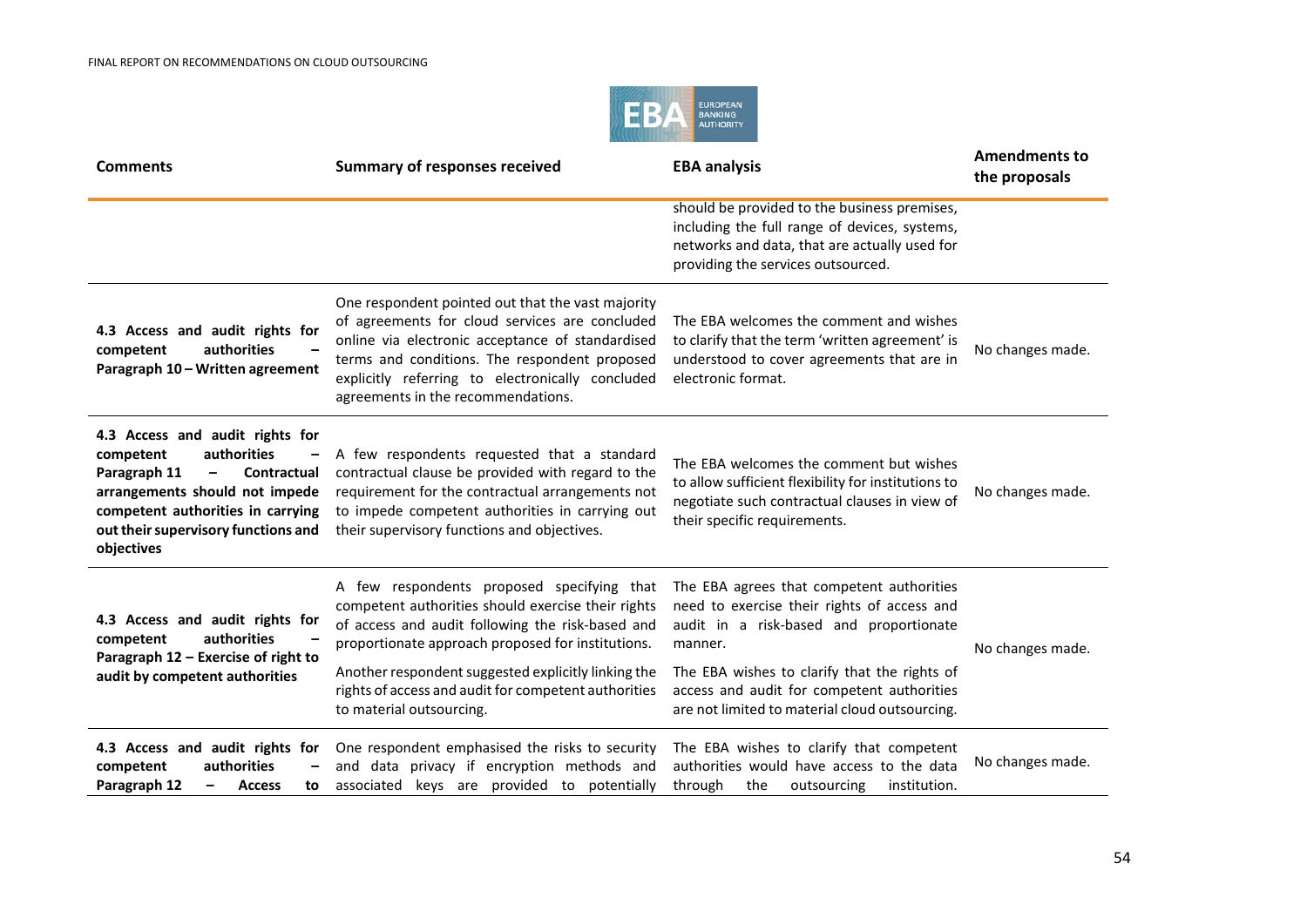

| <b>Comments</b>                                                                                                                        | <b>Summary of responses received</b>                                                                                                                                                                                                                                                                                                                                                                                                                                                                                                                                                          | <b>EBA analysis</b>                                                                                                                                                                                                                                                                                                                                                                                                                                                                            | <b>Amendments to</b><br>the proposals |
|----------------------------------------------------------------------------------------------------------------------------------------|-----------------------------------------------------------------------------------------------------------------------------------------------------------------------------------------------------------------------------------------------------------------------------------------------------------------------------------------------------------------------------------------------------------------------------------------------------------------------------------------------------------------------------------------------------------------------------------------------|------------------------------------------------------------------------------------------------------------------------------------------------------------------------------------------------------------------------------------------------------------------------------------------------------------------------------------------------------------------------------------------------------------------------------------------------------------------------------------------------|---------------------------------------|
| encryption keys for competent<br>authorities                                                                                           | multiple<br>authorities<br>competent<br>without<br>appropriate controls and protocols.<br>Where access to underlying data is provided to<br>competent authorities, for the performance of<br>their supervisory duties, access to keys and<br>encryption should be restricted, if not discouraged.                                                                                                                                                                                                                                                                                             | Therefore, competent authorities would not<br>need access to encryption methods and<br>associated keys.                                                                                                                                                                                                                                                                                                                                                                                        |                                       |
| 4.4 In particular for the right of access                                                                                              |                                                                                                                                                                                                                                                                                                                                                                                                                                                                                                                                                                                               |                                                                                                                                                                                                                                                                                                                                                                                                                                                                                                |                                       |
| Right<br>4.4<br>of<br>access<br>Paragraph 14(a) - Notification of a<br>planned<br>onsite<br>visit<br>in<br>a<br>reasonable time period | A few respondents suggested clarifying what would<br>be a 'reasonable time period' for the advance<br>notification of a planned onsite visit to a cloud<br>service provider. It was also suggested that<br>information on both the scope of the visit and the<br>participants be included in the advance notification<br>of an onsite visit, to allow the cloud service<br>provider to make the appropriate arrangements.                                                                                                                                                                     | The recommendations intend to provide<br>some flexibility with regard to the notification<br>of onsite visits to cloud service providers, but<br>it is explicitly mentioned that the timeframe<br>should be reasonable.                                                                                                                                                                                                                                                                        | No changes made.                      |
| 4.4 Right of access - Paragraph 14                                                                                                     | A few respondents proposed specifically adding<br>that the exercise of the right of access for<br>competent authorities should not create a risk for<br>another client's environment or for the cloud<br>service provider's business and operations.<br>One respondent proposed inserting an additional<br>specification that, in exercising the right to audit,<br>outsourcing institutions and competent authorities<br>should first pursue alternative ways to provide a<br>level<br>of<br>similar<br>assurance<br>(third-party)<br>certification/audit reports) and exercise the right of | The EBA welcomes the comment and agrees<br>that the exercise of the right of access by<br>competent authorities should not create a<br>risk for another client's environment or for<br>the cloud service provider's business<br>operations.<br>The EBA wishes to clarify that flexibility in<br>exercising the rights of access and audit both<br>for institutions and for competent authorities<br>needs to be maintained; therefore, any form<br>of fixed hierarchy in the way the rights of | No changes made.                      |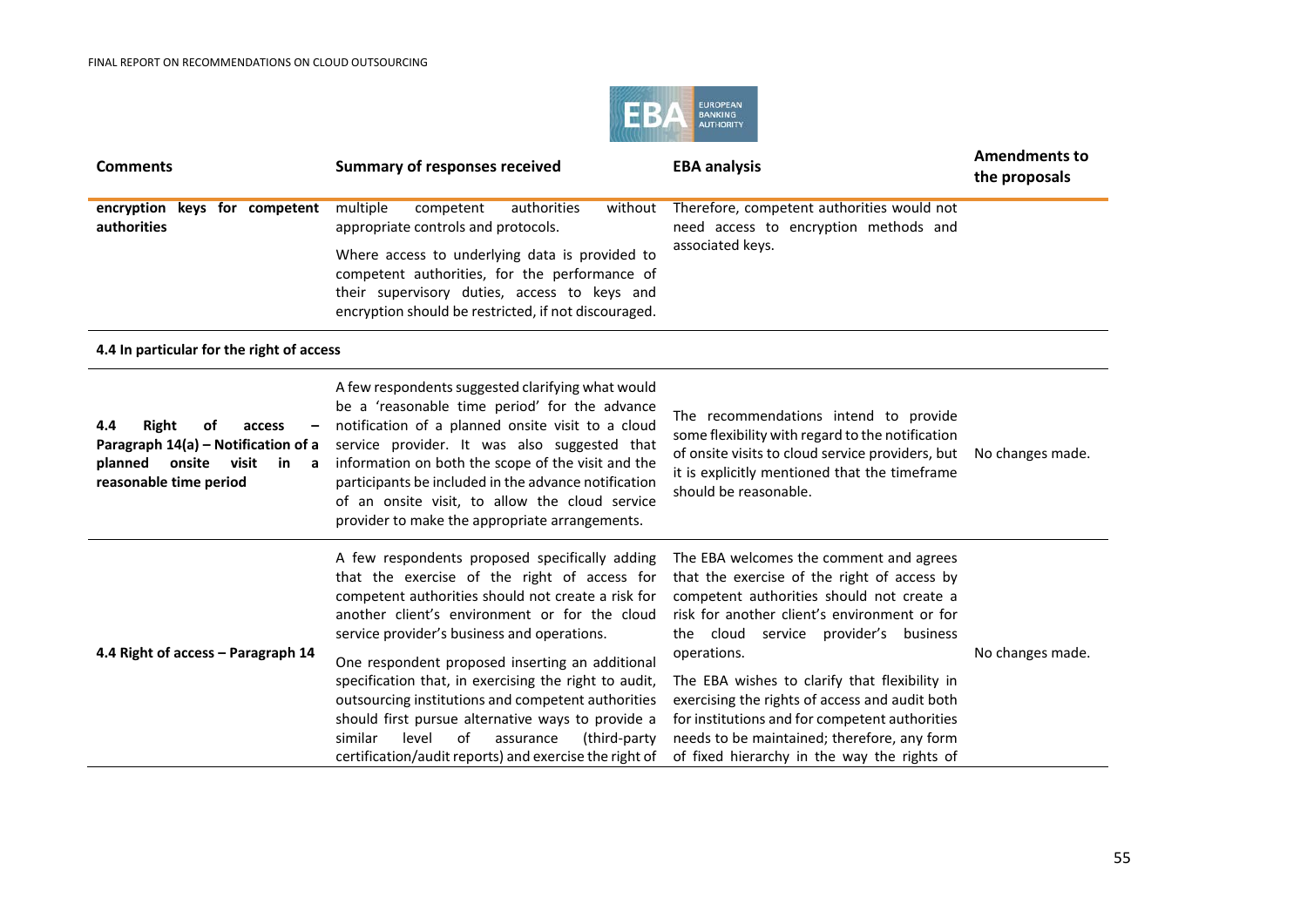

| <b>Comments</b>                                                                          | <b>Summary of responses received</b>                                                                                                                                                                                                                                                                 | <b>EBA analysis</b>                                                                                                                                                                                                                                                                                                                                                                                                                                                                                                           | <b>Amendments to</b><br>the proposals |
|------------------------------------------------------------------------------------------|------------------------------------------------------------------------------------------------------------------------------------------------------------------------------------------------------------------------------------------------------------------------------------------------------|-------------------------------------------------------------------------------------------------------------------------------------------------------------------------------------------------------------------------------------------------------------------------------------------------------------------------------------------------------------------------------------------------------------------------------------------------------------------------------------------------------------------------------|---------------------------------------|
|                                                                                          | access only if these alternatives do not provide an<br>adequate level of assurance.                                                                                                                                                                                                                  | access and audit should be exercised should<br>be avoided.                                                                                                                                                                                                                                                                                                                                                                                                                                                                    |                                       |
| 4.4 Right of access - Paragraph 14                                                       | One respondent argued that the focus of access<br>rights should be on logical access to the<br>institution's data stored or processed by the cloud<br>service provider, and not on physical access to the<br>premises of the provider.                                                               | The EBA wishes to clarify that for competent<br>authorities and outsourcing institutions both<br>physical and logical access need to be<br>contractually agreed with the cloud service<br>provider.                                                                                                                                                                                                                                                                                                                           | No changes made.                      |
| 4.5 Security of data and systems                                                         |                                                                                                                                                                                                                                                                                                      |                                                                                                                                                                                                                                                                                                                                                                                                                                                                                                                               |                                       |
| 4.5 Security of data and systems -<br>Paragraph 15 - References to legal<br>requirements | respondents<br>suggested<br>that the<br>few<br>A<br>recommendations should refer to specific<br>regulations (e.g. obligations resulting from the<br>GDPR, the Directive on Security of Network and<br>Information Systems (NIS) or the Payment Services<br>Directive (PSD2)) and avoid any overlaps. | Specific references to other regulations are<br>not included in the recommendations, since<br>in any case it is not possible to refer to all<br>existing national legislation on the security of<br>data and systems, and the intention is to keep<br>the recommendations future-proof.<br>The requirements with regard to the security<br>of data and systems included in the<br>recommendations are specifically linked to<br>the outsourcing context and should not<br>duplicate any other regulations in that<br>respect. | No changes made.                      |
| 4.5 Security of data and systems -<br>Paragraph 15 - Protection of<br>information        | A few respondents indicated that different types of<br>cloud services function differently in terms of the<br>level of involvement of cloud service providers in<br>the processing and securitisation of data,<br>depending on which service model is used.                                          | The EBA would like to emphasize that the<br>risk-based approach should enable the<br>outsourcing institution to exercise its<br>responsibility to determine the adequate<br>level of safety and define the necessary<br>security measures, taking into account the                                                                                                                                                                                                                                                            | No changes made.                      |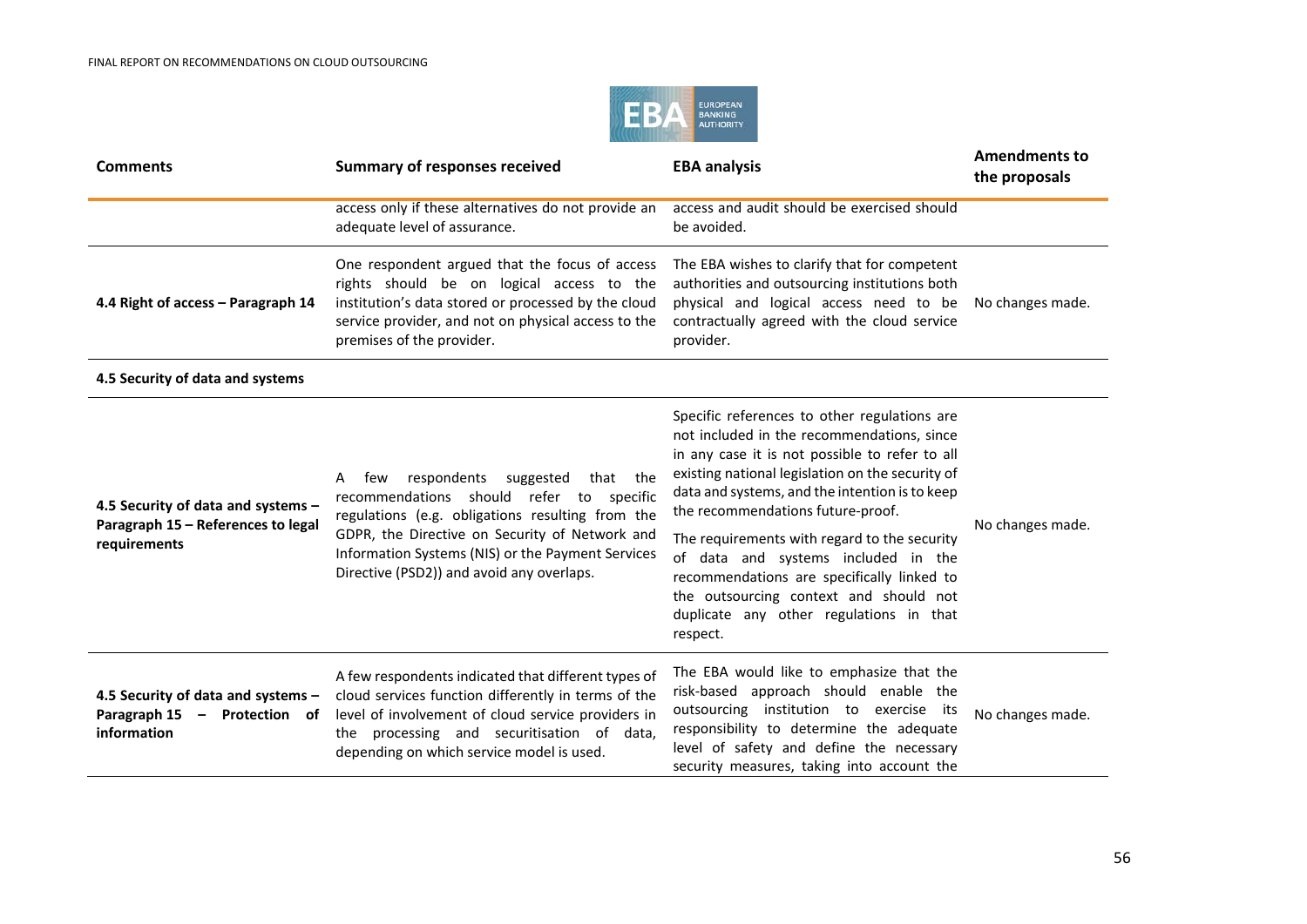

| <b>Comments</b>                                                                                                                                                                 | <b>Summary of responses received</b>                                                                                                                                                                                                                          | <b>EBA analysis</b>                                                                                                                                                                                                                                                                                                                                                                                   | <b>Amendments to</b><br>the proposals                                                                            |
|---------------------------------------------------------------------------------------------------------------------------------------------------------------------------------|---------------------------------------------------------------------------------------------------------------------------------------------------------------------------------------------------------------------------------------------------------------|-------------------------------------------------------------------------------------------------------------------------------------------------------------------------------------------------------------------------------------------------------------------------------------------------------------------------------------------------------------------------------------------------------|------------------------------------------------------------------------------------------------------------------|
|                                                                                                                                                                                 |                                                                                                                                                                                                                                                               | specific outsourcing context and only then<br>will engage with the cloud service provider.                                                                                                                                                                                                                                                                                                            |                                                                                                                  |
| 4.5 Security of data and systems -<br>Paragraph 16(a) and (b)                                                                                                                   | One respondent requested further clarification of<br>whether the security classification and selection<br>process in paragraph 16 should be seen as a<br>requirement for material services only or whether<br>it also applies to non-material cloud services. | The EBA wishes to clarify that all the<br>provisions in the recommendations, including<br>regarding the security classification and<br>selection process in paragraph 16, apply to<br>both material and non-material cloud<br>outsourcing. The only exception is the duty to<br>inform the competent authority under<br>paragraphs 2 and 3, which applies only to<br>material cloud outsourcing.      | No changes made.                                                                                                 |
| 4.5 Security of data and systems -<br>Paragraph 16(c)<br>definition<br>of<br>appropriate level of protection of<br>data confidentiality, continuity of<br>activities outsourced | A few respondents pointed out that, while<br>encryption is a powerful tool, not all forms of<br>encryption are feasible in all cloud contexts.<br>Furthermore, encryption technologies may evolve<br>and become outdated in the future.                       | The EBA welcomes the comment and has<br>amended the wording of paragraph 16 to<br>clarify that security measures, such as the use<br>of encryption technologies, should be<br>considered by the outsourcing institution<br>where necessary.                                                                                                                                                           | Paragraph 16(c) has<br>been amended to<br>clarify that<br>the<br>example<br>of<br>encryption is not<br>limiting. |
| 4.5 Security of data and systems -<br>Paragraph 16(c)                                                                                                                           | A few respondents requested the inclusion of<br>detailed guidance on what protection measures<br>should be implemented.                                                                                                                                       | The EBA would like to emphasize that the<br>risk-based<br>approach<br>and<br>the<br>data<br>classification should enable the outsourcing<br>institution to determine the appropriate level<br>of safety and define the necessary security<br>measures, taking into account the nature of<br>the activities outsourced and the specificities<br>of the arrangements and the cloud services<br>context. | No changes made.                                                                                                 |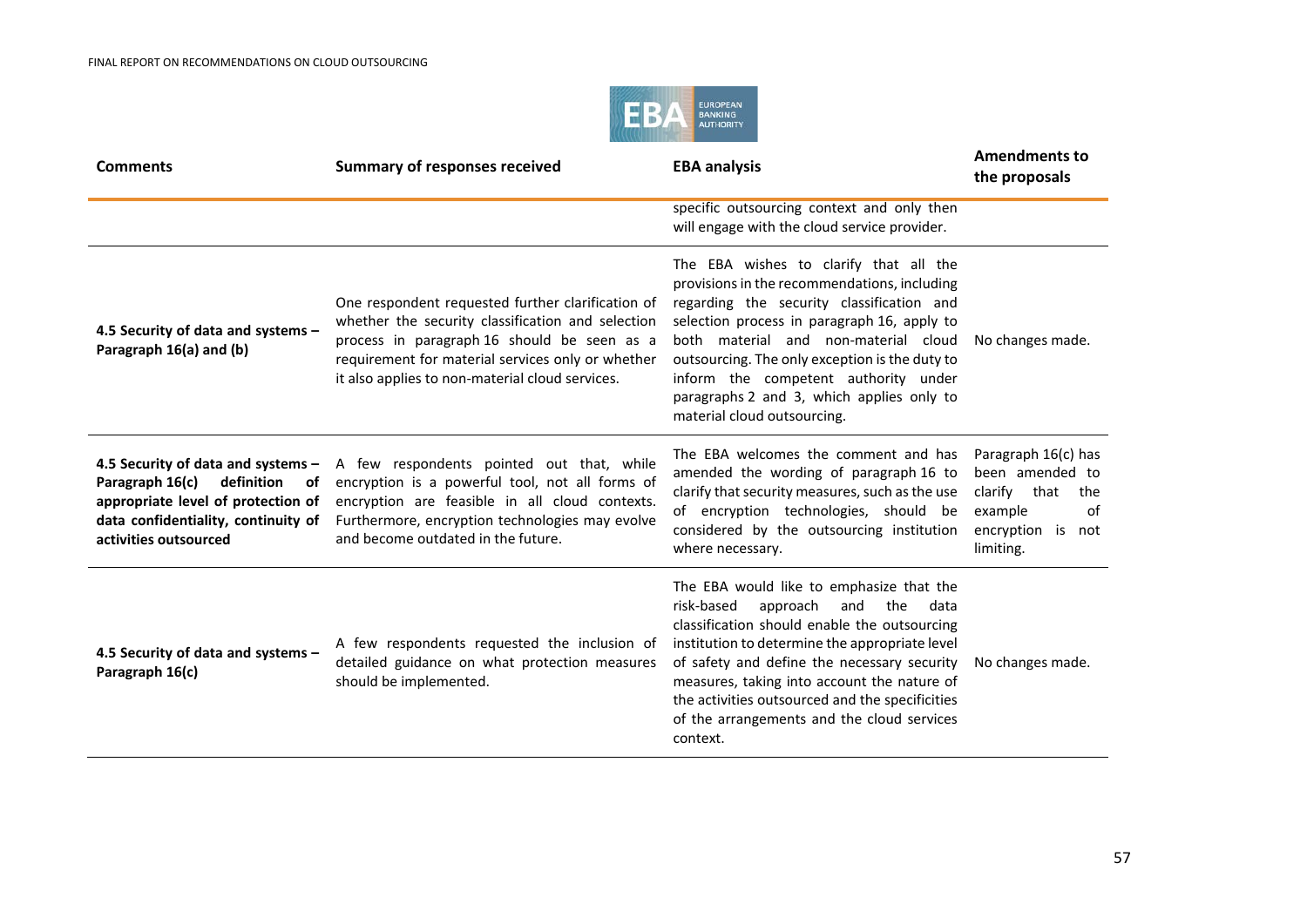

| <b>Comments</b>                                                                                                              | <b>Summary of responses received</b>                                                                                                                                                                                                                                                                                                                                                                                                                                                     | <b>EBA analysis</b>                                                                                                                                                                                                                                                                                                                 | <b>Amendments to</b><br>the proposals                                                                                                                                   |
|------------------------------------------------------------------------------------------------------------------------------|------------------------------------------------------------------------------------------------------------------------------------------------------------------------------------------------------------------------------------------------------------------------------------------------------------------------------------------------------------------------------------------------------------------------------------------------------------------------------------------|-------------------------------------------------------------------------------------------------------------------------------------------------------------------------------------------------------------------------------------------------------------------------------------------------------------------------------------|-------------------------------------------------------------------------------------------------------------------------------------------------------------------------|
| 4.5 Security of data and systems -<br>Paragraph 17 - Responsibility of<br>cloud service providers                            | Several respondents indicated that the current<br>formulation of paragraph 17 could give the<br>impression that cloud service providers are<br>responsible for all the<br>requirements in<br>paragraph 16(c) (whereas it is the outsourcing<br>institution that is responsible for 'defining and<br>deciding on an appropriate level of protection in<br>terms of data confidentiality, continuity of<br>activities outsourced, and integrity and traceability<br>of data and systems'). | The EBA welcomes the comment and has<br>amended the wording to avoid giving the<br>impression that the cloud service provider is<br>for<br>responsible<br>all<br>the<br>tasks<br>in<br>paragraph 16(c).                                                                                                                             | Paragraph 17<br>has<br>been amended to<br>clarify that not all<br>the requirements in<br>paragraph 16(c) are<br>the responsibility of<br>the cloud service<br>provider. |
| 4.5 Security of data and systems -<br>Paragraph 18 - Monitoring of the<br>performance of activities and<br>security measures | One respondent requested examples of how<br>outsourcing institutions should monitor the<br>performance of activities and security measures.                                                                                                                                                                                                                                                                                                                                              | The EBA wishes to clarify that flexibility is<br>provided to the outsourcing institutions with<br>regard to defining the performance of the<br>activities and the security measures, taking<br>into account the nature of the activities<br>outsourced and the specificities of the<br>arrangements and the cloud services context. | No changes made.                                                                                                                                                        |
| 4.6 Location of data and data processing                                                                                     |                                                                                                                                                                                                                                                                                                                                                                                                                                                                                          |                                                                                                                                                                                                                                                                                                                                     |                                                                                                                                                                         |
| 4.6 Location of data and data<br>processing - Paragraph 19                                                                   | One respondent proposed including a more specific<br>reference to the CEBS guidelines in paragraph 19.                                                                                                                                                                                                                                                                                                                                                                                   | The EBA welcomes the comment and has<br>amended the text accordingly.                                                                                                                                                                                                                                                               | Paragraph 19<br>has<br>been amended to<br>include<br>a<br>more<br>specific reference<br>the<br><b>CEBS</b><br>to<br>guidelines.                                         |
| 4.6 Location of data and data<br>processing - Paragraph 19                                                                   | respondents considered<br>A few<br>that the<br>requirement for institutions to take 'special care'<br>when entering into and managing outsourcing                                                                                                                                                                                                                                                                                                                                        | The EBA wishes to clarify that paragraph 19<br>refers to a requirement included in the CEBS                                                                                                                                                                                                                                         | No changes made.                                                                                                                                                        |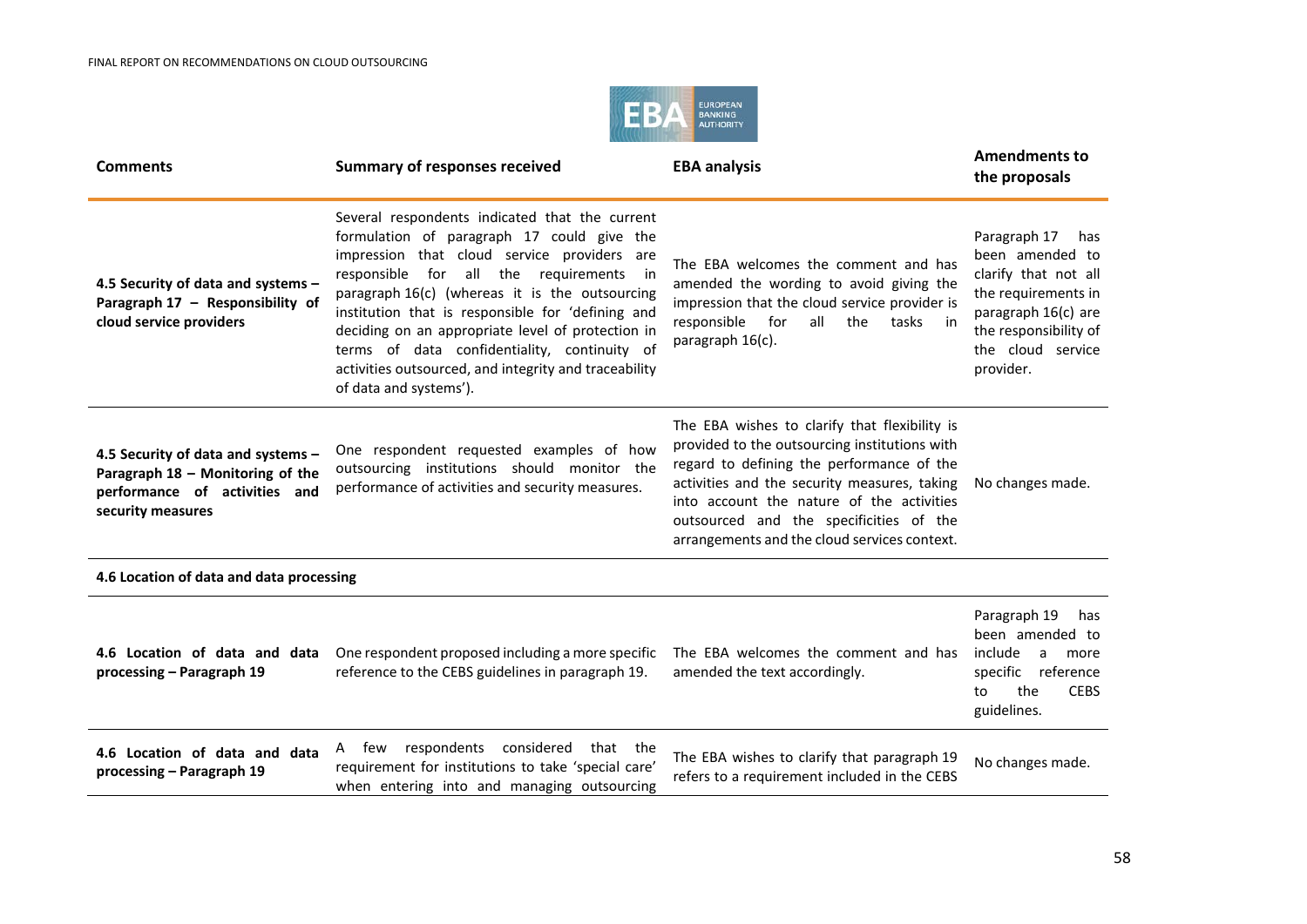

| <b>Comments</b>                                                                                                       | <b>Summary of responses received</b>                                                                                                                                                                                                                                                                                                                                                                                                                                                                               | <b>EBA analysis</b>                                                                                                                                                                                                                                                                                                                                                | <b>Amendments to</b><br>the proposals |
|-----------------------------------------------------------------------------------------------------------------------|--------------------------------------------------------------------------------------------------------------------------------------------------------------------------------------------------------------------------------------------------------------------------------------------------------------------------------------------------------------------------------------------------------------------------------------------------------------------------------------------------------------------|--------------------------------------------------------------------------------------------------------------------------------------------------------------------------------------------------------------------------------------------------------------------------------------------------------------------------------------------------------------------|---------------------------------------|
|                                                                                                                       | agreements outside the EEA may not be enough to<br>properly enforce and supervise the current EU<br>regulatory framework in relation to contractual<br>arrangements for outsourcing to cloud service<br>providers. The respondents suggested adding the<br>requirement that outsourced data should stay in<br>the EEA and that the localisation and processing of<br>data outside the EEA is allowed only in cases in<br>which the data are actually exchanged between<br>data centres inside and outside the EEA. | guidelines, and therefore cannot be amended<br>in these recommendations.                                                                                                                                                                                                                                                                                           |                                       |
|                                                                                                                       | Another respondent proposed removing the<br>requirement for outsourcing institutions to take<br>'special care when transferring data outside the<br>EEA' because it creates ambiguity about how<br>outsourcing institutions can address data location<br>risks.                                                                                                                                                                                                                                                    |                                                                                                                                                                                                                                                                                                                                                                    |                                       |
| 4.6 Location of data and data<br>processing $-$ Paragraph 20 $-$<br>Additional references to data<br>protection rules | A few respondents recommended that the EBA<br>confirm that the recommendations do not impose<br>requirements distinct from or additional to those<br>set out in existing data protection regulation.<br>One respondent suggested adding a reference to<br>data protection rules to the requirements around<br>the location of data and data processing.                                                                                                                                                            | The recommendations do not provide any<br>detailed requirements on the location of data<br>and data processing in addition to existing<br>protection<br>regulation.<br>Rather,<br>data<br>institutions are requested to adopt a risk-<br>based approach in considering data and data<br>processing locations, taking into account the<br>legal framework in force. | No changes made.                      |
|                                                                                                                       | Another respondent suggested removing the<br>reference to laws on data protection, since they are<br>already covered by current laws and the GDPR.                                                                                                                                                                                                                                                                                                                                                                 | The aspect of data protection is highlighted in<br>the recommendations in view of its potential<br>impact on prudential risks; the provisions are<br>specifically linked to the outsourcing context                                                                                                                                                                |                                       |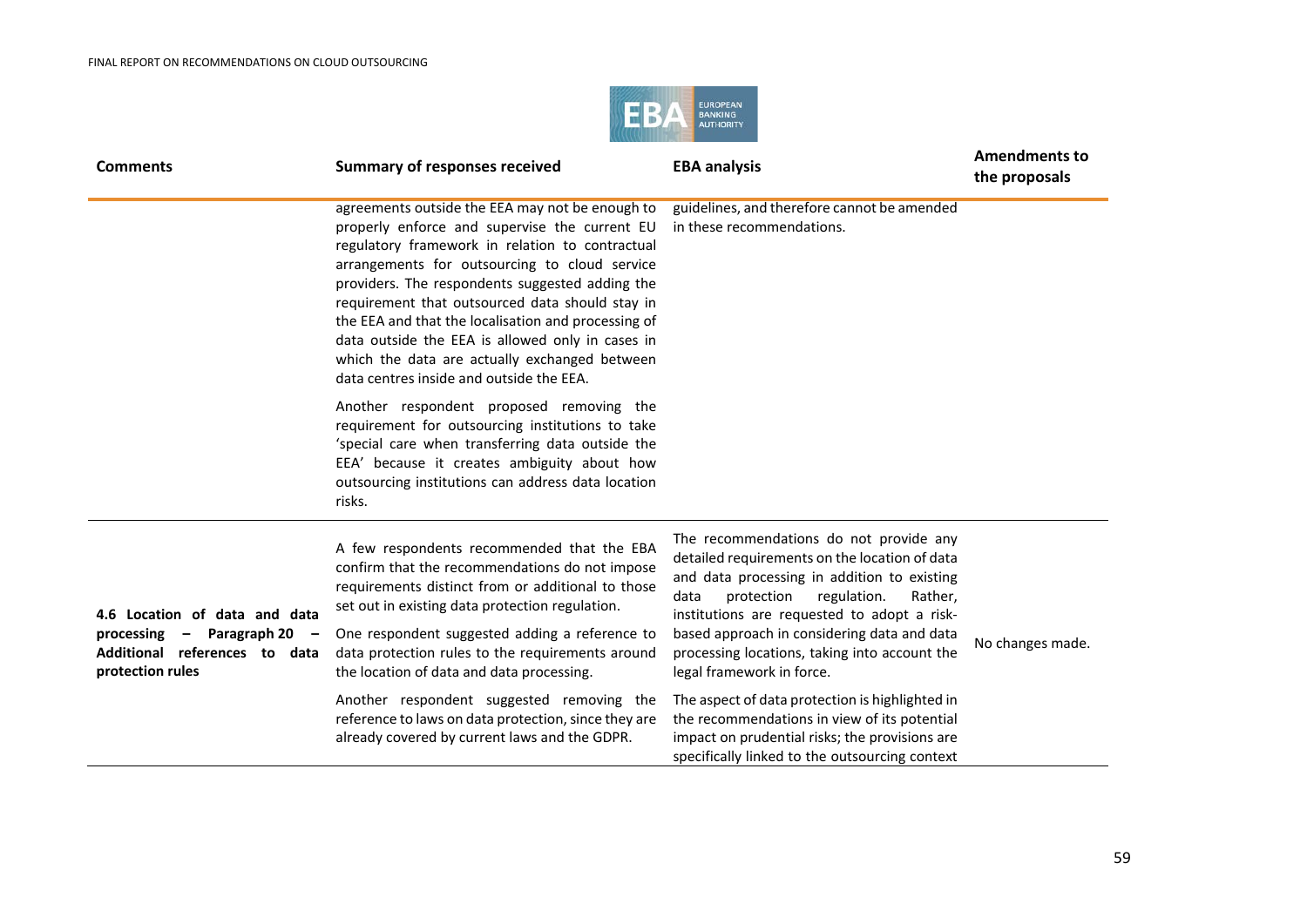

| <b>Comments</b>                                                                               | <b>Summary of responses received</b>                                                                                                                                                                                                                                                                                                                                                                                                                                                                                                                          | <b>EBA analysis</b>                                                                                                                                                            | <b>Amendments to</b><br>the proposals |
|-----------------------------------------------------------------------------------------------|---------------------------------------------------------------------------------------------------------------------------------------------------------------------------------------------------------------------------------------------------------------------------------------------------------------------------------------------------------------------------------------------------------------------------------------------------------------------------------------------------------------------------------------------------------------|--------------------------------------------------------------------------------------------------------------------------------------------------------------------------------|---------------------------------------|
|                                                                                               |                                                                                                                                                                                                                                                                                                                                                                                                                                                                                                                                                               | not duplicate<br>other<br>should<br>and<br>any<br>regulations.                                                                                                                 |                                       |
| 4.6 Location of data and data<br>processing - Paragraph 20<br><b>Changes in data location</b> | One respondent pointed out that most cloud<br>service providers require the contractual right to<br>change a data processing location without the<br>institution's consent. However, moving a data<br>location can cause institutions to breach data<br>protection rules and regulations that restrict the<br>offshoring of data.                                                                                                                                                                                                                             | The EBA wishes to clarify that the example<br>given would fall under the contractual<br>between the<br>agreement<br>outsourcing<br>institution and the cloud service provider. | No changes made.                      |
|                                                                                               | The respondent asked the EBA to provide further<br>guidance on this issue, in particular regarding the<br>notification of such changes and the right of the<br>outsourcing institution to terminate the contract in<br>such a case.                                                                                                                                                                                                                                                                                                                           |                                                                                                                                                                                |                                       |
| 4.6 Location of data and data<br>processing – Paragraph 20                                    | One respondent recommends that the guidance<br>emphasise that cloud service providers should<br>ensure, without unnecessary extra costs and<br>limitations, the effective migration of data to<br>another cloud service provider on request.<br>Moreover, cloud service providers should ensure<br>that regulated entities can meet regulatory<br>compliance requirements, such as requirements on<br>data subject rights, as set forth in the GDPR, in<br>accordance with which data subjects can exercise<br>their rights with respect to data controllers. | The arrangements referred to would fall<br>under the contractual agreement between<br>the outsourcing institution and the cloud<br>service provider.                           | No changes made.                      |

**4.7 Chain outsourcing**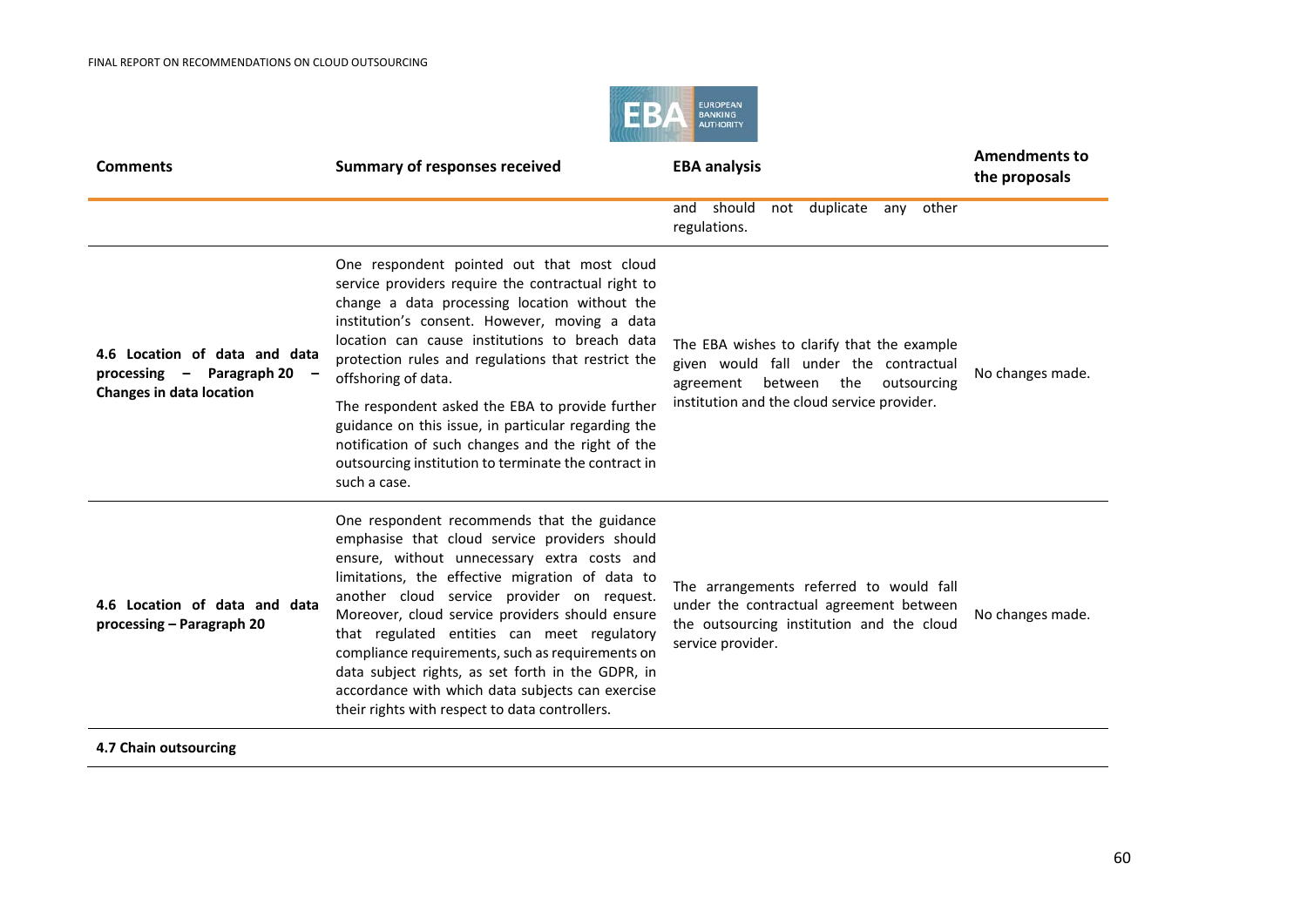

| <b>Comments</b>                                                                    | <b>Summary of responses received</b>                                                                                                                                                                                                                                                                                                                                                                                                                                                                                                                                                                                                                                                                                                                                                                                                                                                                                                                       | <b>EBA analysis</b>                                                                                                                                                                                                                                                                                                                                                                                                                                                                                                                                                              | <b>Amendments to</b><br>the proposals |
|------------------------------------------------------------------------------------|------------------------------------------------------------------------------------------------------------------------------------------------------------------------------------------------------------------------------------------------------------------------------------------------------------------------------------------------------------------------------------------------------------------------------------------------------------------------------------------------------------------------------------------------------------------------------------------------------------------------------------------------------------------------------------------------------------------------------------------------------------------------------------------------------------------------------------------------------------------------------------------------------------------------------------------------------------|----------------------------------------------------------------------------------------------------------------------------------------------------------------------------------------------------------------------------------------------------------------------------------------------------------------------------------------------------------------------------------------------------------------------------------------------------------------------------------------------------------------------------------------------------------------------------------|---------------------------------------|
| Chain<br>outsourcing<br>4.7<br>Responsibility<br>of<br>outsourcing<br>institutions | Several respondents pointed out that, as<br>outsourcing institutions have less power when<br>outsourcing to cloud service providers, they should<br>have fewer duties as well. Furthermore, the cloud<br>service provider should remain responsible for the<br>activities it further outsources, just as the<br>outsourcing institution remains responsible for the<br>activities it outsources. This should be ensured<br>through the contractual arrangement.                                                                                                                                                                                                                                                                                                                                                                                                                                                                                            | The EBA acknowledges that there might be<br>differences in bargaining power. The<br>requirements on chain outsourcing are<br>intended to avoid any adverse effects on the<br>service provided by cloud service providers as<br>a result of chain outsourcing. In this respect,<br>it is expected that these expectations, in the<br>form of EU-wide recommendations, can<br>assist institutions in their negotiations with<br>cloud service providers.                                                                                                                           | No changes made.                      |
| 4.7<br>Chain<br>outsourcing<br><b>Responsibility of subcontractors</b>             | respondents<br>suggested<br>Several<br>that<br>the<br>requirement for subcontractors to fully comply<br>with the obligations existing between the<br>outsourcing institution and the cloud service<br>provider is formulated too broadly. Respondents<br>pointed out that subcontractors would often only<br>perform a limited subset of the services provided<br>by the cloud service provider to the outsourcing<br>institution and that they therefore should have<br>more limited responsibility.<br>One respondent pointed out that ICT supply chains<br>continue to expand, making secure and reliable<br>chain management of sub(sub)contractors very<br>difficult and expensive.<br>It was also noted that it is important that a contract<br>with a subcontractor should conform with, or at<br>least not contradict, the requirements of the<br>agreements between the cloud service provider<br>and the outsourcing institution. In view of the | The EBA welcomes the comment and wishes<br>to clarify that the wording in paragraph 21 is<br>a provision from the CEBS guidelines and can<br>therefore not be amended in the context of<br>these recommendations.<br>The outsourcing institution should give its<br>consent to chain outsourcing only if the<br>subcontractor will also fully comply with the<br>obligations existing between the outsourcing<br>institution and the outsourcing service<br>provider.<br>Similar to outsourcing institutions, cloud<br>service providers cannot outsource the<br>responsibility. | No changes made.                      |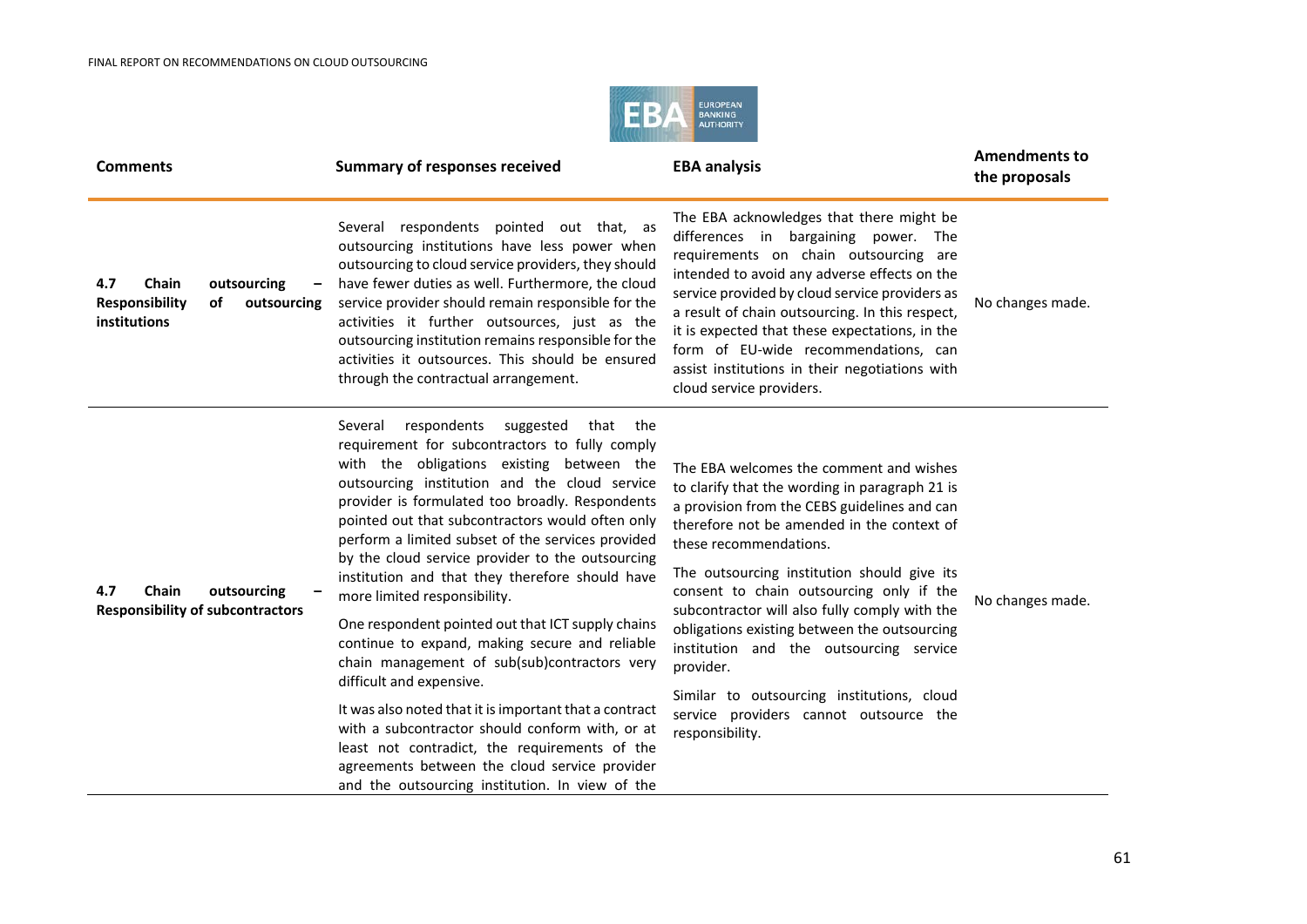

| <b>Comments</b>                                     | <b>Summary of responses received</b>                                                                                                                                                                                                                                                                                                                                                                                                                           | <b>EBA analysis</b>                                                                                                                                                                                                                                                                                                                                                                              | <b>Amendments to</b><br>the proposals |
|-----------------------------------------------------|----------------------------------------------------------------------------------------------------------------------------------------------------------------------------------------------------------------------------------------------------------------------------------------------------------------------------------------------------------------------------------------------------------------------------------------------------------------|--------------------------------------------------------------------------------------------------------------------------------------------------------------------------------------------------------------------------------------------------------------------------------------------------------------------------------------------------------------------------------------------------|---------------------------------------|
|                                                     | more limited subset of tasks of the subcontractor,<br>it is not feasible for the service agreement<br>between the cloud service provider and the<br>subcontractor to fully reflect the agreement<br>between the outsourcing institution and the cloud<br>service provider.                                                                                                                                                                                     |                                                                                                                                                                                                                                                                                                                                                                                                  |                                       |
|                                                     | A number of respondents asked for clarification of<br>which activities are within the scope of the<br>requirements on subcontracting.                                                                                                                                                                                                                                                                                                                          |                                                                                                                                                                                                                                                                                                                                                                                                  |                                       |
| 4.7 Chain outsourcing - Scope                       | A few respondents proposed limiting the<br>requirements on chain outsourcing to material<br>cloud outsourcing that concerns services whereby<br>the subcontractor has access to the outsourcing<br>institution's data. Other respondents proposed<br>distinguishing between subcontracting and<br>auxiliary services or limiting the requirements to<br>those subcontracted functions that are relevant<br>for the provision of a regulated financial service. | The EBA wishes to clarify that the activities in<br>the scope of the requirements on<br>subcontracting are broader than just the data<br>and go beyond material or regulated services.<br>Furthermore, continuity of services is<br>important.                                                                                                                                                   | No changes made.                      |
| Chain<br>4.7<br>outsourcing<br>Localisation of data | respondent<br>suggested<br>that<br>special<br><b>One</b><br>consideration be given to the localisation of the<br>data in cases of chain outsourcing. The respondent<br>urged the competent authorities to take a rather<br>strict approach in relation to cloud service<br>providers outsourcing cloud services to providers<br>that place data outside the EEA.                                                                                               | The EBA wishes to clarify that existing laws<br>and regulations, albeit not explicitly referred<br>to in the recommendations, remain<br>applicable. Special care should be taken with<br>regard to outsourcing agreements outside<br>the EEA because of possible data protection<br>risks and risks to effective supervision by the<br>supervisory authorities, as indicated in<br>paragraph 19. | No changes made.                      |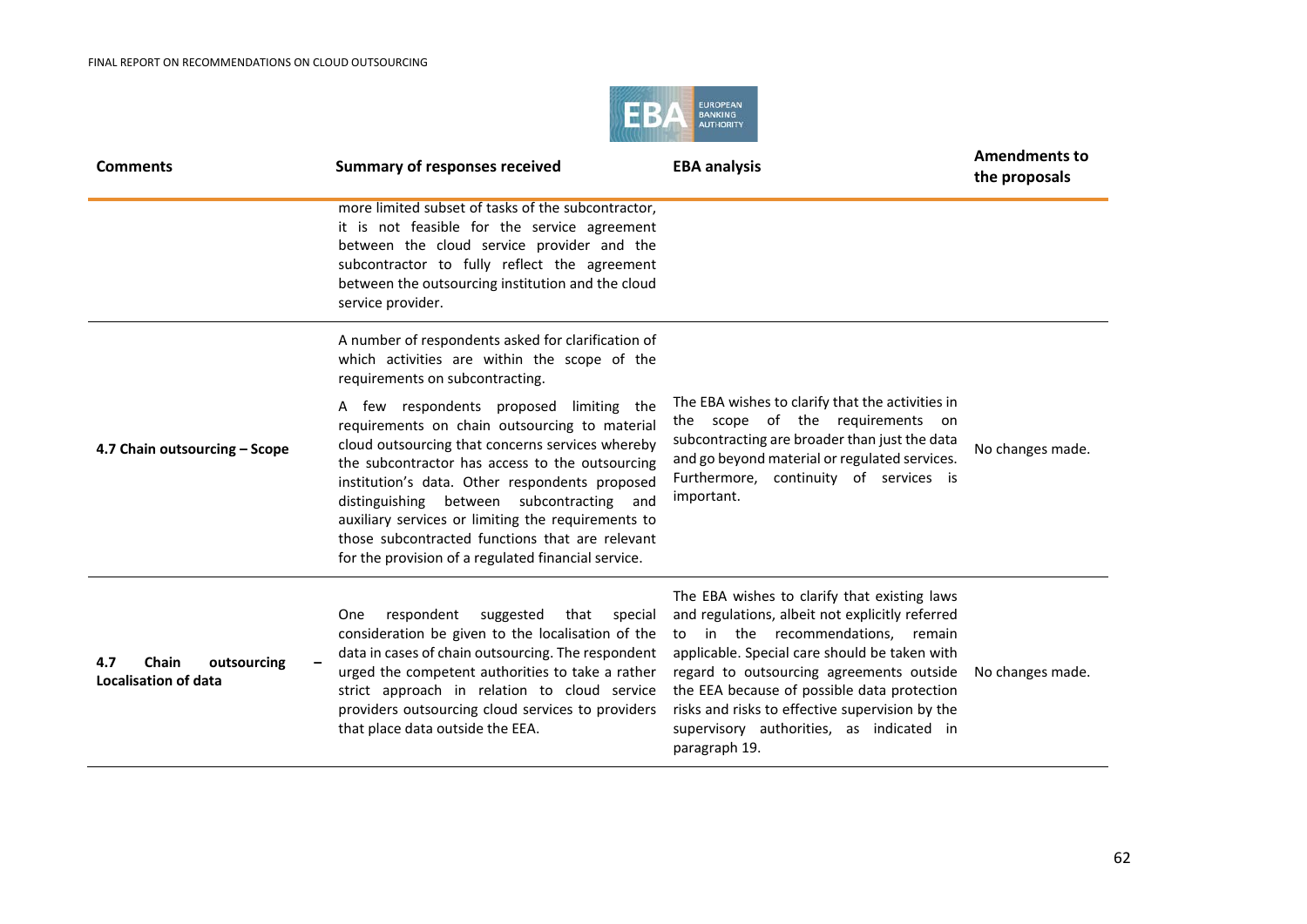

| <b>Comments</b>                                                                                                                                                       | <b>Summary of responses received</b>                                                                                                                                                                                                                                                                                                                                                                                                                                                                                                                   | <b>EBA analysis</b>                                                                                                                                                                                                                                                                                                                                                                                                                                  | <b>Amendments to</b><br>the proposals |
|-----------------------------------------------------------------------------------------------------------------------------------------------------------------------|--------------------------------------------------------------------------------------------------------------------------------------------------------------------------------------------------------------------------------------------------------------------------------------------------------------------------------------------------------------------------------------------------------------------------------------------------------------------------------------------------------------------------------------------------------|------------------------------------------------------------------------------------------------------------------------------------------------------------------------------------------------------------------------------------------------------------------------------------------------------------------------------------------------------------------------------------------------------------------------------------------------------|---------------------------------------|
| Chain<br>outsourcing<br>4.7<br>Paragraph 21 - Responsibility of<br>the outsourcing institution                                                                        | A few respondents indicated that the responsibility<br>of the outsourcing institution to ensure that the<br>subcontractor fulfils its contractual obligations to<br>the contracting cloud service provider is<br>formulated too broadly. The respondents argued<br>that the diligence, risk assessments, controls and<br>checks should be conducted by the cloud service<br>provider to ensure that all subcontractors meet<br>the security warranties and comply with the<br>provisions mentioned in the contract.                                    | The EBA wishes to clarify that, while the<br>outsourcing agreement should indicate that<br>the cloud service provider retains full<br>responsibility for and oversight of the<br>services that are subcontracted,<br>the<br>outsourcing institution remains responsible<br>for monitoring the overall service it receives,<br>regardless of whether it is provided by the<br>cloud service provider or by a subcontractor<br>further down the chain. | No changes made.                      |
| Chain<br>outsourcing<br>4.7<br>Access/audit<br>rights<br>to<br>subcontractors                                                                                         | A few respondents asked for clarification of<br>whether the outsourcing institution and/or the<br>competent authority should retain access and<br>audit rights at the level of the subcontractor.<br>One respondent pointed out that, in practice,<br>contracts often limit institutions' audit rights to<br>subcontractors of cloud service providers. Some<br>cloud service providers limit audit rights to sub-<br>processors that process personal data on behalf of<br>the institution only.<br>Alternatively, it was suggested that allowing the | The EBA wishes to clarify that the access and<br>audit rights at the level of the subcontractor<br>should form part of the contractual<br>arrangement between the outsourcing<br>institution and the cloud service provider.<br>The outsourcing institution should make sure<br>that those rights can also be exercised at the<br>level of the subcontractor.                                                                                        | No changes made.                      |
|                                                                                                                                                                       | possibility of auditing subcontractors if they<br>contribute materially to the service performed be<br>considered.                                                                                                                                                                                                                                                                                                                                                                                                                                     |                                                                                                                                                                                                                                                                                                                                                                                                                                                      |                                       |
| Chain<br>4.7<br>outsourcing<br>Paragraph 22<br><b>Outsourcing</b><br>$\overline{\phantom{0}}$<br>agreement - Exclusion of activities<br>from potential subcontracting | A few respondents pointed out that, because of<br>the high degree of standardisation of services,<br>cloud service providers may not be able to                                                                                                                                                                                                                                                                                                                                                                                                        | The EBA wishes to clarify<br>that the<br>recommendations<br>allow<br>individual<br>institutions to decide which of the activities<br>they are outsourcing to the cloud service                                                                                                                                                                                                                                                                       | No changes made.                      |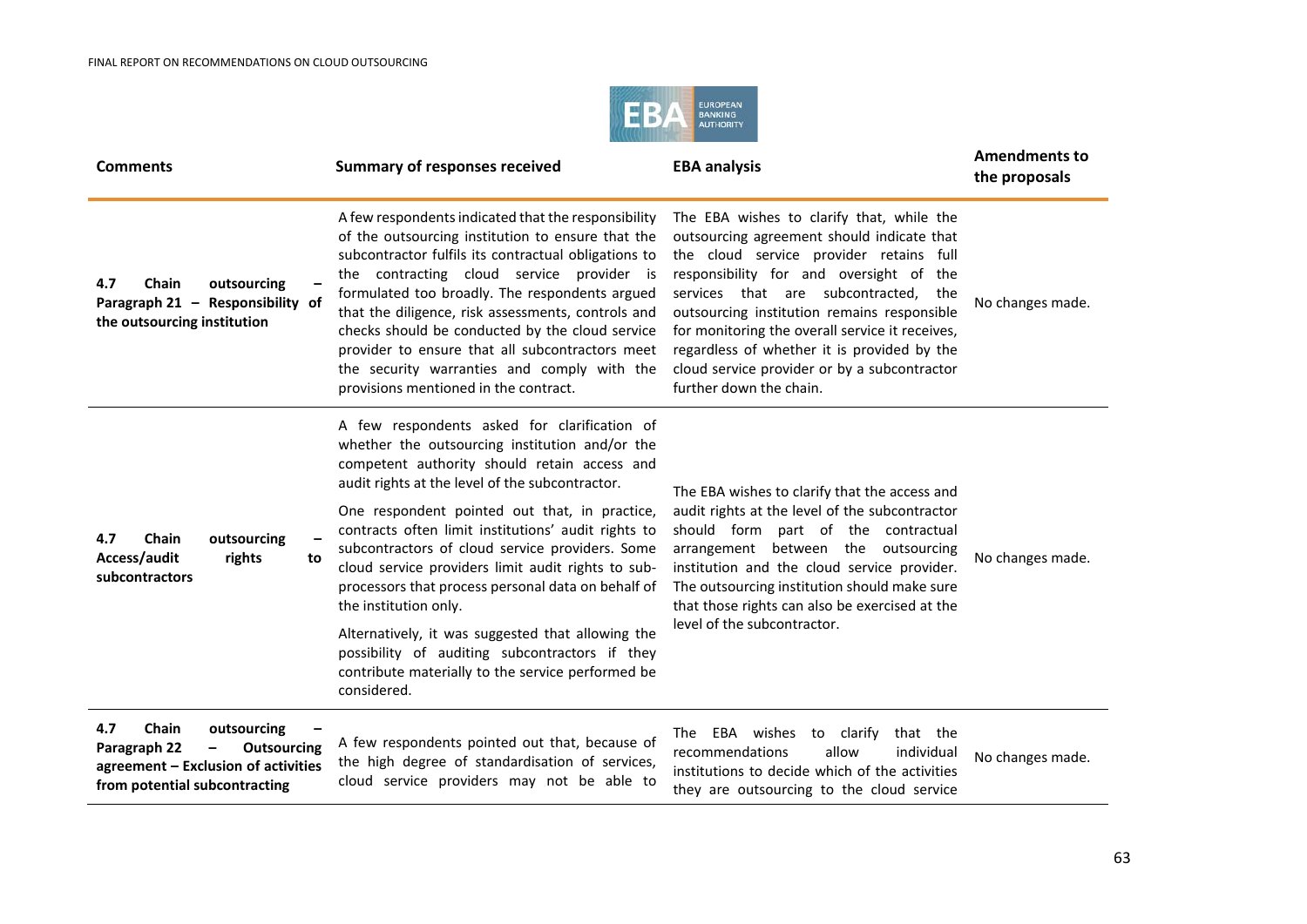

| <b>Comments</b>                                                                                                                                         | <b>Summary of responses received</b>                                                                                                                                                                                                                    | <b>EBA analysis</b>                                                                                                                                                                                                                                                                                                                                                                                                                                      | <b>Amendments to</b><br>the proposals |
|---------------------------------------------------------------------------------------------------------------------------------------------------------|---------------------------------------------------------------------------------------------------------------------------------------------------------------------------------------------------------------------------------------------------------|----------------------------------------------------------------------------------------------------------------------------------------------------------------------------------------------------------------------------------------------------------------------------------------------------------------------------------------------------------------------------------------------------------------------------------------------------------|---------------------------------------|
|                                                                                                                                                         | contractually agree not to subcontract specific<br>types of activities for individual clients.                                                                                                                                                          | provider<br>should<br>excluded<br>be<br>from<br>subcontracting in view of their particular                                                                                                                                                                                                                                                                                                                                                               |                                       |
|                                                                                                                                                         | It was also suggested that areas that should be<br>included in or excluded<br>from potential<br>subcontracting be specified.                                                                                                                            | requirements and the cloud service<br>arrangement they have with their cloud<br>service provider.                                                                                                                                                                                                                                                                                                                                                        |                                       |
|                                                                                                                                                         |                                                                                                                                                                                                                                                         | It is expected that these expectations, in the<br>form of EU-wide recommendations, can<br>assist institutions in their negotiations with<br>cloud service providers.                                                                                                                                                                                                                                                                                     |                                       |
| Chain<br>4.7<br>outsourcing<br>Paragraph 23<br>- Cloud service<br>providers to inform institutions<br>about significant<br>changes in<br>subcontracting | Several respondents proposed including a<br>definition or examples of what would be<br>considered a 'significant change' to the<br>subcontractors or subcontracted services, as well<br>as a timeframe for notifications by cloud service<br>providers. | The EBA wishes to clarify that the<br>recommendations<br>allow<br>individual<br>institutions to decide what would constitute<br>significant changes in subcontracting and<br>what would be the most appropriate<br>timeframe for the notifications in view of<br>their particular requirements, their risk<br>and the<br>cloud<br>assessments<br>service<br>arrangement they have with their cloud<br>service provider.                                  | No changes made.                      |
| Chain<br>outsourcing<br>4.7<br>Paragraph 23 - Information on<br>planned changes in subcontracting                                                       | A few respondents asked the EBA to clarify that<br>there is no requirement for active consent from<br>the outsourcing institution to chain outsourcing by<br>the cloud service provider.                                                                | The EBA wishes to clarify that, although cloud<br>service providers need to inform the<br>outsourcing institution of any planned<br>significant changes in subcontracting, no<br>active consent is needed from the<br>outsourcing institution to those changes. The<br>outsourcing institution should have the right<br>to terminate the contract in case these<br>changes will have an adverse effect on the<br>risk assessment of the agreed services. | No changes made.                      |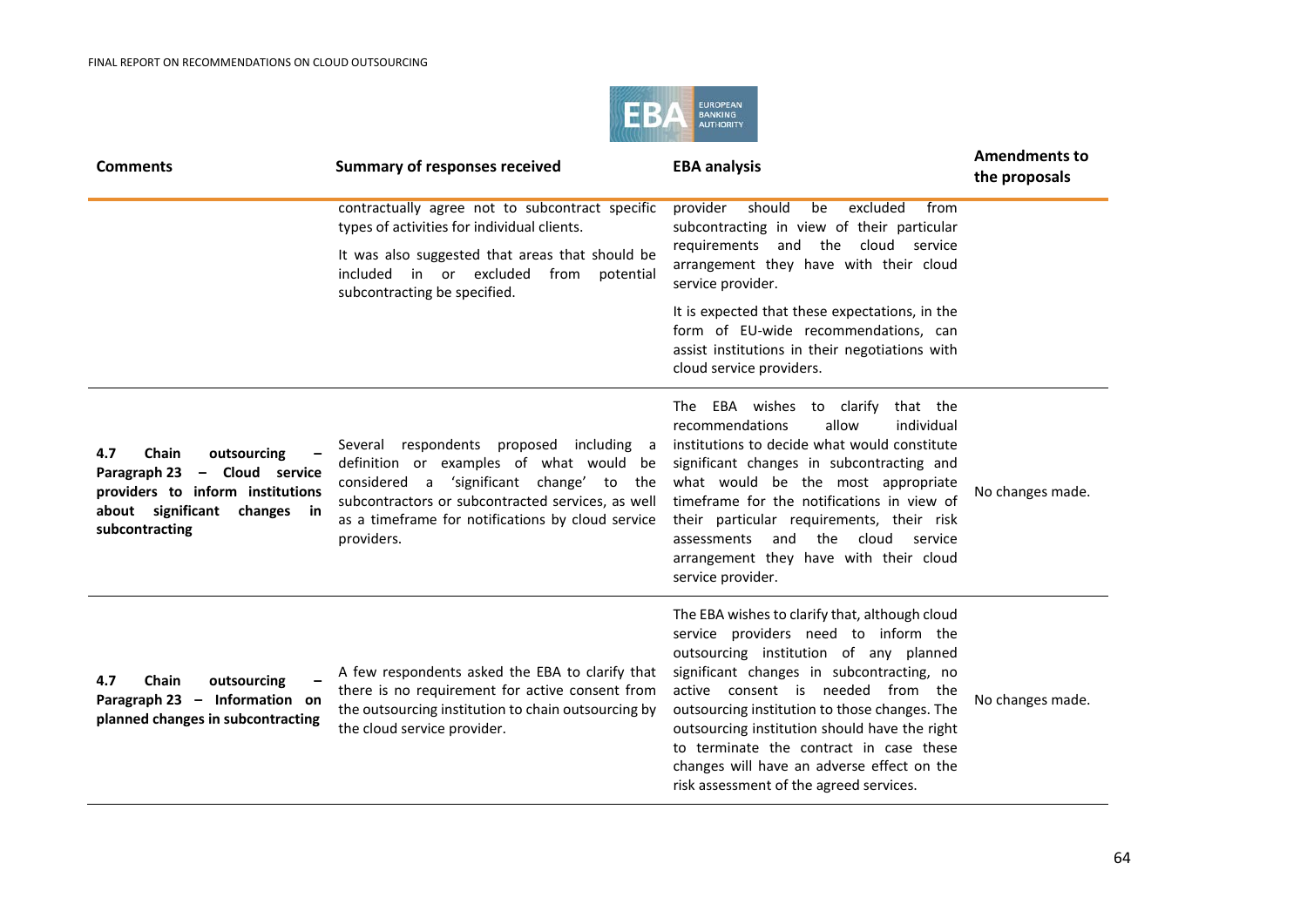

| <b>Comments</b>                                                                                                                                    | <b>Summary of responses received</b>                                                                                                                                                                                                                                                                                                                                        | <b>EBA analysis</b>                                                                                                                                                                                                                                                                                                                                                                             | <b>Amendments to</b><br>the proposals                                                                  |
|----------------------------------------------------------------------------------------------------------------------------------------------------|-----------------------------------------------------------------------------------------------------------------------------------------------------------------------------------------------------------------------------------------------------------------------------------------------------------------------------------------------------------------------------|-------------------------------------------------------------------------------------------------------------------------------------------------------------------------------------------------------------------------------------------------------------------------------------------------------------------------------------------------------------------------------------------------|--------------------------------------------------------------------------------------------------------|
| 4.7<br>Chain<br>outsourcing<br>Paragraph 23 - Information on<br>planned changes in subcontracting                                                  | One respondent asked if the requirement for<br>notification by the cloud service provider of<br>planned changes in subcontracting without the<br>requirement for pre-approval of these changes by<br>the outsourcing institution supersedes national<br>regulations that are more restrictive on that topic<br>(and require pre-notification).                              | The EBA would like to clarify that the<br>provisions of national legislation would<br>prevail over those of the recommendations,<br>which are not a legally binding instrument.<br>However, through the 'comply or explain'<br>authorities<br>competent<br>principle,<br>are<br>implement<br>the<br>expected<br>to<br>recommendations within the local regulatory<br>and legislative framework. | No changes made.                                                                                       |
| 4.7<br>Chain<br>outsourcing<br>$\qquad \qquad -$<br>Paragraph 23<br>- Notification<br>of<br>significant<br>changes<br>to<br>subcontracted services | One respondent suggested that the word<br>'proposed', with regard to significant changes to<br>subcontractors or subcontracted services, implies<br>that the institution has a right to agree or disagree<br>with a proposed change and suggested rewording<br>this.                                                                                                        | The EBA welcomes the comment and agrees<br>that the use of the word 'proposed' could<br>give the impression that changes to<br>subcontracting are subject to approval. The<br>wording has been amended accordingly.                                                                                                                                                                             | Paragraph 23<br>has<br>been amended to<br>make reference to<br>'planned' changes<br>to subcontracting. |
| Chain<br>outsourcing<br>4.7<br>Paragraph 23 - Risk assessment                                                                                      | A few respondents noted that it is not clear if it is<br>optional or mandatory for the outsourcing<br>institution to perform a risk assessment when it is<br>informed by the cloud service provider of a<br>planned significant change in subcontracting.                                                                                                                   | The EBA wishes to clarify that an outsourcing<br>institution would be required to perform a<br>risk assessment if its cloud service provider<br>informed it about a planned significant<br>change in subcontracting. The scope and<br>depth of this assessment may vary.                                                                                                                        | No changes made.                                                                                       |
| 4.7<br>Chain<br>outsourcing<br>Paragraph 24 - Right to terminate<br>the contract                                                                   | One respondent suggested that the right to<br>terminate the contract should be explicitly called<br>out within the contract in writing. The contract<br>must clearly define the terms under which a party<br>can terminate and under what conditions. Another<br>respondent asked for the right of termination to be<br>limited to quantifiable and material adverse risks. | The existence of an early termination clause<br>in the contract is already implied in the text.<br>The outsourcing institution should be able to<br>exit the outsourcing agreement if the change<br>in subcontracting affects the risk exposure to<br>a degree that is not acceptable to the                                                                                                    | No changes made.                                                                                       |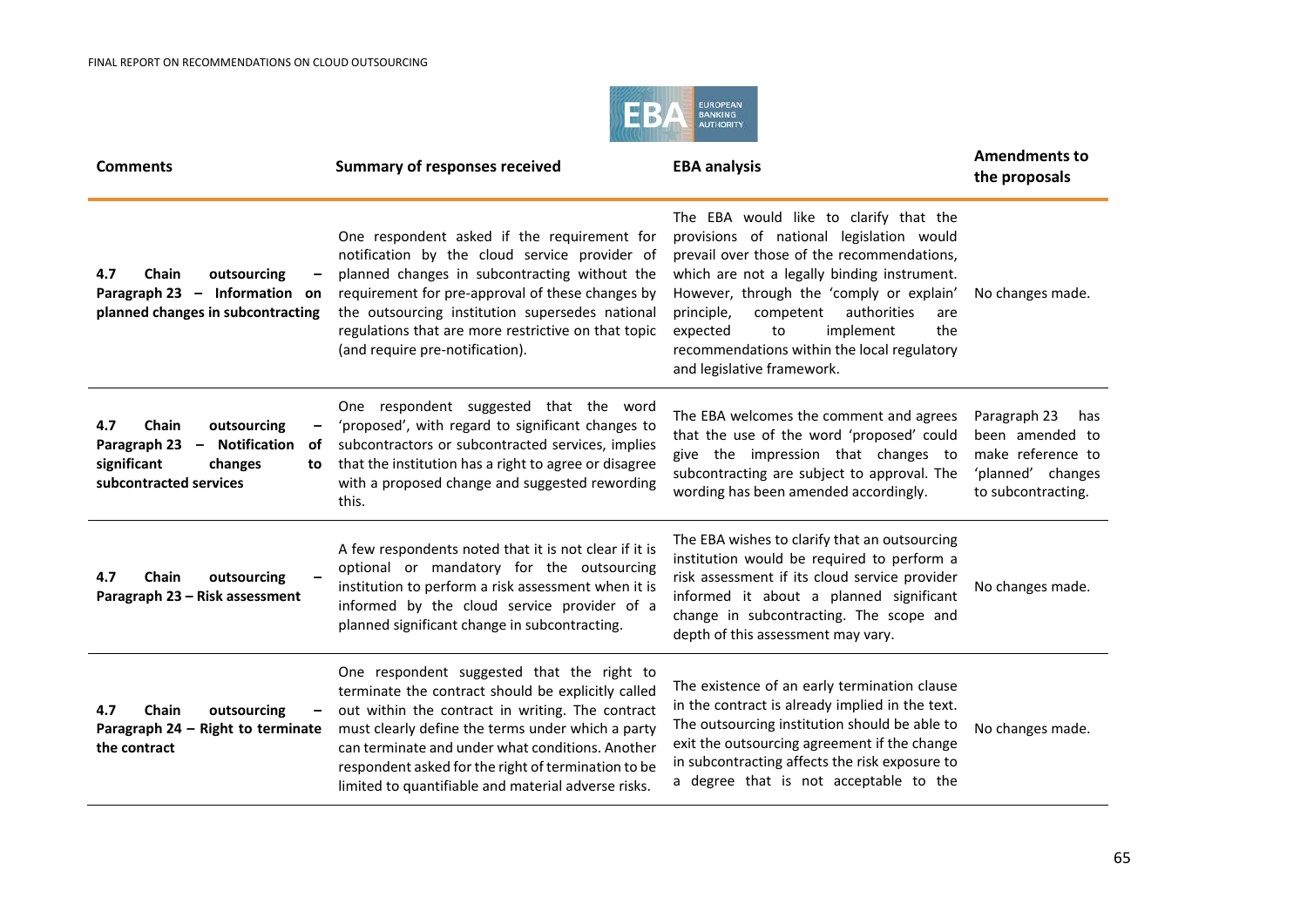

| <b>Comments</b>                                                                                                   | <b>Summary of responses received</b>                                                                                                                                                                                                                                                        | <b>EBA analysis</b>                                                                                                                                                                                                                                                                                                                                         | <b>Amendments to</b><br>the proposals |
|-------------------------------------------------------------------------------------------------------------------|---------------------------------------------------------------------------------------------------------------------------------------------------------------------------------------------------------------------------------------------------------------------------------------------|-------------------------------------------------------------------------------------------------------------------------------------------------------------------------------------------------------------------------------------------------------------------------------------------------------------------------------------------------------------|---------------------------------------|
|                                                                                                                   | It was also pointed out that any termination of the<br>contract by the outsourcing institution would<br>usually require a contractual default.                                                                                                                                              | institution (even if the actual service levels<br>are not yet affected).                                                                                                                                                                                                                                                                                    |                                       |
| 4.7<br>Chain<br>outsourcing<br>Paragraph 25<br>Review<br>-<br>and<br>monitoring of overall service<br>performance | A few respondents suggested that the outsourcing<br>institution should be able to rely on the<br>outsourcing service provider to perform any due<br>diligence requirements around subcontracting<br>requirements.<br>One respondent proposed that the EBA clarify                           | The EBA wishes to clarify that, although the<br>cloud service provider is responsible for<br>providing the service agreed with the<br>outsourcing institution, the outsourcing<br>institution should have oversight of the<br>overall service provided regardless of<br>whether<br>it<br>is<br>provided<br>through<br>subcontractors. This does not imply a | No changes made.                      |
|                                                                                                                   | whether the institution needs to directly monitor<br>and review the performance of each subcontractor<br>or whether the requirement is limited to directly<br>monitoring the service provider. The respondent<br>also proposed specifying how many layers of<br>subcontractors are allowed. | requirement for the outsourcing institution<br>to monitor and review the individual<br>performance of each subcontractor.<br>The recommendations do not specify any<br>limit to the number of layers of<br>subcontractors.                                                                                                                                  |                                       |
| 4.8 Contingency plans and exit strategies                                                                         |                                                                                                                                                                                                                                                                                             |                                                                                                                                                                                                                                                                                                                                                             |                                       |
| strategies $-$ Exit strategy and exit<br>plan                                                                     | 4.8 Contingency plans and exit One respondent asked for clarification of whether<br>the requirements on exit strategies relate also to<br>exit plans.                                                                                                                                       | The EBA wishes to clarify that the exit plan is<br>a more operational plan to implement the<br>overall exit strategy.                                                                                                                                                                                                                                       | No changes made.                      |
| 4.8 Contingency plans and exit<br>strategies - General remarks                                                    | One respondent requested clarification of whether<br>the requirements on contingency plans and exit<br>strategies are applicable only to material cloud<br>outsourcing or if they apply also to non-material<br>cloud outsourcing.                                                          | The EBA clarifies that all the provisions in the<br>recommendations,<br>including<br>the<br>requirement to develop contingency plans<br>and exit strategies, apply to both material<br>and non-material cloud outsourcing. The only<br>exception is the duty to inform the                                                                                  | No changes made.                      |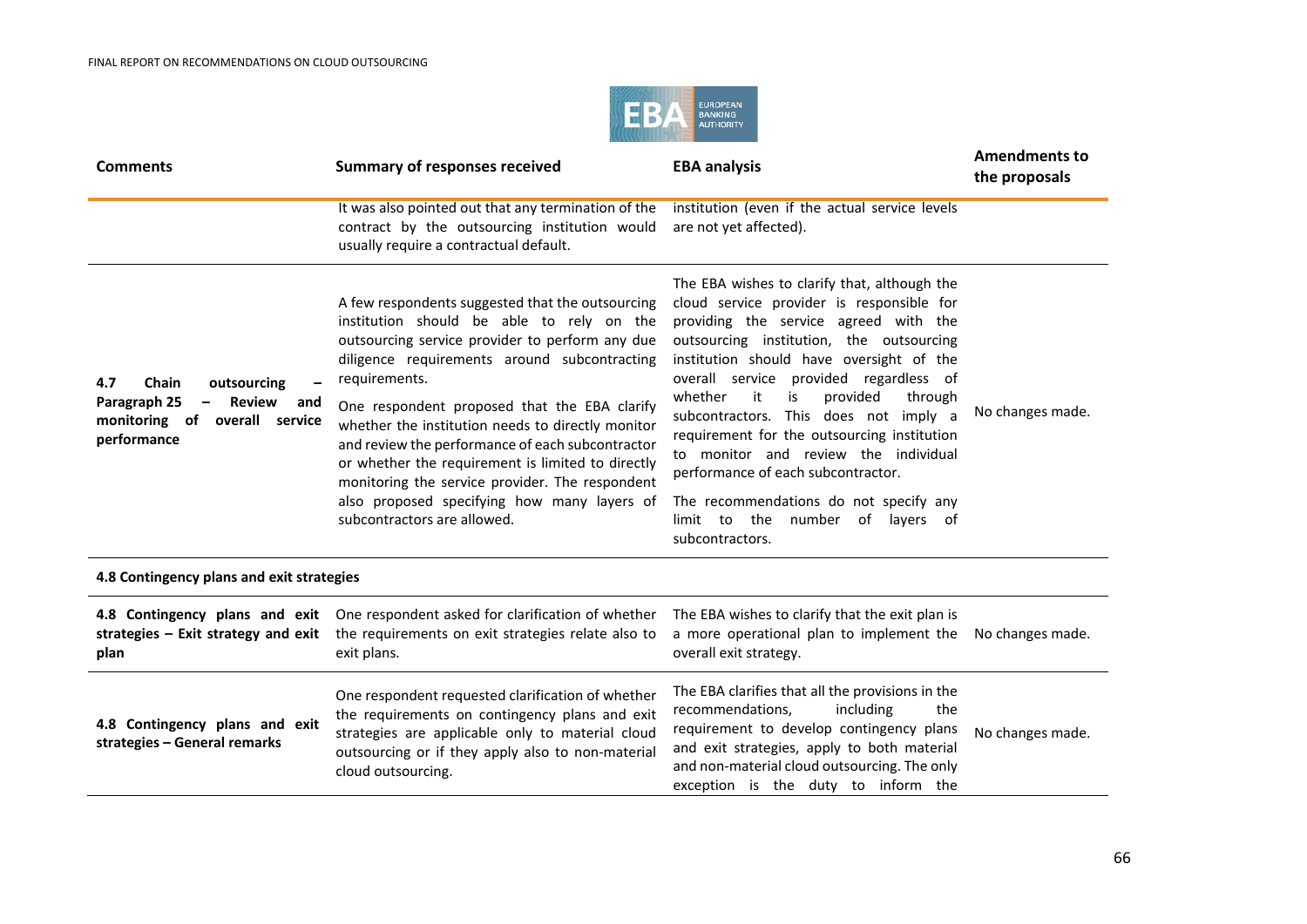

| <b>Comments</b>                                                | <b>Summary of responses received</b>                                                                                                                                                                                                                                                             | <b>EBA analysis</b>                                                                                                                                                                                                                                                                                                                                                                                                                                                                                                                                                                                                                                                                                                                              | <b>Amendments to</b><br>the proposals |
|----------------------------------------------------------------|--------------------------------------------------------------------------------------------------------------------------------------------------------------------------------------------------------------------------------------------------------------------------------------------------|--------------------------------------------------------------------------------------------------------------------------------------------------------------------------------------------------------------------------------------------------------------------------------------------------------------------------------------------------------------------------------------------------------------------------------------------------------------------------------------------------------------------------------------------------------------------------------------------------------------------------------------------------------------------------------------------------------------------------------------------------|---------------------------------------|
|                                                                | A few respondents requested more guidance on<br>the level of detail with respect to the continuity<br>arrangements (e.g. do institutions need to have<br>contracts with backup service providers in place?).                                                                                     | competent authority under paragraphs 2 and<br>3, which is required only for material cloud<br>outsourcing.<br>recommendations allow sufficient<br><b>The</b><br>flexibility for outsourcing institutions to<br>determine the appropriate continuity<br>arrangements, taking into account the nature<br>of the activities outsourced and the<br>specificities of the arrangements and the<br>cloud services context. Any backup solutions<br>should be practical and sufficiently tested<br>where appropriate.                                                                                                                                                                                                                                    |                                       |
| 4.8 Contingency plans and exit<br>strategies - General remarks | One respondent requested clarification of how the<br>requirement for institutions to develop contingency<br>plans and exit strategies relates to the requirement<br>for institutions to keep in a register information on<br>the assessment of the cloud service provider's<br>substitutability. | The assessment of the substitutability of<br>cloud service providers is aimed at<br>identifying the ease and speed with which<br>the outsourcing institution can move its<br>activities from the cloud outsourcing<br>provider to an alternative provider. The<br>development of contingency plans and exit<br>strategies is intended to prepare the<br>institution for the actual execution of the<br>transfer of its activities to an alternative<br>provider.<br>abovementioned<br>Subsequent to the<br>assessment, the outsourcing institution<br>needs to include the following information in<br>the register on cloud outsourcing activities:<br>if the cloud service provider's<br>(i)<br>substitutability is considered easy, difficult | No changes made.                      |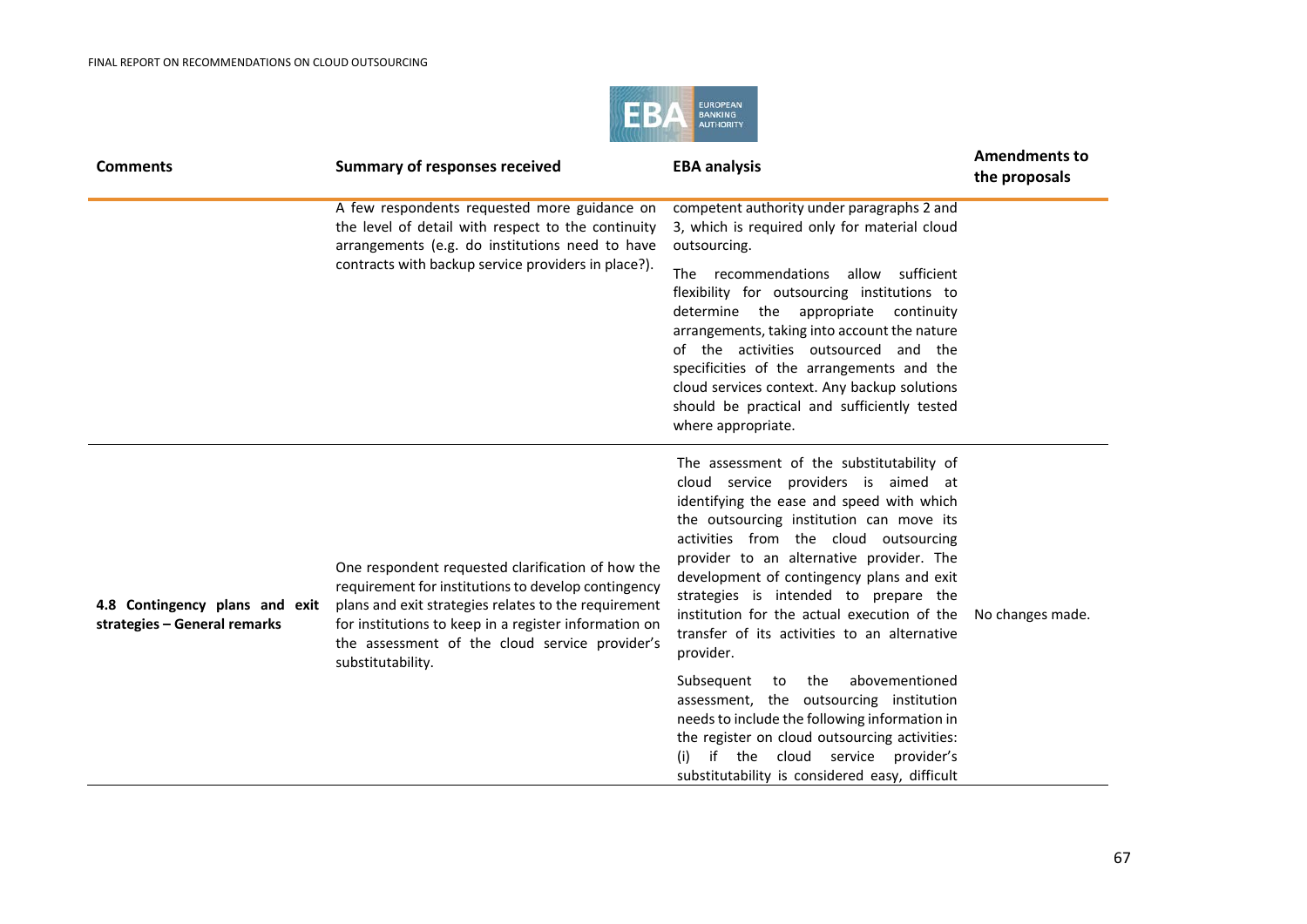

| <b>Comments</b>                                                                                         | <b>Summary of responses received</b>                                                                                                                                                                                                                                                                                                                                              | <b>EBA analysis</b>                                                                                                                                                                                                                                                                                        | <b>Amendments to</b><br>the proposals |
|---------------------------------------------------------------------------------------------------------|-----------------------------------------------------------------------------------------------------------------------------------------------------------------------------------------------------------------------------------------------------------------------------------------------------------------------------------------------------------------------------------|------------------------------------------------------------------------------------------------------------------------------------------------------------------------------------------------------------------------------------------------------------------------------------------------------------|---------------------------------------|
|                                                                                                         |                                                                                                                                                                                                                                                                                                                                                                                   | or impossible and (ii) which alternative<br>service has been identified.                                                                                                                                                                                                                                   |                                       |
|                                                                                                         | Several respondents indicated that the testing of<br>exit strategies is not realistic.                                                                                                                                                                                                                                                                                            |                                                                                                                                                                                                                                                                                                            |                                       |
| 4.8 Contingency plans and exit<br>strategies - Paragraph $27(a)$ -<br><b>Testing of exit strategies</b> | The respondents argued that any exit from a cloud<br>service involves careful planning, data capacity<br>network analysis, setting up migration structures<br>and governance models, increased staffing,<br>purchasing IT systems, temporary upgrades to<br>network bandwidth, etc. Therefore, it is not realistic<br>to fully test the exit strategy.                            | The EBA wishes to clarify that the testing is<br>to be performed only 'where appropriate'<br>and can be done in the form that the<br>outsourcing<br>institution<br>deems<br>most<br>appropriate, whether it be a desktop<br>exercise, live testing or some other form.                                     | No changes made.                      |
|                                                                                                         | Other respondents proposed including detailed<br>guidance on the testing of exit plans.                                                                                                                                                                                                                                                                                           |                                                                                                                                                                                                                                                                                                            |                                       |
| 4.8 Contingency plans and exit<br>strategies - Paragraph $27(b)$ -<br><b>Destruction of data</b>        | One respondent indicated that assured data<br>destruction is a highly relevant topic when exiting<br>cloud providers. Although the means to achieve<br>safe data destruction may vary considerably across<br>cloud services, the requirement to both destroy<br>data securely and demonstrate evidence of this is a<br>key security principle and should be explicitly<br>stated. | The EBA welcomes the comment about the<br>relevance of assured data destruction and<br>agrees with the importance of the safe<br>destruction of data from live, backup and<br>archive environments, and other copies, as<br>well as the related key management. This<br>should form part of the exit plan. | No changes made.                      |
| 4.8 Contingency plans and exit<br>strategies - Paragraph 27<br><b>Alternative solutions</b>             | One respondent suggested making allowances for<br>situations where the solution is innovative and is<br>provided by a limited number of service providers,<br>so that migration to another provider is not feasible.                                                                                                                                                              | The EBA wishes to clarify that outsourcing<br>institutions should make sure that the<br>alternative solution they identify is practical<br>for them. Furthermore, where the solution is<br>innovative and provided by a limited number                                                                     | No changes made.                      |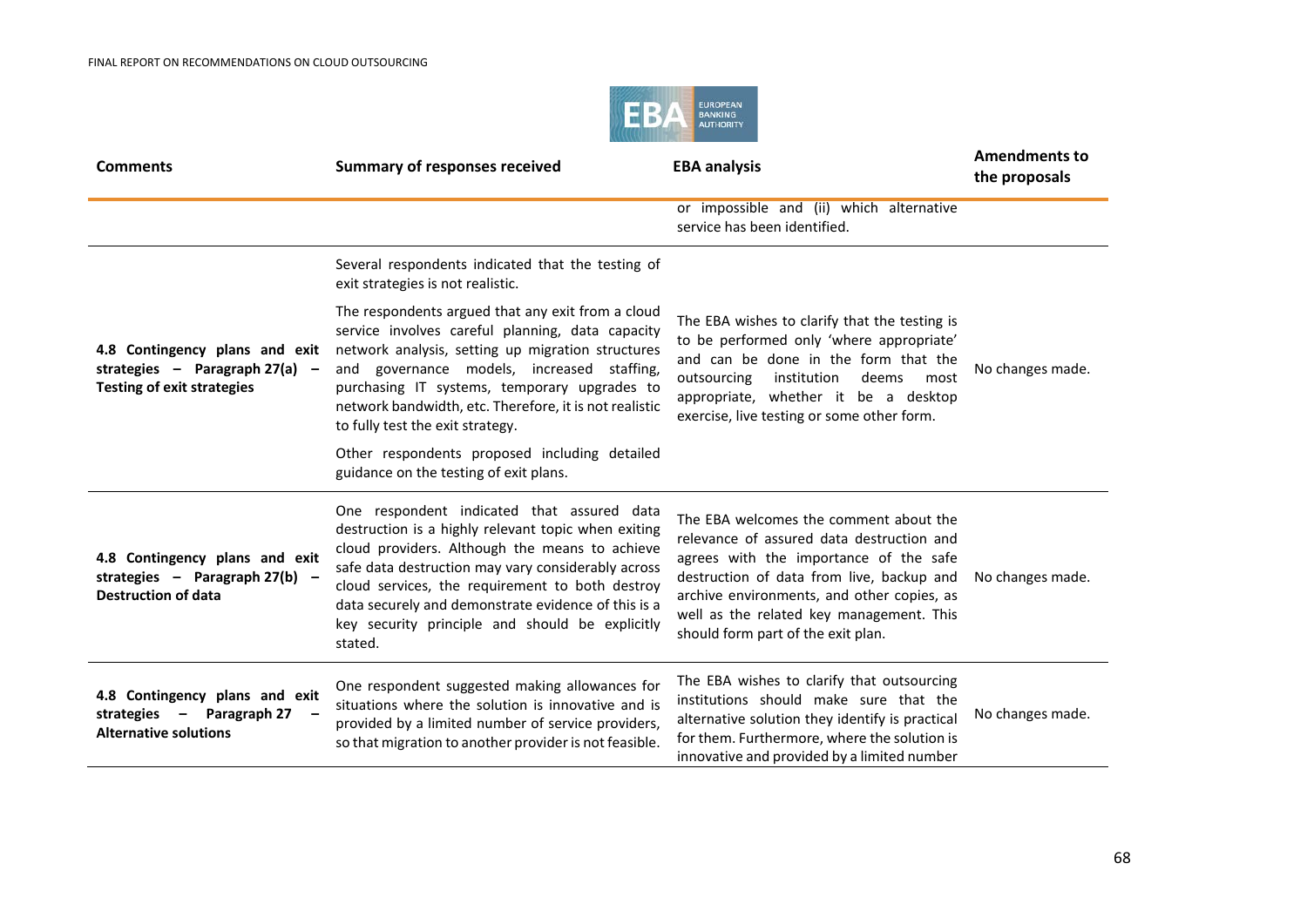

| <b>Comments</b>                                                                                           | <b>Summary of responses received</b>                                                                                                                                                                                                                                                                                                                                                                                                         | <b>EBA analysis</b>                                                                                                                                                                                                                                                                                                             | <b>Amendments to</b><br>the proposals                                                                                                                                                                                                                                                  |
|-----------------------------------------------------------------------------------------------------------|----------------------------------------------------------------------------------------------------------------------------------------------------------------------------------------------------------------------------------------------------------------------------------------------------------------------------------------------------------------------------------------------------------------------------------------------|---------------------------------------------------------------------------------------------------------------------------------------------------------------------------------------------------------------------------------------------------------------------------------------------------------------------------------|----------------------------------------------------------------------------------------------------------------------------------------------------------------------------------------------------------------------------------------------------------------------------------------|
|                                                                                                           |                                                                                                                                                                                                                                                                                                                                                                                                                                              | of service providers, an alternative solution<br>should be put in place.                                                                                                                                                                                                                                                        |                                                                                                                                                                                                                                                                                        |
| 4.8 Contingency plans and exit<br>strategies - Paragraph 27(c) -<br><b>Additional details</b>             | One respondent stated that the continuity plan and<br>the exit solution should be the responsibility of the<br>cloud service provider and that this should be<br>reflected in the contractual arrangement between<br>the outsourcing institution and the cloud service<br>provider.                                                                                                                                                          | EBA wishes to clarify that the<br>The<br>outsourcing institution remains responsible<br>for developing contingency and exit plans<br>and ensuring the outsourcing agreement<br>includes an obligation on the cloud service<br>provider to sufficiently support the orderly<br>transfer of the activity in the event of an exit. | No changes made.                                                                                                                                                                                                                                                                       |
| 4.8 Contingency plans and exit<br>strategies - Paragraph 27(c) -<br><b>Transfer of data</b>               | Several respondents pointed out that an unqualified<br>obligation on the cloud service provider to transfer<br>the activity to another service provider or to the<br>outsourcing institution may not work in all cloud<br>service models. Although the cloud service provider<br>makes tools and functionality available to the<br>customer, the customer operates these tools and is<br>in control of the upload and retrieval of its data. | The EBA welcomes the comment and agrees<br>that the outsourcing institution remains<br>responsible for the transfer of the data and<br>that the cloud service provider should<br>provide adequate support for an orderly<br>transfer in the event of an exit.                                                                   | Paragraph 27(c) has<br>been amended to<br>indicate that the<br>outsourcing<br>agreement should<br>include<br>an<br>obligation on the<br>cloud<br>service<br>provider<br>to<br>sufficiently support<br>the<br>outsourcing<br>institution in the<br>orderly transfer of<br>the activity. |
| 4.8 Contingency plans and exit<br>strategies - Paragraph 28(d) -<br>Criteria for successful exit strategy | A few respondents requested the removal of the<br>requirement for outsourcing institutions to define<br>criteria for a successful exit strategy, as these would<br>be redundant and overly burdensome.                                                                                                                                                                                                                                       | The EBA wishes to clarify that, although the<br>transition is successful if the retracted<br>business processes operate successfully in<br>the new environment, it still makes sense to                                                                                                                                         | No changes made.                                                                                                                                                                                                                                                                       |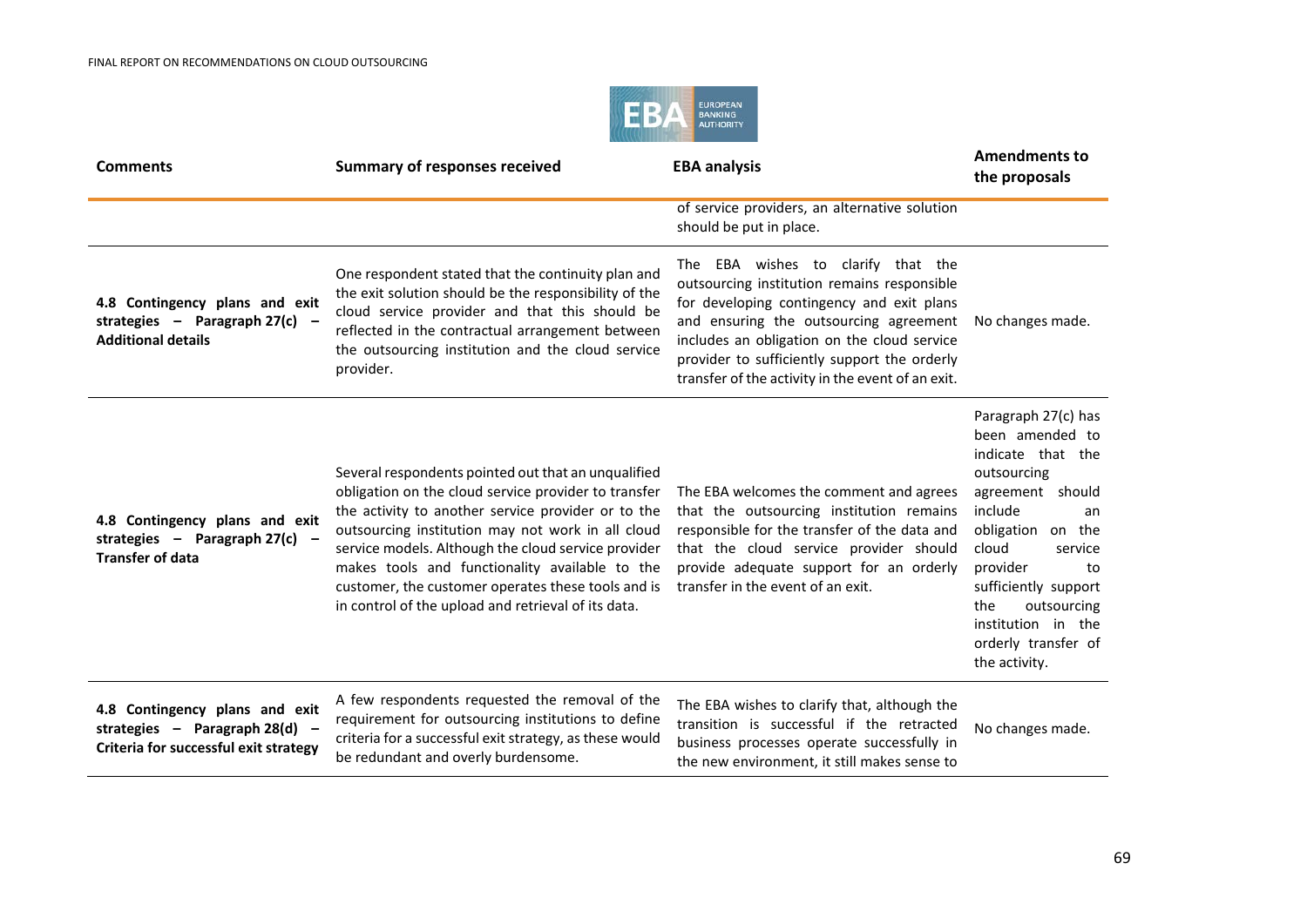

| <b>Comments</b>                                                                                                        | <b>Summary of responses received</b>                                                                                                                                                                                                                                                                                                                                                                                                                                                                                                                                                                                                                                                                                                                                                                                                                                                                                                                      | <b>EBA analysis</b>                                                                                                                                                                                                                                                                                                                                                                                                                                                                                                                                                                                                                                                                                   | <b>Amendments to</b><br>the proposals |
|------------------------------------------------------------------------------------------------------------------------|-----------------------------------------------------------------------------------------------------------------------------------------------------------------------------------------------------------------------------------------------------------------------------------------------------------------------------------------------------------------------------------------------------------------------------------------------------------------------------------------------------------------------------------------------------------------------------------------------------------------------------------------------------------------------------------------------------------------------------------------------------------------------------------------------------------------------------------------------------------------------------------------------------------------------------------------------------------|-------------------------------------------------------------------------------------------------------------------------------------------------------------------------------------------------------------------------------------------------------------------------------------------------------------------------------------------------------------------------------------------------------------------------------------------------------------------------------------------------------------------------------------------------------------------------------------------------------------------------------------------------------------------------------------------------------|---------------------------------------|
|                                                                                                                        |                                                                                                                                                                                                                                                                                                                                                                                                                                                                                                                                                                                                                                                                                                                                                                                                                                                                                                                                                           | set out criteria for the transition, for example<br>in terms of timing.                                                                                                                                                                                                                                                                                                                                                                                                                                                                                                                                                                                                                               |                                       |
| 4.8 Contingency plans and exit<br>strategies - Paragraph 29<br>$\overline{\phantom{m}}$<br>Triggering of the exit plan | A few respondents pointed out that a breach of<br>service monitoring thresholds should not trigger the<br>exit plan immediately; rather, it should trigger a<br>discussion and further investigation or a<br>remediation plan.                                                                                                                                                                                                                                                                                                                                                                                                                                                                                                                                                                                                                                                                                                                            | The EBA welcomes the comment and would<br>like to explain that the triggering of the exit<br>plan would not be immediate. It is still<br>important that there are key risk indicators<br>in place that can trigger an exit. The design<br>and setting of such indicators is important<br>and needs to sufficiently take into account<br>actual impact.                                                                                                                                                                                                                                                                                                                                                | No changes made.                      |
| Section 5.1 - Impact assessment                                                                                        | One respondent requested that Article 35 of the<br>GDPR on data protection impact assessment should<br>be taken into account in relation to the impact<br>assessment and with regard to the cloud service<br>provider's obligation to carry out a risk assessment,<br>a<br>general<br>in<br>way,<br>to<br>enable<br>even<br>financial/outsourcing institutions to understand<br>and evaluate the risks of using a cloud service<br>provider.<br>respondent also requested that the<br>The<br>recommendations expressly refer to the NIS<br>Directive; the respondent favours harmonisation of<br>cybersecurity incident notifications to ensure a<br>consistent approach, as well as allowing for a broad<br>scope of incident reporting, including reporting of<br>imminent threats.<br>Another respondent asked for the EBA to clarify that<br>no further notification obligations are imposed on<br>financial institutions in respect of personal data | The EBA welcomes the suggestions and<br>would like to clarify that existing laws and<br>regulations, albeit not explicitly referred to<br>in the recommendations, remain applicable.<br>The requirements with regard to the security<br>of data and systems included in the<br>recommendations are specifically linked to<br>the outsourcing context and should not<br>duplicate any other regulations.<br>The recommendations do not include<br>specific requirements for reporting security<br>incidents, since this topic is deemed to be<br>more broadly applicable than to the context<br>of cloud outsourcing and is also addressed in<br>the existing regulatory and legislative<br>framework. | No changes made.                      |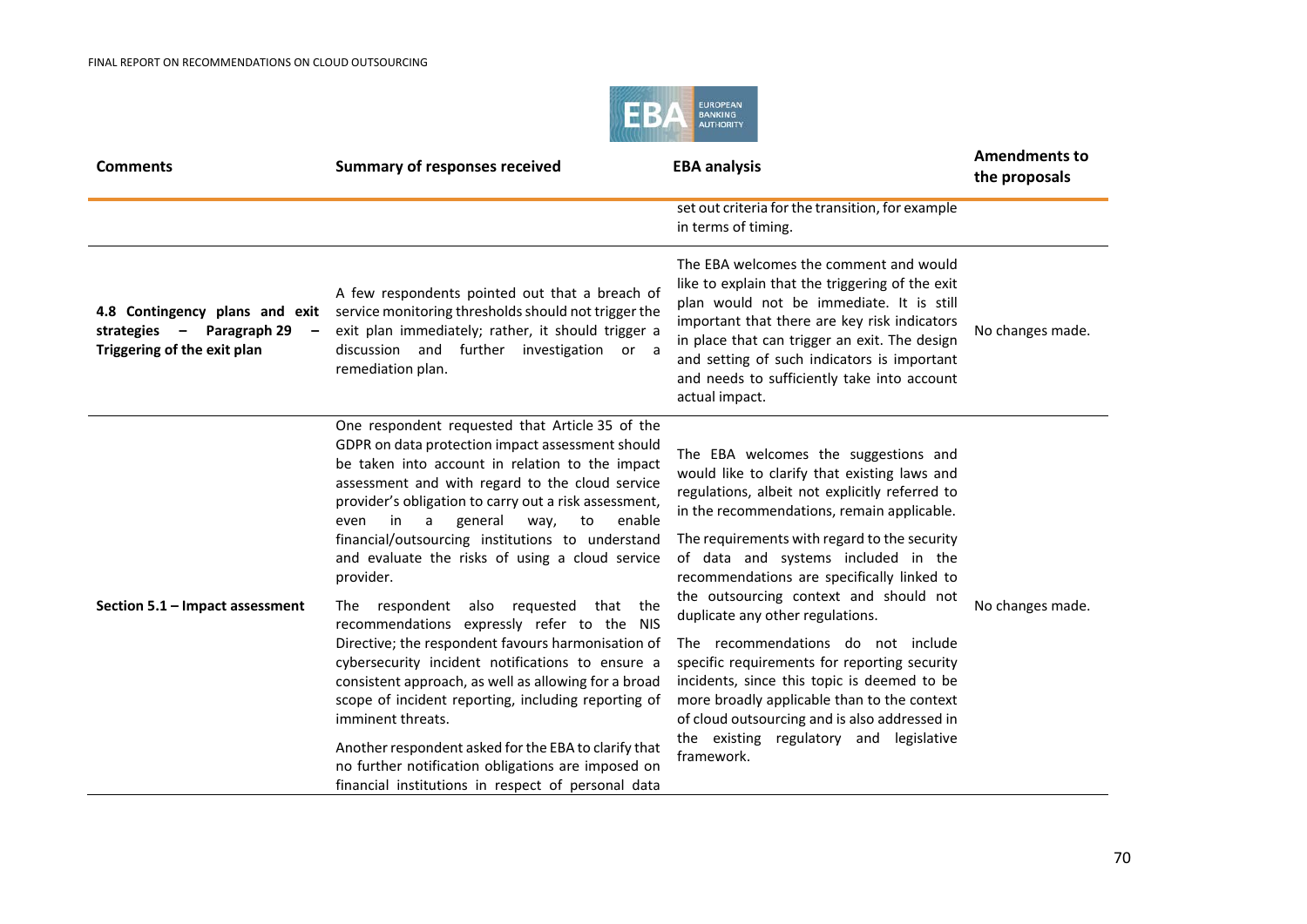

| <b>Comments</b>                 | <b>Summary of responses received</b>                                                                                                                                                                               | <b>EBA analysis</b>                                                                                                                                                                              | <b>Amendments to</b><br>the proposals |
|---------------------------------|--------------------------------------------------------------------------------------------------------------------------------------------------------------------------------------------------------------------|--------------------------------------------------------------------------------------------------------------------------------------------------------------------------------------------------|---------------------------------------|
|                                 | security breaches and security incidents governed<br>by the GDPR and NIS directives.                                                                                                                               |                                                                                                                                                                                                  |                                       |
| Section 5.1 - Impact assessment | Regarding the provision 'capacity of the regulated<br>institution to re-enter the data or services' one<br>respondent asked for further clarification of what<br>this means in practice and what 're-enter' means. | The EBA would like to clarify that 'to re-enter<br>the data or services' refers to the<br>institution re-insourcing<br>outsourcing<br>activities or services that were previously<br>outsourced. | No changes made.                      |
|                                 |                                                                                                                                                                                                                    |                                                                                                                                                                                                  |                                       |

## **Responses to questions in Consultation Paper EBA/CP/2017/06**

## **Question 2.**

**Are there any additional areas that should be covered by these recommendations in order to achieve convergence of practices in the context of cloud outsourcing?**

| <b>Further</b><br>harmonisation<br>and<br>collaboration across the industry | A number of respondents suggested further<br>collaboration between the relevant stakeholders<br>(institutions, cloud providers and regulators) to<br>combine efforts on standards on reporting, audit<br>and access rights, and exit plans.<br>One respondent proposed harmonising cloud<br>services requirements across all jurisdictions, or at<br>least at EU level, so as to avoid divergence in<br>approaches. Harmonisation could bring greater<br>certainty to institutions and suppliers when<br>designing and managing solutions and assist in<br>compliance. It could also assist in the development<br>and use of cloud services on a more cost-effective<br>basis. | The EBA welcomes the comment and agrees No changes made.<br>that there is a need for a common approach<br>to requirements in relation to cloud<br>computing.<br>These<br>recommendations<br>constitute a first step in this direction by<br>providing common EU-wide guidance for<br>both institutions and supervisors, and they<br>are expected to be implemented by the EU<br>competent authorities under the 'comply or<br>explain' principle.<br>The EBA intends to engage with the sector<br>and provide further guidance to assist<br>convergence in the implementation of the<br>recommendations in the form of a formal<br>Q&A process. |  |
|-----------------------------------------------------------------------------|--------------------------------------------------------------------------------------------------------------------------------------------------------------------------------------------------------------------------------------------------------------------------------------------------------------------------------------------------------------------------------------------------------------------------------------------------------------------------------------------------------------------------------------------------------------------------------------------------------------------------------------------------------------------------------|-------------------------------------------------------------------------------------------------------------------------------------------------------------------------------------------------------------------------------------------------------------------------------------------------------------------------------------------------------------------------------------------------------------------------------------------------------------------------------------------------------------------------------------------------------------------------------------------------------------------------------------------------|--|
|-----------------------------------------------------------------------------|--------------------------------------------------------------------------------------------------------------------------------------------------------------------------------------------------------------------------------------------------------------------------------------------------------------------------------------------------------------------------------------------------------------------------------------------------------------------------------------------------------------------------------------------------------------------------------------------------------------------------------------------------------------------------------|-------------------------------------------------------------------------------------------------------------------------------------------------------------------------------------------------------------------------------------------------------------------------------------------------------------------------------------------------------------------------------------------------------------------------------------------------------------------------------------------------------------------------------------------------------------------------------------------------------------------------------------------------|--|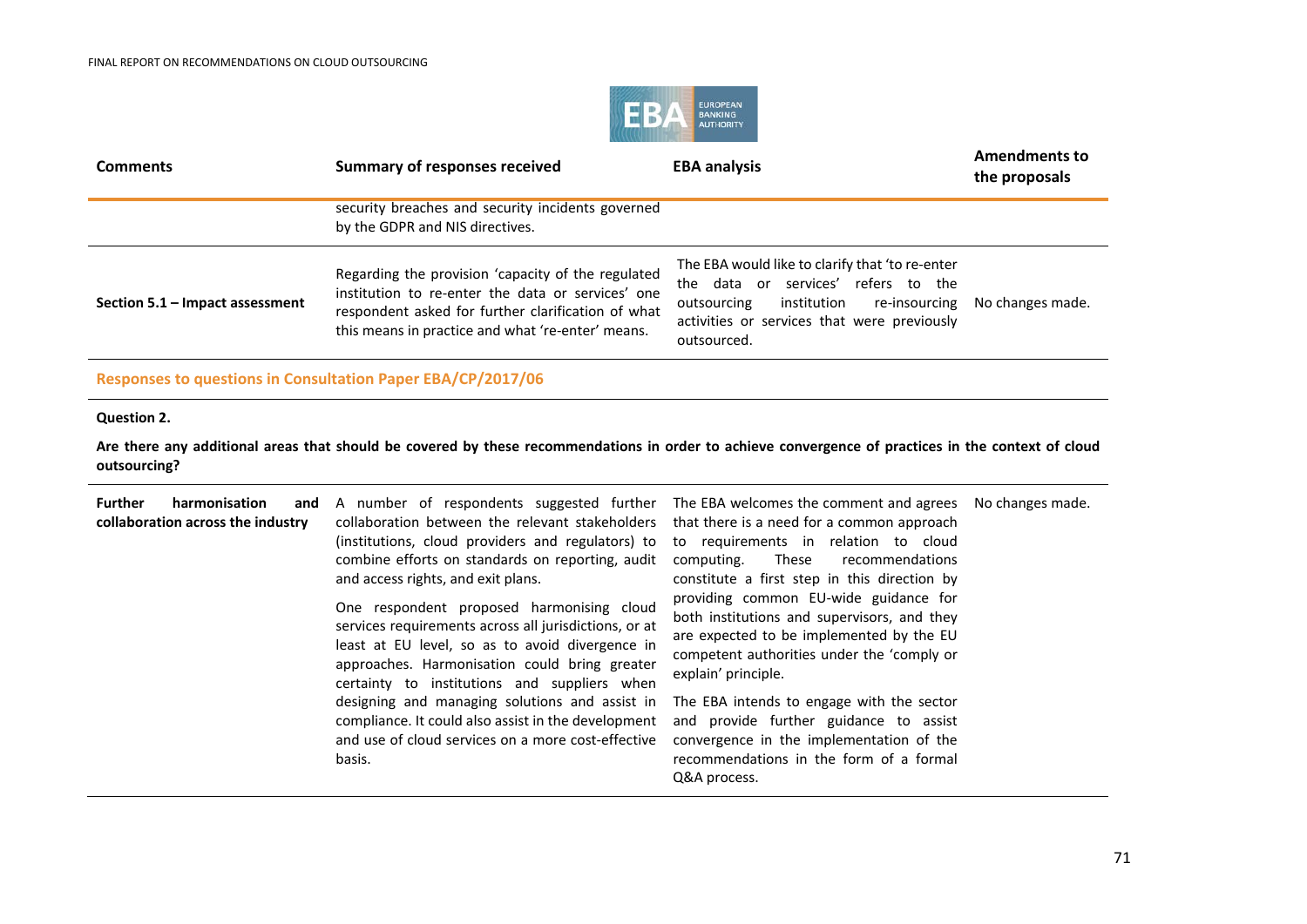

| <b>Comments</b>                                                                                         | <b>Summary of responses received</b>                                                                                                                                                                                                                                                                                                                                                                                                                                                                                                                                                                                                                                                                                                                                                                                                                   | <b>EBA analysis</b>                                                                                                                                                                                                                                                                                                                                                                                                                                                                                                                                                                          | <b>Amendments to</b><br>the proposals |
|---------------------------------------------------------------------------------------------------------|--------------------------------------------------------------------------------------------------------------------------------------------------------------------------------------------------------------------------------------------------------------------------------------------------------------------------------------------------------------------------------------------------------------------------------------------------------------------------------------------------------------------------------------------------------------------------------------------------------------------------------------------------------------------------------------------------------------------------------------------------------------------------------------------------------------------------------------------------------|----------------------------------------------------------------------------------------------------------------------------------------------------------------------------------------------------------------------------------------------------------------------------------------------------------------------------------------------------------------------------------------------------------------------------------------------------------------------------------------------------------------------------------------------------------------------------------------------|---------------------------------------|
| References to other EU regulations<br>and directives                                                    | A number of respondents requested the inclusion<br>of additional references to key EU regulatory<br>requirements (e.g. the NIS, GDPR and PSD2<br>directives) and technical standards bodies (e.g.<br>ISO).                                                                                                                                                                                                                                                                                                                                                                                                                                                                                                                                                                                                                                             | Although these recommendations are<br>harmonised with the broader regulatory<br>context, references to other regulatory<br>products might not serve the objective of<br>future-proofing these recommendations.                                                                                                                                                                                                                                                                                                                                                                               | No changes made.                      |
| <b>Minimum</b><br>contractual<br>cloud<br>between<br>arrangements<br>service providers and institutions | A number of respondents commented on the<br>differences in negotiating powers between<br>institutions and cloud<br>outsourcing<br>service<br>providers, and suggested setting core minimum<br>contractual arrangements at EU level between<br>cloud service providers and their users.<br>Similarly, it was suggested that competent<br>authorities should engage directly with cloud<br>service providers on financial services outsourcing<br>requirements to achieve a common understanding<br>of industry standards and ease compliance efforts.<br>Another respondent proposed developing an<br>assessment guide for the security of cloud service<br>providers in financial services, as this could help<br>outsourcing institutions and supervisors to assess<br>compliance with the recommendations in the<br>course of their auditing duties. | The EBA wishes to clarify that the<br>responsibility and freedom to determine the<br>contractual arrangements in outsourcing<br>agreements should remain with institutions.<br><b>These</b><br>EU-wide<br>recommendations<br>are<br>expected to assist institutions in their<br>negotiations with cloud service providers.<br>The EBA welcomes the suggestion and notes<br>that the security of cloud service providers<br>should be a key priority for outsourcing<br>institutions. This could be a potential area for<br>future work after the implementation of<br>these recommendations. | No changes made.                      |
| Voluntary certification of cloud<br>service providers/cloud solution<br>providers                       | Several respondents proposed the introduction of<br>a voluntary certification for cloud service providers,<br>whereby a cloud service provider could request a<br>prior review by the competent authorities. A<br>positive outcome could facilitate a 'fast-track'<br>outsourcing notification procedure. This could also                                                                                                                                                                                                                                                                                                                                                                                                                                                                                                                              | The EBA welcomes initiatives for voluntary<br>certification of cloud service providers but<br>wishes to safeguard respect for the freedom<br>of contractual choice and the independence<br>of<br>both<br>institutions<br>and<br>competent<br>authorities.<br>Furthermore,<br>voluntary                                                                                                                                                                                                                                                                                                       | No changes made.                      |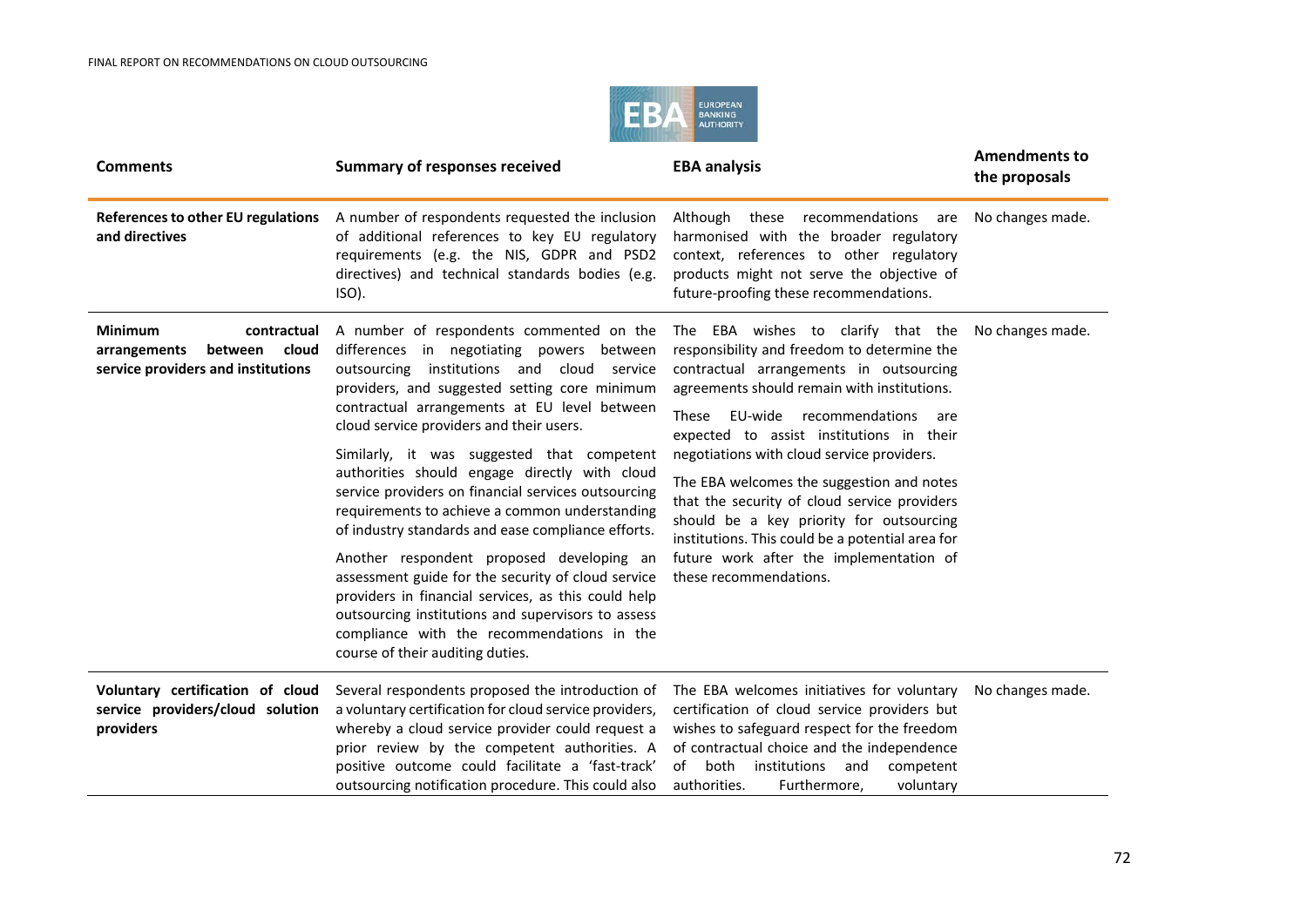

| <b>Comments</b>                                                                        | <b>Summary of responses received</b>                                                                                                                                                                                                                                                                                                                                                                                    | <b>EBA analysis</b>                                                                                                                                                                                                                                                                                                                 | <b>Amendments to</b><br>the proposals |
|----------------------------------------------------------------------------------------|-------------------------------------------------------------------------------------------------------------------------------------------------------------------------------------------------------------------------------------------------------------------------------------------------------------------------------------------------------------------------------------------------------------------------|-------------------------------------------------------------------------------------------------------------------------------------------------------------------------------------------------------------------------------------------------------------------------------------------------------------------------------------|---------------------------------------|
|                                                                                        | help outsourcing institutions where competent<br>authorities identify cloud service providers that do<br>not have the capacity to allow institutions to<br>comply with the applicable requirements. An<br>alternative could be for the competent authorities<br>to accept certifications similar to those mentioned<br>in the NIS Directive.                                                                            | certifications should not be perceived as a<br>waiver from competent authorities.                                                                                                                                                                                                                                                   |                                       |
| Additional areas to be explored                                                        | Other areas that could be explored, as suggested<br>by one respondent, include key management and<br>encryption, and areas where cloud services would<br>require special consideration, such as incident<br>management, change management, disaster<br>recovery and business continuity management.                                                                                                                     | The EBA welcomes the proposals for<br>additional areas to be explored and points<br>out that some of the proposed areas have<br>already been covered in previous work, such<br>as in the EBA ICT risk assessment guidelines.                                                                                                        | No changes made.                      |
| Nature of shared responsibility<br>model                                               | One respondent proposed describing the nature of<br>the shared responsibilities of cloud service<br>providers and outsourcing institutions to allow<br>clear lines of responsibility.                                                                                                                                                                                                                                   | In view of the different types of cloud<br>environments, the EBA intends to allow<br>institutions sufficient flexibility in this<br>respect, taking into account the nature of the<br>activities outsourced and the specificities of<br>the arrangements and the cloud services<br>context.                                         | No changes made.                      |
| <b>Concentration risk</b><br>and cloud<br>service<br>providers'<br>bargaining<br>power | A few respondents suggested direct applicability of<br>regulatory minimum requirements/safeguards and<br>supervision of large cloud service providers or a<br>similar mechanism as a way to reduce<br>concentration risk at industry level where large<br>cloud service providers can become a single point<br>of failure when many institutions rely on them. This<br>could also balance the bargaining power of cloud | The EBA wishes to clarify that, as cloud<br>service providers are not within the scope of<br>recommendations,<br>these<br>it<br>is<br>the<br>responsibility of the institutions to discuss<br>and<br>the<br>agree<br>contractual<br>exact<br>their<br>arrangements<br>in<br>outsourcing<br>agreements with cloud service providers. | No changes made.                      |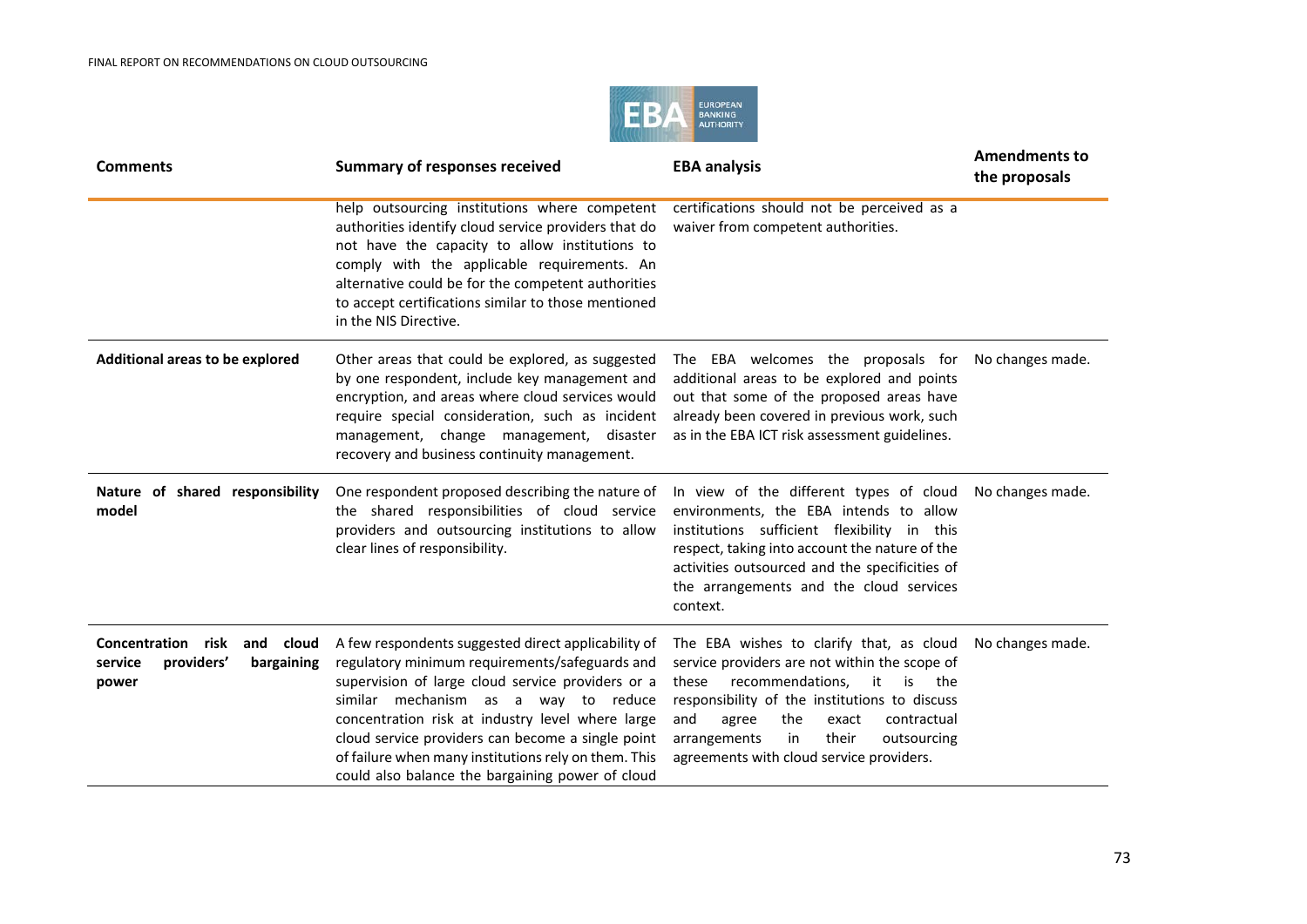

| <b>Comments</b>                                 | <b>Summary of responses received</b>                                                                                                                                                                                                                                                                                                                                                                                                                                                                                                                                                                                                                                                          | <b>EBA analysis</b>                                                                                                                                                                                                                                                                                                                        | <b>Amendments to</b><br>the proposals |
|-------------------------------------------------|-----------------------------------------------------------------------------------------------------------------------------------------------------------------------------------------------------------------------------------------------------------------------------------------------------------------------------------------------------------------------------------------------------------------------------------------------------------------------------------------------------------------------------------------------------------------------------------------------------------------------------------------------------------------------------------------------|--------------------------------------------------------------------------------------------------------------------------------------------------------------------------------------------------------------------------------------------------------------------------------------------------------------------------------------------|---------------------------------------|
|                                                 | service providers when it comes to negotiating<br>contractual terms.                                                                                                                                                                                                                                                                                                                                                                                                                                                                                                                                                                                                                          | While concentration risk could be present at<br>both micro and macro levels, these<br>recommendations facilitate the collection of<br>sufficient<br>information<br>by<br>competent<br>authorities for monitoring concentration risk<br>at industry level, where macroprudential<br>authorities should handle any systemic risks<br>raised. |                                       |
|                                                 | Similarly, a respondent suggested placing less<br>emphasis on the resilience of a single cloud service<br>provider and encouraging the deployment of<br>multiple cloud service providers. The combination<br>of multi-sourcing of cloud service providers with<br>resilient architectures created by institutions<br>would be beneficial for systemically important<br>services, reduce concentration risk and reduce<br>disruption when exiting a cloud service provider.<br>Another respondent pointed out that it would be<br>critical for institutions to have more than one cloud<br>service provider and have critical applications able<br>to run on multiple clouds at the same time. |                                                                                                                                                                                                                                                                                                                                            |                                       |
|                                                 | A few respondents noted that no description is<br>currently included in the recommendations on how<br>systemic risks should be handled.                                                                                                                                                                                                                                                                                                                                                                                                                                                                                                                                                       |                                                                                                                                                                                                                                                                                                                                            |                                       |
| Service model coverage                          | A respondent noted that the recommendations<br>primarily focus on laaS and not on the other cloud-<br>based services. For example, additional issues<br>related to SaaS should be addressed, such as<br>updates to and maintenance of applications, and<br>service level issues. Such guidance could help<br>institutions to better identify and contract for<br>services that meets their requirements.                                                                                                                                                                                                                                                                                      | The EBA wishes to clarify that the Nochanges made.<br>recommendations apply to all cloud service<br>models, as they are service-model agnostic,<br>to keep the recommendations technology-<br>neutral and future-proof.                                                                                                                    |                                       |
| <b>Transitional</b><br>implementation<br>period | Some respondents proposed allowing a 24-month<br>period to fully implement the recommendations. In<br>particular, amendments to underlying outsourcing                                                                                                                                                                                                                                                                                                                                                                                                                                                                                                                                        | As these recommendations will be applicable<br>to any new cloud outsourcing agreements or<br>revision of existing cloud outsourcing                                                                                                                                                                                                        | No changes made.                      |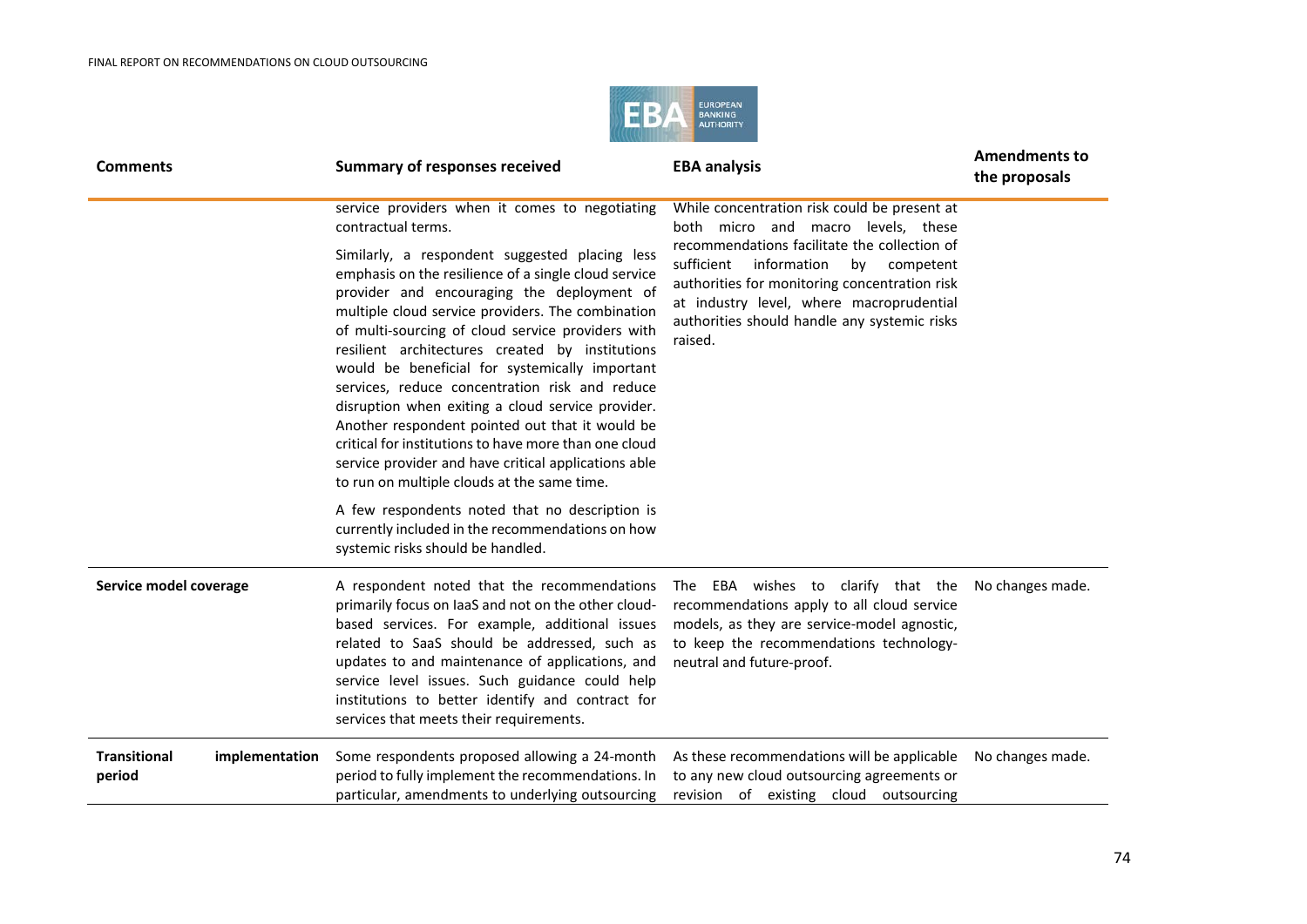

| <b>Comments</b>                                                       | <b>Summary of responses received</b>                                                                                                                                                                                                                                                                                                                                                                                                                                                                                                                                                                                                                                                                                                     | <b>EBA analysis</b>                                                                                                                                                                                                                                                                                                                                                                                                                                                                                    | <b>Amendments to</b><br>the proposals |
|-----------------------------------------------------------------------|------------------------------------------------------------------------------------------------------------------------------------------------------------------------------------------------------------------------------------------------------------------------------------------------------------------------------------------------------------------------------------------------------------------------------------------------------------------------------------------------------------------------------------------------------------------------------------------------------------------------------------------------------------------------------------------------------------------------------------------|--------------------------------------------------------------------------------------------------------------------------------------------------------------------------------------------------------------------------------------------------------------------------------------------------------------------------------------------------------------------------------------------------------------------------------------------------------------------------------------------------------|---------------------------------------|
|                                                                       | agreements as well as to the implementation and<br>maintenance of registers are expected to be time-<br>consuming processes.                                                                                                                                                                                                                                                                                                                                                                                                                                                                                                                                                                                                             | agreements, the application date is deemed<br>to be sufficiently conservative.                                                                                                                                                                                                                                                                                                                                                                                                                         |                                       |
| Further guidance on contractual<br>terms with cloud service providers | A few respondents proposed including guiding<br>principles for contractual terms with cloud service<br>providers covering the specific needs of the<br>banking sector with the aim of also accommodating<br>GDPR requirements to guarantee legal certainty<br>and facilitate the adoption of the cloud by financial<br>institutions.<br>It was also suggested that reference should be<br>made to standards and regulations that should be<br>captured in outsourcing contracts and that a risk<br>management guide for financial cloud-based<br>services could be developed that could serve as a<br>common basis for financial institutions' contractual<br>provisions in terms of the security of financial cloud<br>infrastructures. | The EBA wants to clarify that the main<br>objective of these recommendations is to<br>specify a set of principles that complement<br>and update the CEBS guidelines and which<br>competent authorities can apply within their<br>regulatory and supervisory frameworks on<br>the cloud outsourcing process and the<br>associated risks. Related guiding principles<br>for contractual terms are already included in<br>the recommendations.                                                            | No changes made.                      |
| Data protection                                                       | In relation to the transfer of personal data and data<br>localisation, one respondent noted that competent<br>authorities should align with the decisions of the<br>data protection authorities if they have authorised<br>the transfer of data to certain countries complying<br>with the GDPR. Moreover, the competent<br>authorities should abide by the GDPR and the<br>decisions of the data protection authorities if they<br>have granted permission to use a cloud service<br>complying with all security and privacy measures.                                                                                                                                                                                                  | The recommendations do not provide any<br>detailed requirements on the location of data<br>and data processing in addition to the<br>existing data protection regulation. Rather,<br>institutions are requested to adopt a risk-<br>based approach in considering data and data<br>processing locations, taking into account the<br>legal framework in force.<br>The importance of data protection is<br>emphasised in the recommendations in view<br>of its potential impact on prudential risks; the | No changes made.                      |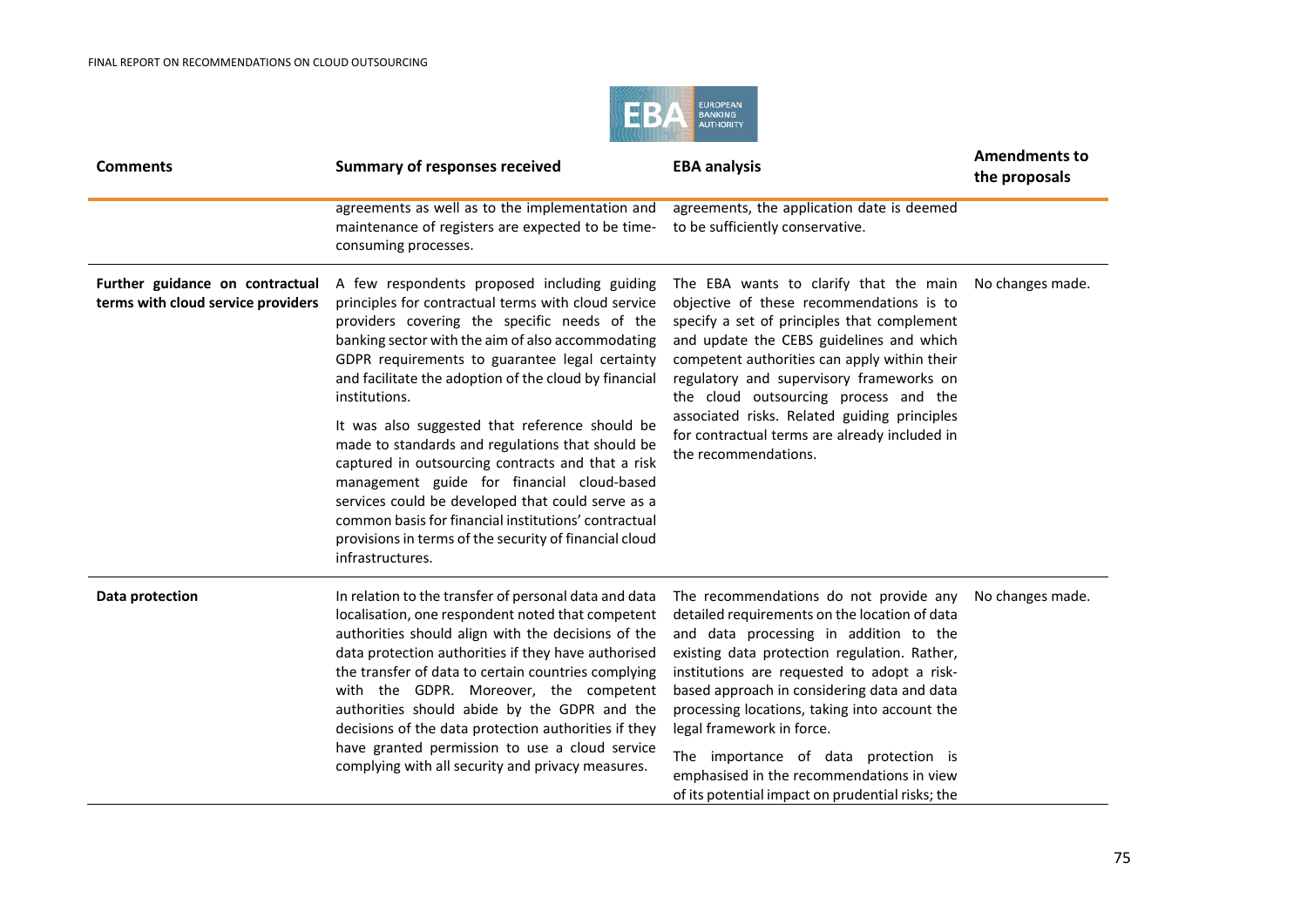

| <b>Comments</b>                                               | <b>Summary of responses received</b>                                                                                                                                                                                                                                                                                                                                                                                                                                                                                                                                                   | <b>EBA analysis</b>                                                                                                                                                                                                                                                                                                                                                                                                             | <b>Amendments to</b><br>the proposals |
|---------------------------------------------------------------|----------------------------------------------------------------------------------------------------------------------------------------------------------------------------------------------------------------------------------------------------------------------------------------------------------------------------------------------------------------------------------------------------------------------------------------------------------------------------------------------------------------------------------------------------------------------------------------|---------------------------------------------------------------------------------------------------------------------------------------------------------------------------------------------------------------------------------------------------------------------------------------------------------------------------------------------------------------------------------------------------------------------------------|---------------------------------------|
|                                                               | respondent<br>that<br><b>One</b><br>proposed<br>the<br>recommendations should focused more on data<br>and assist institutions in understanding the<br>challenges associated with data security, data<br>classification, data retention and data deletion.                                                                                                                                                                                                                                                                                                                              | requirements in this regard are specifically<br>linked to the outsourcing context and should<br>not duplicate any other regulations.                                                                                                                                                                                                                                                                                            |                                       |
| Risk<br>prioritisation<br>cloud<br>on<br>outsourcing strategy | One<br>respondent<br>proposed<br>that<br>the<br>recommendations should mention how risks<br>related to cloud outsourcing strategy should be<br>prioritised, so as to provide institutions with a<br>framework on or approach to allocating their<br>budgets and planning the necessary changes and<br>improvements.                                                                                                                                                                                                                                                                    | The EBA wishes to clarify that these<br>recommendations should be seen as<br>principle-based, providing guidance that can<br>be applied in different practical situations<br>and that can be adapted to the changing<br>business environment. Moreover, the<br>responsibility to prioritise risks lies with the<br>institutions and these priorities should be<br>clearly set out in the relevant risk<br>assessments.          | No changes made.                      |
| <b>Security notification regime</b>                           | One respondent recommended clarifying the<br>extent to which institutions must notify regulators<br>when adverse technology events occur and how<br>these notification procedures relate to those<br>required under data protection laws and decisions<br>taken at regional level in respect of the NIS<br>Directive to the banking sector.<br>The purpose would be to avoid inconsistencies<br>arising in the approaches that EU Member States<br>and the competent authorities take to obligations<br>under the NIS Directive and those under the<br>financial regulatory framework. | The proposed clarification regarding security<br>notifications does not fall within the scope of<br>these<br>recommendations.<br><b>The</b><br>recommendations do not include specific<br>requirements for reporting security incidents,<br>as this topic is deemed to be more broadly<br>applicable than to the context of cloud<br>outsourcing and is also addressed in the<br>existing regulatory and legislative framework. | No changes made.                      |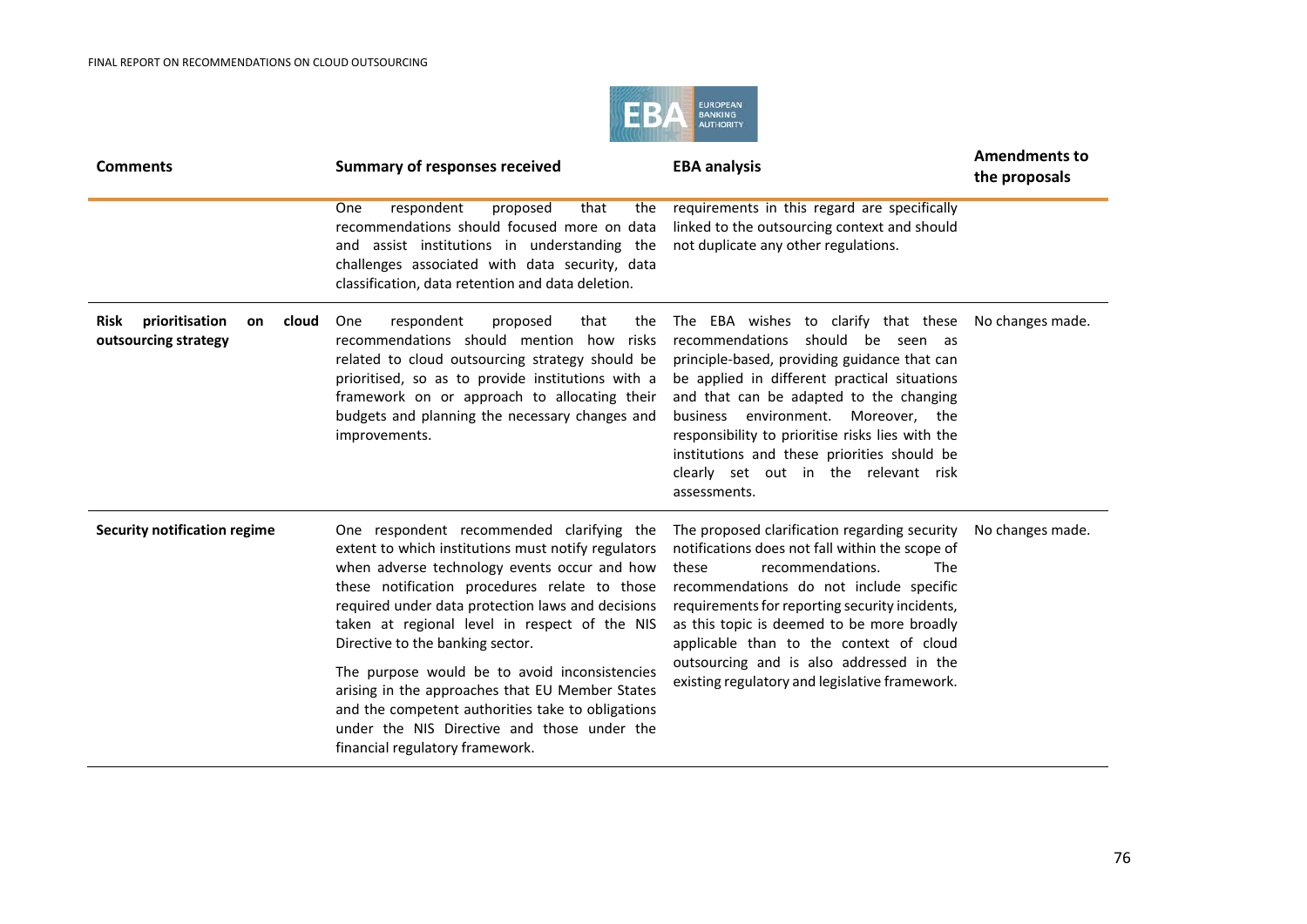

| <b>Comments</b>                                      | <b>Summary of responses received</b>                                                                                                                                                                                                                                                                                                                                                                                        | <b>EBA analysis</b>                                                                                                                                                                    | <b>Amendments to</b><br>the proposals |
|------------------------------------------------------|-----------------------------------------------------------------------------------------------------------------------------------------------------------------------------------------------------------------------------------------------------------------------------------------------------------------------------------------------------------------------------------------------------------------------------|----------------------------------------------------------------------------------------------------------------------------------------------------------------------------------------|---------------------------------------|
| Inclusion of provisions on mobile<br>cloud computing | One respondent suggested that it would be The EBA welcomes the comment about the No changes made.<br>beneficial to add specific provisions on mobile<br>cloud computing, as mobile cloud computing has a<br>processing chain involving more<br>longer<br>stakeholders.<br>which<br>additional<br>entails<br>vulnerabilities and more investment in security to<br>be shared/coordinated to ensure safe use of the<br>cloud. | specificities of mobile cloud computing and<br>wishes to clarify that the recommendations<br>would also apply to this specific form of cloud<br>outsourcing in a proportionate manner. |                                       |